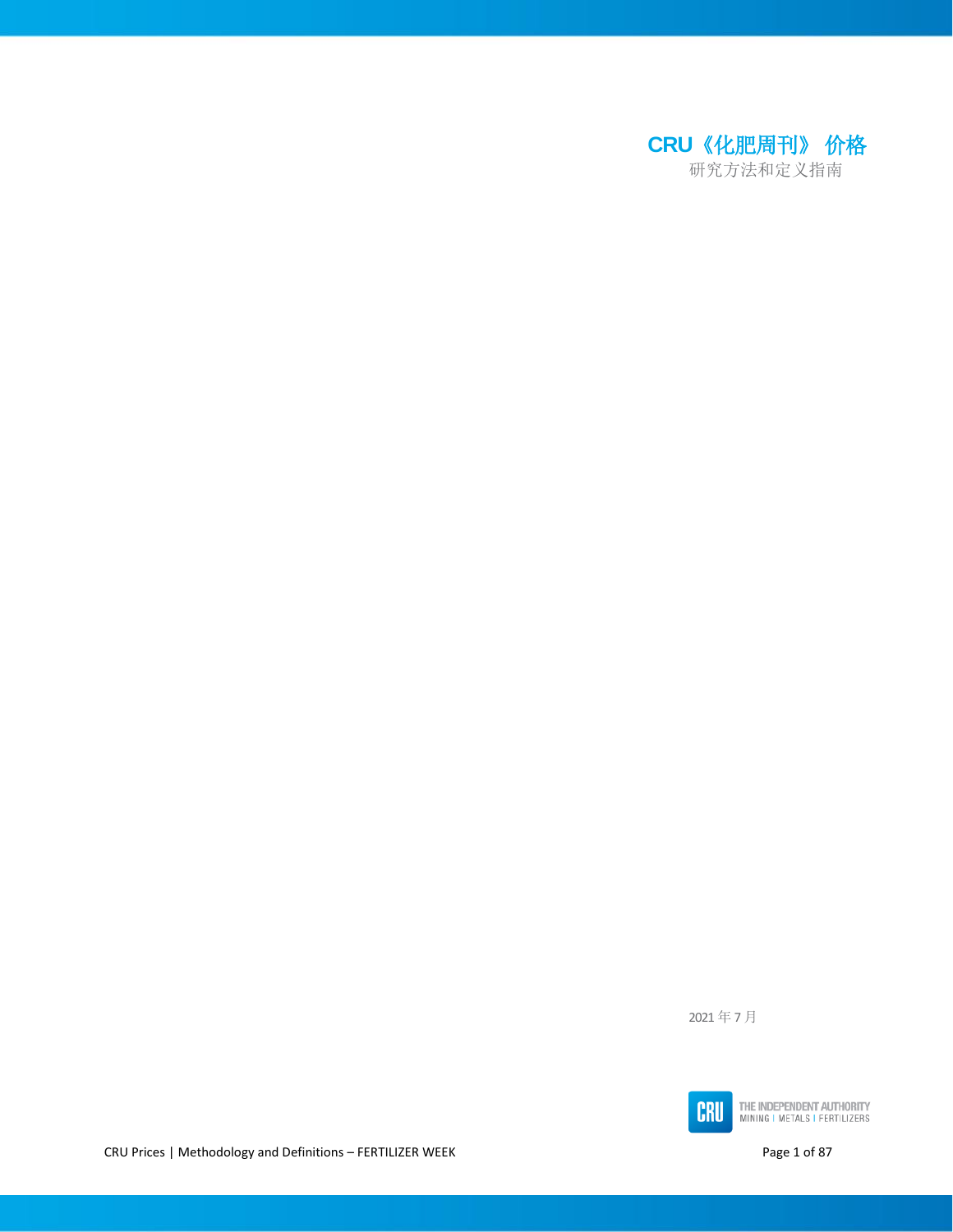

| $\mathbf{1}$   |  |
|----------------|--|
| $\mathcal{P}$  |  |
|                |  |
|                |  |
|                |  |
|                |  |
|                |  |
| $\overline{3}$ |  |
|                |  |
|                |  |
|                |  |
|                |  |
|                |  |
|                |  |
|                |  |
|                |  |
|                |  |
|                |  |
|                |  |
|                |  |
|                |  |
|                |  |
|                |  |
|                |  |
|                |  |
|                |  |
|                |  |
|                |  |
|                |  |
|                |  |
|                |  |
|                |  |
|                |  |
|                |  |
|                |  |
|                |  |
|                |  |
|                |  |
|                |  |
|                |  |
|                |  |
|                |  |
|                |  |
|                |  |
|                |  |
|                |  |
|                |  |
|                |  |
|                |  |
|                |  |
|                |  |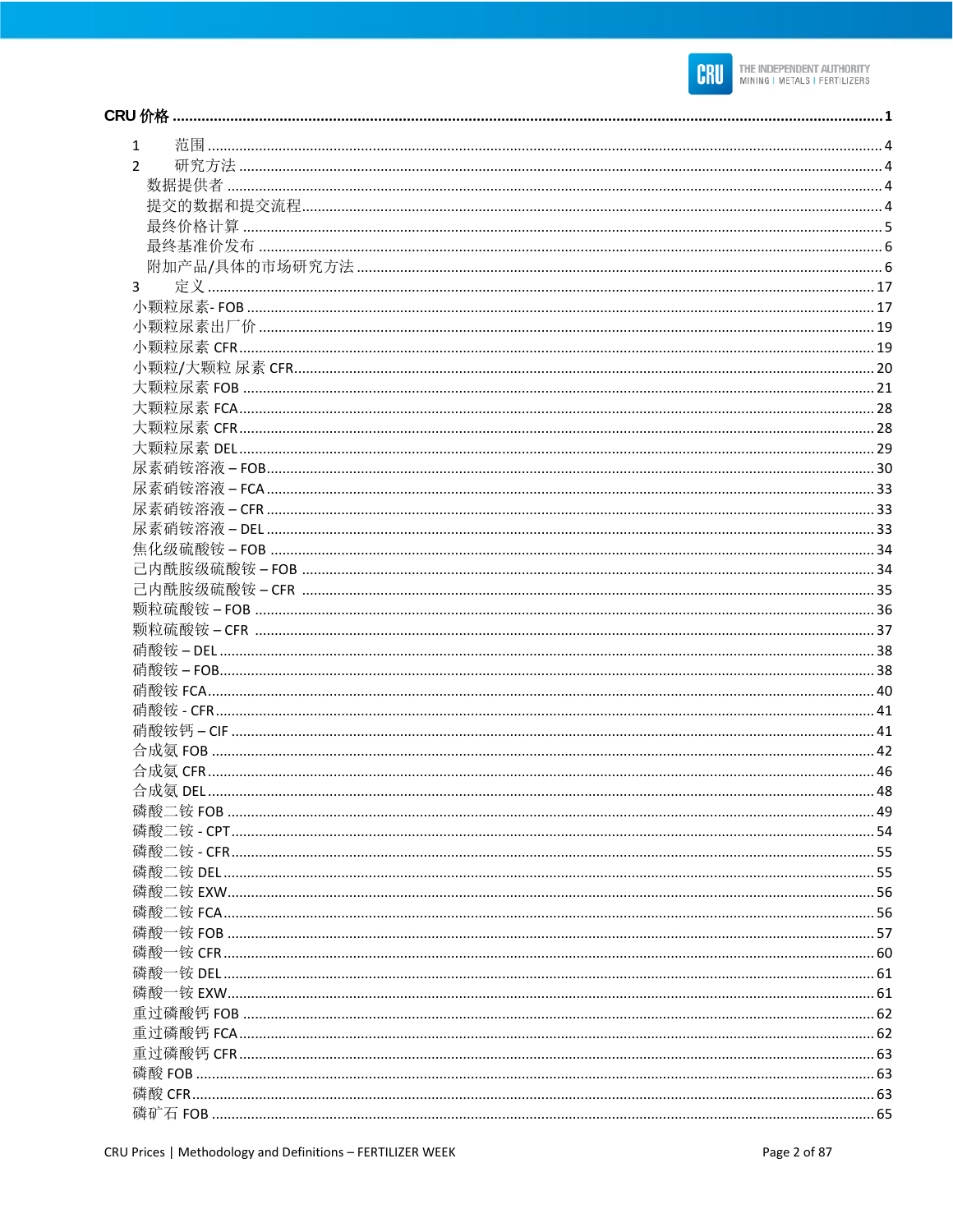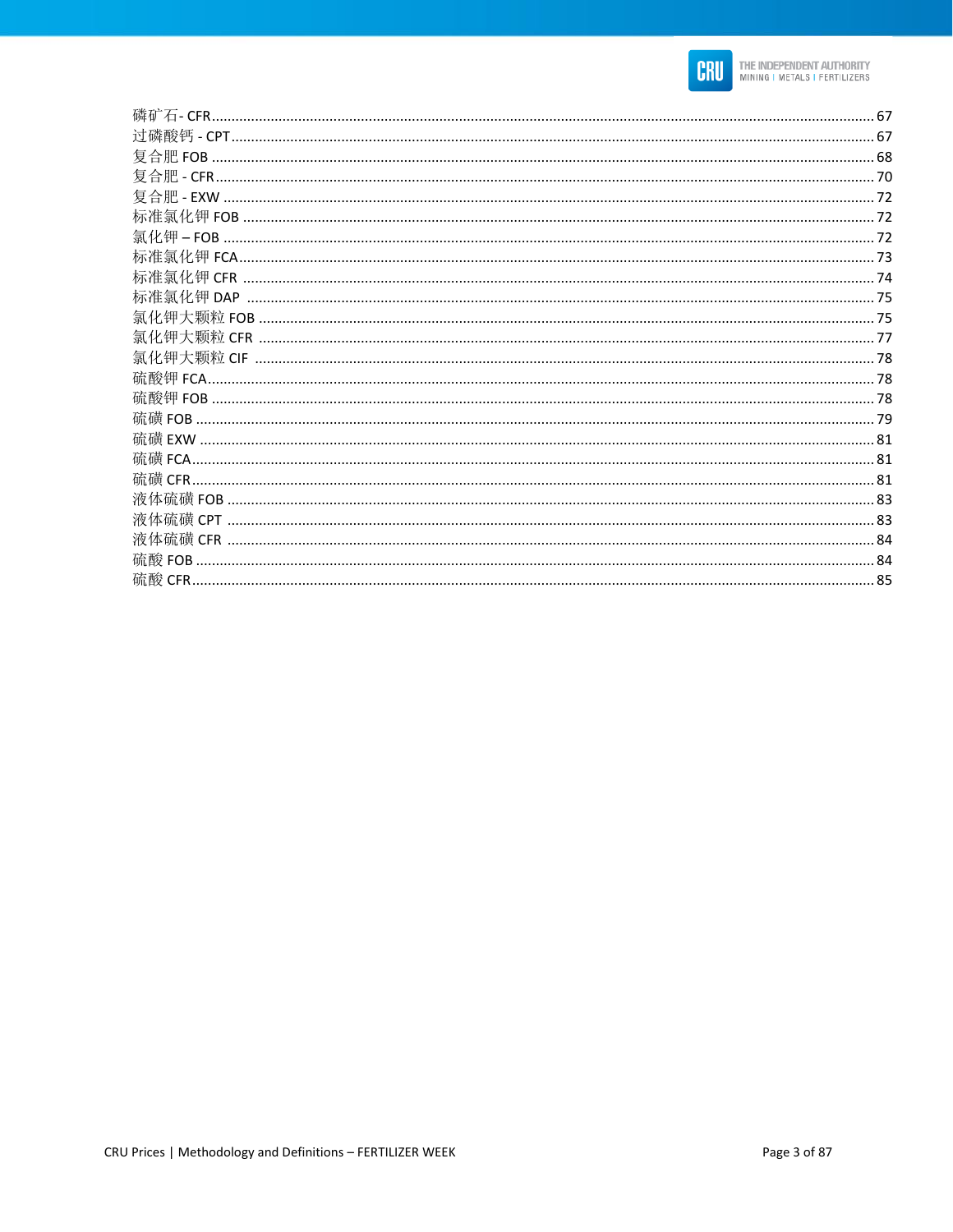# 研究方法和定义指南 **–** 化肥周刊

# <span id="page-3-0"></span>**1** 范围

 本指南涵盖了 CRU 在所有地区市场化肥产品的价格评估,应与 *CRU* 集团合规框架和研究方法指南一起阅读。它详细说明了具 有优先顺序的特定大宗商品的研究方法,以及 CRU 研究方法指南涵盖的所有方面。

# <span id="page-3-1"></span>**2** 研究方法

 CRU 化肥价格是每周的基准价格,其中许多价格被广泛应用于与实物指数挂钩的合约结算。每周定价可以在不影响流动 性的情况下,在当月或者同样的单个或平均月度价格上签订若干个价格合同,以及/或认清市场趋势。标准化过程增强了流动 性,允许提交的广泛的实际交易数据可以通过标准化来满足 CRU 的严格定义。

 为了生成一个受益于严格、分析师专业知识以及谨慎的价格,我们的研究方法结合了严格遵守方法论规则以及有限但必 要的专家判断的应用,具体详情如下。

#### <span id="page-3-2"></span>数据提供者

 化肥价格评估是通过与广大市场参与者的定期讨论中获取的,包括生产商、买家、处于供应链关键节点的贸易商和航运公 司。这个信息收集网经常进行审查和维护,用以寻求买方和卖方的平衡。

#### <span id="page-3-3"></span>提交的数据和提交流程

 数据提供者向 CRU 提供一个或多个与交易(销售或采购)有关的单一价格数据,这些交易是在发布前一周的周四下午 17:30 至发布后的周四英国时间 17:30 之间达成的,或与此时间段相关的其它价格信息。数据提供者还需要提供包括货船尺寸、交货日 期、数量和付款条件的信息。

价格评估员努力记录实际交易数据,并于交易双发核实相关交易信息。如不能实现,则寻求通过第三方进行核实。

 业内人士可以通过电话、电子邮件、一对一的即时通讯方式或其它私人通讯方式向 CRU 提交价格。信息必须在英国时间 周四 17:30 以前提交给 CRU,才能有资格在当天晚些时候公布的化肥周刊上公布。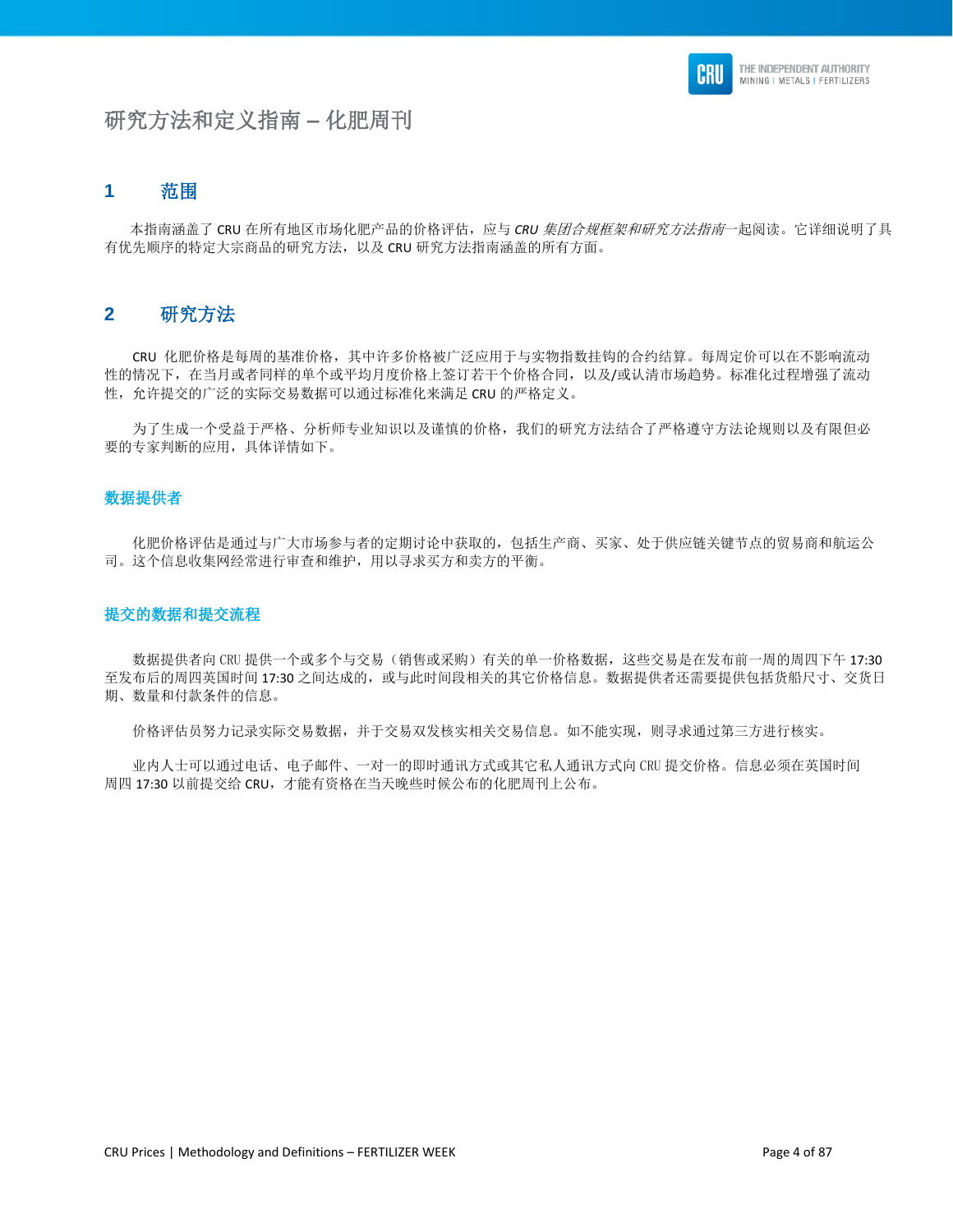# <span id="page-4-0"></span>最终价格计算

 公布的价格区间反映的是在交易窗口期内最低和最高的成交价,越接近窗口期结束的成交或其它价格信息将获 得更多的权重。

 当收到不同价格类型时,通常会给予交易价格更多的权重,而后按照明确的出价/报价、指示性出价/报价和价 格意见的排列顺序分配权重。

#### 合同价格

 合同价格是价格固定在一年、六个月、季度或月度交货期的大宗交易。一旦达成协议,CRU 将调整合同价。但 是,合同定价可能会在相关时间段提前确立,或者因长期谈判而被推迟。在任何一种情况下,价格评估都将做出相 应的反映,包括对最初公布的价格做回顾性调整。

#### 标准化

 符合以下精准定义的数据在不经过任何转换就有资格纳入价格。不合格的数据可能依然有资格作为价格的输入 信息,但必须经过标准化流程。

这可以包括根据估算或实际海运费倒推的 CFR 售价,或者建立在现行 FOB 价格和海运费基础上相等的 CFR 价 格。在这种情况下,标准化通常仅限于从 CFR 价格反推获得 FOB 价格,反之亦然。

 假设评估可能包括从任何相关和有代表性的进口市场的反推,或基于一个隐含价值的相关且具有代表性的出口 市场的"正推"(如:离岸加成本)。

将价格标准化的决定和/或标准化过程中使用的价值选择构成了专家判断(见下文)。

#### 排除异常值

 分析师可以使用专家判断来排除一个数据点作为计算最终价格的输入值。在这种情况下,他们会考虑一笔交易 在当前市场中是否被判定为可重复的;货物是否被判定为"报废";同一时间范围内从其他数据提供者收集到的数 据范围和分布情况;以前从同一数据提供者接收到的数据;数据提供者提供的非价格信息以及从其它来源获知的当 前市场状况。最终价格中包含或不包含输入数据将被记录在册。

#### 在缺乏流动性的市场中确立价格

 在任何一周的时间内,如果没有符合或经过标准化仍不符合以下定义的提交信息,则前一周公布的价格将被延 用,用作新一周的最终基准价。

 在没有交易数据(贸易)的情况下,明确的出价/报价、指示性出价/报价和价格意见都可用于确立价格。如果 市场趋势出现强劲的上下波动,这种方法常见但不绝对适用。

在上述两种情况下, CRU 在线价格表格中的脚注将标注价格状态为"指示性"。如果在没有交易的情况下价格 发生了变化,我们会在相应的"市场更新"中进行文字解释说明。

如果超过三周没有确认的交易,价格将被脚注为"近期无交易"。如果这种消极状态持续四至六周以上,价格 就会加上一个"无市场"的脚注。一旦市场再次活跃且有交易完成,将再次公布价格。

#### 专家判断

 专家判断可适用于判断提交的价格数据是否与已达成的真实交易有关;交易是否是独立执行的;是否需要将所 提交的价格资料标准化;任何标准化的方法,加权信息,以及在最终价格的计算中是否包含一个数据点(排除异常 值)。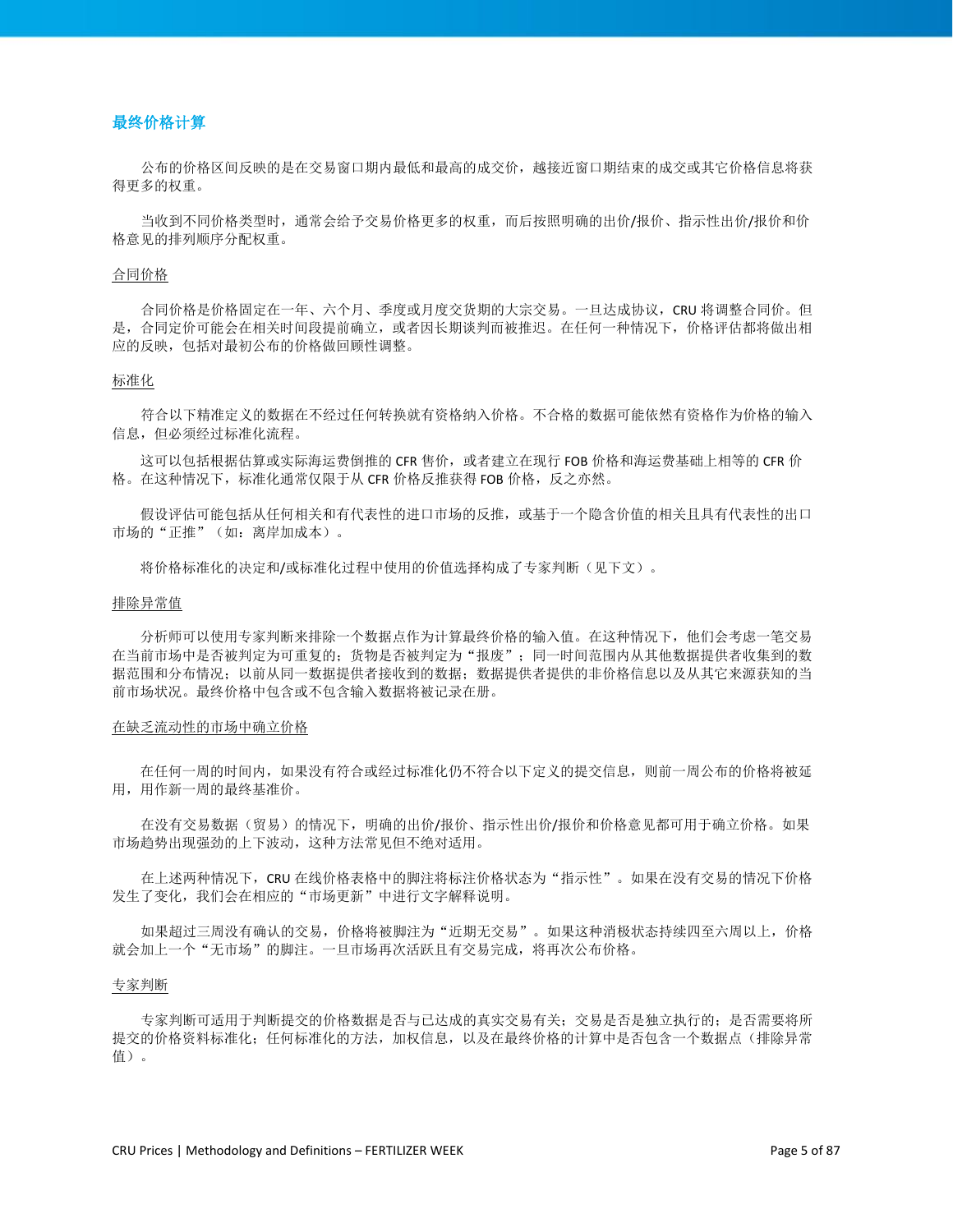

 专家判断通常局限于确定异常值、加权信息以及将报道的交货价或 CFR 价转换成国际贸易术语解释通则的 FOB 价。具体使用和应用会在 CRU 化肥周刊中用文字详细说明。

 如果有任何疑问或者专家判断中认为集合输入信息的质量有待提高,分析师在使用专家判断之前将与一位或几 位同事进行协商。

如*集团合规框架和研究方法指南* 第 2.5 章节所述,专家判断应用的一致性是通过综合选择、正式和非正式培训 和审查、监督和管控流程来实现的。

验证

数据点输入、计算和最终价格的发布均由第二名分析师进行检查和验证。

#### <span id="page-5-0"></span>最终基准价发布

CRU 化肥价格于英国时间每周四 18:30 在化肥周刊 和化肥一篮子价格 中公布(英国公众假期除外), 并通过 FTP 数据传输。

#### <span id="page-5-1"></span>附加产品**/**具体的市场研究方法

尿素

#### 中东地区

 中东地区小颗粒尿素的现货评估包括对菲律宾市场公式定价的产品。沙特基础工业公司和卡塔尔化肥公司偶尔 会为苏丹签订高价合同。两家公司还通过政府间融资的方式向 BCIC/孟加拉国提供公式化的合同货物。

#### 印度尼西亚 **(**小颗粒**)**

菲律宾经常向 Pusri 低双缩脲尿素支付溢价(菠萝种植园的双缩脲最大值为 0.5%, 而标准最大值为 1.0%)。生产 商倾向于在销售招标中设定保留价格(最低可接受价格)。

#### 地中海

CFR 的计算是基于尤日内、埃及/罗马尼亚/保加利亚的离岸价格。

#### 菲律宾

价格可以根据中国/印尼/马来西亚的 FOB 价格加上指示性 CFR 价值的运费进行评估。

#### **EC** 中美洲

交货成本是用前苏联 FOB 价格加海运费计算而得的。当 Monomeros/Colombia 偶尔要求开立 30 天账户, Incofe 经常开立账户。

#### 巴西

 生产商经常根据投机状况装船,然后在船只在途中和/或等待卸货时将材料零零散散地卖给不同的进口商。小 颗粒尿素的交付成本可以用前苏联地区 FOB 价格加运费计算。巴西大颗粒尿素在中东价格通常是通过公式确定的, 一般是基于平均的中东地区离岸价加上在提单日期和到达巴西日期的运费。

#### 黑海

 在没有确认销售和/或投标/报价的情况下,使用倒推法计算从埃及进口的免税材料的售价,并根据关税和运费 差价进行调整。同样,在土耳其、意大利、西班牙和法国等关键目的地确认的免税产品的内陆销售和 CFR 交易也被 倒退出来,扣除成本、关税因素和运费。计算已确认的大颗粒尿素在拉丁美洲的销售和 NOLA 驳船的价值,并对后 者的成本和数量差异进行了适当调整。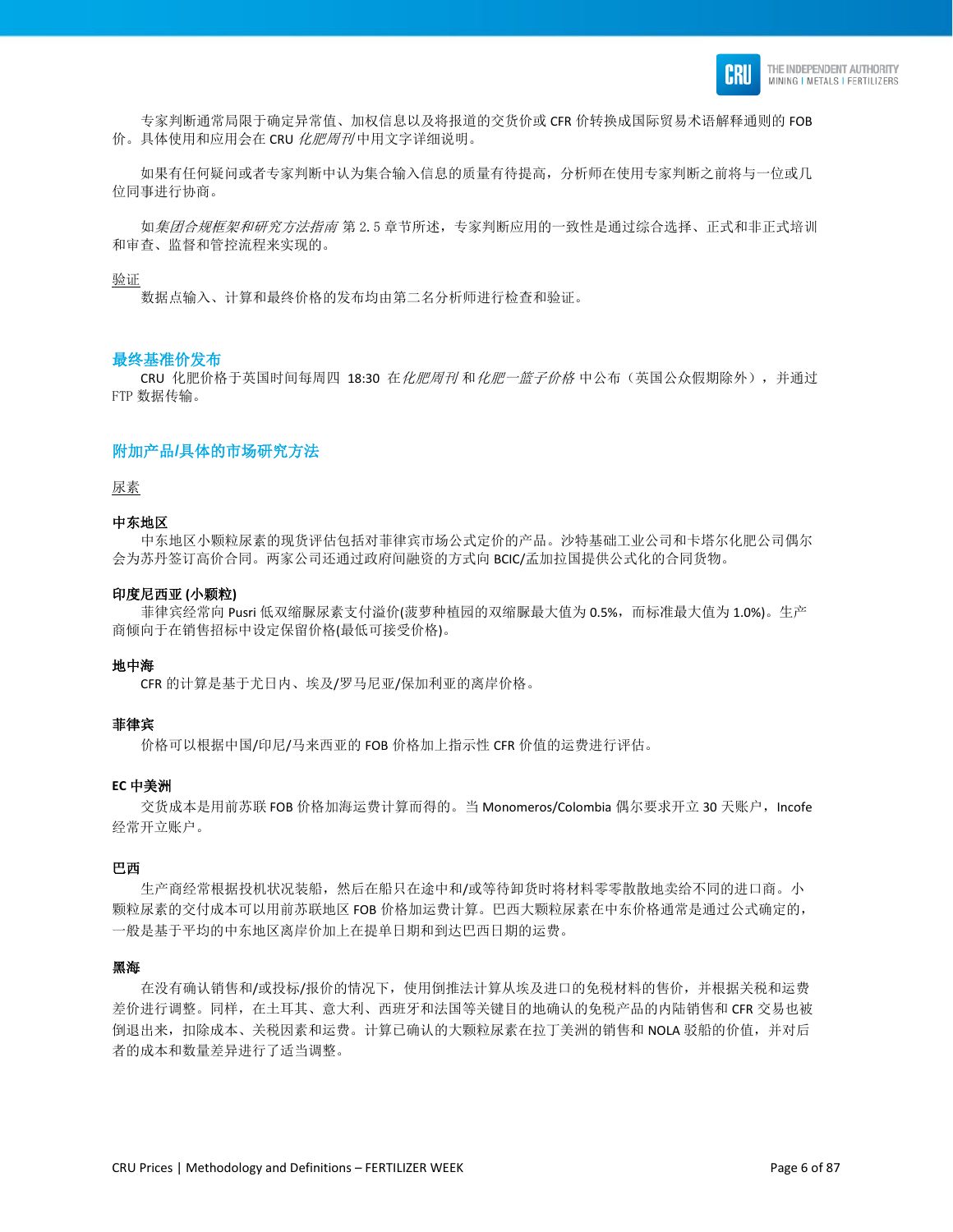

#### 波罗的海

 在没有确认销售和/或投标/报价的情况下,使用反推法计算从埃及进口的免税材料的销售,并根据关税和运费 进行调整。同样,在英国、法国、德国和比荷卢经济联盟(Benelux)港口等关键目的地确认的免税产品的内陆销售和 CFR 交易也被倒退出来,扣除成本、关税因素和运费。计算已确认的大颗粒尿素在拉丁美洲的销售和 NOLA 驳船的 价值,并对后者的成本和数量差异进行了适当调整。

#### 中东大颗粒尿素 **(**美国反推**)**

反推计算基于主流美国驳船价格,应用以下公式: \$/st FOB NOLA - \$6/st 短倒费用\* 1.1023 = \$/mt CFR - 实际运费 +从中东评估的成本= \$/mt FOB 中东。

#### 中东大颗粒尿素 **(**全部反推**)**

"美国反推算价格"和"非美国地区反推算价格"的总和。

#### 伊朗

价格以美元评估,但这些是基于以其它货币按现行汇率确定的价格。

 制裁严重影响了 2019/20 年度的贸易。与巴西的补偿贸易十分活跃。土耳其通过中国转口的进口贸易仍在继 续,但贸易受到种种限制。

#### 印度尼西亚 **(**大颗粒**)**

 主要是招标。主要交易地区市场诸如泰国、澳大利亚、韩国和中国台湾,但也向印度次大陆和美洲,包括美国 墨西哥湾地区。Kaltim 倾向于在销售招标中设定保留价格(最低可接受价格)。

#### 委内瑞拉

委内瑞拉企业出口到目的地的报价是 FOB 或 CFR,而特立尼达企业出口到美洲和欧洲市场的报价是 CFR。

#### 美国**/**加拿大

 在美国,原材料主要销往经销商,然后再卖给为种植者服务的零售商。沿河水系的生产商、进口商和贸易商均 报告业务。在加州和太平洋西北地区,尿素价格在整个施肥季往往保持不变。在加拿大,生产商的价格表以及分销 商和进口商的报告都是用来定价的——在施肥季,价格可能会保持 3-4 个月不变。

#### 法国大颗粒尿素

 价格通常是通过合作伙伴/分销商和进口商之间的谈判确定的。名义价格可以使用 FOB 埃及+运费+平均€6-8/吨 的卸货成本+大约€5 的杂项成本= FOT 盈亏平衡来计算。

#### 地中海大颗粒尿素 **CFR**

FOB 价格可以根据埃及现行 FOB 价格使用运费计算。

#### 东南亚

泰国和菲律宾的合同价格是通过公式确定的。现货交易谈判而定。

#### 韩国

名义 FOB 价格可以根据中东和中国的 FOB 价格使用运费计算。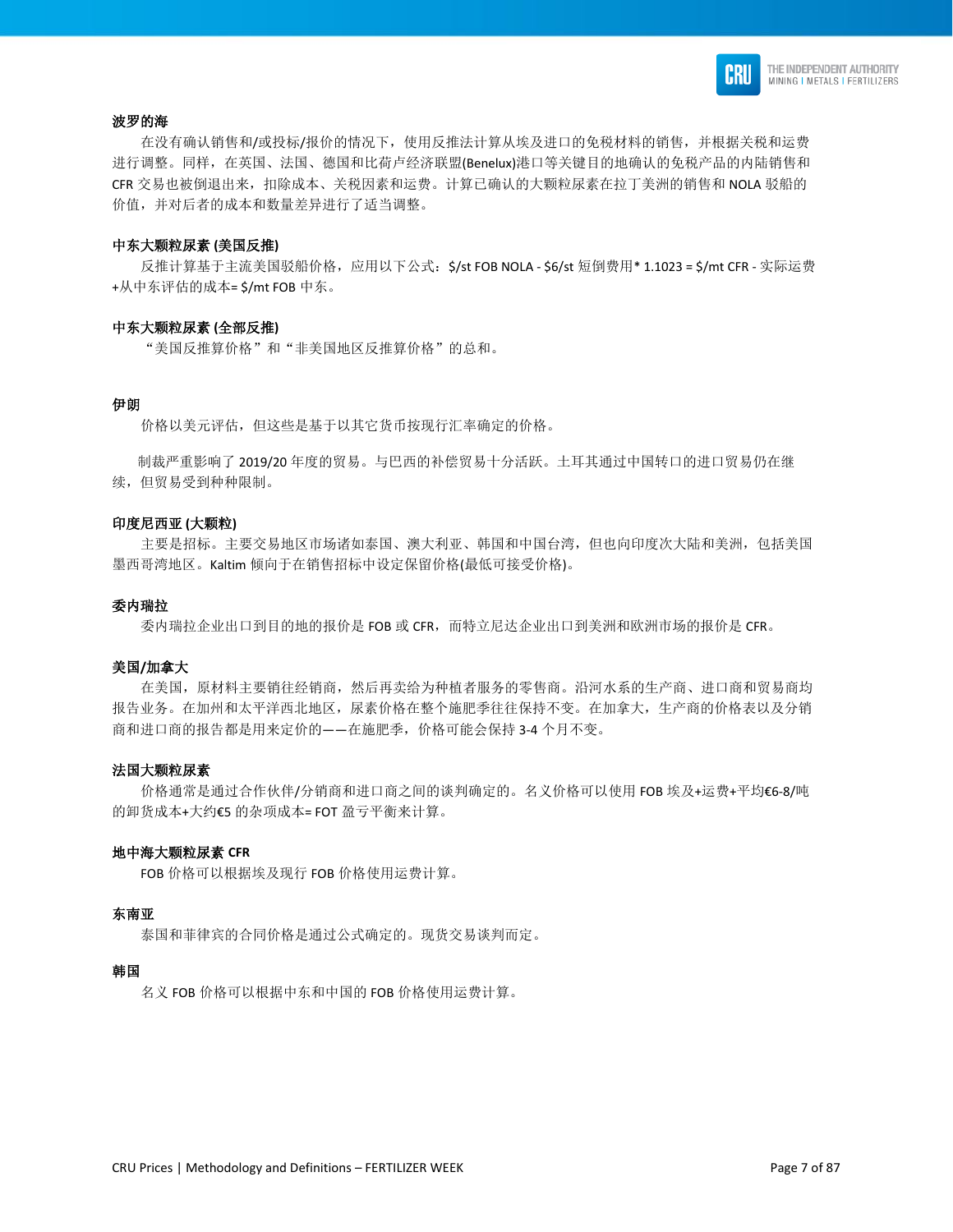

#### 尿素硝铵溶液

#### 波罗的海

 欧盟针对从美国、俄罗斯和特立尼达和多巴哥进口的尿素硝铵溶液征收反倾销税以来,目前波罗的海的价格显示 欧盟完税价格处于低位(采用最低关税 27.77 欧元/吨),反推的未完税欧盟产尿素硝铵溶液/波罗的海尿素硝铵溶液价格 处于高位。反倾销税将按产品进入欧盟的关税价值来征收。

#### 美国中西部

 大多数产品以 32%尿素硝铵溶液通过驳船或铁路进入该地区,然后通常以 28%尿素硝铵溶液通过货车进行分 销。

#### 美国东海岸

 体现了进口商和美国供应商之间的贸易,以及生产商的价格表。大部分从东海岸发货的 UAN - 32 目的地是中西 部地区,但对当地市场而言卡车物流在一年的同一时间也是最活跃的。与中西部地区不同的是,大多数卡车分销集 中为 32%尿素硝铵溶液,但市场参与者仍经常以 N 为单位报价。

#### 美国太平洋西北部

 体现了进口商和美国供应商之间的贸易,以及生产商的价格表。大部分从东海岸发货的 UAN - 32 目的地是中西 部地区,但对当地市场而言卡车物流在一年的同一时间也是最活跃的。与中西部地区不同的是,大多数货车分销集 中为 32%尿素硝铵溶液,但市场参与者仍经常以 N 为单位报价。

#### 美国南部平原

大多数产品以 32%尿素硝铵溶液通过驳船或铁路进入该地区,然后以 28%尿素硝铵溶液通过货车运输。

#### 美国新奥尔良

 反映进口商和上游分销商之间的贸易,以及生产商的价格表。大部分从东海岸发货的 UAN - 32 目的地是中西部 地区,但对当地市场而言卡车物流在一年的同一时间也是最活跃的。

#### 法国

最多四周,除了 6-8 月当"新季节"的远期价格可以提前 90 天使用。阿康公司(Acron)从爱沙尼亚的 Silimae 出 口俄罗斯产品。

#### 美国东部海岸

 体现了进口商和美国供应商之间的贸易,以及生产商的价格表。大部分从东海岸发货的 UAN - 32 目的地是中西 部地区,但对当地市场而言卡车物流在一年的同一时间也是最活跃的。与中西部地区不同的是,大多数货车分销集 中为 32%尿素硝铵溶液,但市场参与者仍经常以折纯养分 N 作为单位报价。

#### 美国加州

 与进口商和美国供应商的沟通,以及生产商的价格表。几乎所有的产品运输都是由轨道车车厢进行的,由于缺 乏储罐空间,许多轨道车车厢充当了分销商的仓库。大多数货车分销集中为 32%尿素硝铵溶液,但市场参与者仍经 常以氮肥折纯养分 N 为单位报价。

#### 硫酸铵

#### 美国新奥尔良

 价格代表分销商和其他供应商对终端消费(零售商)的现货销售报告。提供给零售商的生产商价格表也可以考虑 在内。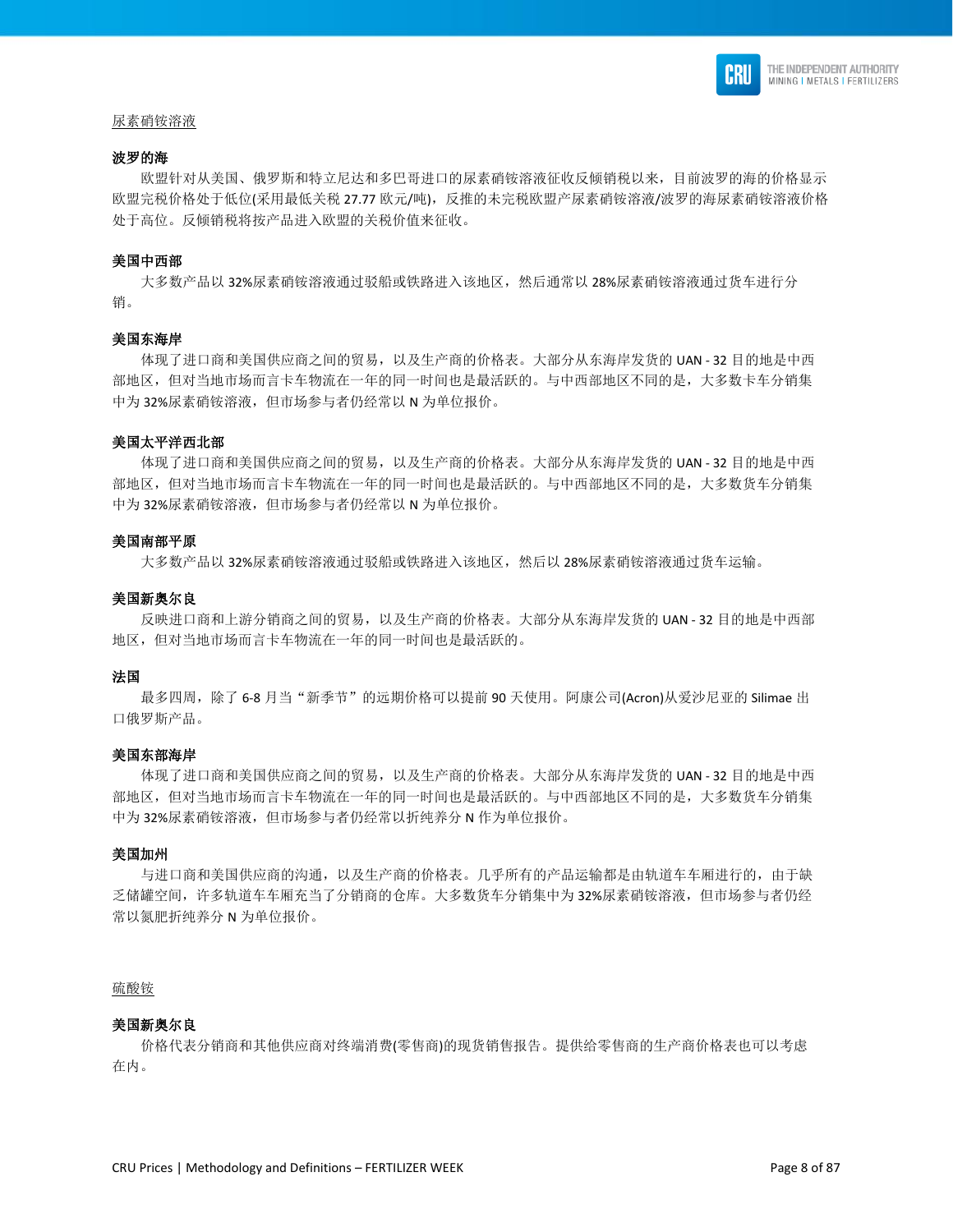

#### 硝酸铵

#### 加拿大西部

 价格代表分销商和其他供应商对终端消费(零售商)的现货销售报告。提供给零售商的生产商价格表也可以考虑 在内。

#### 美国中西部,南部平原地区

大部分产品通过驳船或铁路进入该地区,然后通过货车运输。

#### 巴西

评估的价格低端是基于部分货物和/或组合发货的销售情况。

#### 硝酸铵钙

#### 德国和比荷卢经济联盟

 评估是基于本地生产商 Yara 和 OCI 公布的价格,并根据主要合作企业和独立贸易商等进口商和分销商的意见进 行适当调整。

合成氨

#### 中东地区

 在没有市场参与者提供反推计算的情况下,价格可以从印度、韩国、中国台湾和中国的买方和卖方报道的 CFR 合同价格,使用现行运费确定 FOB 的价格水平。在没有确定的中东合同价格的情况下,从其它供应来源向印度和远 东的销售也可用于反推计算。

#### 加勒比地区

除特立尼达和多巴哥和委内瑞拉外,价格可能从 CFR 售价中反推回来。

#### 美国新奥尔良、中西部地区、北部平原、南部平原、加州

 评估包括生产商价格表和来自国内经销商的报告。由于供应受到严格控制,价格不像国际市场那样频繁波动, 这主要是受到现有驳船的物流限制。价格可以根据终端消费的销售情况和最近从美国墨西哥湾地区进口的重置成本 来计算。

 在中西部、北部和南部平原地区,有报道的远期报价与现货市场的交易同样重要,因为绝大多数交易是在远期 或指数基础上完成的。

在南部平原和加州,价格会随季节和充盈季节而变化,但不像固体氮肥那样频繁。

#### 西北欧

可根据黑海和波罗的海 FOB 价格评估加上运费和成本作为指示性价格。

#### 土耳其

 土耳其买家包括 Toros, Gemlik Gübre, Pektim, Ege Gübre 和 Bagfas。指示性价格评估可以根据黑海 FOB 价格加上 现行定期租船费率的运费评估而定。

#### 印度

 合同货物的标准公式是根据中东离岸价加上选定化肥市场报告公布的运费计算的。现货销售和 FACT 招标采购 时有发生。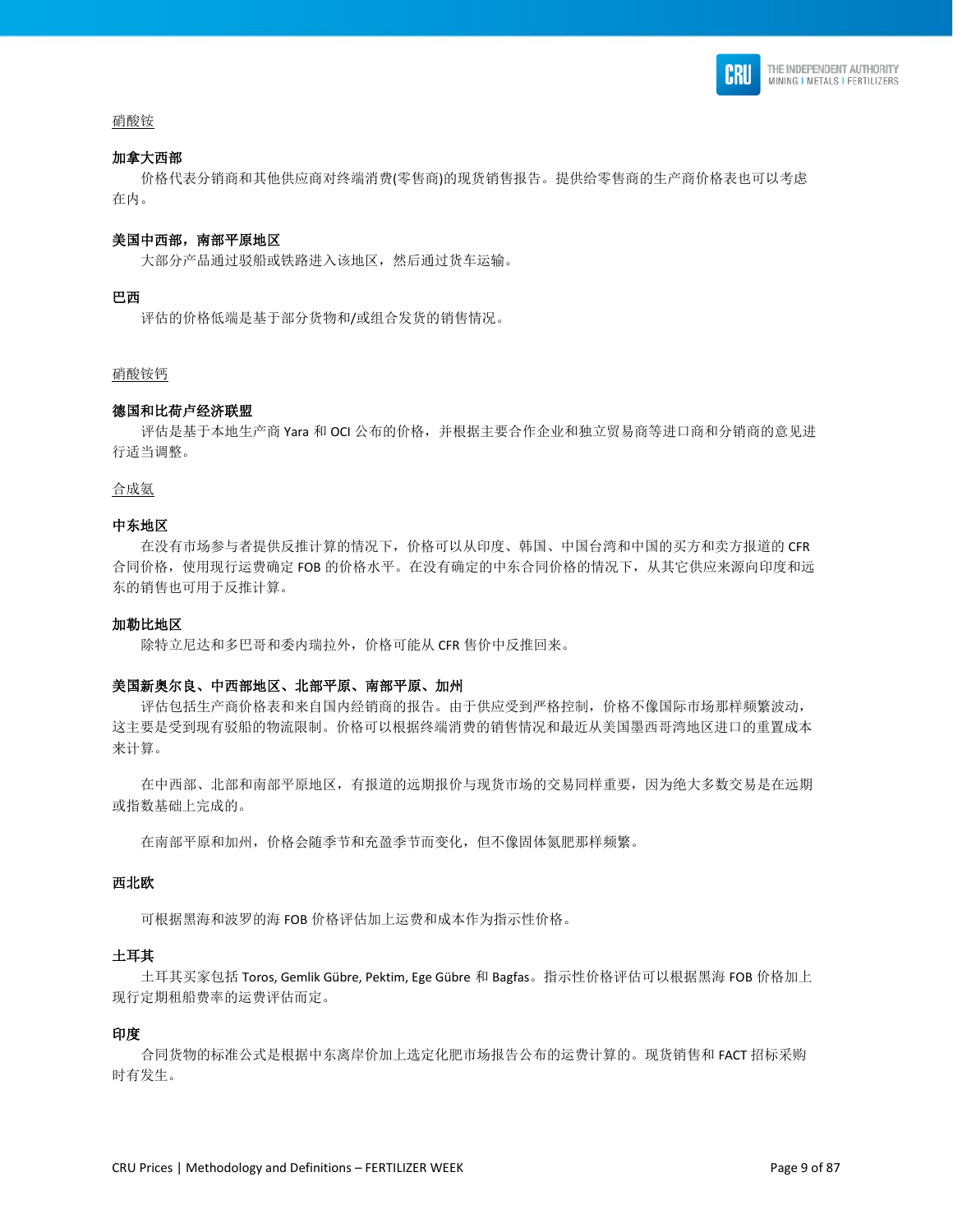

#### 远东地区

 长期合同通过公式定价给韩国、中国和中国台湾。标准公式是基于中东/东南亚 FOB 加运费。在没有确认的现 货交易和/或通过公式定价的情况下,可根据中东 FOB 合同价或东南亚 FOB 价格评估加上运费和成本作为指示性价 格。

#### 东南亚

 CFR 主要是基于中东海湾现货/合同的年度合同;现货包括越南的 Vinachem、印度尼西亚的 Gresik 和菲律宾的 Philphos 的定期采购招标。可根据东南亚 FOB 价格评估加上运费和成本作为指示性价格。

FOB 东南亚-一个指示性价格可能是基于 CFR 东南亚价格评估减去运费和成本。

#### 美国墨西哥湾

现货的交货时间为 30-60 天,常规交易包括从加勒比海和 FSU 发货。

#### 美国坦帕

在达成新的月度协议或确认单独的现货之前,以前的谈判价格将保持不变。

#### 磷肥

#### 美国坦帕

每笔最小成交量 6,000 吨,可能包括多批次 – 例如磷酸二铵和磷酸一铵生产商在同一周内提供 3x3000 吨。包括 所有坦帕码头,帕斯卡古拉 MS 和新奥尔良(如果经驳船转运或从美盛的 Donaldsonville LA 工厂装载)。

生产商或贸易商从 FOB 或 CFR 交易中获得的销售。一般只做现货交易,除非长期价格协议包括在未来 30 天内 装船的货物。此外,在拉丁美洲,生产商装载卸货的货物往往是在装载前和装载后向多个消费商进行的多次销售。 因此可以从单一的货物产生多种价格。

#### 沙特阿拉伯

 价格评估反映了沙特阿拉伯通过 Sabic、Mosaic 和 Ma 'aden 采购 DAP,通常是反推向印度、东非、美国和南非 的 CFR 售价。Ma'aden and Sabic 联合营销 Raz-Al-Khair 厂的产品。还包括来自 Ma'aden, Sabic 和 Mosaic 的 Wa'ad Al Shamal 的 DAP 产量。

#### 波罗的海**/**黑海

典型货物规模 3- 10,000 吨(欧洲,包括土耳其);25 – 35,000 吨(巴西、阿根廷);30 – 40,000 吨(印度);25-50,000 万吨(其它亚洲市场和美国)。对西北欧/东欧和土耳其的销售通常以 FOB 为基础,对巴西/阿根廷、印度和美国的销 售则以 CFR 价反推计算得出的。包括 11-52-0 和 12-52-0 (PhosAgro/Russia)的磷酸一铵和 11-52-0 和 12-52-0 (EuroChem/Russia)的磷酸一铵。

#### 北非

价格评估体现的是结合 FOB 突尼斯和摩洛哥价格评估范围的最低值和最高值。

#### 摩洛哥

典型货物为 25-30,000 吨(巴西/阿根廷), 通常与 MAP 合并; 5-10,000 吨(西欧/南欧);50-55,000 吨(印度/巴基斯 坦);50-55,000 吨(美国)。摩洛哥的美国反推 DAP/MAP 价格是基于最新新奥尔良离岸价的反推价格。

#### 中国

典型货物为 40-60,000 吨 (印度);40 – 50,000 吨(巴基斯坦和孟加拉);10 – 15,000 吨(越南)。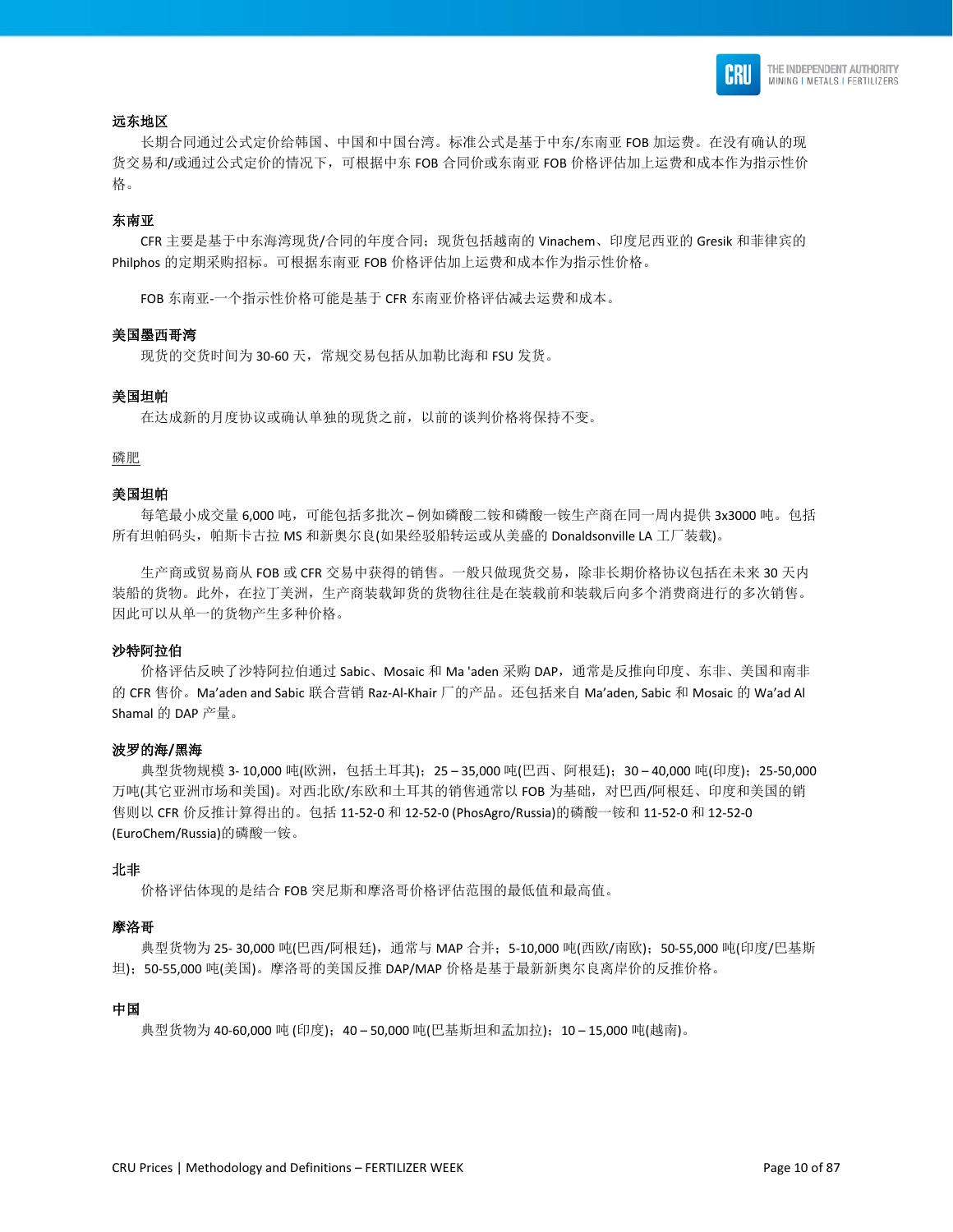

#### 墨西哥

 价格评估体现了美国、拉丁美洲和中美洲售价的反推价格,主要是通过贸易商进行现货交易。澳大利亚交易(主 要是 MAP)主要是在合同的基础上直接签订的。

#### 约旦

典型货物是 20-40,000 吨(印度); 5- 20,000 吨(土耳其和地中海市场)。

#### 澳大利亚

 Quantum 公司拥有澳大利亚 Incitec Pivot 公司生产的磷酸二铵/磷酸一铵的独家合同。它主要反映了根据印度次 大陆 CFR 售价反推出来的现货售价。出口销售具有季节性的特点,从4 月左右开始,10 月左右逐渐减少,而澳大利 亚国内销售旺季也随即开始。由于适用公式定价,因此对新西兰的合同交易不包括在价格评估之内。作为季节性出 口商,"无市场"的脚注可能适用于 3 月至 10 月。

#### 美国佛罗里达州中部

绝大多数的磷酸二铵和磷酸一铵从佛罗里达州的工厂通过 60 节或更多的轨道车来运输。

#### 美国新奥尔良

所有磷酸一铵和磷酸二铵 FOB 价都是基于驳船从美国墨西哥湾入海口出发的假设。

#### 美国中西部,辛辛那提

 美国市场的磷酸二铵通常是黑色的。除非是消费旺季,否则其它颜色的产品都会有折价。评估内容包括从生产 商价格表以及与独立分销商沟通的数据。在长期缺乏新交易的情况下,分销商对该地区的公告或生产商的补充报价 可以用来提供指示性价格。

 就磷酸一铵而言,成交由生产商、分销商和零售商报告,覆盖内布拉斯加州、堪萨斯北部、密苏里州、爱荷华 州、明尼苏达州、爱荷华州、伊利诺伊州和俄亥俄州的零售商。大多数磷酸二铵/磷酸一铵通过驳船或铁路进入该地 区,然后通过货车或铁路分销。磷酸一铵的颜色不是关键。

#### 美国加州**/**美国西北部

磷酸二铵和磷酸一铵在该州的价格一般是一样的(假设 11-52-0 的磷酸一铵), 所以可以用加州的磷酸一铵报价来 表示磷酸二铵的价格。

#### 美国南部平原

 南部平原地区颗粒磷酸二铵/磷酸一铵价格评估提供了在阿肯色州、堪萨斯州南部、俄克拉荷马州和德克萨斯 州销售的全部产品范畴。肥料周刊还在该地区提供了一个子集,定义为"塔尔萨"。此价格线仅限于来自俄克拉荷马 州 Inola、卡图萨、马斯科吉和韦伯斯福尔斯码头的交易报道。

#### 阿根廷**/**乌拉圭

 如果在邻国巴西有足够的贸易活动,则可以通过纳入运费差异,以高于磷酸一铵 巴西到岸价格评估的价格来评 估价格点,运费差异通常为每吨 5-10 美元/吨,这取决于卸货港的数量。

#### 中国 出厂价**, 11-44**

 大多数订单是在春秋两季开始前下单的。经销商也会在淡季时增加库存,当价格接近市场底部时,或者在购买 季节补充库存。价格和结算方式根据市场情况进行调整。在大多数实际情况下,生产者会向买方所在地的火车站报 交货价格。通过扣减铁路运费可以反推计算出厂价。

MAP 11-44 主要反映了中国最大生产商的销售情况, 诸如云天化, 开磷, 瓮福, 宜化和新洋丰, 直接或通过贸易 商。销售通常基于对巴西,澳大利亚,印度或东南亚的 CFR 价反推计算出来的。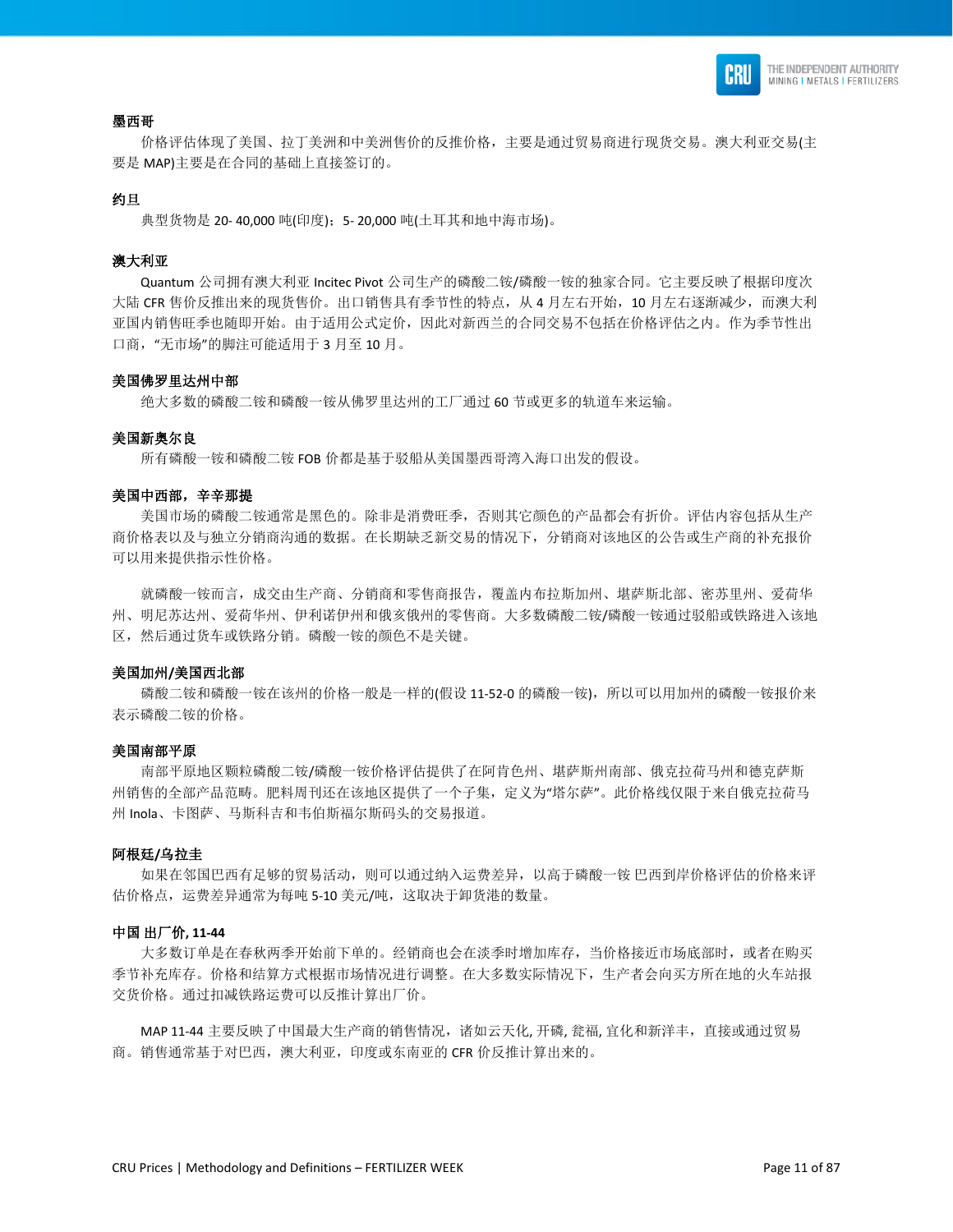

 由于复合肥工厂是磷酸一铵在中国的主要买家,所以在春季和秋季两个主要采购季节开始之前就下了订单。复 合肥生产商也会在夏季为追肥玉米储备或在购买季节补充库存。

#### 巴西

货物通常来自俄罗斯 Phos-Agro,欧洲化学公司(EuroChem); Granular MAP 11-52-0, (典型的 OCP/摩洛哥, Mosaic/美国, GCT/突尼斯, MPC/沙特阿拉伯, Fertinal/墨西哥, Foskor/南非, IPL/澳大利亚, 不同的/中国)。在没 有出价或报价的情况下,可根据波罗的海/黑海离岸价格 MAP 来估算价格。

#### 重过磷酸钙

#### 摩洛哥

 OCP 销售通常以 FOB(离岸价)方式向西欧报价,或根据销售给巴西、孟加拉国或美国的 CFR 价格反推计算获 得。

#### 突尼斯

价格评估反映了突尼斯生产商 GCT 对西欧市场的销售通常以 FOB 报价,或基于对巴西或孟加拉国的 CFR 价格 反推计算获得。

#### 中国

典型货物为 25- 30,000 吨(伊朗);25 – 30,000 吨(巴西);10- 20,000 吨(斯里兰卡)。5000 吨是评估的最小规模。

#### 巴西

主要重钙进口商,包括 Mosaic、Fertipar、Yara、ADM 和 Heringer,如果没有报告出价或报价,将根据 MAP CFR 巴西折价进行评估,根据贸易情况折扣价格在 80-120 美元/吨之间。

#### 磷酸

在合同达成协议后,磷酸价格可以追溯至季度或半年合同的正式开始日期。在达成新的合同价格之前,以前的 评估保持不变。

#### 北非

印度的典型货物为 25-30,000 吨溶液(16-18,000 吨 P2O5 基于 53.5%的平均比例),欧洲的典型货物为 5-10,000 吨 53.5%溶液。5,000 吨 53.5%溶液是评估的最小规模。OCP 和突尼斯生产商 GCT 的销售通常以 CFR 价格销往印度、 巴西和西欧。

#### 巴西

 典型货物 5-10,000 吨 54%溶液。5,000 吨 53%溶液是评估的最小规模。该评估反映了与买方(主要 DSM/Tortuga 等动物饲料生产商)在 CFR 基础上签订的季度合同和现货销售。

#### 印度

 典型货物 25- 30,000 吨溶液(16- 18,000 吨 P2O5 按 53%平均比)。5,000 吨 53%溶液是评估的最小规模。价格评估 反映了与买方 ifco、PPL、CIL、ZIL、MCFL、GSFC、DFCL、FACT 和 TCL 在 CFR 基础上签订的季度合同。

#### 欧洲西北部

 典型货物平均 5- 10,000 吨 53%溶液。5,000 吨 53%溶液是评估的最小规模。价格评估反映了基于 CFR 的与买方 Phosphea 签订的季度合同; 比利时 Prayon (瓦隆政府和 OCP 各占 50%的合资企业); Yara; 比利时; 比利时 Rosier 和 其它国家。评估包括四个价格点,即现货磷酸价格、肥料级合同价格、饲料级合同价格和工业/食品级合同价格。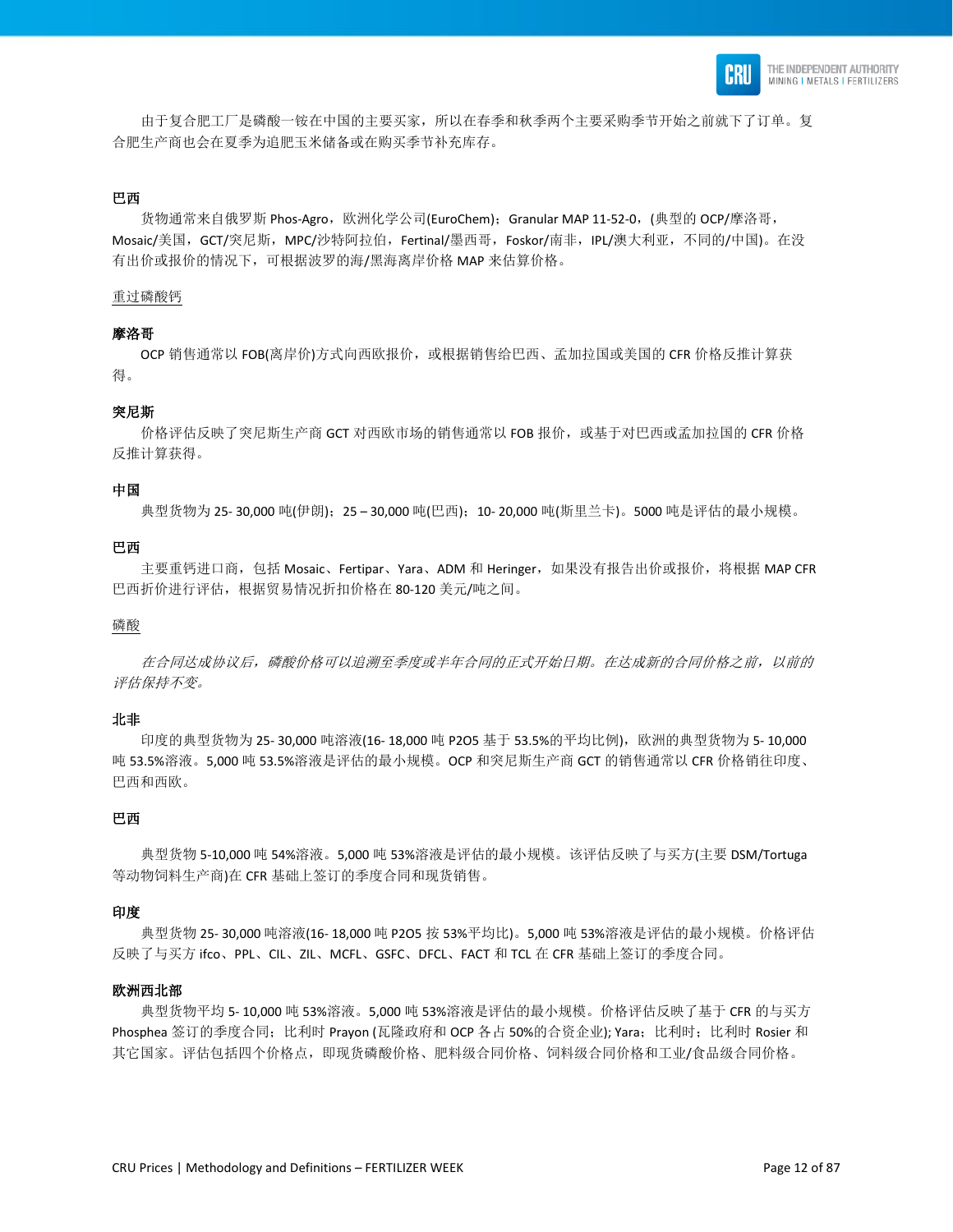

#### 磷矿石

#### 摩洛哥

价格反映了摩洛哥生产商 OCP 对印度的常规 CFR 售价, 以及对一些市场以 FOB 的售价。在达成新价格之前, 前一个季度的价格保持不变。

#### 阿尔及利亚

价格反映了向印度和其他市场的常规 CFR 和 FOB 售价。在达成新价格之前,前一个季度的价格保持不变。

#### 约旦

 价格反映了约旦生产商对印度以及印尼和巴西等其他市场的 FOB 价格。在达成新价格之前,前一个季度的价格 保持不变。

#### 埃及

 价格反映了交易商对印度和其他市场的常规 CFR 售价。销售通常由埃及出口部门 empco 主导。在达成新价格之 前,前一个季度的价格保持不变。

#### 秘鲁

价格反映了向印度和其他市场的常规 CFR 和 FOB 售价。在达成新价格之前,前一个季度的价格保持不变。

#### 印度

价格反映多个供应商的销售情况,通常以 CFR 报价向多个进口商销售。在达成新价格之前,前一个季度的价格 保持不变。

#### 过磷酸钙

#### 巴西

价格反映了巴西国内生产商在该国主要分销中心隆多诺波利斯(Rondonopolis)的 CPT 售价。

#### 复合肥

#### 波罗的海

 当没有确认的销售时,中国和泰国的交货价可用于反推计算(15-15-15 和 16-16-16)。对于 10-26-26,当没有确认 的销售报告时,印度交货价可用于反推计算。

#### 摩洛哥

 NPS 对埃塞俄比亚的出货价格(19-38-0-7)包含在每年的招标中,但也包括其它月度现货销售。价格反映了从埃 塞俄比亚招标价反推的 FOB 价格或向任何其它市场的现货售价。如果没有出价或报价,则被评估为无市场。

对于 12-46-0-7, 如果没有出价或报价, 价格将根据磷酸一铵 FOB 摩洛哥价格评估的折价进行估算。

 15-15-15 典型出货是 10- 20,000 吨(欧洲/巴西),30,0000 吨(西非)。5,000 吨是评估的最小规模。如果没有报告 出价或报价,则根据 NPK FOB 波罗的海 15-15-15 价格进行评估。

#### 中国**,** 东南亚**,** 印度

 16-16-16 和 10-26-26 的价格是根据 Acron 和 PhosAgro 等生产商报告的售价计算的。 对于进入印度市场的 20- 20-0-13,价格是根据 Petrokimia Gresik、Acron 和 PhosAgro 等生产商报告的售价来计算的。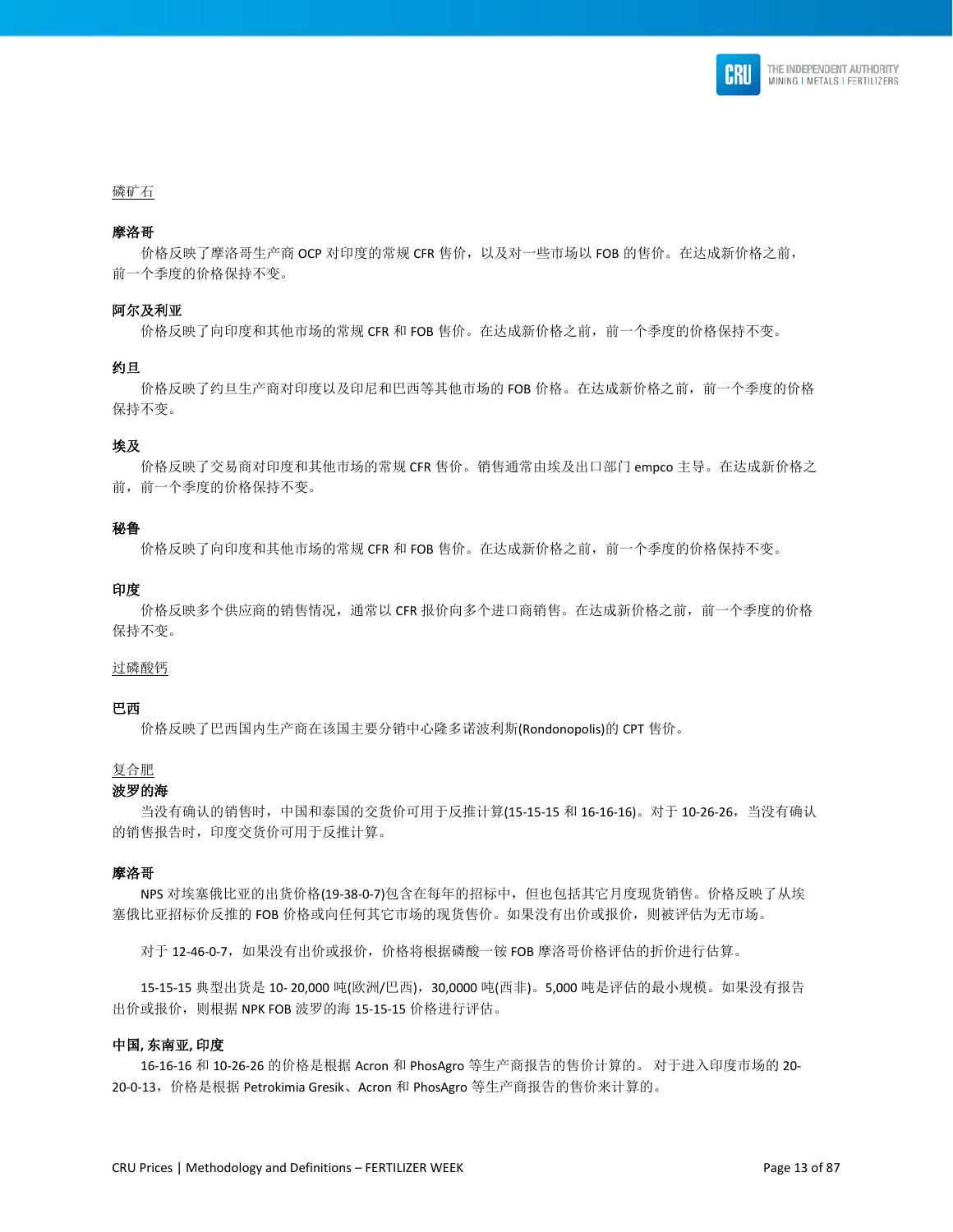

 就中国 15-15-15 的出厂价而言,大多数订单都是在春季和秋季这两个主要采购季节开始之前下单的。经销商也 会在淡季价格接近底部时增加库存,或在购买季节补充库存。价格和结算方式根据市场情况进行调整。在大多数情 况下,生产商会报一个到买方所在地火车站的交货价格,扣除铁路运费后反推一个出厂价。

#### 巴西

 12-46-0-7 的价格是根据 OCP 在巴西市场向 Fertipar、Heringer 和 Yara 等买家销售的报告得出的。如果没有报告 的出价或报价,将根据磷酸一铵 巴西到岸价的估价进行评估。

#### 西非

如果没有报告的出价或报价,将根据 NPK 摩洛哥 15-15-15 的估价进行评估。

#### 氯化钾

#### 温哥华

 标准氯化钾的价格是以关键消费市场印度、中国和东南亚的 CFR 价反推计算来评估的。氯化钾大颗粒价格是以 主要消费市场巴西和东南亚的 CFR 售价反推计算来评估的。

#### 约旦**/**以色列

标准氯化钾的价格是以关键消费市场印度、中国和东南亚的 CFR 售价反推计算来评估的。

#### 波罗的海

 标准氯化钾的价格是以关键消费市场印度、中国和东南亚的 CFR 价反推计算来评估的。波罗的海氯化钾大颗粒 价格是以主要消费市场巴西和东南亚的 CFR 售价反推计算来评估的。

#### 中国

 在指定的合同期间,由生产商和买方公布海运价格。该价格反映了中国进口商在 CFR 基础上的采购情况。当签 订合同的主要生产商之一公布一个价格之后,该价格将成为其它生产商在同一时期内签订新合同的价格基准,虽然 并不总是如此,但却经常以同一价格水平向中国进口商供货。即使供应期已经结束,合同价格仍然作为每周评估, 直到新价格确定为止。

#### 印度

 一个国际供应商宣布印度的进口合同价之后,其他供应商通常(虽然并不总是如此)在特定合同期间内以相同 的价格向印度进口商供货。即使供应期已经结束,合同价格仍然作为每周评估,直到新价格确定为止。

#### 东南亚

标准氯化钾的现货价格评估包括马来西亚、印度尼西亚、越南和泰国的价格。

#### 中国**/**俄罗斯

 价格反映了从俄罗斯乌拉尔钾肥公司经满洲里内陆口岸以 DAP 报价的通过铁路运输销售到中国的氯化钾。主要 的市场参与者是中国的边贸氯化钾进口商,特别是绥芬河龙生、中化化肥和中农。评估还可能包括由 EuroChem 进 行的边贸铁路运输。

#### 萨斯喀彻温

 价格评估采用生产商价格表,与美国国内市场的独立分销商沟通。同样的钾肥也通过不列颠哥伦比亚省的温哥 华出口。价格可以从美国中西部推断出来。大多数产品是远期交货而不是即期交货。

#### 新奥尔良

 在没有新现货交易的情况下,价格可以从美国中西部和南部平原市场确定,但只有在密西西比河上游系统开放 的情况下才能确定。

#### 美国中西部,美国南部

大部分产品通过驳船或铁路进入该地区,然后通过货车运输。已确认的 FOB 新奥尔良驳船报价和/或 FOB 中西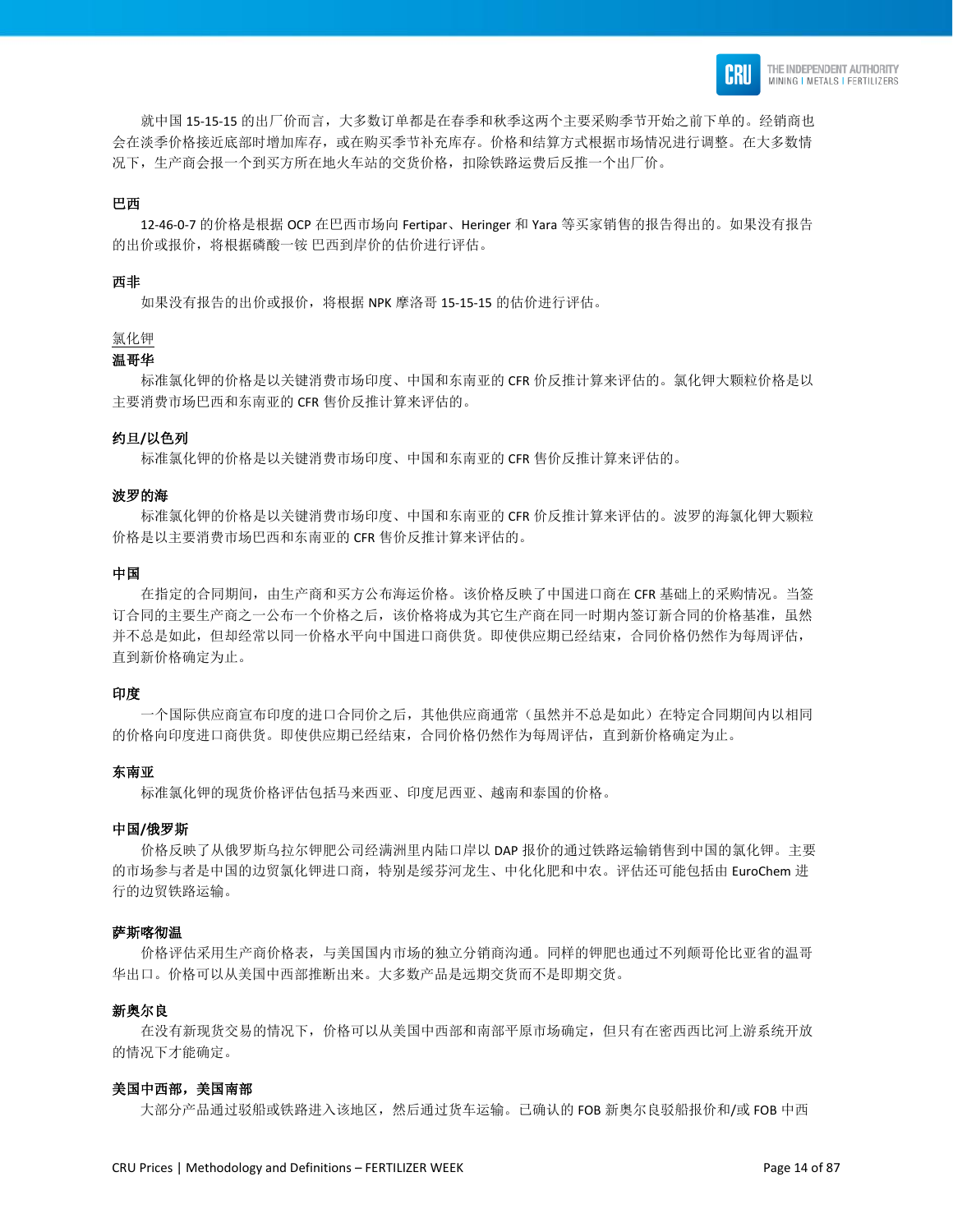

部驳船离岸价格可用于确定已交货驳船价格。

## 硫酸钾

#### 西北欧

 价格主要反映了关键供应商 K+S 和 Tessenderlo 在 FCA 基础上达成的现货和短期合同销售,其他供应商也紧随 其后。

#### 硫磺

#### 温哥华

 价格评估包括主要生产商和营销公司(如壳牌、南石油和赫斯基)在 CFR 基础上的现货销售的净收益,尽管产品 主要出口到中国(南通和青岛的主要港口)和巴西市场(巴拉那瓜、里奥格兰德和桑托斯的主要港口)。

#### 中东地区

 评估不包括伊朗。现货销售大多是大颗粒,尽管有时是压碎的块状,这样可以确保较低的价格,不用于反映主 流硫磺价格,但可能被用来确定低端价格。价格系列于 2003 年 6 月推出。

 本地区主要供应商(包括科威特 KPC、阿联酋 Adnoc)和北非 OCP、GCT 等磷肥买家和国际贸易商签订的季度合 同。在达成新价格之前,前一个季度的价格保持不变。

 Adnoc 月度合同是由阿联酋 Adnoc 每月发布的中东地区基准价格。主要是印度消费商的合同价格,但被用作其 它市场的关键指标,并被视为市场人气的衡量标准。在达成新价格之前,前一个月的价格不变。

Tasweeq 公开报价, 没有谈判。在达成新价格之前, 前一个月的价格不变。

#### 中国

 产品交付到中国。该价格是一个最受关注的硫磺价格之一,流动性非常强,被视为国际硫磺市场的关键基准 价。评估包括自 2013 年底以来的碎块,因为预计从 2014 年起销往中国的碎块产品数量会增加。

#### 印度

 印度进口商是这一价格点(另一种流动价格)的主要驱动力,这一价格主要来自主要磷酸盐生产商的投标。如果 投标结果不明确,可以通过在中东 FOB 基准上增加运费和其他相关成本来评估。价格评估独立于 Adnoc 月度合同基 准价。

#### 巴西

主要原材料来自中东,前苏联地区和美国墨西哥湾地区。

#### 坦帕

在达成新价格之前,前一个季度的价格保持不变。

#### 西北欧

 合同主要包括内陆公路运输。基于主要卖家和主要买家之间的合同。在达成新价格之前,前一个季度的价格保 持不变。

#### 比荷卢经济联盟

合同主要包括莱茵河内陆和铁路运输。在达成新价格之前,前一个季度的价格保持不变。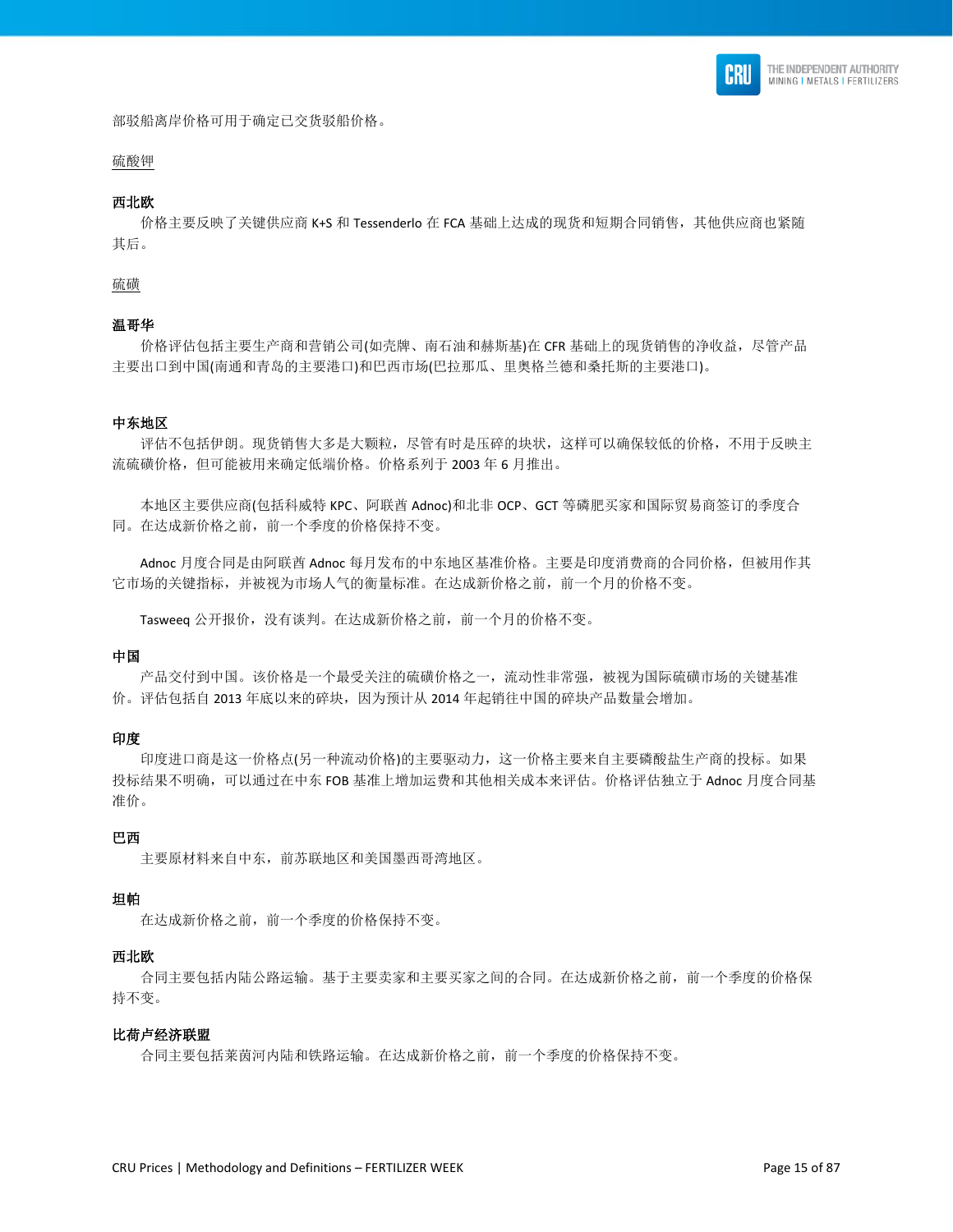

# 硫酸

### 西北欧

欧洲以外的硫酸现货供应来自巴西和美国墨西哥湾地区。

 CFR 价格很大程度上反映了欧洲主要生产商与欧洲消费商之间达成的交易。在达成新价格之前,前一个季度的 价格保持不变。

#### 土耳其

价格反映了主要由 Aurubis 完成的现货和合同交易。

#### 美国墨西哥湾地区

价格反映的是贸易商和生产商达成的向美国墨西哥湾发货的现货交易,通常源自欧洲。

#### 巴西

价格评估反映了巴西消费商的现货交易。典型的欧洲产地,但也来自远东和其它地方的货源。

#### 智力

价格反映了主要供应商对该国的交易。产品大部分来自远东地区。

合同价格反映了主要硫酸供应商和智利消费商之间为在智利进行浸出操作而签订的年度合同。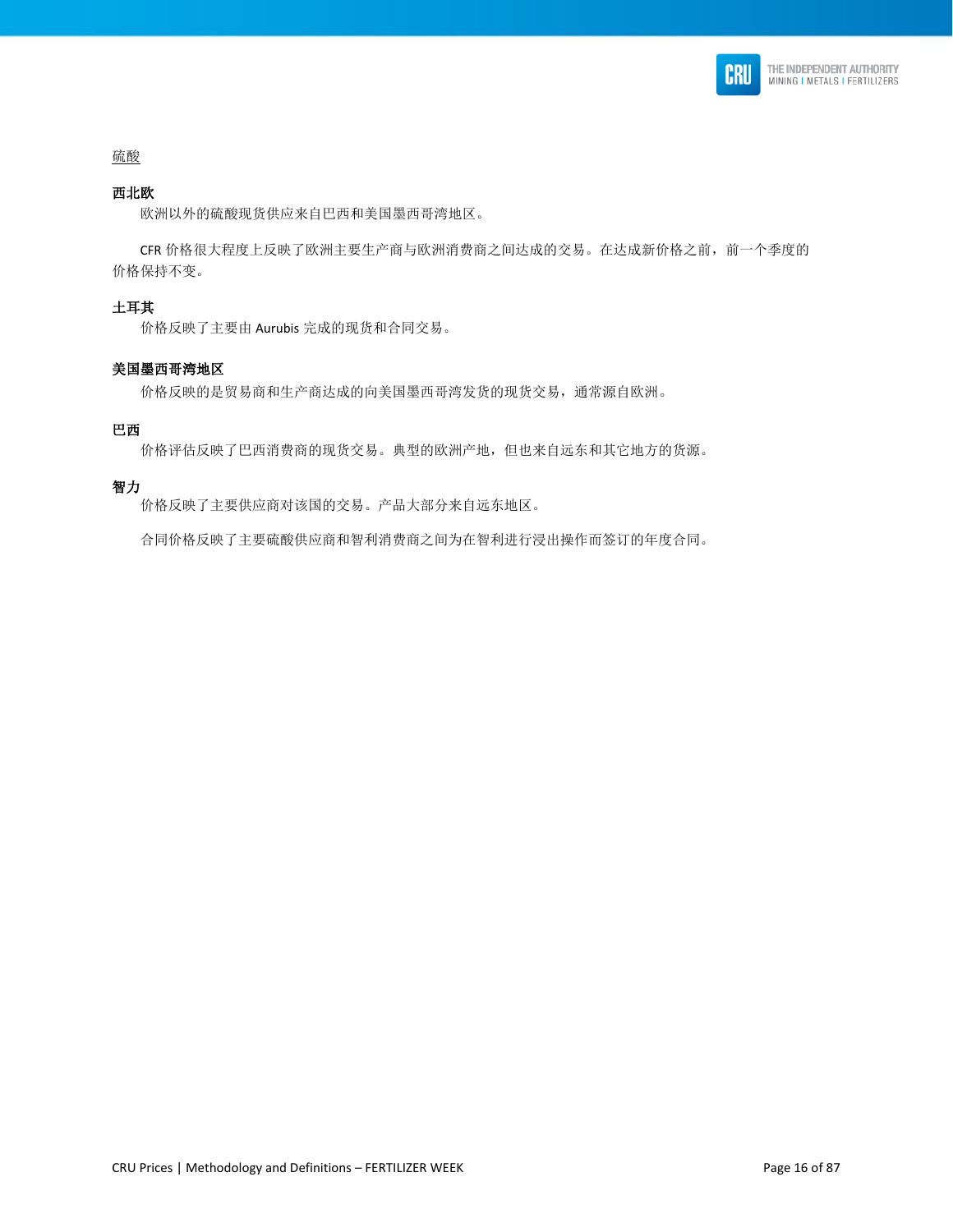

# <span id="page-16-0"></span>**3** 定义

# <span id="page-16-1"></span>小颗粒尿素**- FOB**

# 黑海

| 等级:      | 尿素 – 小颗粒 - 46% N. 90% 1-4 mm                                      |
|----------|-------------------------------------------------------------------|
| 国际贸易术语:  | <b>FOB</b>                                                        |
| 信用/付款条件: | 预付款或即期信用证                                                         |
| 包装:      | 散装                                                                |
| 装货位置:    | 尤日内、图阿普谢、诺沃西比尔斯克                                                  |
| 类型:      | 现货                                                                |
| 货币:      | 美元                                                                |
| 重量单位:    | 公吨                                                                |
| 规格:      | 2.000 吨至 70.000 吨                                                 |
| 时间:      | 6 周后即期交货                                                          |
| 消费市场:    | 全世界                                                               |
| 主要供应来源:  | 俄罗斯和乌克兰: OPZ, DnieproAzot, EuroChem. TogliattiAzot 和 Salavat, 偶尔从 |
|          | 尤日内出货                                                             |
| 税率/关税:   | 无出口关税。土耳其针对从前苏联进口的产品征收 6.5%的关税。乌克兰产品出                             |
|          | 口到欧盟的关税是 4.7%, 其它前苏联国家是 6.5%                                      |
| 背景资料:    | 2000年5月推出价格系列                                                     |

### 波罗的海

| 等级:      | 尿素 – 小颗粒 - 46% N. 90% 1-4 mm      |
|----------|-----------------------------------|
| 国际贸易术语:  | <b>FOB</b>                        |
| 信用/付款条件: | 预付款或即期信用证                         |
| 包装:      | 散装                                |
| 装货位置:    | 文斯匹尔斯, 圣彼得堡, 里加, 克莱佩达, 穆加, 科特卡    |
| 类型:      | 现货                                |
| 消费市场:    | 全世界                               |
| 货币:      | 美元                                |
| 重量单位:    | 公吨                                |
| 规格:      | 2.000 吨至 45.000 吨                 |
| 时间:      | 6 周后即期交货                          |
| 主要供应来源:  | 俄罗斯、白俄罗斯、立陶宛(爱沙尼亚如果 Nitrofert 返回) |
| 税率/关税:   | 无出口关税。欧盟和土耳其针对从俄罗斯进口的产品征收 6.5%的关税 |
| 背景资料:    | 1999 年 4 月推出价格系列                  |

# 中东地区 丸粒

| 等级:      | 尿素 – 小颗粒 - 46% N.90% 1-4 mm |
|----------|-----------------------------|
| 国际贸易术语:  | <b>FOB</b>                  |
| 信用/付款条件: | 预付款或即期信用证                   |
| 包装:      | 散装                          |
| 装货位置:    | 卡塔尔的梅赛伊德和沙特阿拉伯的朱拜勒          |
| 类型:      | 现货                          |
| 货币:      | 美元                          |
| 重量单位:    | 公庫                          |
| 规格:      | 10,000 吨至 40,000 吨          |
| 时间:      | 6 周后即期交货                    |
| 主要供应来源:  | <b>Qafco and Sabic</b>      |
| 税率/关税:   | 卡塔尔和沙特不征收出口关税               |
| 背景资料:    | 1999年4月推出价格系列               |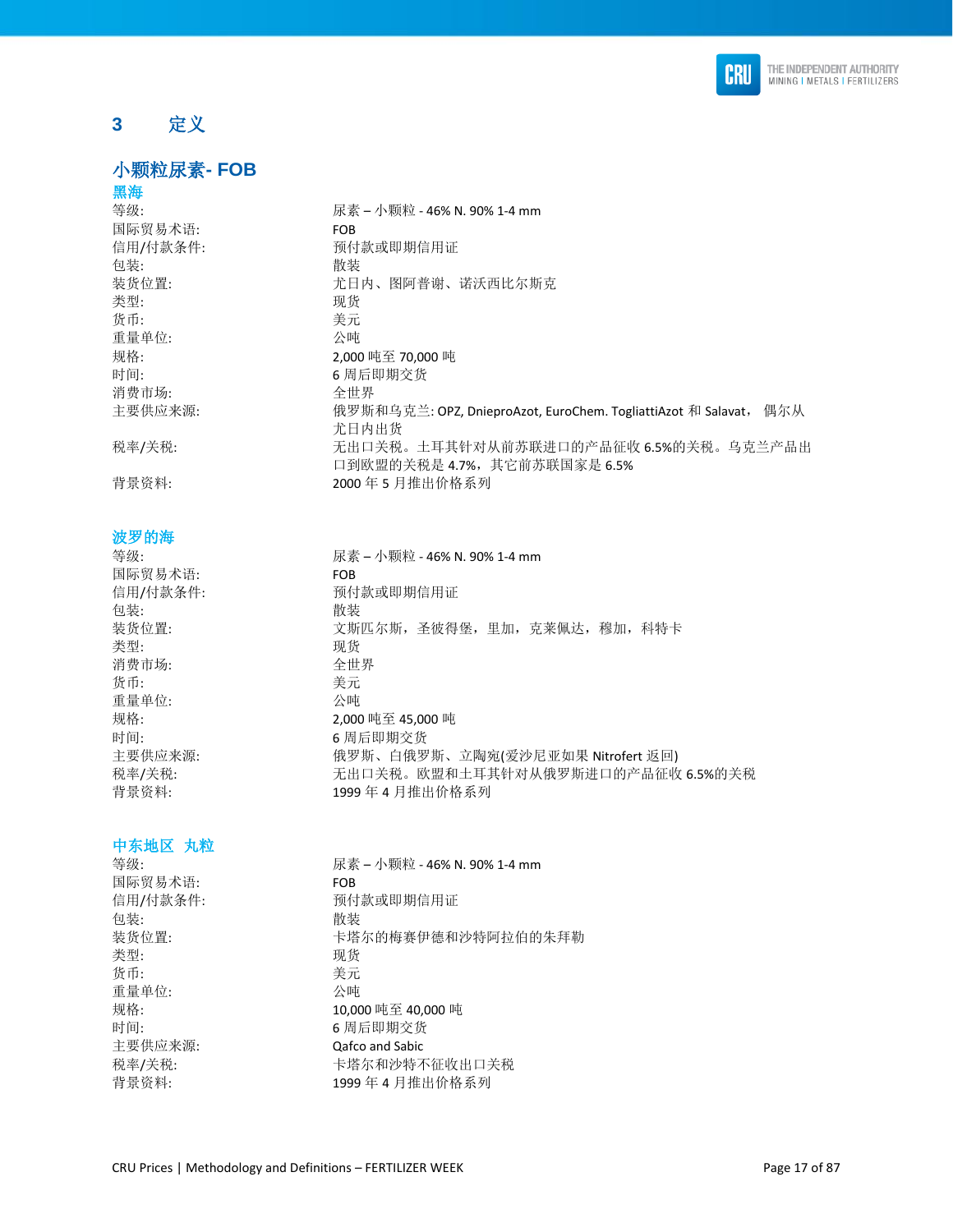

#### 印度尼西亚

等级: 尿素 – 小颗粒 - 46% N. 90% 1-4 mm 国际贸易术语: FOB 信用/付款条件: 即 即期信用证 包装: **2006** 装货位置: Kaltim/Bontang, Pusri/Palembang 和 Gresik/Gresik。Kujang 提供袋装颗粒 消费市场: 有效的 医域市场和印度次大陆 类型: the content of the content of the content of the content of the content of the content of the content of t 货币: 美元 重量单位: 公吨 规格: 5,000 吨至 20,000 吨 时间: 4 周后即期交货 主要供应来源: PIM, Pusri 和 Gresik (Gresik 和 Kujang 是袋装尿素) 税率/关税: 按现行税率征税 背景资料: 1987 年 4 月推出价格系列

### 中国

等级: 尿素 – 小颗粒 - 46% N. 90% 1-4 mm 国际贸易术语: FOB FOB FOR<br>信用/付款条件: 即期信用证 信用/付款条件: 包装: 散装 装货位置: 不同地点 类型: 现货 货币: 美元 重量单位: 公吨 规格: 5,000 吨至 50,000 吨 时间: 6 周后即期交货 主要供应来源: 中国农资集团、中化化肥、中化集团、中国石化及其直接生产商 税率/关税: 2019 年无出口关税。欧盟关税:6.5%。美国 2019 年的关税适用,但会有变化 背景资料: 2000 年 11 月推出价格系列 频次: 每周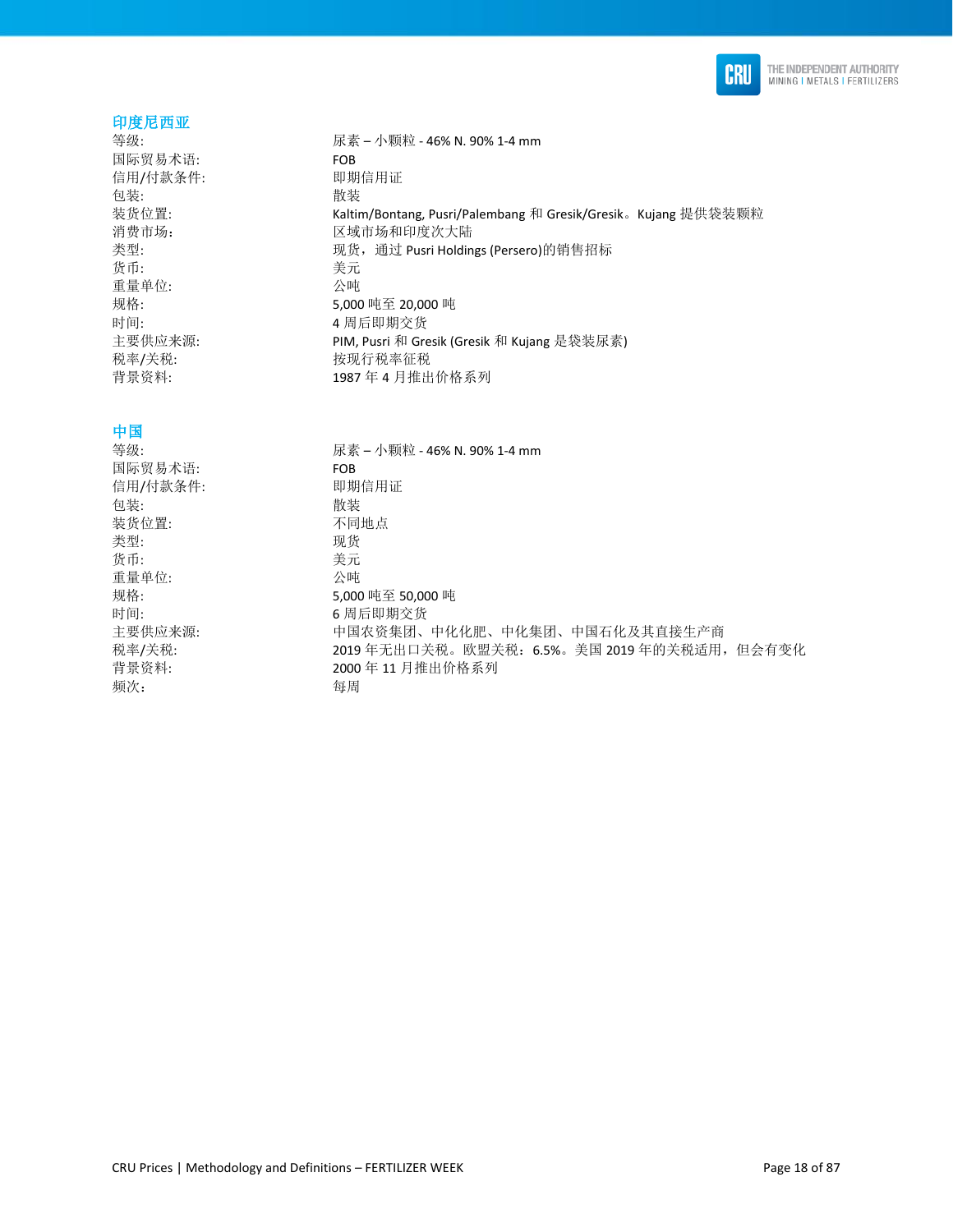

# <span id="page-18-0"></span>小颗粒尿素出厂价

# 中国

国际贸易术语: 出厂价 类型: 现货 货币: 有效的 医心包的 人民币 重量单位: 公吨 规格: 100 吨或更多 税率/关税: わけの 不适用 频次: 每周

# <span id="page-18-1"></span>小颗粒尿素 **CFR**

# 地中海 **(**完税**)**  国际贸易术语: CFR 包装: 散装 类型: 现货 货币: 考元 重量单位: 公吨 规格: 5,000 吨或更多

# 越南

国际贸易术语: CFR 信用/付款条件: 即 即期信用证 包装: 散装 类型: 现货 货币: 李元 重量单位: 公吨 时间: 6 周后即期交货 税率/关税: 本部 计数据行税率征税

等级: カラック おおや 小颗粒尿素 46-0-0 信用/付款条件: 现款支付或承兑汇票 包装: 50 公斤/袋,有时 1 吨/袋 装货位置: 有一个 中国北部包括山东、山西、河北、河南 时间: 1 周内即期交货 主要供应来源: カランド 中国北方的生产商 背景资料: 2008年1月推出价格系列

等级: カラン・カランの 尿素 – 小颗粒 - 46% N. 90% 1-4 mm 信用/付款条件: 即期信用证或从提单日算起 180 天内延期付款 交货地点: カランナンスコントランスの主耳其,意大利,西班牙,北非 时间: 6 周后即期交货 主要供应来源: 俄罗斯,乌克兰,埃及,克罗地亚 税率/关税: 欧盟对俄罗斯和中东地区产品征收 6.5%的关税,对乌克兰征收 4.7%关税。土耳 其对乌克兰产品征收 6.5%的关税 背景资料: 2006 年 5 月推出价格系列

等级: 尿素 – 小颗粒 - 46% N. 90% 1-4 mm 交货地点: カランチ 胡志明和海防, 富美工厂, 与中国的边境贸易 规格: 5,000 吨至 50,000 吨 主要供应来源: 中东,中国,印度尼西亚,马来西亚和 FSU 背景资料: 2005 年 4 月推出价格系列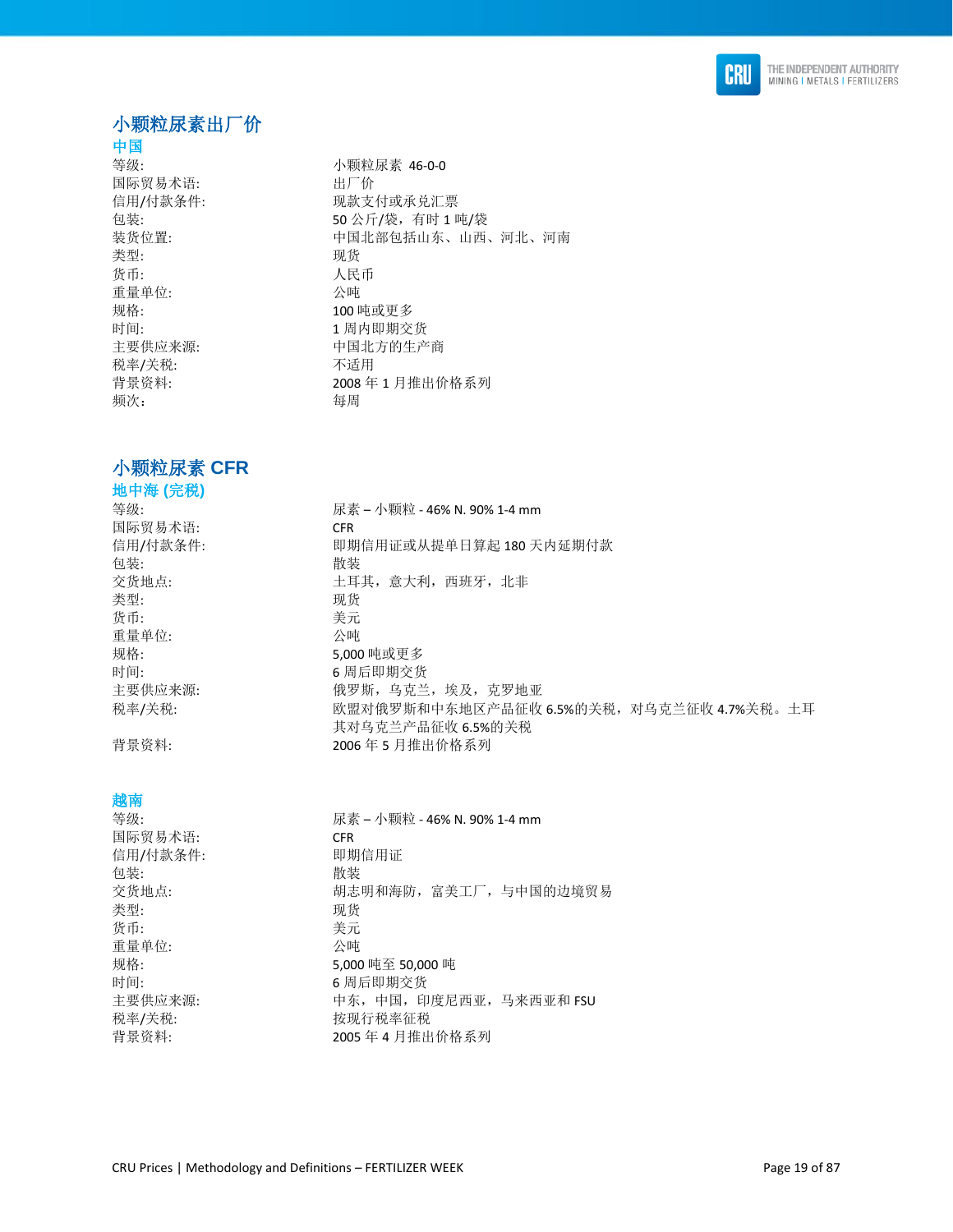

### 菲律宾

国际贸易术语: CFR 包装: 有效的 化苯基苯胺 化苯基苯胺 化苯基苯胺 化苯基苯胺 医心包炎 化二乙基苯胺 医心包炎 货币: 美元 重量单位: 公吨 时间: 6 周后即期交货 税率/关税: 本部 被现行税率征税

#### 中美洲中东部地区

国际贸易术语: CFR 包装: **2006年11月21日 11月21日 12月21日 12月21日 12月21日 12月21日 12月21日 12月21日 12月21日 12月21日 12月21日 12月21日 12月21日 12月21日 12月21日 12月21日 12月21日 12月21日 12月21日 12月21日 12月21日 12月21日 12月21日 12月21日 12月21日 12月21日 12月21日 12月21日 12月21日 12月21日 12** 货币: カラン おおとこ きょうきょう 美元 重量单位: 公吨 时间: カラント おおところ 6 周后即期交货

# 巴西

国际贸易术语: CFR 信用/付款条件: 即期信用证 包装: 散装 货币: 考元 重量单位: 公吨

等级: ( ) → ( ) → ( ) → ( ) → ( ) → ( ) → ( ) → ( ) → ( ) → ( ) → ( ) → ( ) → ( ) → ( ) → ( ) → ( ) → ( ) → ( ) → ( ) → ( ) → ( ) → ( ) → ( ) → ( ) → ( ) → ( ) → ( ) → ( ) → ( ) → ( ) → ( ) → ( ) → ( ) → ( ) → ( ) → ( ) → 信用/付款条件: 即期信用证或预付款, 有时需要信用证 交货地点: わけの アンチン 所有菲律宾主要港口 类型: カランス アンチン 现货和与中东地区通过公式定价的合同 规格: 5,000 吨至 15,000 吨 主要供应来源: 中东,中国,印度尼西亚,马来西亚和 FSU 背景资料: 2005 年 4 月推出价格系列

等级: 尿素 – 小颗粒 - 46% N. 90% 1-4 mm 信用/付款条件: 即期信用证或自提单日起 30-60 天 主要市场: 墨西哥,哥伦比亚,哥斯达黎加,尼加拉瓜 类型: 现货和与中东地区通过公式定价的合同 规格: 5,000 吨至 30,000 吨 主要供应来源: **FSU,中东,中国,印度尼西亚** 税率/关税: 本部 被现行税率征税 背景资料: 2006 年 5 月推出价格系列

等级: 尿素 – 小颗粒 - 46% N. 90% 1-4 mm 主要市场: 巴西全部的主要港口 类型: 现货和与中东地区通过公式定价的合同 规格: 5,000 吨至 15,000 吨 时间: 6 周后即期交货 主要供应来源: **FSU,中国,印度尼西亚** 税率/关税: 本部 计数据行税率征税 背景资料: 2006 年 5 月推出价格系列

# <span id="page-19-0"></span>尿素 小颗粒**/**大颗粒 **CFR**  印度

国际贸易术语: CFR 信用/付款条件: 即 即期信用证 包装: 散装 货币: 李元

等级: 尿素 – 小颗粒/大颗粒 - 46% N. 90% 1-4 交货地点: 不在 医不能性 医布尔西海岸的印度港口 类型: カランス アンストランス アンストランス アイスタイム アクロン きょうしょう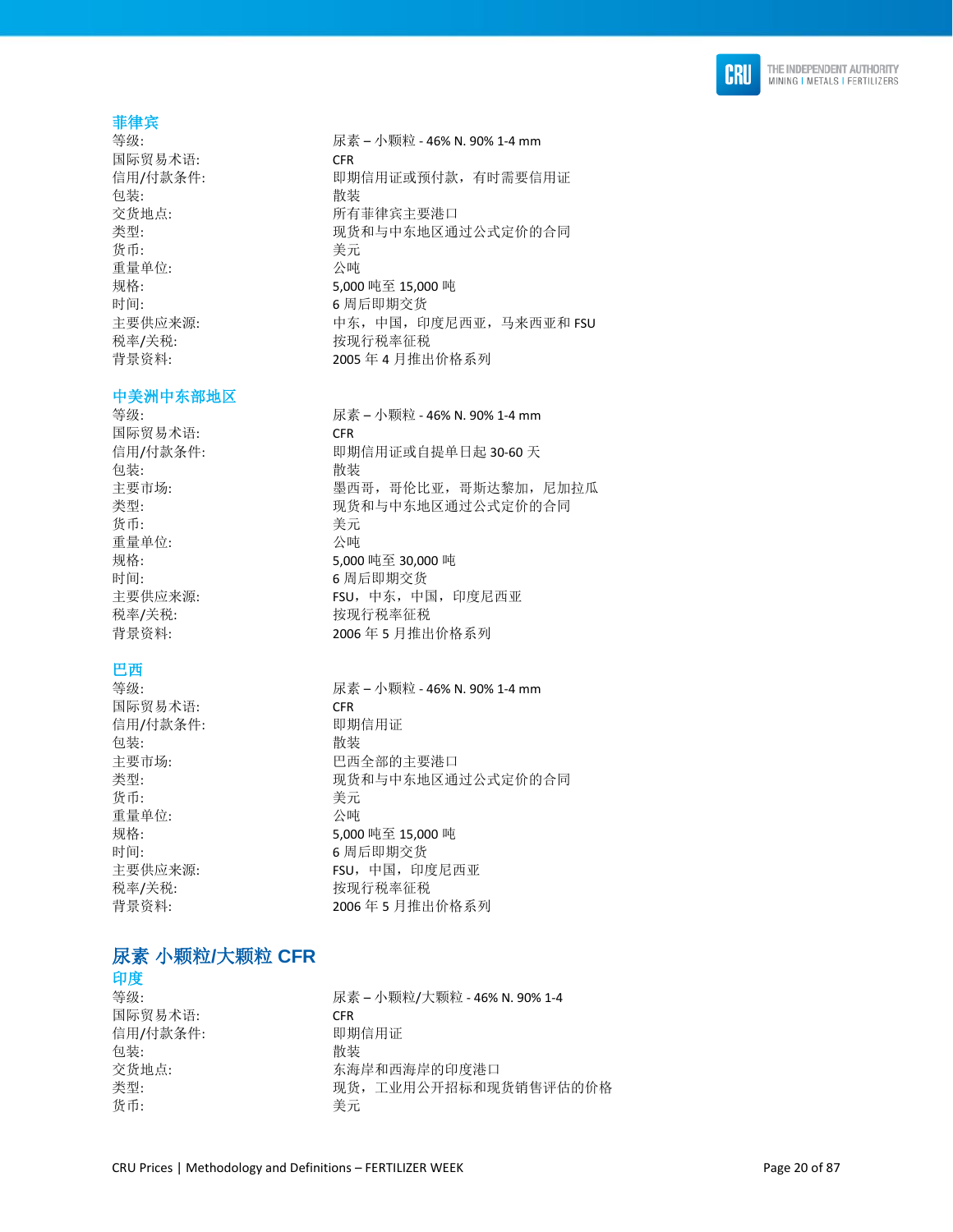

重量单位: 公吨

# <span id="page-20-0"></span>大颗粒尿素 **FOB**

# 黑海

国际贸易术语: FOB 包装: 散装 类型: 现货 货币: カラン おおとこ きょうきょう 美元 重量单位: 公吨 时间: 6 周后即期交货

#### 波罗的海

国际贸易术语: FOB 包装: **2008年11月21日 11月21日 12月21日 12月21日 12月21日 12月21日 12月21日 12月21日 12月21日 12月21日 12月21日 12月21日 12月21日 12月21日 12月21日 12月21日 12月21日 12月21日 12月21日 12月21日 12月21日 12月21日 12月21日 12月21日 12月21日 12月21日 12月21日 12月21日 12月21日 12月21日 12** 类型: 现货 货币: カラン おおとこ きょうきょう 美元 重量单位: 公吨 时间: 6 周后即期交货

### 中东地区 **(**美国反推**)**

等级: 尿素 – 大颗粒 - 46% N. 90% 2-4 mm 国际贸易术语: FOB 信用/付款条件: 即期信用证或 CAD 包装: **2008年11月21日 11月21日 12月21日 12月21日 12月21日 12月21日 12月21日 12月21日 12月21日 12月21日 12月21日 12月21日 12月21日 12月21日 12月21日 12月21日 12月21日 12月21日 12月21日 12月21日 12月21日 12月21日 12月21日 12月21日 12月21日 12月21日 12月21日 12月21日 12月21日 12月21日 12** 装货地点: 马萨伊德/卡塔尔,朱拜勒/沙特阿拉伯,西特拉/巴林,鲁维斯/阿联酋,苏哈尔 /阿曼 类型: 现货 货币: 有效的 医心包的 医无心包的 医无心包的 医心室 医心室 医心室 重量单位: 公吨

规格: 25,000 吨至 70,000 吨 时间: 6 周后即期交货 主要供应来源: カランス 中天,中国,前苏联,伊朗,印度尼西亚,马来西亚和埃及。伊朗在 2019 年被 排除在外,但经中国转运的伊朗尿素仍在名单之列 税率/关税: 有效的 化苯二胺现行税率征税 背景资料: 2006 年 5 月推出价格系列

等级: 尿素 – 大颗粒 - 46% N. 90% 2-4 mm 信用/付款条件: わけの 预付款或即期信用证 装货地点: 尤日内, 图阿普谢, 尼科拉艾, 高加索安克雷奇, 波蒂 规格: 3,000 吨至 45,000 吨 消费市场: 财务的 计界范围内,重点是南欧,美洲和印度 主要供应来源: 俄罗斯、阿塞拜疆和土库曼斯坦 税率/关税: カランス ホルコ 天出口关税。欧盟和土耳其针对从 FSU 进口的产品征收 6.5%的关税。乌克兰产 品出口到欧盟的关税是 4.7% 背景资料: 2012 年 11 月推出价格系列

等级: 尿素 – 大颗粒 - 46% N. 90% 2-4 mm 信用/付款条件: わけの 预付款或即期信用证 装货地点: 克莱佩达, 乌斯特和科特卡 消费市场: 世界范围内,重点是欧洲西北部和美洲 规格: 2,000 吨至 35,000 吨 主要供应来源: 有效的 化罗斯和白俄罗斯 税率/关税: カンテンスト ポロコンス税。欧盟和土耳其针对从俄罗斯和白俄罗斯进口的产品征收 6.5%的关 税 背景资料: 2012 年 11 月推出价格系列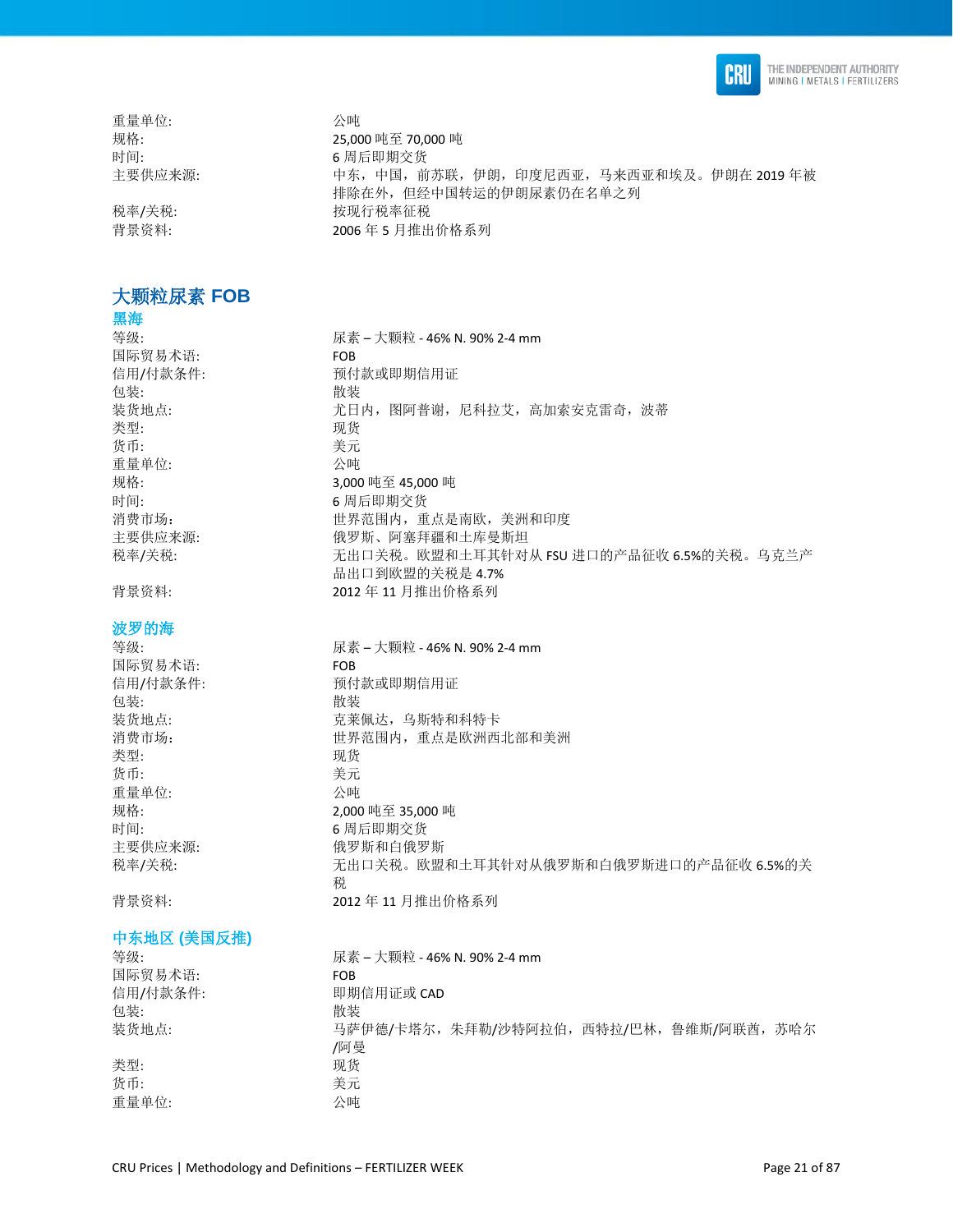

规格: 25,000 吨至 50,000 吨 时间: カラント おおところ 6 周后即期交货 税率/关税: 按现行税率

### 中东地区 **(**非美国市场**)**

国际贸易术语: FOB 包装: **也** 不可能是我的人的人的人的人的人的人的人的人的人的人的人的人的人

类型: カランス アンチュー アンスカンス 現货和合同 货币: 考元 重量单位: 公吨

### 中东地区 **(**全部反推**)**

国际贸易术语: FOB 包装: **2006年11月21日 11月21日 12月21日 12月21日 12月21日 12月21日 12月21日 12月21日 12月21日 12月21日 12月21日 12月21日 12月21日 12月21日 12月21日 12月21日 12月21日 12月21日 12月21日 12月21日 12月21日 12月21日 12月21日 12月21日 12月21日 12月21日 12月21日 12月21日 12月21日 12月21日 12** 

类型: カランス アンチン こうしょう 现货和合同 货币: カランチン おおとこ 美元 重量单位: 公吨

### 伊朗

等级: 尿素 – 大颗粒 - 46% N. 90% 2-4 mm 国际贸易术语: FOB 信用/付款条件: 即期信用证或 CAD 包装: 散装 装货地点: Mesaieed/卡塔尔,Jubail/沙特阿拉伯,Shuaiba/科威特,Sitra/巴林,Ruwais/阿 联酋, Sohar/阿曼。伊朗排除在外 类型: カランス アンチン アンスタン 现货和合同 货币: カラン おおとこ きょうきょう 美元 重量单位: 公吨 规格: 10,000 吨至 50,000 吨 时间: 6 周后即期交货 主要供应来源: <br>
Qafco, Sabic, PIC/GPIC, Fertil 和 SIUCI。OMIFCO/Oman 的产量根据合资合同全部 交付到印度 税率/关税: 有关于 我出口关税,欧盟征收 6.5%出口关税

主要供应来源: Qafco/Muntajat, Sabic, PIC/GPIC, ADNOC and SIUCI 背景资料: 2012 年 11 月推出价格系列 等级: 尿素 – 大颗粒 - 46% N. 90% 2-4 mm

信用/付款条件: 即期信用证或 CAD 装货地点: Mesaieed/卡塔尔,Jubail/沙特阿拉伯,Shuaiba/科威特,Sitra/巴林,Ruwais/阿 联酋, Sohar/阿曼。伊朗被排除在评估之外 规格: 10,000 吨至 50,000 吨 时间: カラント おおところ 6 周后即期交货 主要供应来源:  $\square$  Qafco, Sabic, PIC/GPIC, Fertil 和 SIUCI。OMIFCO/Oman 的产量根据合资合同全部 交付到印度 税率/关税: 有关于 我出口关税,欧盟征收 6.5%出口关税 背景资料: 2012 年 11 月推出价格系列

等级: 尿素 – 大颗粒 - 46% N. 90% 2-4 mm 信用/付款条件: 即期信用证或 CAD 装货地点: Mesaieed/卡塔尔,Jubail/沙特阿拉伯,Shuaiba/科威特,Sitra/巴林,Ruwais/阿 联酋, Sohar/阿曼。伊朗排除在外 规格: 10,000 吨至 50,000 吨 时间: 6 周后即期交货 主要供应来源: <br>
Qafco, Sabic, PIC/GPIC, Fertil 和 SIUCI。OMIFCO/Oman 的产量根据合资合同全部 交付到印度 税率/关税: 有效 我出口关税,欧盟征收 6.5%出口关税 背景资料: 1999年4月推出价格系列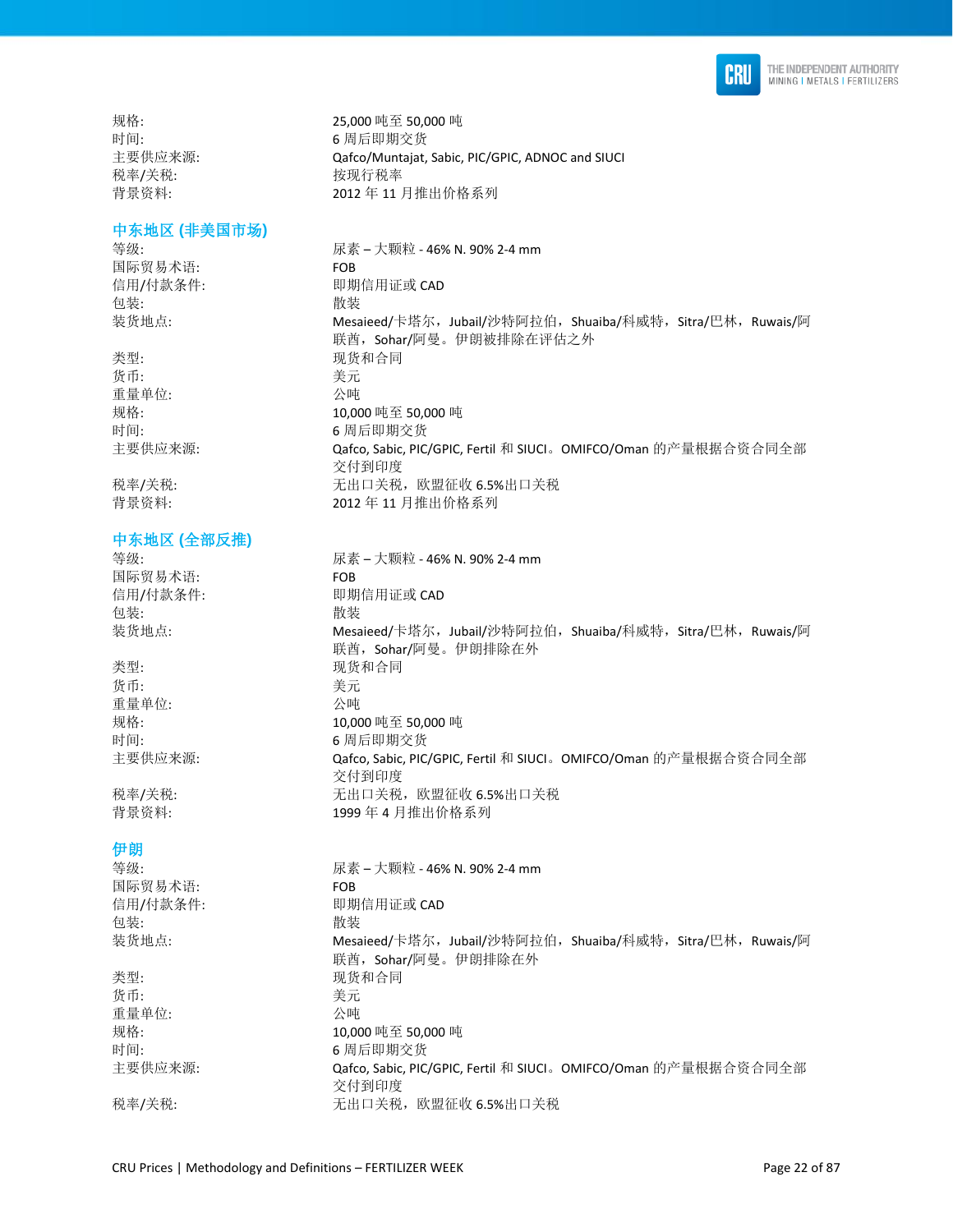

背景资料: 1999 年 4 月推出价格系列

#### 中国

国际贸易术语: FOB 包装: **2000** 装货地点: 不同的地点 类型: 现货 货币: 考元 重量单位: 公吨 税率/关税: わけの アンドロ关税 频次: 每周

### 尼日利亚

等级: 尿素 – 大颗粒 - 46% N. 90% 2-4 mm 国际贸易术语: FOB 信用/付款条件: 即期信用证或 CAD 包装: <br>装货地点: 散装 消费市场: 全世界 类型: カランス アンチン かんこう 现货和合同 货币: 考元 重量单位: 公吨 规格: 10,000 吨至 35,000 吨 时间: 6 周后即期交货 主要供应来源: Indorama Eleme 化肥和化工,noore 化学工业 税率/关税: 有效的 法出口关税,欧盟征收 6.5%的进口关税 背景资料: 2015 年 10 月推出价格系列

## 北非

| 等级:      | 尿素 – 大颗粒 - 46% N. 90% 2-4 mm                                 |
|----------|--------------------------------------------------------------|
| 国际贸易术语:  | <b>FOB</b>                                                   |
| 信用/付款条件: | 即期信用证或 CAD                                                   |
| 包装:      | 散装                                                           |
| 装货地点:    | 阿尔泽夫,阿尔及利亚和亚历山大港,达米埃塔,阿布奇尔,El Dekheila,阿达                    |
|          | 比亚(红海)埃及                                                     |
| 类型:      | 现货/招标销售/承购协议                                                 |
| 货币:      | 美元                                                           |
| 重量单位:    | 公吨                                                           |
| 规格:      | 3.000 吨至 40.000 吨                                            |
| 时间:      | 6 周后即期交货                                                     |
| 主要供应来源:  | Sorfert, Arzew (Sonatrach 和 OCI 之间的合资公司)和 AOA。埃及的 MOPCO, Abu |
|          | Qir, Fertiglobe, HFC 和 AFC                                   |
| 税率/关税:   | 按现行税率                                                        |
| 背景资料:    | 2013年11月推出价格系列                                               |

等级: 尿素 – 大颗粒 - 46% N. 90% 2-4 mm 信用/付款条件: 即期信用证或 CAD 规格: 5,000 吨至 50,000 吨 时间: 6 周后即期交货 主要供应来源: 不可的主要生产商 背景资料: 2015 年 2 月推出价格系列

尼日利亚哈科特港- OIPL/Onne 港口码头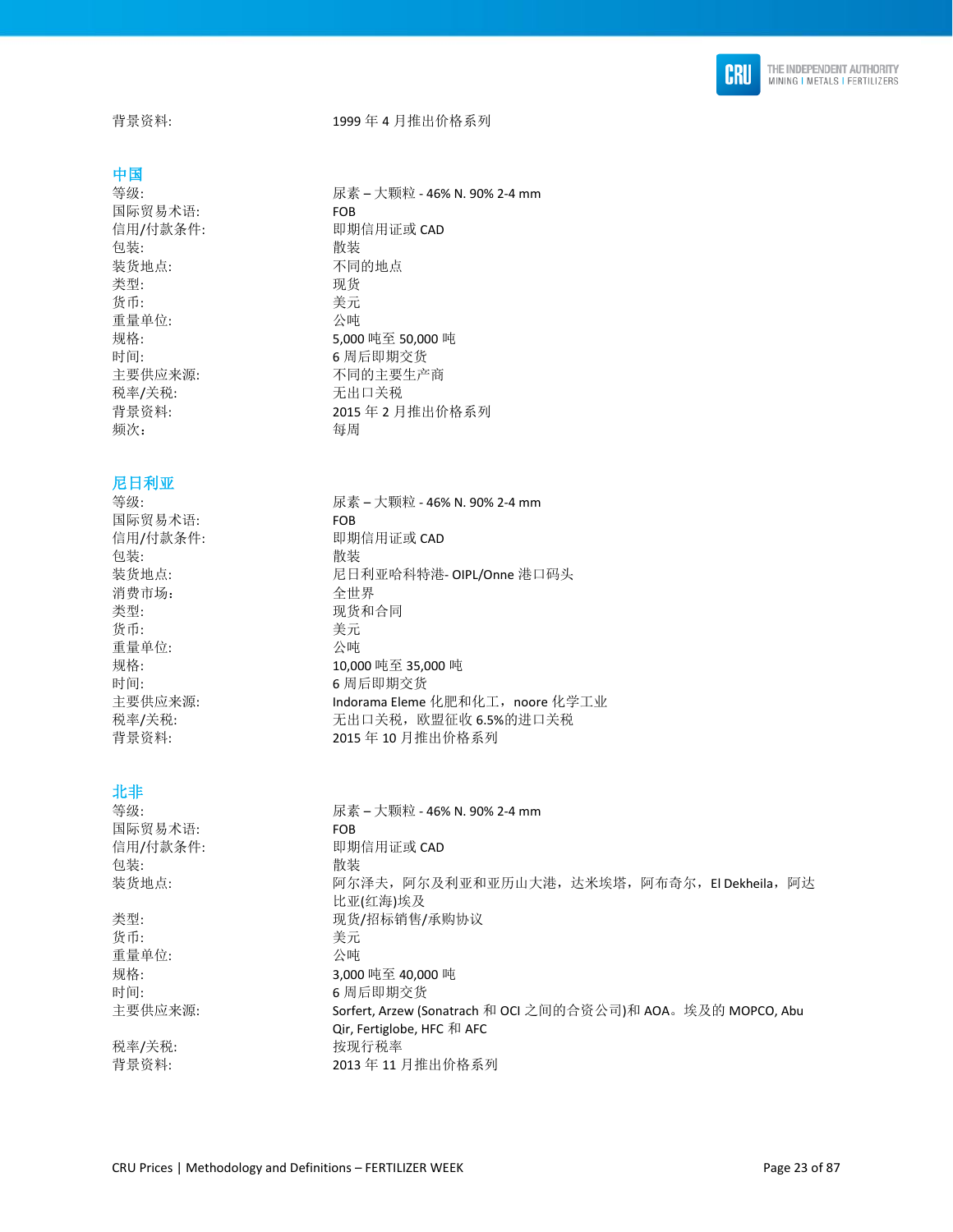

### 埃及

国际贸易术语: FOB 包装: **2006年11月21日 11月21日 12月21日 12月21日 12月21日 12月21日 12月21日 12月21日 12月21日 12月21日 12月21日 12月21日 12月21日 12月21日 12月21日 12月21日 12月21日 12月21日 12月21日 12月21日 12月21日 12月21日 12月21日 12月21日 12月21日 12月21日 12月21日 12月21日 12月21日 12月21日 12** 类型: 现货 货币: 美元 重量单位: 公吨 时间: 6 周后即期交货 税率/关税: わけの おおおところ 按现行税率

#### 阿尔及利亚

国际贸易术语: FOB 包装: 有效性的 医心包装 货币: きょうちょう きょうしょう 美元 重量单位: 公吨 时间: 6 周后即期交货

### 马来西亚

国际贸易术语: FOB 包装: **2006年11月21日 11月21日 12月21日 12月21日 12月21日 12月21日 12月21日 12月21日 12月21日 12月21日 12月21日 12月21日 12月21日 12月21日 12月21日 12月21日 12月21日 12月21日 12月21日 12月21日 12月21日 12月21日 12月21日 12月21日 12月21日 12月21日 12月21日 12月21日 12月21日 12月21日 12** 消费市场: 李世界 类型: 合同和现货 货币: 李元 重量单位: 公吨 主要供应来源: Petronas 税率/关税: わけの おおおし 按现行税率

### 印度尼西亚

国际贸易术语: FOB 信用/付款条件: 即期信用证 包装: **2000** 消费市场: 不过了 计算法 人名世界

等级: 尿素 – 大颗粒 - 46% N. 90% 2-4 mm 信用/付款条件: 即期信用证或 CAD 装货地点: 亚历山大港,达米埃塔,阿布奇尔,El Dekheila 和阿达比亚(红海) 规格: 3,000 吨至 40,000 吨 主要供应来源: MOPCO, Fertiglobe, HFC, Abu Qir 和 AFC 背景资料: 2002年7月推出价格系列

等级: 尿素 – 大颗粒 - 46% N. 90% 2-4 mm 信用/付款条件: 即期信用证或 CAD 装货地点: 阿尔泽, 阿尔及利亚 消费市场: 有效的 计可变变化 计算机 计算术 计算机 计算机 类型: カンチン アンチン 现货/招标销售以及按照公式定价的承购协议 规格: 3,000 吨至 40,000 吨 主要供应来源: the context of the confert, Arzew (Sonatrach 和 OCI 的合资公司), AOA 税率/关税: 有法律 计二元出口关税。阿尔及利亚尿素免税进入欧盟,进入土耳其支付 6.5%的关税 背景资料: 2013 年 11 月推出价格系列

等级: 尿素 – 大颗粒 - 46% N. 90% 2-4 mm 信用/付款条件: わけの 预付款或即期信用证 装货地点: Sipitang/Bontang and Gurun/Bintulu 规格: 5,000 吨至 40,000 吨 时间: 6 周后即期交货 背景资料: 2005 年 4 月推出价格系列

等级: カランス インストリック 尿素 – 大颗粒 - 46% N. 90% 2-4 mm 装货地点: Pupuk Kaltim/Bontang 类型: 现货,通过 Pusri Holdings (Persero)的销售招标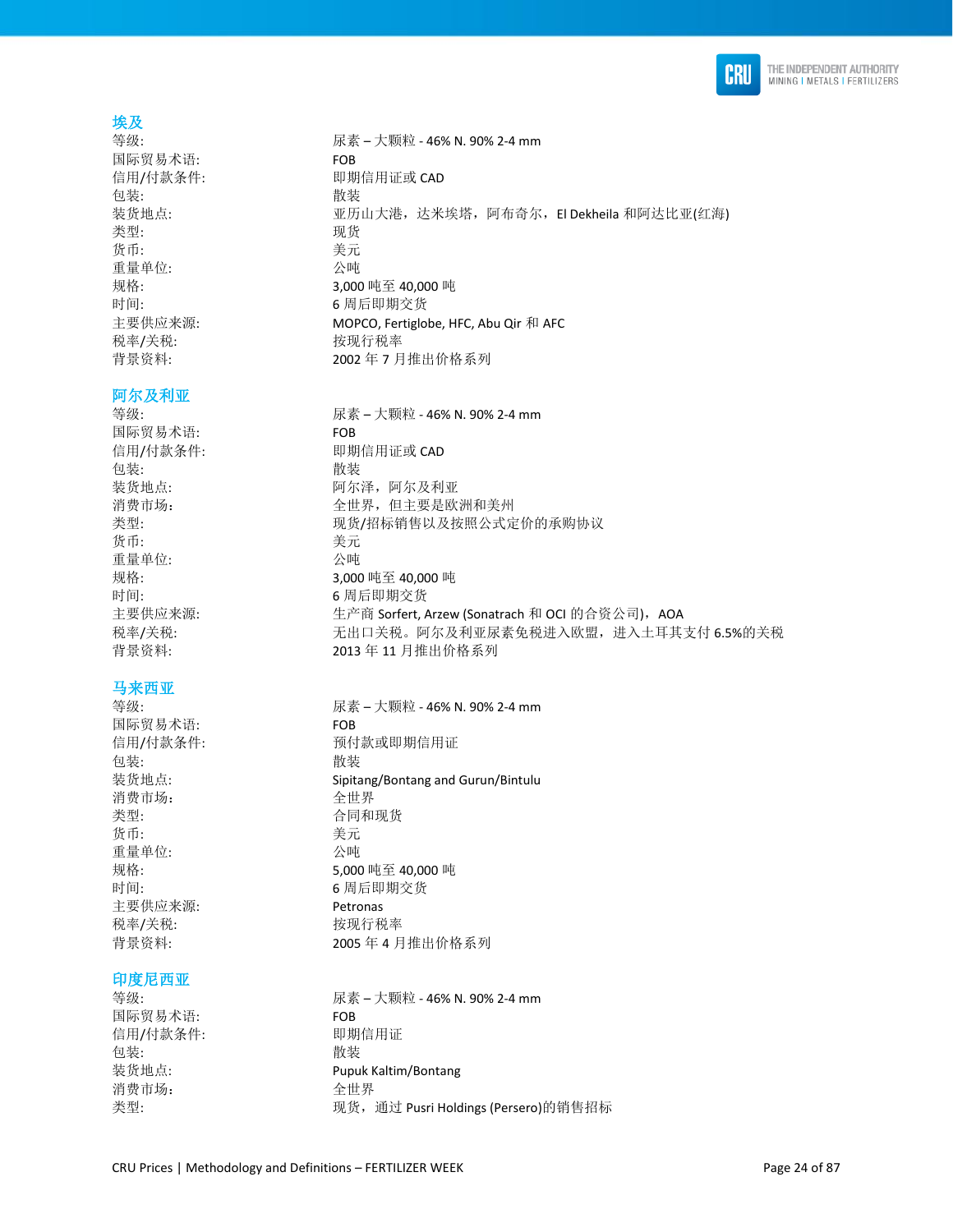

货币: 考元 重量单位: 公吨 主要供应来源: Pusri 和 Kaltim 税率/关税: わけの おおおし 按现行税率

#### 委内瑞拉**/**特立尼达

等级: 大颗粒尿素 国际贸易术语: FOB 信用/付款条件: 现款 包装: 有效性的 医心包装 装货地点: 委内瑞拉的何塞和托布拉佐,特立尼达和多巴哥的利萨斯角 类型: 现货 货币: 考元 重量单位: 公吨 规格: 6,000 吨至 20,000 吨 时间: 6 周后即期交货 消费市场: 有效的 计数据 医二乙二酸 医西哥和西欧 税率/关税: わけの おおおところ 按现行税率 背景资料: 2000 年 2 月推出价格系列

# 美国新奥尔良 驳船 现货

等级: 大颗粒尿素 46-0-0 国际贸易术语: FOB 短吨 信用/付款条件: 现款/即期付款 包装: **2000** 装货地点: 从美国墨西哥湾工厂装载的驳船或沿路易斯安那州密西西比河下游卸货的船只 类型: 2000 2000 2000 2000 现货 货币: 考元 重量单位: 短吨 规格: カランス 2,500 短吨驳船 时间: カランス カランス 2 周后即期交货 消费市场: 有效的 计不可变 化对性异的分销商,包括俄亥俄、伊利诺斯和阿肯色河 税率/关税: わけの おおおし 按现行税率 背景资料: 2001 年 8 月推出价格系列

### 美国中西部

等级: カラック おおとこ 大颗粒尿素 46-0-0 国际贸易术语: FOB 信用/付款条件: 现款/即期付款 包装: 散装 装货地点: 遍布整个地区的内河码头和内陆仓库 类型: 现货 货币: 考元 重量单位: 短吨 规格: 25 短吨每批 时间: 2 周后即期交货 主要供应货源: カランス アコーディスト美国和加拿大的生产商或美国墨西哥湾和东海岸港口的海外工厂生产 税率/关税: わけの おおし 按现行税率 背景资料: 1990 年 7 月推出价格系列

规格: 5,000 吨至 40,000 吨 时间: 6 周后即期交货 背景资料: 2005 年 4 月推出价格系列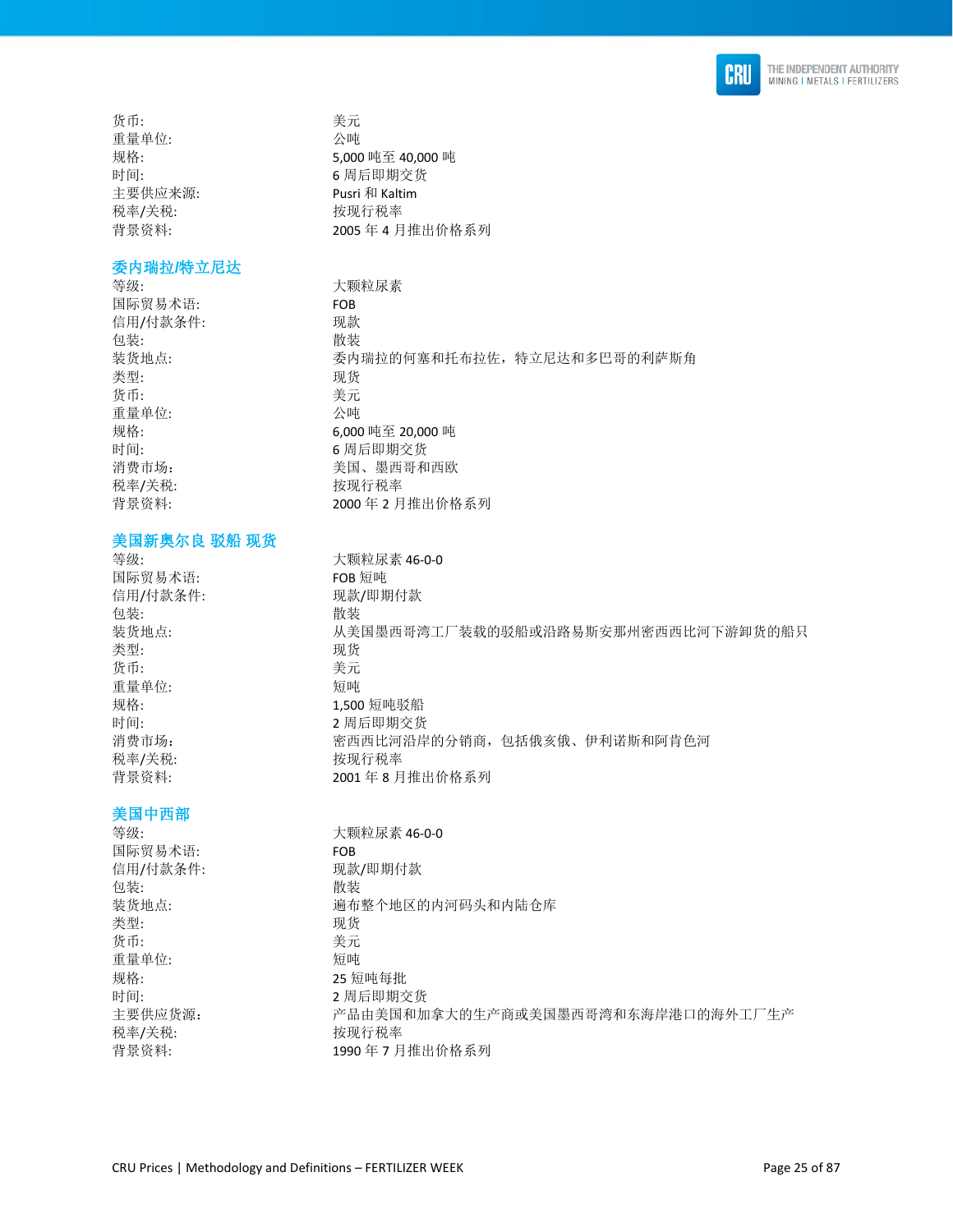

### 美国五大湖区

国际贸易术语: FOB 信用/付款条件: 现款/即期付款 包装: **2006年11月21日 11月21日 12月21日 12月21日 12月21日 12月21日 12月21日 12月21日 12月21日 12月21日 12月21日 12月21日 12月21日 12月21日 12月21日 12月21日 12月21日 12月21日 12月21日 12月21日 12月21日 12月21日 12月21日 12月21日 12月21日 12月21日 12月21日 12月21日 12月21日 12月21日 12** 类型: 现货 货币: カラン おおとこ きょうきょう 美元 重量单位: 短吨 规格: 25 短吨每批 税率/关税: わけの おおし 按现行税率

#### 美国南部平原

国际贸易术语: FOB 信用/付款条件: 现款/即期付款 包装: 有效 类型: 现货 货币: 考元 重量单位: 短吨 规格: 25 短吨每批 时间: 2 周后即期交货 税率/关税: わけの おおおし 按现行税率

## 美国阿肯色河

国际贸易术语: FOB 信用/付款条件: 现款/即期付款 包装: 散装 类型: 现货 货币: 有效的 医心包的 医无心包的 医无心包的 医心室 医心室 医心室 重量单位: 短吨 规格: 25 短吨每批 时间: 2 周后即期交货 税率/关税: わけの おおおし 按现行税率

### 美国德克萨斯州海岸

国际贸易术语: FOB 包装: 散装 类型: 现货 货币: カラン おおとこ きょうきょう 美元 重量单位: 短吨

等级: 大颗粒尿素 46-0-0 装货地点: カンド 河流码头和内陆仓库遍布明尼苏达州北部、密歇根州和威斯康星州 时间: カランド カランド カランド 2 周后即期交货 主要供应货源: 产品由美国和加拿大的生产商运输,或者从美国墨西哥湾用驳船运输 背景资料: 2002年7月推出价格系列

等级: カラック おおとこ 大颗粒尿素 46-0-0 装货地点: 阿肯色州、俄克拉何马州、德克萨斯州和堪萨斯州西部的河流码头和内陆仓库 主要供应货源: 产品由美国的生产商铁路运输, 或由海外工厂从美国墨西哥湾驳船运输 背景资料: 1990年7月推出价格系列

等级: 大颗粒尿素 46-0-0 装货地点: 阿肯色州、堪萨斯州西部和俄克拉何马州的河流码头和内陆仓库 主要供应货源: カランス アム由美国的生产商铁路运输,或由海外工厂从美国墨西哥湾驳船运输 背景资料: 2002年7月推出价格系列

等级: カラック おおとこ おおし 大颗粒尿素 46-0-0 信用/付款条件: 现款/即期付款 装货地点: 有效的 医克萨斯州沿海的码头和内陆的仓库 规格: 25 短吨每批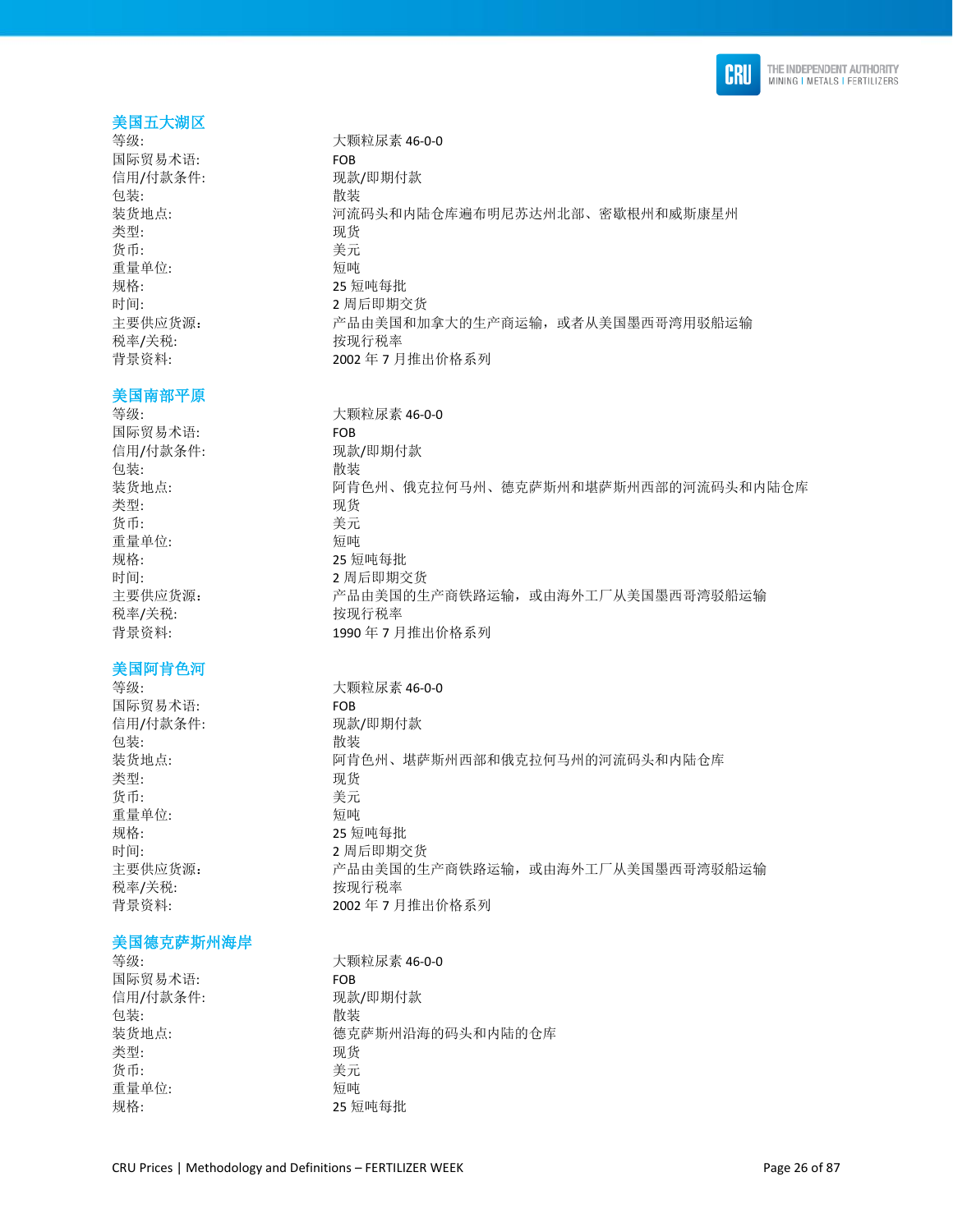

时间: 2 周后即期交货 税率/关税: わけの おおし おおし 按现行税率

# 美国南部

国际贸易术语: FOB 信用/付款条件: 现款/即期付款 包装: 散装 类型: 现货 货币: カラン おおとこ きょうきょう 美元 重量单位: 短吨 时间: 2 周后即期交货 税率/关税: わかん おおし 按现行税率

美国东部海岸

国际贸易术语: FOB 包装: 有效性的 医心包装

货币: 美元 重量单位: 短吨 税率/关税: わけの 按现行税率

# 美国双子城

等级: 大颗粒尿素 46-0-0 国际贸易术语: FOB 信用/付款条件: 现款/即期付款 包装: 散装 装货地点: 在明尼苏达州的明尼阿波利斯市,货车/轨道车通常从仓库装载货物,很少直接 从驳船装载货物 类型: 有效的 医心包的 人名英里 货币: 美元 重量单位: 短吨 规格: 25 短吨货车或 100 短吨货车车厢 时间: 2 周后即期交货 消费市场: 网络罗斯 计多式分类化零售商,主要服务于明尼苏达州的种植者,但也通过铁路运输到更 远的市场,包括达科他州 税率/关税: わけの おおし おおし 按现行税率 背景资料: 2015 年 12 月推出价格系列

主要供应货源: 产品由美国的生产商铁路运输,或由海外工厂在美国墨西哥湾卸货 背景资料: 2002 年 7 月推出价格系列

等级: 大颗粒尿素 46-0-0 装货地点: カラント 河流码头和内陆仓库主要分布在路易斯安那州、密西西比州和田纳西州 规格: 25 短吨货车或 100 短吨货车车厢 主要供应货源: 产品主要在美国由生产商通过铁路和货车分销 背景资料: 1998年1月推出价格系列

等级: カラック おおとこ おおし 大颗粒尿素 46-0-0 信用/付款条件: 现款/即期付款 装货地点: 梅森-迪克森市北部和南部大西洋沿岸港口的仓库,以及奥古斯塔市 Nutrien 工 厂的销售 类型: 现货 规格: 25 短吨货车或 100 短吨货车车厢 时间: 2 周后即期交货 主要供应货源: 埃及、委内瑞拉和特立尼达 背景资料: 2006年3月推出价格系列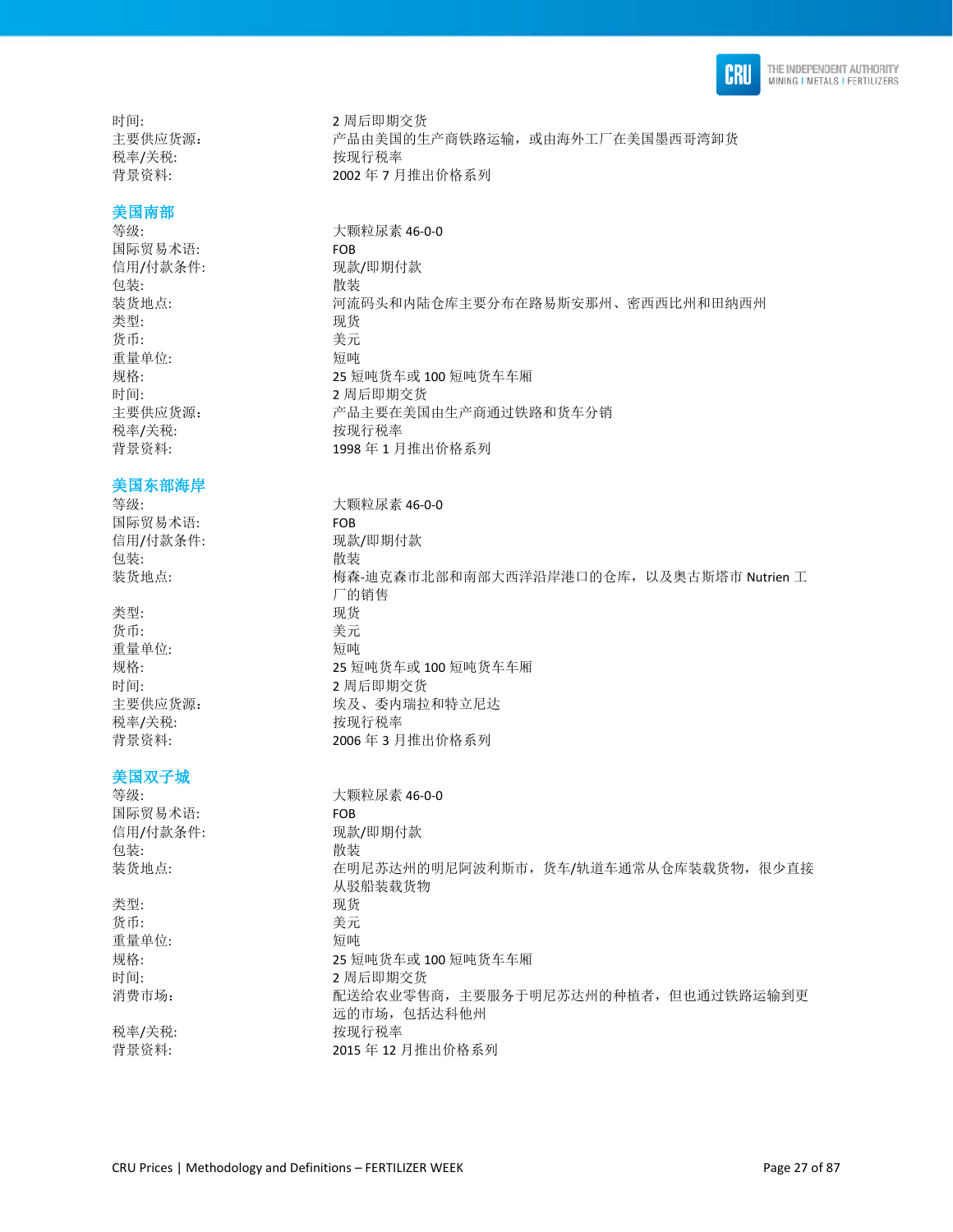

# <span id="page-27-0"></span>大颗粒尿素 **FCA**

### 法国

| 大颗粒尿素 46-0-0                               |
|--------------------------------------------|
| <b>FCA</b>                                 |
| CAD 和 LC                                   |
| 散装                                         |
| 法国人湾/大西洋海岸                                 |
| 现货                                         |
| 欧元                                         |
| 公庫                                         |
| 500 吨至 5,000 吨                             |
| 5 周后即期交货                                   |
| 阿尔及利亚,埃及,欧洲西北部,俄罗斯,乌克兰,卡塔尔。中东和俄罗斯产         |
| 品征收 6.5%的关税,乌克兰征收 5.5%。                    |
| 阿尔及利亚和埃及免税进入欧盟。中东和 FSU 支付 6.5%的关税。乌克兰 5.5% |
| 2006年5月推出价格系列                              |
|                                            |

# <span id="page-27-1"></span>大颗粒尿素 **CFR**

# 地中海 **(**完税**)**

国际贸易术语: CFR 包装: **2006年11月21日 11月21日 12月21日 12月21日 12月21日 12月21日 12月21日 12月21日 12月21日 12月21日 12月21日 12月21日 12月21日 12月21日 12月21日 12月21日 12月21日 12月21日 12月21日 12月21日 12月21日 12月21日 12月21日 12月21日 12月21日 12月21日 12月21日 12月21日 12月21日 12月21日 12** 类型: 现货 货币: 考元 重量单位: 公吨

### 东南亚

国际贸易术语: CFR 包装: 散装 类型: カランチン アンチン 现货和合同 货币: 考元 重量单位: 公吨 税率/关税: わけの 按现行税率

## 韩国

国际贸易术语: CFR

等级: 第一次第一次要款尿素 46-0-0 信用/付款条件: 即期信用证或从提单日算起 270 天内延期付款 交货地点: カランス ウェイス エコ エコ 土耳其、意大利、西班牙 规格: 5,000 吨至 30,000 吨 时间: 6 周后即期交货 主要供应货源: 埃及, 阿尔及利亚, 俄罗斯和中东。伊朗在土耳其有折扣。 税率/关税: カランス およい 埃及和阿尔及利亚免税。FSU 和中东支付 6.5%的关税 背景资料: 2006 年 5 月推出价格系列

等级: カラック おおとこ おおし 大颗粒尿素 46-0-0 信用/付款条件: 即期信用证或从提单日算起 90 天内延期付款 交货地点: 不对于 本国,韩国,菲律宾,中国台湾 规格: 5,000 吨至 30,000 吨 时间: 6 周后即期交货 主要供应货源: 中西,中东,中国,马来西亚,印度尼西亚 背景资料: 2004 年 4 月推出价格系列

等级: カラックス おおとこ 大颗粒尿素 46-0-0 信用/付款条件: 即期信用证或从提单日算起 90 天内延期付款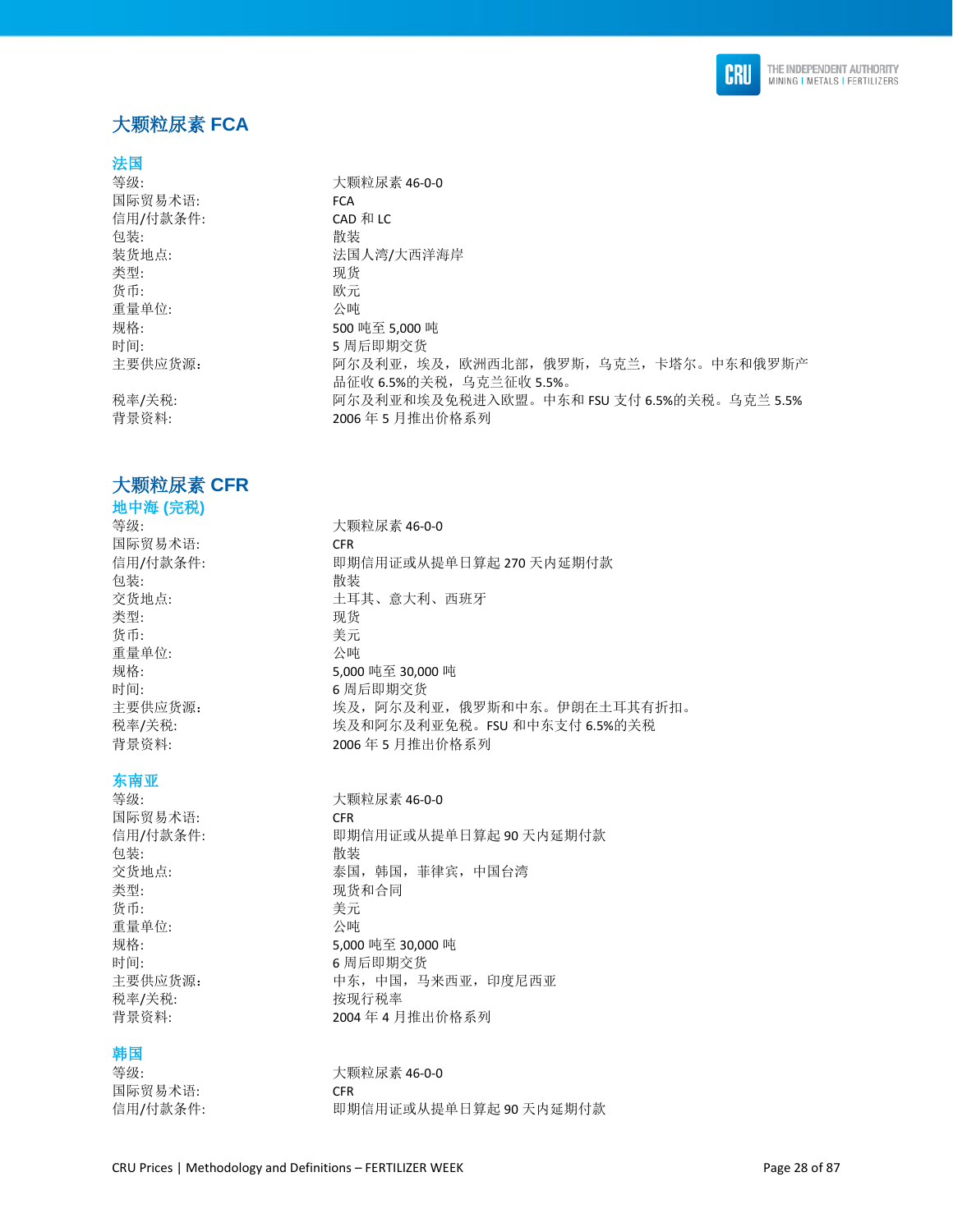

包装: **2006年11月21日 11月21日 12月21日 12月21日 12月21日 12月21日 12月21日 12月21日 12月21日 12月21日 12月21日 12月21日 12月21日 12月21日 12月21日 12月21日 12月21日 12月21日 12月21日 12月21日 12月21日 12月21日 12月21日 12月21日 12月21日 12月21日 12月21日 12月21日 12月21日 12月21日 12** 交货地点: 有效的 有效的 医神经性白细胞 类型: 现货和合同 货币: 考元 重量单位: 公吨 规格: 5,000 吨至 30,000 吨 时间: 6 周后即期交货 主要供应货源: 中东, 中国, 马来西亚, 印度尼西亚 税率/关税: わかん おおし 按现行税率 背景资料: 2005 年 7 月推出价格系列

# 巴西

国际贸易术语: CFR<br>信用/付款条件: いいの 即期 包装: 散装 交货地点: 巴西主要港口 类型: 有效的 医心包的 医双货和公式合同 货币: 李元 重量单位: 2000 2000 2000 公吨 时间: 6 周后即期交货 税率/关税: わけの おおおところ 按现行税率

# <span id="page-28-0"></span>大颗粒尿素 **DEL**

# 美国北部平原地区

国际贸易术语: DEL 包装: 散装 类型: 现货 货币: カラン おおとこ きょうきょう 美元 重量单位: 短吨 规格: カランプ 200 短吨每批 税率/关税: わけの おおおところ 按现行税率

# 美国加州

等级: 大颗粒尿素 46-0-0 国际贸易术语: DEL 信用/付款条件: 现款/即期 包装: 散装 交货地点: カルト 加州斯托克顿,加州斯托克顿和加州长滩以外的分销商 类型: 现货 货币: 李元 重量单位: 短吨 规格: カランプ 200 短吨每批 时间: 2 周后即期交货

等级: カラック おおとこ おおし 大颗粒尿素 46-0-0 即期信用证和 CAD 规格: 5,000 吨至 35,000 吨 主要供应货源: カランス 中东、中国、北非、特立尼达、委内瑞拉、FSU 和印度尼西亚

背景资料: 2013 年 11 月推出价格系列

等级: カランス おおとこ 大颗粒尿素 46-0-0 信用/付款条件: 现款/即期信用证 在北达科他州, 南达科他州和明尼苏达州西北部的仓库 时间: 2 周后即期交货 主要供应货源: 产品由美国和加拿大生产商通过铁路和货车分销 背景资料: 1990年7月推出价格系列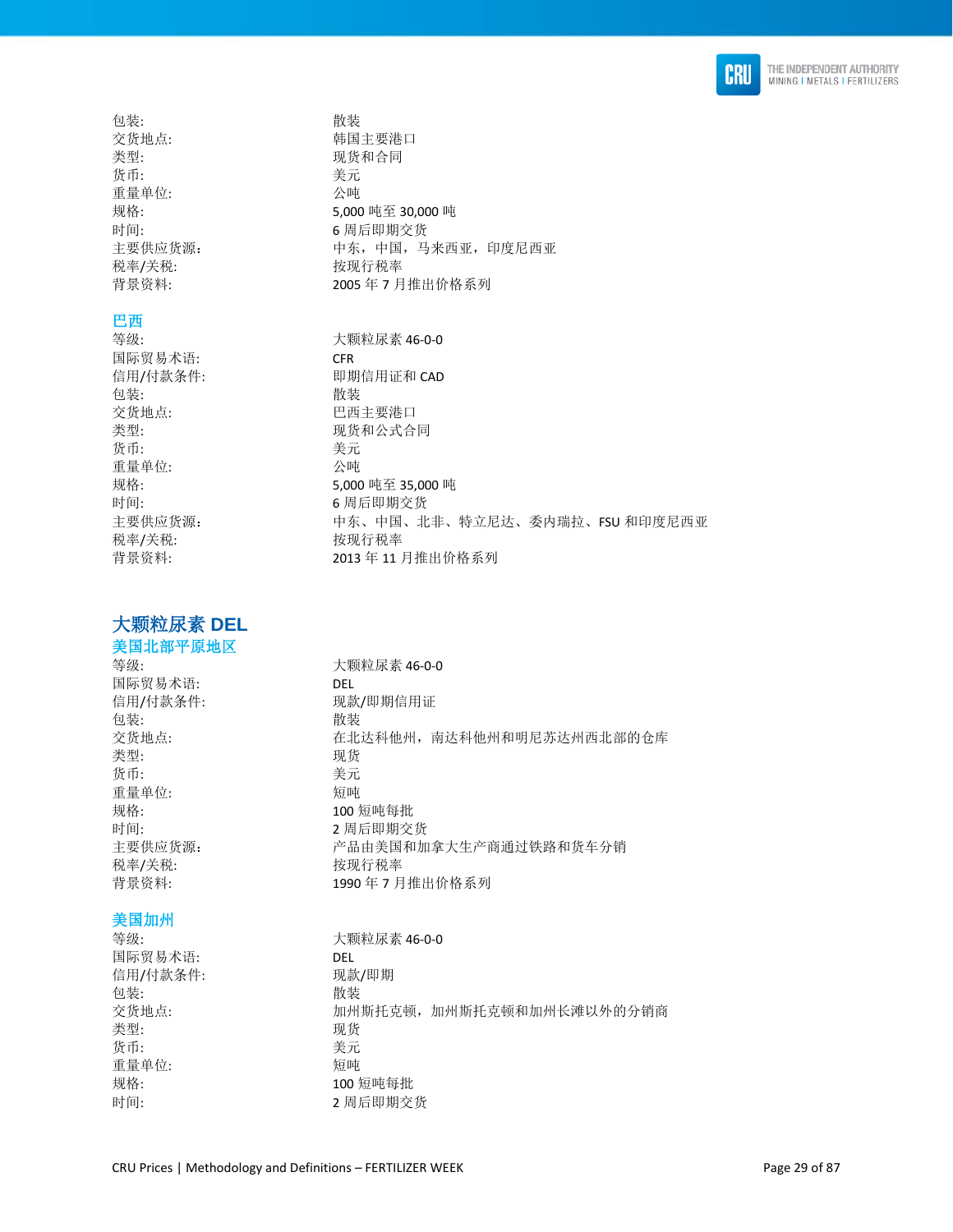

主要供应货源: 产品从沿海港口或主要从加拿大通过铁路到达港口进行分销 税率/关税: わかん おおし 按现行税率 背景资料: 1990 年 7 月推出价格系列

#### 美国太平洋西北地区

等级: カランス おおとこ 大颗粒尿素 46-0-0 国际贸易术语: DEL 信用/付款条件: 现款/即期付款 包装: 散装 交货地点: 产品通过铁路在华盛顿、俄勒冈州和爱达荷州的狭长地带销售 类型: 李家 医无关节 医双货 货币: 美元 重量单位: 短吨 规格: 100 短吨每批<br>时间: 100 短吨每批 主要供应货源: カポティング 尿素通常源自加拿大阿尔伯塔省、俄勒冈州波特兰和美国密西西比河以西的内

税率/关税: わかん おおし 按现行税率 背景资料: 2000 年 6 月推出价格系列

#### 加拿大西部

等级: 大颗粒尿素 46-0-0 国际贸易术语: DEL 信用/付款条件: 现款/即期付款 包装: 散装 交货地点: **Example 2** 可尔伯塔省和 points 西 类型: 现货 货币: 加元 重量单位: 公吨 规格: 80 吨至 90 吨每批 时间: 2 周后即期交货 主要供应货源: カンド 加拿大西部工厂和通过圣劳伦斯航道和哈利法克斯进口 税率/关税: わけの おおおところ 按现行税率 背景资料: 2002 年 8 月推出价格系列

时间: 2 周后即期交货

陆工厂

# <span id="page-29-0"></span>尿素硝铵溶液 **– FOB**

## 波罗的海

| $32 - 0 - 0$                                   |
|------------------------------------------------|
| FOB.                                           |
| 即期转让或 LC。有时提前预付俄罗斯和白俄罗斯                        |
| 散装                                             |
| 克莱佩达 Grodno Azot, Achema 和 EuroChem            |
| 现货                                             |
| 美元                                             |
| 公吨                                             |
| 5.000 至 30.000 吨                               |
| 30 天立即交货                                       |
| 美国,德国,法国,比荷卢经济联盟,阿根廷                           |
| 按现行税率下的关税(见本文单独章节2)                            |
| 立陶宛的 Achema,俄罗斯的 EuroChem 和 Acron,白俄罗斯的 Grodno |
| 2013 年 1 月推出价格系列                               |
|                                                |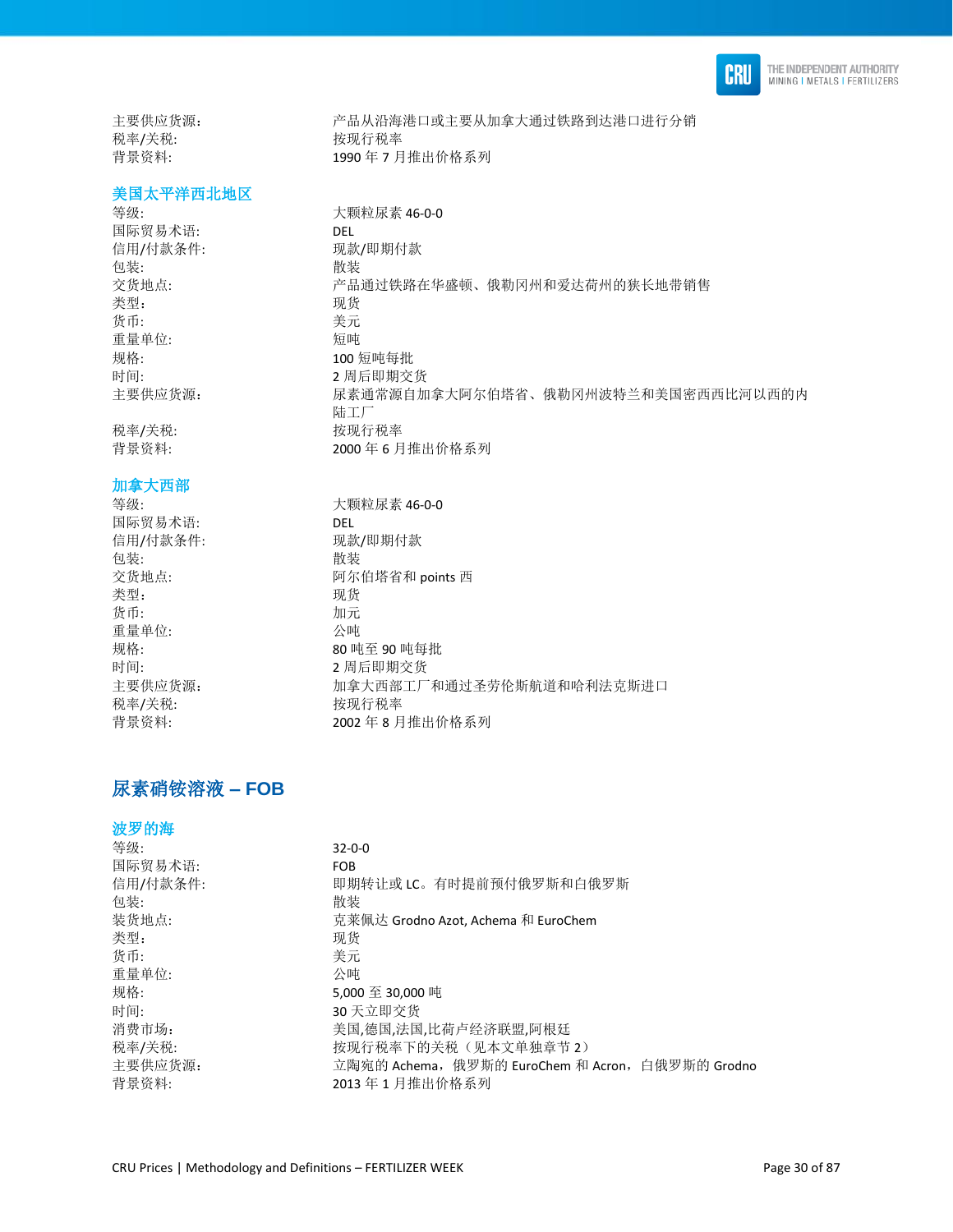

## 埃及

等级: 32-0-0 国际贸易术语: FOB 包装: **2006年11月21日 11月21日 12月21日 12月21日 12月21日 12月21日 12月21日 12月21日 12月21日 12月21日 12月21日 12月21日 12月21日 12月21日 12月21日 12月21日 12月21日 12月21日 12月21日 12月21日 12月21日 12月21日 12月21日 12月21日 12月21日 12月21日 12月21日 12月21日 12月21日 12月21日 12** 装货地点: 杜姆亚特 类型: 现货 货币: 美元 重量单位: 公吨 时间: 10 天立即交货 税率/关税: わけの おおおところ 按现行税率 背景资料: 2016年1月推出价格系列

### 美国中西部

# 国际贸易术语: FOB 信用/付款条件: 现款/即期付款 包装: **2000**

类型: 李家 医无关节 医心包的 人名英格兰人姓氏 货币: 有效的 医心脏 医无线管 医心脏 医心脏 医心脏 医心脏 规格: 25 短吨每批

#### 美国中西部以东

等级: 32-0-0 和 28-0-0 国际贸易术语: FOB 信用/付款条件: 现款/即期付款

类型: 现货 货币: 有效的 医心包的 医无线虫属 医心室 医心室 医心室 规格: 25 短吨每批

### 美国中西部以西

国际贸易术语: FOB

信用/付款条件: 通过银行转账或信用证即期付款 规格: 3,000 至 30,000 吨 消费市场: 有着 计自动 计算法 计语言 计语言 计语言经济联盟,阿根廷 主要供应货源: Abu Qir 和 Liquifert/Polyserve

等级: 32-0-0 和 28-0-0 装货地点: 河流码头和内陆码头主要分布在伊利诺斯州、印第安纳州、俄亥俄州、爱荷华 州、内布拉斯加州、密苏里州和肯塔基州 重量单位: カランプ エコン 短吨/ 每短吨单位 时间: 2 周内立即交货 主要供应货源: 产品由美国、东海岸港口和加拿大的生产商通过铁路运输,或者从海外工厂经 美国墨西哥湾用驳船运输 税率/关税: わかん おおおし 按现行税率 背景资料: 2002年7月推出价格系列

装货地点: 河流码头和内陆码头主要分布在伊利诺斯州、印第安纳州、俄亥俄州、密歇根 州和肯塔基州 重量单位: カランチン 短吨/ 每短吨单位 时间: 2 周内立即交货 主要供应货源: 产品由美国、东海岸港口和加拿大的生产商通过铁路运输,或者从海外工厂经 美国墨西哥湾用驳船运输 税率/关税: わけの おおし 按现行税率 背景资料: 1990年7月推出价格系列

等级: 32-0-0 和 28-0-0 信用/付款条件: 现款/即期付款 装货地点: 主要分布在爱荷华州、密苏里州、内布拉斯加州、堪萨斯州东部和明尼苏达州 的河流码头和内陆码头类型: 现货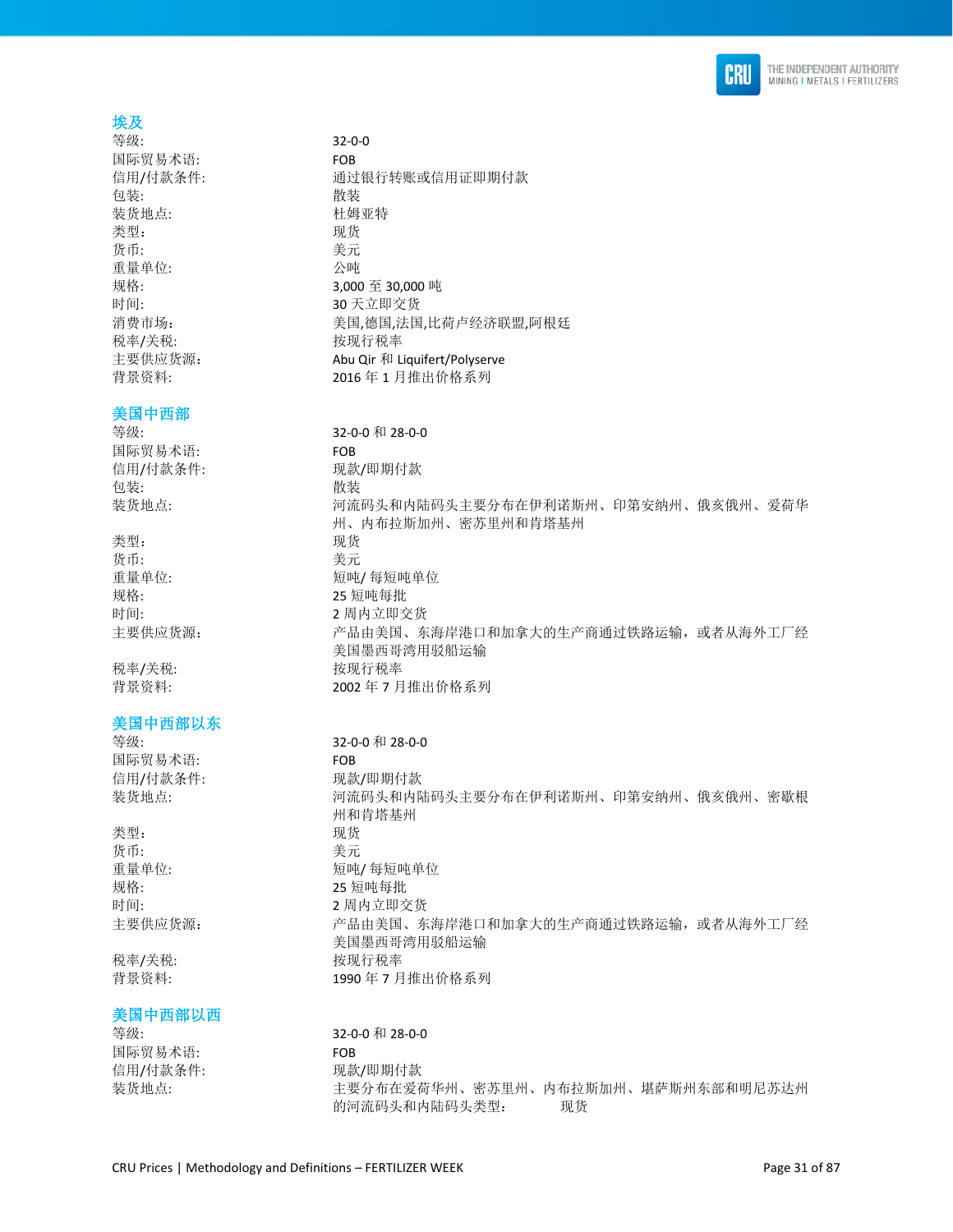

货币: 考元 规格: 25 短吨每批

税率/关税: わけの おおし 按现行税率

#### 美国东部海岸

国际贸易术语: FOB 信用/付款条件: 现款/即期付款 类型: 李家 医心包的 医双货 货币: 美元 时间: 2 周内立即交货 税率/关税: わけの おおおところ 按现行税率

### 美国太平洋西北

国际贸易术语: FOB 信用/付款条件: 现款/即期付款 类型: 李家 医无关节 医双货 货币: 美元 时间: 2 周内立即交货 税率/关税: わけの おおおところ 按现行税率

### 美国南部平原

国际贸易术语: FOB 信用/付款条件: 现款/即期付款

类型: 现货 货币: カラン おおとこ きょうきょう 美元 规格: 25 短吨每批

### 美国新奥尔良 驳船

等级: 32-0-0 国际贸易术语: FOB 信用/付款条件: 现款/即期付款

重量单位: カランチ エコティ 短吨/ 每短吨单位 时间: 2 周内立即交货 主要供应货源: 产品由美国、东海岸港口和加拿大的生产商通过铁路运输,或者从海外工厂经 美国墨西哥湾用驳船运输

装货地点: **• • • 布洛岸码头和奥古斯塔州的 Nutrien 工厂** 重量单位: カランチン 短吨/每短吨单位 规格: 25 短吨货车或 100 短吨货车车厢 主要供应货源: 东海岸的港口和乔治亚州奥古斯塔的 Nutrien 工厂 背景资料: 1990年7月推出价格系列

### 等级: 32-0-0 和 28-0-0

装货地点: 华盛顿、俄勒冈州和爱达荷州的沿海和内陆码头 重量单位: カランチン 短吨/ 每短吨单位 规格: 25 短吨货车或 100 短吨货车车厢 主要供应货源: 主要是由加拿大和美国的生产商通过铁路运输给货车分销商。 背景资料: 1990年7月推出价格系列

等级: 32-0-0 和 28-0-0 装货地点: カランス アジン 河流码头和内陆码头主要分布在阿肯色、俄克拉荷马州、德克萨斯州和堪萨斯 州西部 重量单位: 有效的 有效性的 短吨/每短吨单位 时间: 2 周内立即交货 主要供应货源: カランス アム由美国、东海岸港口和加拿大的生产商通过铁路运输,或者从海外工厂经 美国墨西哥湾用驳船运输 税率/关税: わかん おおおし 按现行税率 背景资料: 1990年7月推出价格系列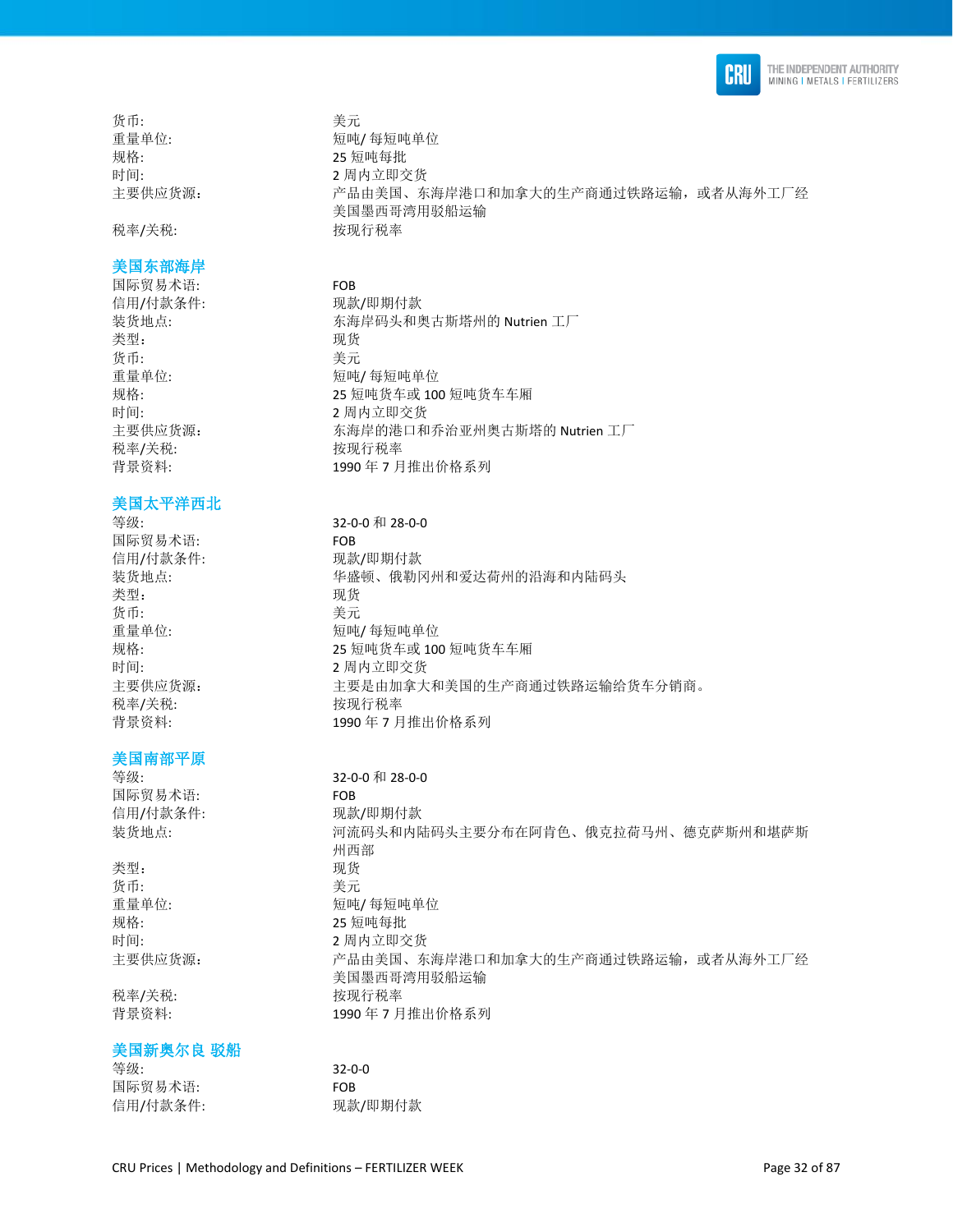

| 装货地点:   | 美国墨西哥湾驳船和轨道车                     |
|---------|----------------------------------|
| 类型:     | 现货                               |
| 货币:     | 美元                               |
| 重量单位:   | 短吨/每短吨单位                         |
| 规格:     | 1,500 短吨驳船和 100 短吨货车             |
| 时间:     | 2 周内立即交货                         |
| 主要供应货源: | CF 工厂在 Donaldsonville。从特立尼达和欧洲进口 |
| 税率/关税:  | 按现行税率                            |
| 背景资料:   | 1998年1月推出价格系列                    |
|         |                                  |

# <span id="page-32-0"></span>尿素硝铵溶液 **– FCA**

| 鲁昂       |                                       |
|----------|---------------------------------------|
| 等级:      | $30-0-0$                              |
| 国际贸易术语:  | <b>FCA</b>                            |
| 信用/付款条件: | 即期付款                                  |
| 包装:      | 散货                                    |
| 装货地点:    | 鲁昂                                    |
| 类型:      | 现货                                    |
| 货币:      | 欧元                                    |
| 重量单位:    | 公吨                                    |
| 规格:      | 25-1.500 吨                            |
| 时间:      | 最多30天的立即交货,除了在6-8月期间"新季节"的远期价格可能90天   |
| 主要供应货源:  | 埃及、立陶宛、白俄罗斯、俄罗斯、波兰、荷兰、罗马尼亚、乌克兰和美国     |
| 税率/关税:   | 欧盟,埃及,罗马尼亚和爱沙尼亚免税。俄罗斯和白俄罗斯支付 6.5%的关税, |
|          | 乌克兰 5.5%                              |
| 背景资料:    | 1993年10月推出价格系列                        |

# <span id="page-32-1"></span>尿素硝铵溶液 **– CFR**

| 美国东部海岸   |                     |
|----------|---------------------|
| 等级:      | $32 - 0 - 0$        |
| 国际贸易术语:  | <b>CFR</b>          |
| 信用/付款条件: | 现款/即期付款             |
| 交货地点:    | 从费城 PA 到萨凡纳 GA 的港口  |
| 类型:      | 现货                  |
| 货币:      | 美元                  |
| 重量单位:    | 公吨                  |
| 规格:      | 18,000 至 25,000 吨   |
| 时间:      | 6 周内立即交货            |
| 主要供应货源:  | 西欧和东欧, FSU, 埃及和特立尼达 |
| 税率/关税:   | 按现行税率               |
| 背景资料:    | 2006年3月推出价格系列       |
|          |                     |

# <span id="page-32-2"></span>尿素硝铵溶液 **– DEL**

# 美国加州

国际贸易术语: DEL 信用/付款条件: 类型: 现货

等级: 32-0-0 和 28-0-0 交货地点: カンコンコンコンコンコン利福尼亚的海岸和内陆的码头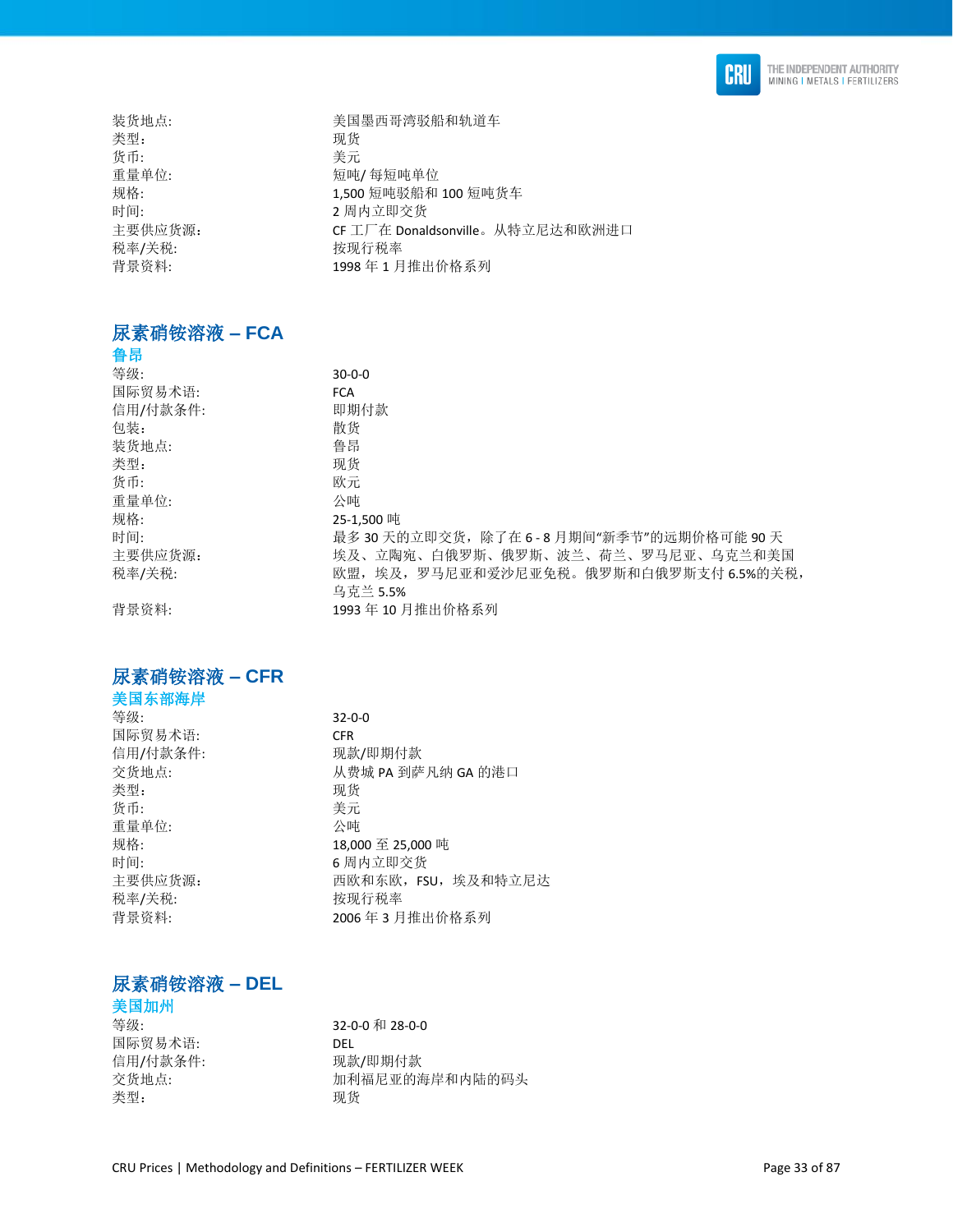

货币: 考元 规格: 25-100 短吨 税率/关税: わけの 按现行税率

重量单位: 有效的 有效性的 经吨/每短吨单位 时间: 2 周内立即交货 主要供应货源: 主要从加拿大和美国生产商通过铁路运输 背景资料: 1990年7月推出价格系列

#### <span id="page-33-0"></span>焦化级硫酸铵 **– FOB**  黑海

| 赤性       |                    |
|----------|--------------------|
| 等级:      | $21 - 0 - 0$       |
| 国际贸易术语:  | <b>FOB</b>         |
| 信用/付款条件: | 预付款或即期付款           |
| 包装:      | 散装                 |
| 装货地点:    | 科尔森和黑海周围的其它港口      |
| 类型:      | 现货                 |
| 货币:      | 美元                 |
| 重量单位:    | 公吨                 |
| 规格:      | $3,000 - 15,000$ 吨 |
| 时间:      | 30 天立即交货           |
| 消费市场:    | 土耳其、巴西、埃及          |
| 税率/关税:   | 按现行税率              |
| 背景资料:    | 2000年9月推出价格系列      |
|          |                    |

# <span id="page-33-1"></span>己内酰胺级硫酸铵 **– FOB**

# 黑海

等级: 21-0-0 国际贸易术语: FOB 信用/付款条件: 预付款或即期付款 包装: **2000** 装货地点: **http://www.profile.com/** 新罗西斯克 Yuzhnyy, TIS 码头 类型: 现货 货币: 考元 重量单位: 公吨 规格: 3,000 - 35,000 吨 时间: 30 天立即交货 消费市场: カランチ インスコン 土耳其、巴西、印度尼西亚、墨西哥 税率/关税: わけの おおおところ 按现行税率 主要供应来源: カンテンスのサンスのおよい克麦罗沃/SBU和斯基诺,乌克兰的切尔卡西 Azot 背景资料: 2000 年 9 月推出价格系列 波罗的海

| 等级:      | $21 - 0 - 0$             |
|----------|--------------------------|
| 国际贸易术语:  | <b>FOB</b>               |
| 信用/付款条件: | 预付款或即期付款                 |
| 包装:      | 散装                       |
| 装货地点:    | 波罗的海港口, 供应商在白俄罗斯, 俄罗斯和波兰 |
| 类型:      | 现货                       |
| 货币:      | 美元                       |
| 重量单位:    | 公吨                       |
| 规格:      | $5,000 - 25,000$ 吨       |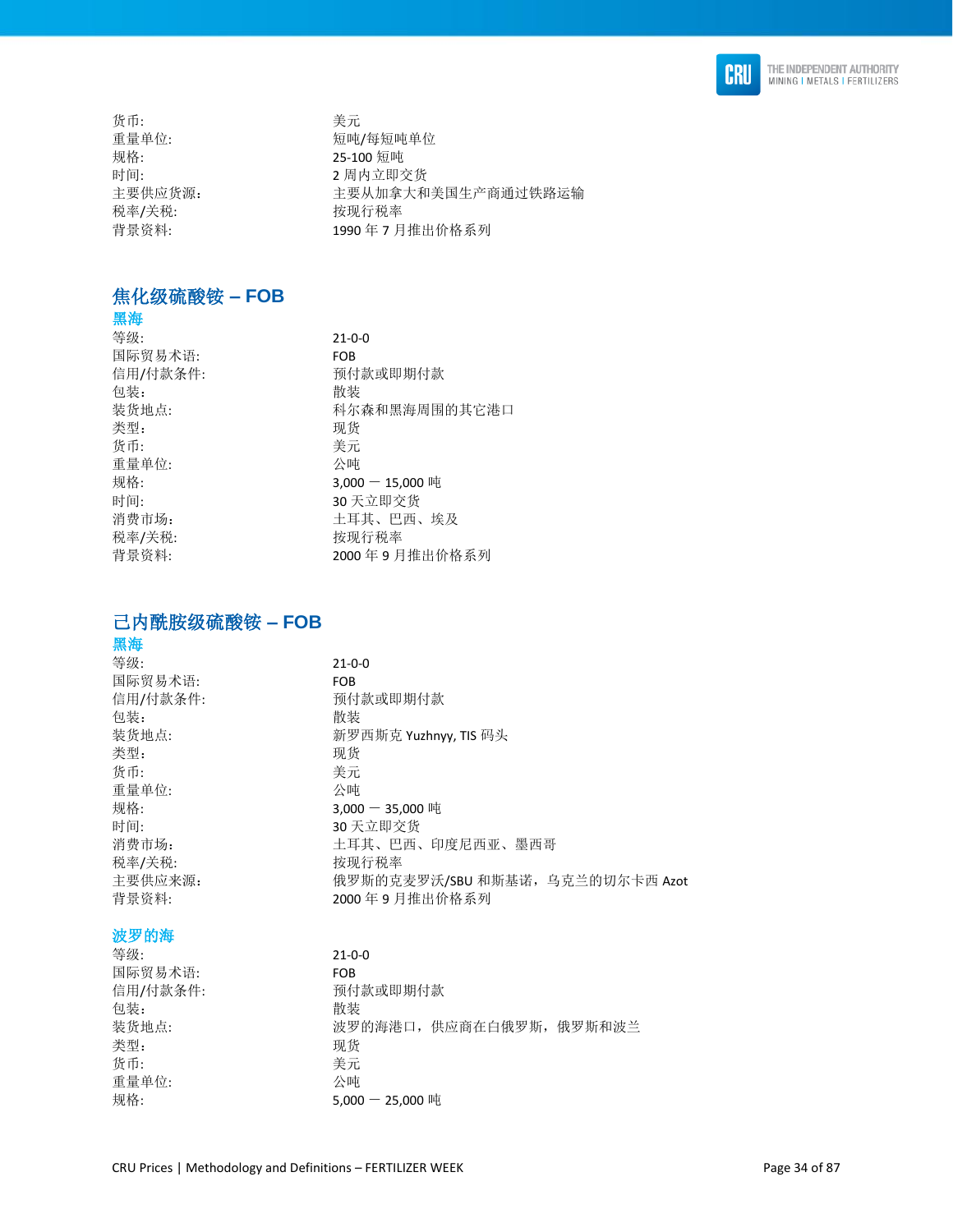

消费市场: P

# 中国

等级: 21-0-0 国际贸易术语: FOB 信用/付款条件: 即期付款 装货地点: 任何中国港口 类型: 现货 货币: カランチン さんじょう 美元 重量单位: 2000 公吨<br>规格: 2000 3,000 税率/关税: わかん おおし 按现行税率 频次: 每周

# 西北欧<br><sub>竺卯</sub>

| 寺级:      | 21-0 |
|----------|------|
| 国际贸易术语:  | FOB  |
| 信用/付款条件: | 即期   |
| 包装:      | 散装   |
| 装货地点:    | 根特   |
| 类型:      | 现货   |
| 货币:      | 美元   |
| 重量单位:    | 公匪   |
| 规格:      | 3,00 |
| 时间:      | 6 周  |
| 税率/关税:   | 桉玏   |
| 背景资料:    | 201  |

时间: 30 天立即交货 税率/关税: 土耳其和欧盟针对 FSU 货物征收 6.5%的关税 背景资料: 2016年1月推出价格系列

包装: カンチン 散装和袋装(越南要求袋装)  $3,000 - 40,000$  吨 时间: 6 周内立即交货 主要供货来源: 可以 中度尼西亚、越南、马来西亚、菲律宾、土耳其和巴西 背景资料: 2013年11月推出价格系列

> 等级: 21-0-0 即期付款 包装: 散装 装货地点: 根特、安特卫普、鹿特丹、汉堡 类型: 现货 货币: 美元 重量单位: 公吨  $3,000 - 40,000$  吨 6 周内立即交货 税率/关税: 按现行税率 背景资料: 2018 年 9 月推出价格系列

# <span id="page-34-0"></span>己内酰胺级硫酸铵 **– CFR**

| 东南亚      |                                         |
|----------|-----------------------------------------|
| 等级:      | $21 - 0 - 0$                            |
| 国际贸易术语:  | <b>CFR</b>                              |
| 信用/付款条件: | 即期转账或即期付款或印尼 30 天信用证                    |
| 包装:      | 散装                                      |
| 交货地点:    | 印尼, 越南, 菲律宾, 中国台湾                       |
| 类型:      | 现货                                      |
| 货币:      | 美元                                      |
| 重量单位:    | 公吨                                      |
| 规格:      | 3,000 - 25,000 吨                        |
| 时间:      | 30 天内立即交货                               |
| 主要供应商:   | 中国、韩国、FSU                               |
| 税率/关税:   | 按现行税率                                   |
| 消费市场:    | 印尼, 越南, 菲律宾, 中国台湾                       |
| 主要供货来源:  | 韩国的 CaproCorp 和三星, 中国的中石化和 FSU 的克麦罗沃/三星 |
| 背景资料:    | 2013年1月推出价格系列                           |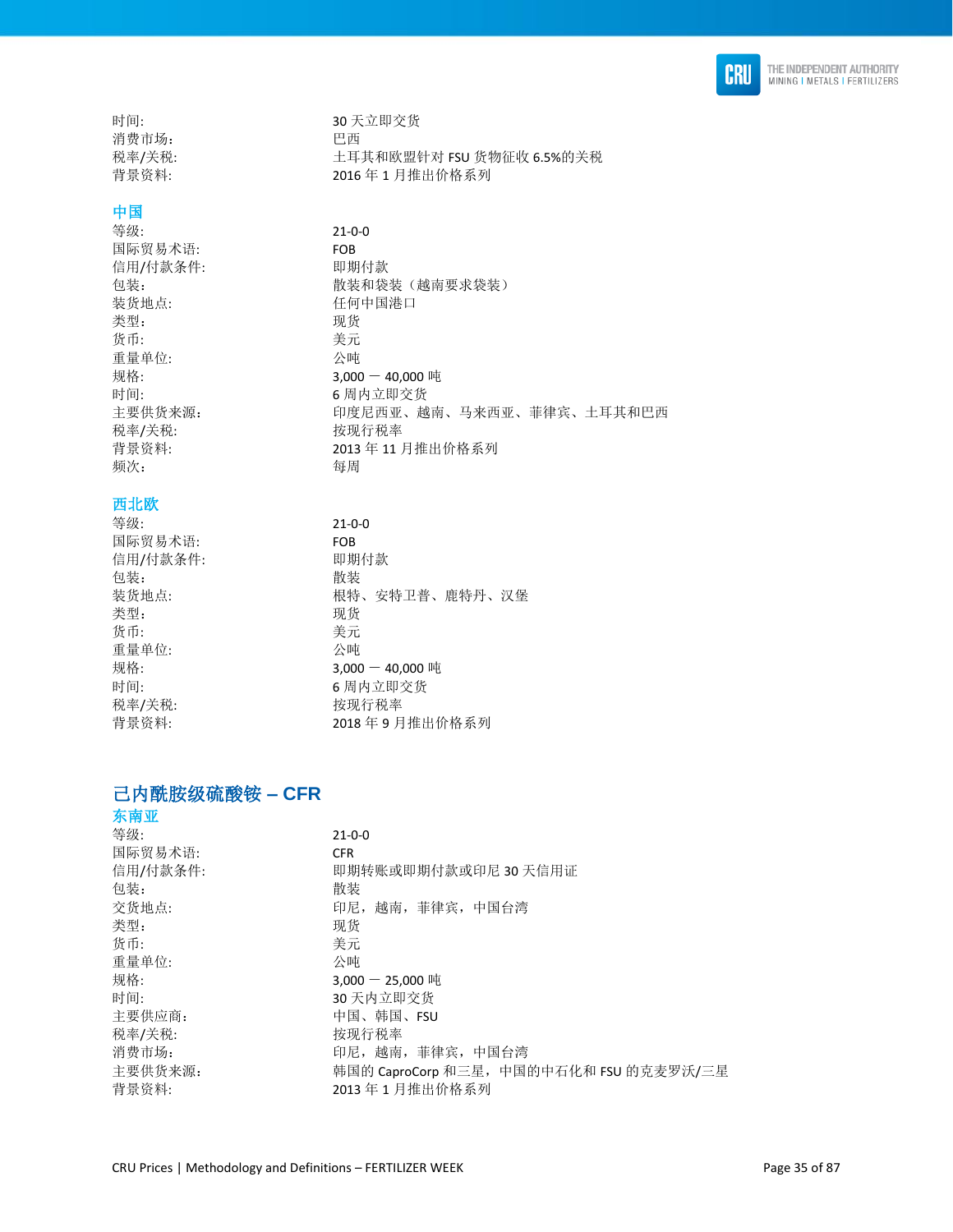

# 巴西

等级: 21-0-0 国际贸易术语: CFR 信用/付款条件: 即期付款 包装: **2000** 交货地点: Paranaguá, Vitória, Santos, Rio Grande 货币: 考元 重量单位: 公吨 规格: 3,000 - 45,000 吨 时间: 6 周内立即交货 主要供货来源: カランス 出利时、俄罗斯、中国、韩国、美国 税率/关税: 按现行税率

# <span id="page-35-0"></span>颗粒硫酸铵 **– FOB**

# 中国

| 等级:      | $21 - 0 - 0$       |
|----------|--------------------|
| 国际贸易术语:  | <b>FOB</b>         |
| 信用/付款条件: | 即期付款               |
| 包装:      | 散装                 |
| 装货地点:    | 中国任何港口             |
| 类型:      | 现货                 |
| 货币:      | 美元                 |
| 重量单位:    | 公吨                 |
| 规格:      | $3,000 - 40,000$ 吨 |
| 时间:      | 6 周内立即交货           |
| 税率/关税:   | 按现行税率              |
| 背景资料:    | 2020年10月推出价格系列     |
| 频次:      | 每周                 |
|          |                    |
| 西北欧      |                    |
| 等级:      | $21 - 0 - 0$       |
| 国际贸易术语:  | <b>FOB</b>         |
| 信用/付款条件: | 即期付款               |
| 包装:      | 散装                 |
| 装货地点:    | 根特、安特卫普、鹿特丹、汉堡     |
| 类型:      | 现货                 |
| 货币:      | 美元                 |
| 重量单位:    | 公吨                 |
| 规格:      | $3,000 - 40,000$ 吨 |
|          |                    |

现货或合同

背景资料: 2013 年 11 月推出价格系列

时间: カランプ けんこう 6 周内立即交货 税率/关税: わけの おおおところ 按现行税率 背景资料: 2018 年 9 月推出价格系列

# 美国新奥尔良 驳船

| $21 - 0 - 0$ |
|--------------|
| <b>FOB</b>   |
| 现款/即期付款      |
| 驳船或轨道车       |
| 现货           |
| 美元           |
| 短吨           |
|              |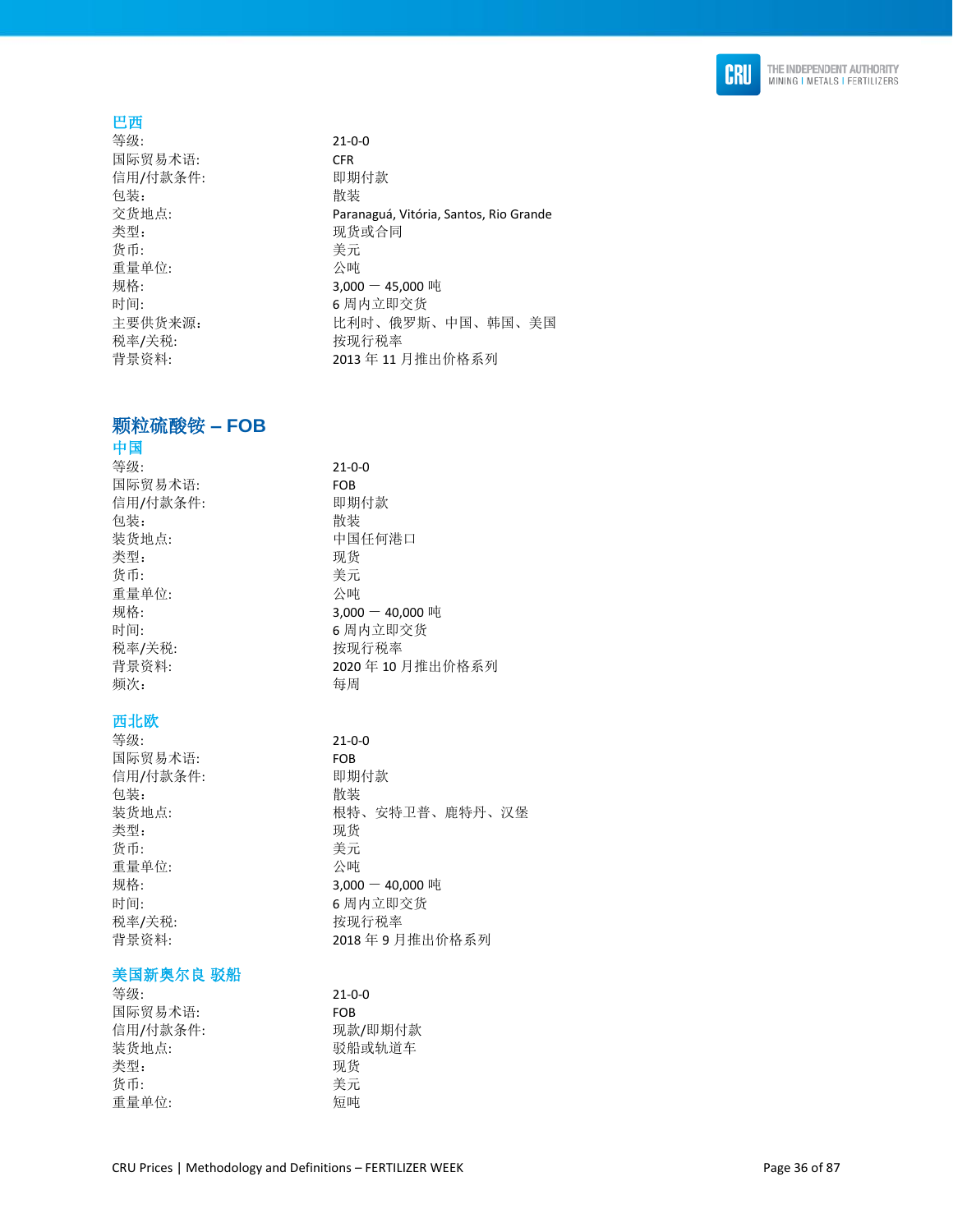

### 美国中西部

国际贸易术语: FOB 类型: 现货 货币: 美元 重量单位: 短吨 税率/关税: わかん おおし 按现行税率

#### 加拿大西部

等级: 21-0-0 国际贸易术语: FOB 信用/付款条件: 现款/即期付款 装货地点: 轨道车和货车 类型: 现货 货币: 加元 重量单位: 公吨 规格: 20-90 吨 税率/关税: わけの おおおところ 按现行税率

### 美国南部平原

等级: 21-0-0 国际贸易术语: FOB

类型: 现货 货币: 有效的 医心脏 医无线管 医心脏 医心脏 医心脏 医心脏 重量单位: 短吨 规格: 25 短吨

规格: 1,500 短吨或 100 短吨 时间: 2 周内立即交货 消费市场: 有些 网络罗西西比河沿岸的河流终点站, 阿肯色州 税率/关税: わかん おおおし 按现行税率 背景资料: 2017 年 11 月推出价格系列

等级: カランス のころ かんじょう かんじょう もうしょう 新粒和结晶 21-0-0 信用/付款条件: 现款/即期付款 装货地点: 李西西比河两岸的仓库 规格: 25 短吨 时间: 2 周内立即交货 消费市场: 密西西比河两岸的终端消费商 背景资料: 2002年7月推出价格系列

时间: 2 周内立即交货 背景资料: 2017 年 11 月推出价格系列

信用/付款条件: 现款/即期付款<br>装货地点: 从阿肯色州、f 装货地点: 从阿肯色州、俄克拉何马州、德克萨斯州和堪萨斯州西部的河流码头和内陆仓 库用货车运输 时间: 2 周内立即交货 消费市场: 有效的 计最主要由美国和美国墨西哥湾地区的生产商运往分销商的仓库 税率/关税: わけの おおおところ 按现行税率 背景资料: 2015年2月推出价格系列

### 颗粒硫酸铵 **– CFR**

| 巴西       |              |
|----------|--------------|
| 等级:      | $21 - 0 - 0$ |
| 国际贸易术语:  | <b>CFR</b>   |
| 信用/付款条件: | 即期付款         |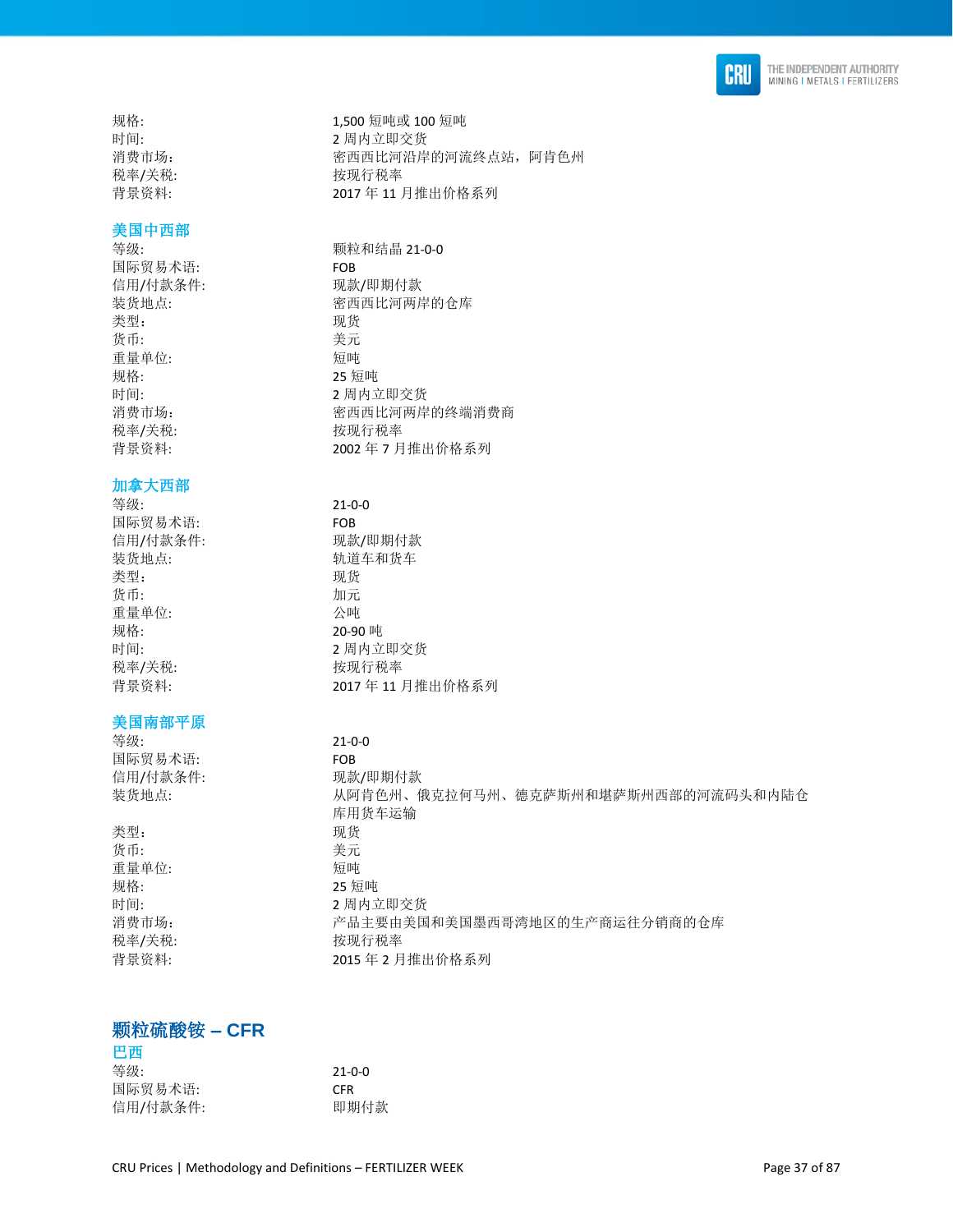

包装: **2000** 交货地点: Paranaguá, Vitória, Santos, Rio Grande, Sao Francisco do Sul, Aratu 类型: 李世宗 医神经性 医双货或合同 货币: 考元 重量单位: 公吨 规格: 3,000 -45,000 吨 时间: 6 周内立即交货 主要供应来源: カランス トランド しんけん 俄罗斯、中国、韩国、美国 税率/关税: わけの おおおところ 按现行税率 背景资料: 2020 年 10 月推出价格系列

### 硝酸铵 **– DEL**

加拿大西部 等级: **booking** to the term of the way with  $\frac{1}{2}$  and  $\frac{1}{2}$  and  $\frac{1}{2}$  and  $\frac{1}{2}$  and  $\frac{1}{2}$  and  $\frac{1}{2}$  and  $\frac{1}{2}$  and  $\frac{1}{2}$  and  $\frac{1}{2}$  and  $\frac{1}{2}$  and  $\frac{1}{2}$  and  $\frac{1}{2}$  and  $\frac{1}{2}$  an 国际贸易术语: DEL 信用/付款条件: 现款/即期付款 交货地点: 轨道车和货车 类型: 现货 货币: 加元 重量单位: 公吨 规格: 90 吨和 22 吨 时间: 2 周内立即交货 主要消费市场: 财本 阿尔伯塔省,马尼托巴省和萨斯喀彻温省 税率/关税: わけの おおおところ 按现行税率 背景资料: 2017 年 11 月推出价格系列

### 硝酸铵 **– FOB**

| 黑海       |                                                        |
|----------|--------------------------------------------------------|
| 等级:      | $34 - 0 - 0$                                           |
| 国际贸易术语:  | <b>FOB</b>                                             |
| 信用/付款条件: | 预付款或即期付款                                               |
| 包装:      | 散装                                                     |
| 装货地点:    | FSU 的 Nikolaev 和 Tuapse/Novorossiysk, 罗马尼亚的 Constanza  |
| 类型:      | 现货                                                     |
| 主要供应来源:  | 来自俄罗斯的 EuroChem 和 Uralchem, 以及乌克兰的 DF 集团。Interagro 和   |
|          | Azomures/Ameropa 来自罗马尼亚。NF Trading 和 Dreymoor 为乌克兰和格鲁吉 |
|          | 亚产品营销                                                  |
| 货币:      | 美元                                                     |
| 重量单位:    | 公吨                                                     |
| 规格:      | 3,000 t $-$ 35,000 吨                                   |
| 时间:      | 30 天内立即交货                                              |
| 主要消费市场:  | 土耳其,巴西,摩洛哥,中美洲,美国                                      |
| 税率/关税:   | 俄罗斯向土耳其支付 6.5%。乌克兰向欧盟和土耳其支付 5.5%。俄罗斯在美国和               |
|          | 欧盟因反倾销措施被封杀,只有少数生产商例外。到目前为止,乌克兰也被美                     |
|          | 国拒之门外。                                                 |
| 背景资料:    | 2000年5月推出价格系列                                          |
| 波罗的海     |                                                        |

等级: 34-0-0 国际贸易术语: FOB 信用/付款条件: 预付款或即期付款 包装: 散装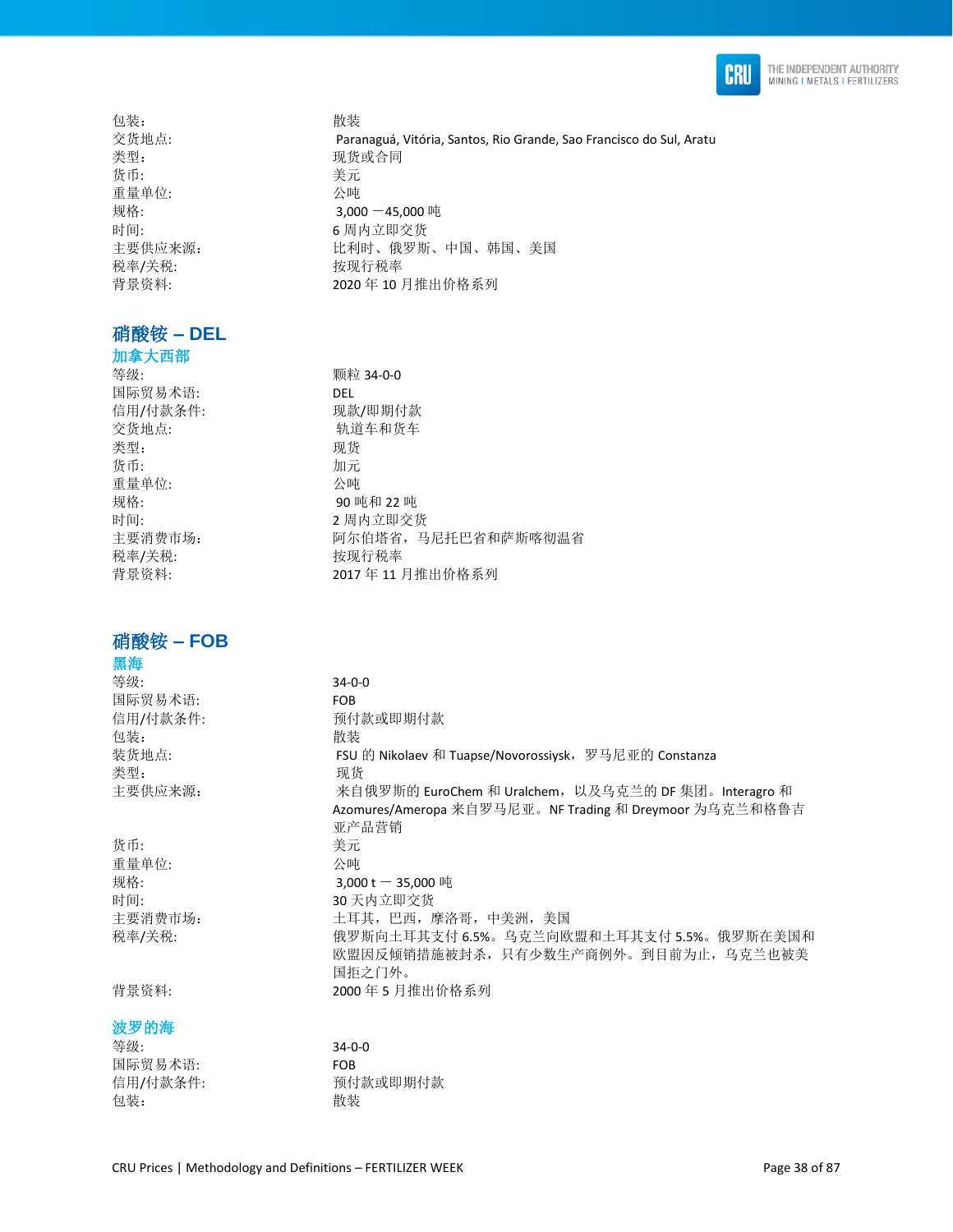

类型: 现货 货币: 李元 重量单位: 公吨 规格: 3,000 - 25,000 吨 时间: 30 天内立即交货

### 美国中西部

等级: 34-0-0 国际贸易术语: FOB

类型: 李家 医无关节 医双货 货币: 有效的 医心脏 医无线管 医心脏 医心脏 医心脏 医心脏 重量单位: 短吨 规格: 25 短吨 税率/关税: わけの おおし おおし 按现行税率

### 美国南部平原

等级: 34-0-0 国际贸易术语: FOB

类型: 李家 医无线虫 医双货 货币: 有效的 医心包的 医无心包的 医无心包的 医心室 医心室 医心室 重量单位: 短吨 税率/关税: わけの おおし 按现行税率

### 美国南部以东

等级: 34-0-0 国际贸易术语: FOB 信用/付款条件: 现款/即期付款 类型: 现货 货币: さんちょう さんこう 美元 重量单位: 短吨 规格: 100 短吨

装货地点: 克莱佩达,圣彼得堡和科特卡 主要供应来源: 爱沙尼亚, 俄罗斯和白俄罗斯。俄罗斯的 EuroChem, PhosAgro 和 Uralchem 以及 白俄罗斯的 Grodno 主要消费市场: ٢٠٠٠ ٢٠٠٠ ٢٠٠ 프西, 阿根廷, 墨西哥, 埃及, 突尼斯, 摩洛哥, 中美洲 税率/关税: 俄罗斯和白俄罗斯向土耳其缴纳 6.5%的关税。俄罗斯因反倾销措施在美国和欧 盟受阻。由于美国的贸易限制,白俄罗斯无法进入美国 背景资料: 2004 年 7 月推出价格系列

信用/付款条件: 现款/即期付款 装货地点: カランス あんき あいこみみあん あんてん あんきん あんきん あんだい はいだん せいこう おんだい 州、内布拉斯加州和堪萨斯州东部 时间: 2 周内立即交货 主要供应来源: アトランス 产品由美国和加拿大或美国墨西哥湾的生产商运往分销商的仓库 背景资料: 1991 年 4 月推出价格系列

信用/付款条件: 现款/即期付款 装货地点: 从阿肯色州、俄克拉何马州、德克萨斯州和堪萨斯州西部的河流码头和内陆仓 库运来的货车 规格: 25 短吨 时间: 2 周内立即交货 主要供应来源: カンテンス ア品由美国和加拿大或美国墨西哥湾的生产商运往分销商的仓库 背景资料: 1999 年 10 月推出价格系列

装货地点: カランス おうこう あいきょう あいしょう おいちゅう あいれん おおし おおし おおし おおもの 时间: 2 周内立即交货 主要供应来源: 李 本 字品主要由美国和美国墨西哥湾的生产商运往分销商的仓库 税率/关税: わけの おおおところ 按现行税率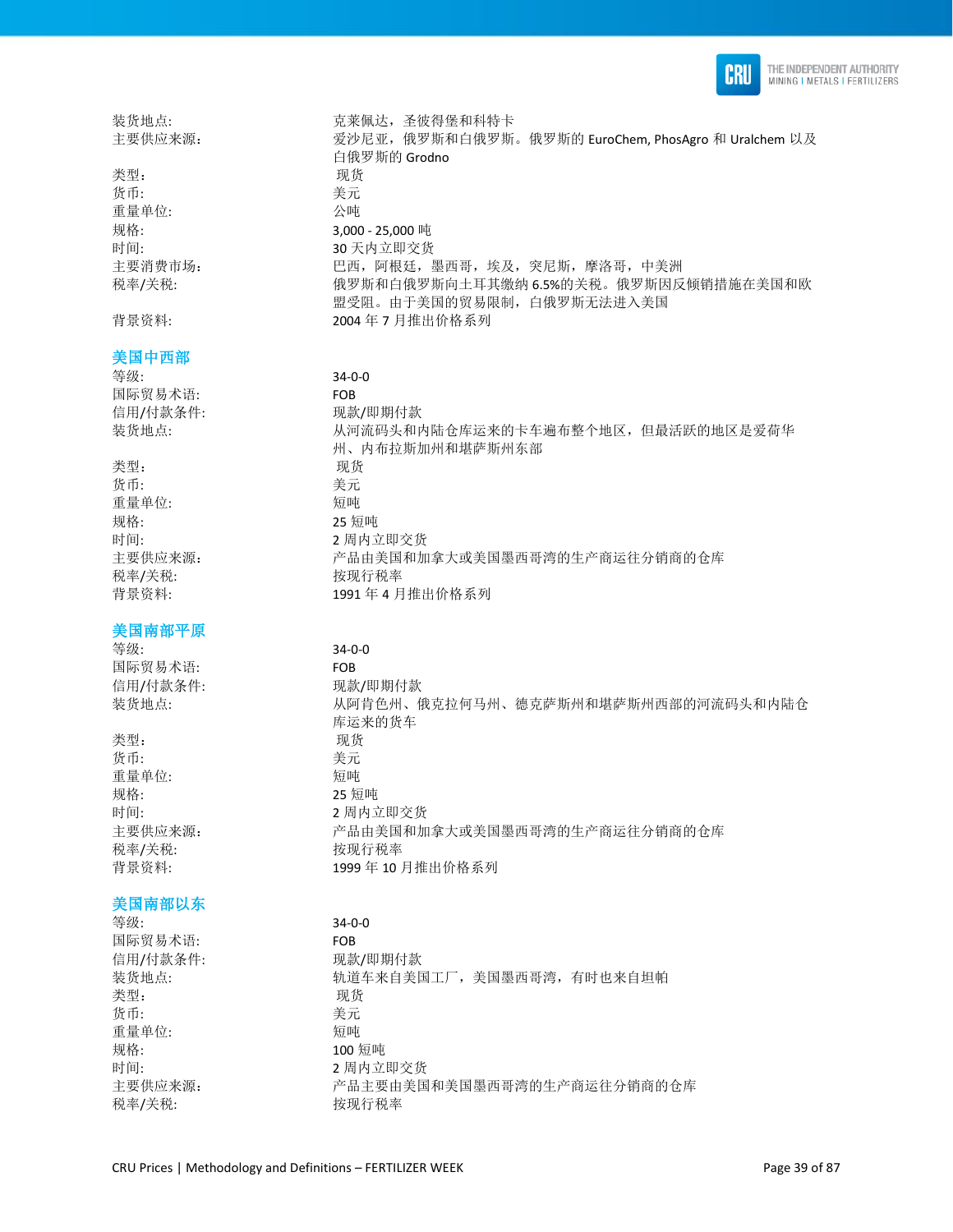

背景资料: 2005 年 4 月推出价格系列

### 美国新奥尔良

等级: 34-0-0 国际贸易术语: FOB 信用/付款条件: 现款/即期付款 装货地点: 从货船到驳船 类型: 货币: 美元 重量单位: 规格: カランス 2,500 短吨 时间: 2 周内立即交货 主要供应来源: カランス 位于欧洲和 FSU 的国外生产商 税率/关税: 按现行税率

### 硝酸铵 **FCA**

### 英国

| 等级:      | $34 - 0 - 0$                                   |
|----------|------------------------------------------------|
| 国际贸易术语:  | FCA, 离开货船或仓库                                   |
| 信用/付款条件: | 即期付款, 通常是通过简单的银行转账                             |
| 包装:      | 大袋                                             |
| 装货地点:    | <b>FCA 进口港</b>                                 |
| 类型:      | 现货                                             |
| 货币:      | 欧元                                             |
| 重量单位:    | 公吨                                             |
| 规格:      | 25-5,000 吨                                     |
| 时间:      | 除了在 5-6月使用"新季节"的 30-45 天交货外, 30 天内立即交货         |
| 主要供应来源:  | 荷兰, 罗马尼亚, 波兰, 英国                               |
| 税率/关税:   | 俄罗斯和白俄罗斯支付 6.5%的关税,但反倾销措施仍在实施。乌克兰的关税是          |
|          | 5.5%                                           |
| 背景资料:    | 1997年2月推出价格系列                                  |
| 法国       |                                                |
| 等级:      | $34 - 0 - 0$                                   |
| 国际贸易术语:  | <b>FCA</b>                                     |
| 信用/付款条件: | 即期付款                                           |
| 包装:      | 大袋                                             |
| 装货地点:    | FCA 进口港                                        |
| 类型:      | 现货                                             |
| 货币:      | 欧元                                             |
| 重量单位:    | 公吨                                             |
| 规格:      | 25-5.000 吨合同                                   |
| 时间:      | 除了在 5-6月使用"新季节"的 30-45 天交货外, 30 天内立即交货         |
| 主要供应来源:  | 荷兰, 罗马尼亚, 波兰                                   |
| 税率/关税:   | 俄罗斯和白俄罗斯支付 6.5%的关税, 但反倾销措施仍在实施。乌克兰的关税是<br>5.5% |
| 背景资料:    | 1997年2月推出价格系列                                  |

背景资料: 2003 年 2 月推出价格系列

### 法国

| 等级:      | 34-0-0     |
|----------|------------|
| 国际贸易术语:  | <b>CPT</b> |
| 信用/付款条件: | 即期付款       |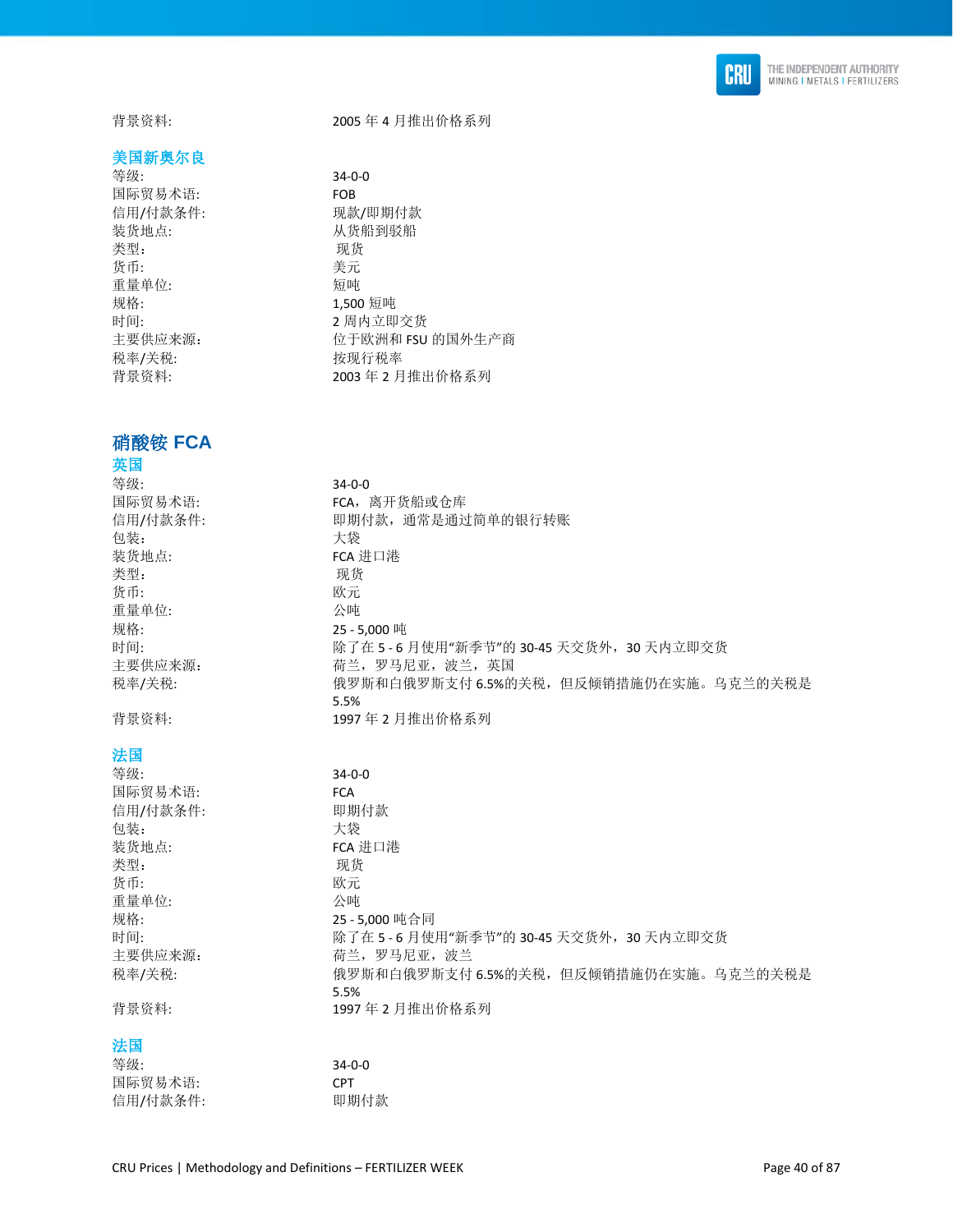

包装: **2000** 交货地点: わけの のうちゃく 分销商仓库 类型: 现货 货币: 欧元 重量单位: 公吨 规格: 25 吨货车和 100 吨轨道车 时间: カランス はち 5 - 6 月使用"新季节"的 30-45 天交货外, 30 天内立即交货 主要供应来源: 法国 税率/关税: 有效的 我罗斯支付 6.5%的关税, 乌克兰免税 背景资料: 2006 年 5 月推出价格系列

### 美国南部

等级: 34-0-0 国际贸易术语: DEL 信用/付款条件: 现款或即期付款 装货地点: カランス おくさん美国工厂,美国墨西哥湾,有时也来自坦帕装货 类型: 现货 货币: 我元 重量单位: 短吨 规格: カランプ 200 短吨 时间: 2 周内立即交货<br>主要供应来源: 2 产品主要由美国 税率/关税: 按现行税率

### 硝酸铵 **- CFR**

### 巴西

| 等级:      | $34 - 0 - 0$                                                 |
|----------|--------------------------------------------------------------|
| 国际贸易术语:  | <b>CFR</b>                                                   |
| 信用/付款条件: | 即期转账或即期付款                                                    |
| 包装:      | 散装                                                           |
| 交货地点:    | 巴西主要港口                                                       |
| 类型:      | 现货                                                           |
| 货币:      | 美元                                                           |
| 重量单位:    | 公吨                                                           |
| 规格:      | $5.000 - 30.000$ 吨                                           |
| 时间:      | 30 天内立即交货                                                    |
| 主要供应来源:  | FSU 和西北欧。俄罗斯的 Uralchem, EuroChem, Acron, FSU 的 Group DF 和欧洲西 |
|          | 北部的 Yara                                                     |
| 税率/关税:   | 按现行税率                                                        |
| 背景资料:    | 2016年1月推出价格系列                                                |
|          |                                                              |

2003年9月推出价格系列

产品主要由美国和美国墨西哥湾的生产商运往分销商的仓库

### 硝酸铵钙 **– CIF**

| 德国内陆港口   |              |
|----------|--------------|
| 等级:      | $27 - 0 - 0$ |
| 国际贸易术语:  | CIF          |
| 信用/付款条件: | 即期付款         |
| 包装:      | 散装           |
| 交货地点:    | CIF 内陆港口     |
| 类型:      | 现货           |
| 货币:      | 欧元           |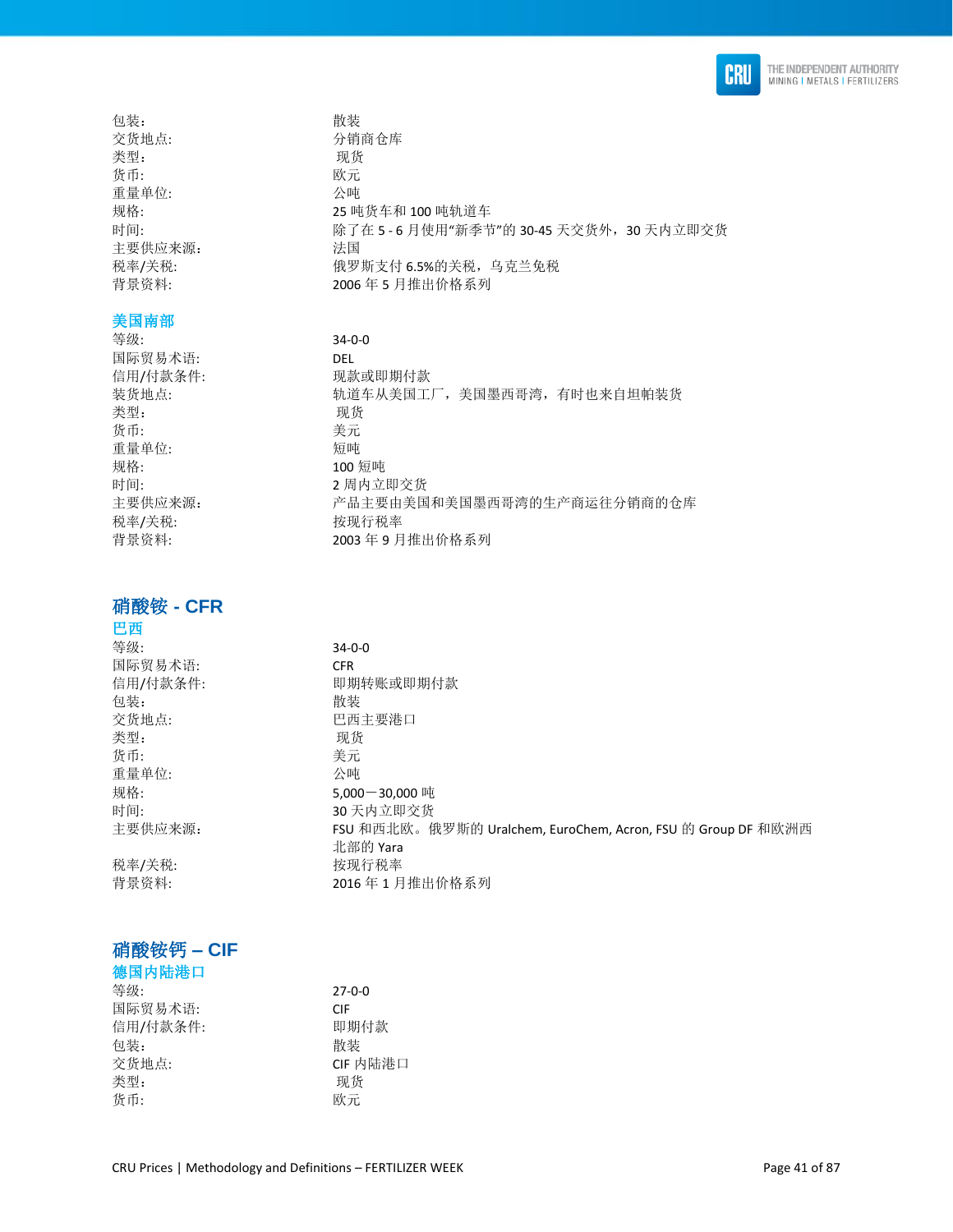

重量单位: 公吨 规格: 2.500 吨 时间: 30 天内立即交货 主要供应来源: **butuber and the conduct as 德国, 荷兰, 罗马尼亚, 波兰** 税率/关税: 有效的 计数据数据文件 6.5%的关税, 乌克兰免税 背景资料: 1997 年 2 月推出价格系列

#### 比荷卢经济联盟

等级: 27-0-0 国际贸易术语: CIF 信用/付款条件: 即期付款 包装: 散装 交货地点: CIF 内陆港口 类型: 现货 货币: 欧元 重量单位: 公吨 规格: 1,500 吨 时间: 30 天内立即交货 主要供应来源: 李武 - 德国,荷兰,波兰 税率/关税: 俄罗斯支付 6.5%的关税 背景资料: 2006年5月推出价格系列

## 合成氨 **FOB**

### 黑海

等级: http://www.diadextail.com/induck/induck/induck/induck/induck/induck/induck/induck/induck/induck/ 国际贸易术语: FOB 信用/付款条件: わけ 预付款或即期付款 包装: 散装 装货地点: 尤日内 类型: 现货 货币: 考元 重量单位: 公吨 规格: 4,000 - 40,000 吨 时间: 6 周内立即交货 主要供应来源: 俄罗斯和乌克兰。乌克兰的生产商有 OPZ、dieproazot 和 Ostchem。俄罗斯的 Rossosh 和 TogliattiAzot。 税率/关税:  $F(SU)$  FSU 无出口; 欧盟对来自 FSU 的进口收取 CFR 价值的 2% 背景资料: 1997年7月推出价格系列

## 国际贸易术语: FOB 包装: 散装 类型: 现货 货币: 考元 重量单位: 公吨 规格: 4,000 - 25,000 吨 时间: 6 周内立即交货

波罗的海

等级: 无水氨(82%的氮)作为完全冷冻的液体在-33°C(-28°F)储存和运输 信用/付款条件: 预付款或即期付款 装货地点: Ventspils 和 Sillamae 主要供应来源: 俄罗斯。生产商是 Eurochem、Uralchem 和 Acron。偶尔有 Phosagro。 税率/关税: FSU 无出口;欧盟对从 FSU 进口的产品征收 2%的关税 背景资料: 2004 年 7 月推出价格系列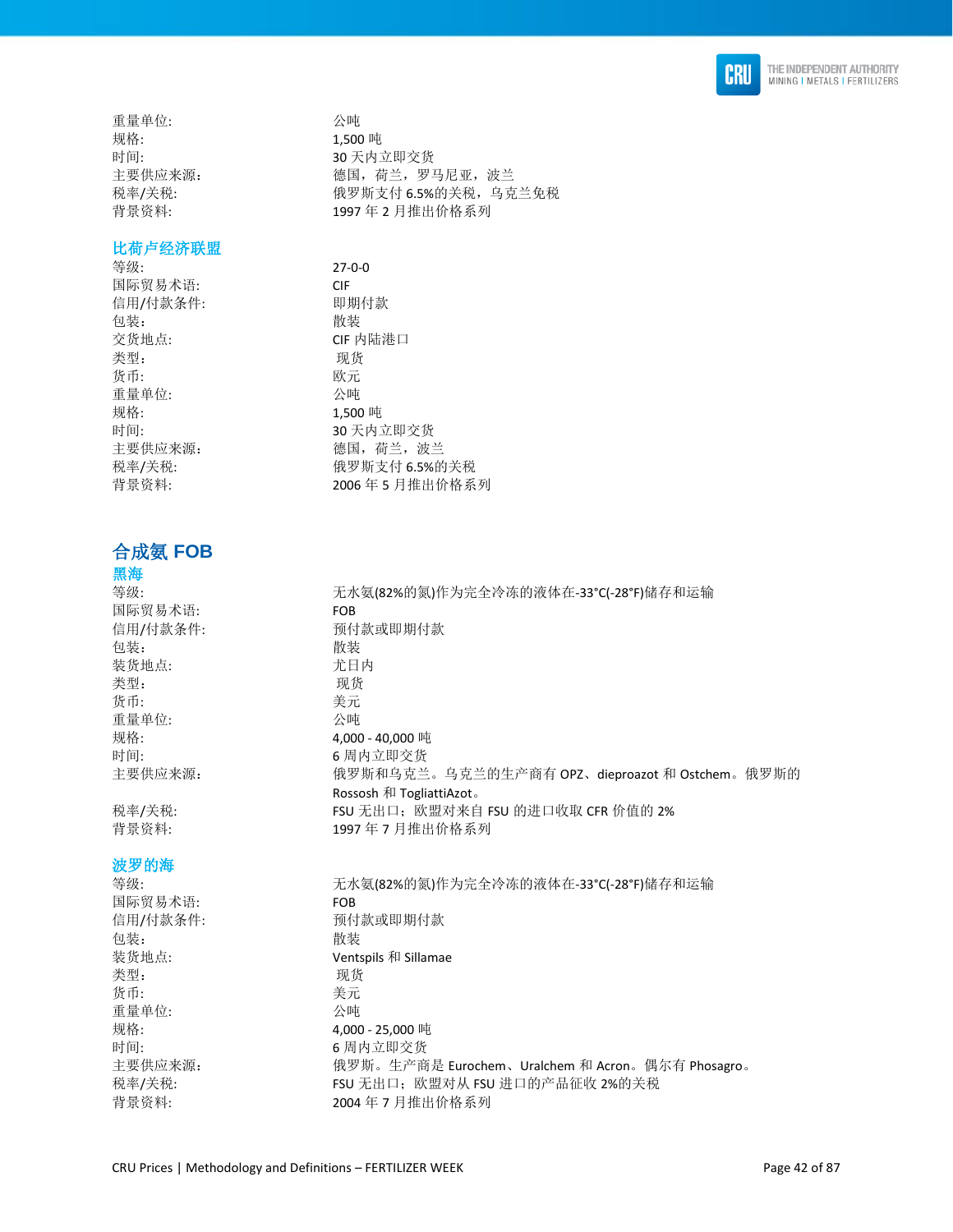

#### 中东地区

等级: カナンス およい ディング おく ポイン ディング しょう うんじょう さんこう さんじょう しょうかい こうきょう きょうかい きょう きょうかい こうきょう きょうかい きょうかん 等級 こうしょう きんじょう きんじょう しょうしょう きんじょう しょうしょう しょうしゅう しんしゅう しんしゅう しんしゅう しんしゅう しんしゅう しんしゅう しんしゅう しんしゅう しんしゅう しんしゅう しんしゅう しんしゅう しんし 国际贸易术语: FOB 信用/付款条件: 即期付款或 CAD 包装: 散装 装货地点: Jubail, Ras Al- Khair, BIK, Assaluyeh, Mesaieed, Ruwais, Sitra, Sur 类型: 现货 货币: 有效的 医心脏 医无线管 医心脏 医心脏 医心脏 医心脏 重量单位: 公吨 规格: 4,000 - 25,000 吨 时间: カラント おおところ 6 周内立即交货 主要供应来源: 沙特阿拉伯, 伊朗, 卡塔尔, 阿联酋, 科威特, 巴林, 阿曼 税率/关税: わけの 按现行税率 背景资料: 1987 年 4 月推出价格系列

### 中东地区 合同

等级: 无水氨(82%的氮)作为完全冷冻的液体在-33°C(-28°F)储存和运输 国际贸易术语: FOB 信用/付款条件: 反推估价时 30-60 天信用证 包装: **2000** 装货地点: カランス およう ジャントの おくぼ あれがあれがい おりない BIK 和 Assaluyeh 在伊朗。在卡塔尔了。

类型: **No. 2010 2010 2010 2010 2010 2010 根据 CFR** 合约价反推计算 货币: 李元 重量单位: 公吨 规格: 4,000 - 25,000 吨 时间: 6 周内立即交货 税率/关税: わけの おおおところ 按现行税率 背景资料: 2010 年 11 月推出价格系列

中东地区 现货**/**合同

等级: 无水氨(82%的氮)作为完全冷冻的液体在-33°C(-28°F)储存和运输 国际贸易术语: FOB 信用/付款条件: 价格范围介于中东现货和合同价格评估之间 包装: 散装 装货地点: カランス およう ゆきのことの未拜勒和拉斯阿尔凯尔。BIK 和 Assaluyeh 在伊朗。在卡塔尔了。

类型: カランチン アンチン 现货和合同 货币: 考元 重量单位: 公吨 规格: 4,000 - 25,000 吨 时间: 6 周内立即交货

## 税率/关税: わけの おおし 按现行税率 背景资料: 2011 年9月推出价格系列

### 加勒比

等级: 无水氨(82%的氮)作为完全冷冻的液体在-33°C(-28°F)储存和运输 国际贸易术语: FOB FOB FOR FOR FOR FOR FOR FOR 信用/付款条件: 包装: **2000** 装货地点: 委内瑞拉、特立尼达和多巴哥 类型: 现货 货币: カラン おおとこ きょうきょう 美元 重量单位: 公吨

Ruwais 在阿联酋。在巴林巴林。阿曼苏尔

Ruwais 在阿联酋。在巴林巴林。阿曼苏尔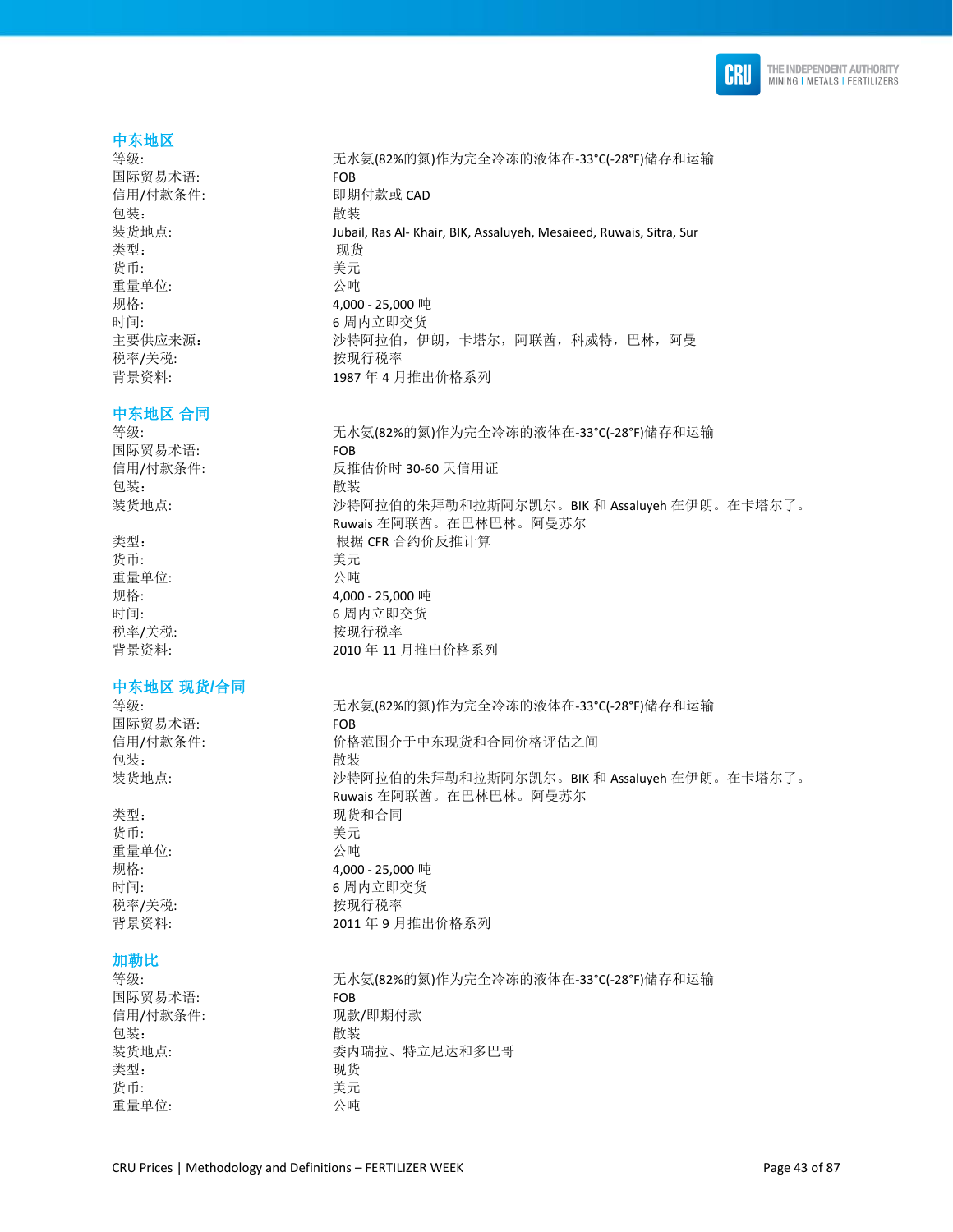

美国新奥尔良 驳船

国际贸易术语: FOB 信用/付款条件: 现款/即期付款 包装: 散装 类型: 现货 货币: 考元 重量单位: 短吨 消费市场: 美国中西部 税率/关税: わかん おおし 按现行税率

### 美国中西部

国际贸易术语: FOB 包装: 散装 类型: 李家 医心包的 医双货 货币: カラン おおとこ きょうきょう 美元 重量单位: 短吨

### 美国中西部以东

等级: 无水氨(82%的氮)作为完全冷冻的液体在-33°C(-28°F)储存和运输 国际贸易术语: FOB 信用/付款条件: 现款/即期付款 包装: 散装 装货地点: 货车和轨道车从整个地区的码头、渠道和工厂装载货物 类型: 现货 货币: 美元 重量单位: 短吨 规格: 25 短吨货车或 100 短吨轨道车 时间: 2 周内立即交货 消费市场: 威斯康星州、伊利诺伊州、印第安纳州和俄亥俄州的分销商 税率/关税: わけの おおし おおし 按现行税率 背景资料: 1990年7月推出价格系列

规格: 18,000 - 30,000 吨 时间: 30 天内立即交货 消费市场: 有效的 计数据 医二乙二醇 美国墨西哥湾、巴西和西欧 税率/关税: わかん おおし 按现行税率 背景资料: 2010 年 11 月推出价格系列

等级: カナンス およい ディング おく ポイン ディング しょう うんじょう さんこう さんじょう しょうかい こうきょう きょうかい きょう きょうかい こうきょう きょうかい きょうかん 等級 こうしょう きんじょう きんじょう しょうしょう きんじょう しょうしょう しょうしゅう しんしゅう しんしゅう しんしゅう しんしゅう しんしゅう しんしゅう しんしゅう しんしゅう しんしゅう しんしゅう しんしゅう しんしゅう しんし 装货地点: カントン 位于美国墨西哥湾的氨厂,在新奥尔良卸船后通过驳船和轨道车运输 规格: 2,000-2,500 短吨货车,100 短吨轨道车 时间: 2 周内立即交货 背景资料: 2003年4月推出价格系列

等级: カントン およい 元水氨(82%的氮)作为完全冷冻的液体在-33°C(-28°F)储存和运输 信用/付款条件: 现款/即期付款 装货地点: 货车和轨道车从整个地区的码头、渠道和工厂装载货物 规格: 25 短吨货车或 100 短吨轨道车 时间: 2 周内立即交货 消费市场: 财产 计对象 计对称加州,爱荷华州,明尼苏达州,威斯康星州,伊利诺伊州,印第安纳 州和俄亥俄州的分销商 税率/关税: わかん おおし 按现行税率 背景资料: 2002 年 7 月推出价格系列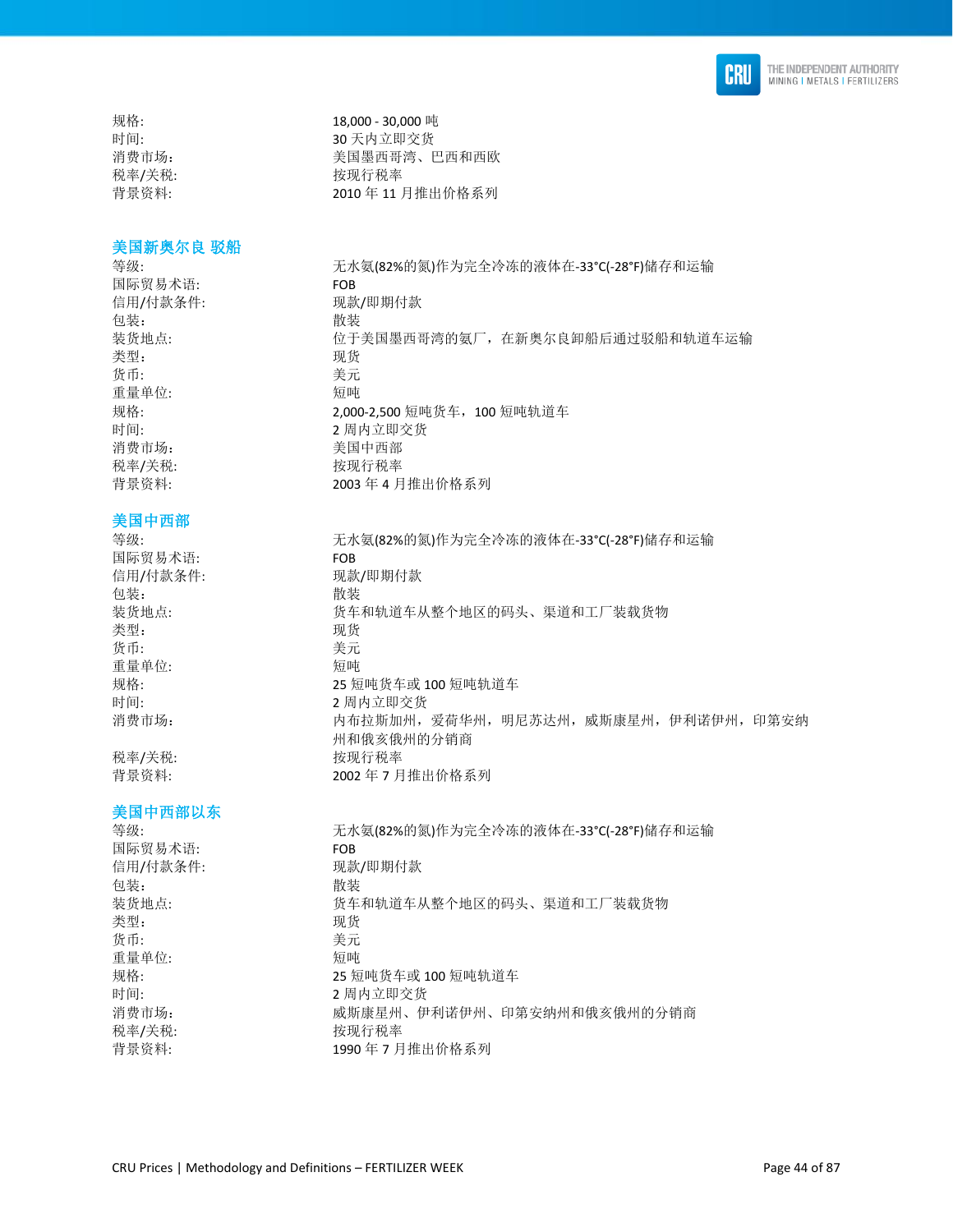

#### 美国中西部以西

国际贸易术语: FOB 包装: **2000** 类型: 现货 货币: カラン おおとこ きょうきょう 美元 重量单位: 短吨 税率/关税: わけの おおし 按现行税率

#### 美国北部平原

国际贸易术语: FOB 包装: 有效 类型: 现货 货币: 考元 重量单位: 短吨 税率/关税: わけの おおおところ 按现行税率

### 美国南部平原

国际贸易术语: FOB 包装: 散装 类型: 现货 货币: 有效的 医心脏 医无效的 医无效的 医无效的 医无效的 医无效的 重量单位: 短吨 规格: 25 短吨货车 税率/关税: わけの おおおし 按现行税率

### 东南亚

国际贸易术语: FOB 信用/付款条件: 即期付款 包装: 散装 类型: 现货 货币: カラン おおとこ きょうきょう 美元 重量单位: 公吨

等级: 无水氨(82%的氮)作为完全冷冻的液体在-33°C(-28°F)储存和运输 信用/付款条件: 现款/即期付款 装货地点: カンド あいかん あいかん あんきん あく あいみょく 渠道和工厂装载货物 规格: 25 短吨货车或 100 短吨轨道车 时间: 1 2 周内立即交货 消费市场: 有一個 计一个有拉斯加州,爱荷华州和明尼苏达州的分销商 背景资料: 1990 年 7 月推出价格系列

等级: カナンス およい ディング おく ポイン ディング しょう うんじょう さんこう さんじょう しょうかい こうきょう きょうかい きょう きょうかい こうきょう きょうかい きょうかん 等級 こうしょう きんじょう きんじょう しょうしょう きんじょう しょうしょう しょうしゅう しんしゅう しんしゅう しんしゅう しんしゅう しんしゅう しんしゅう しんしゅう しんしゅう しんしゅう しんしゅう しんしゅう しんしゅう しんし 信用/付款条件: 现款/即期付款 装货地点: 货车和轨道车从整个地区的码头装载货物 规格: 25 短吨货车或 100 短吨轨道车 时间: 2 周内立即交货 消费市场: カランチ およう 北达科他州和南达科他州的零售商 背景资料: 1990年7月推出价格系列

等级: 无水氨(82%的氮)作为完全冷冻的液体在-33°C(-28°F)储存和运输 信用/付款条件: 现款/即期付款 装货地点: 货车和轨道车从整个地区的码头、渠道和工厂装载货物 时间: 2 周内立即交货 消费市场: アンチン 阿肯色州,俄克拉何马州,堪萨斯州西部和德克萨斯州的零售商 背景资料: 1990年7月推出价格系列

等级: 无水氨(82%的氮)作为完全冷冻的液体在-33°C(-28°F)储存和运输 装货地点: 有一個 我唐,巨邦,洛索莫维,克特,西皮唐 规格: 5,000-25,000 吨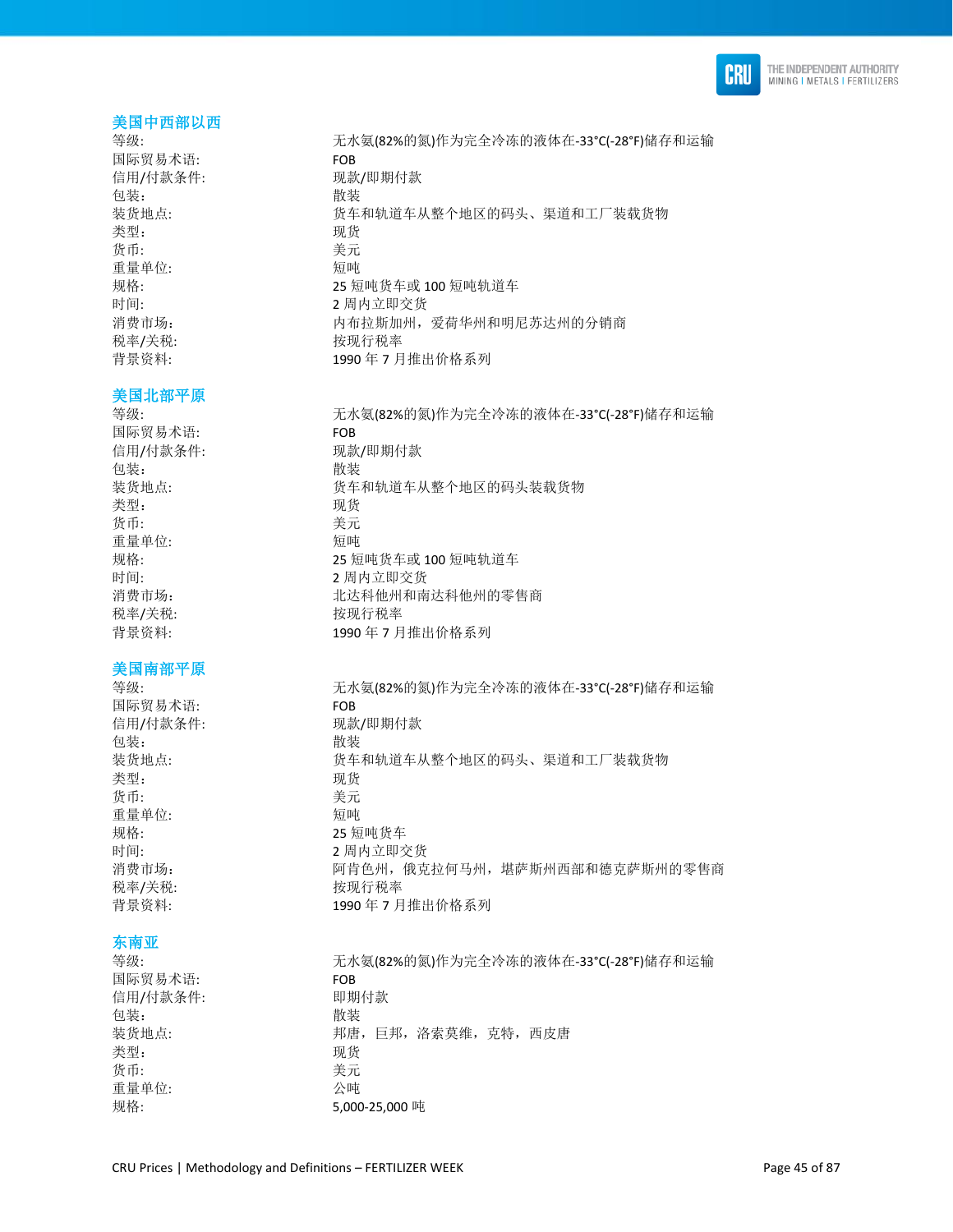

时间: 6 周内立即交货

税率/关税: わかん おおし 按现行税率

## 合成氨 **CFR**

西北欧完税

国际贸易术语: CFR 包装: 散装 交货地点: 不同的港口 类型: 李家 的复数形式 医双货和合同 货币: カランチン おおとこ 美元 重量单位: 公吨

### 土耳其

国际贸易术语: CFR 包装: 散装 类型: 有效的 医心脏 医双货或合同 货币: 考元 重量单位: 公吨 规格: 4,000-25,000 吨 时间: 6 周内立即交货 税率/关税: わけの おおおし 按现行税率

### 印度

国际贸易术语: CFR 信用/付款条件: 30 天和 60 天信用证 包装: 散装 类型: カランス アンチン かんこう 现货和合同 货币: 美元 重量单位: 公吨 规格: 5,000-25,000 吨 时间: 30 天内立即交货 税率/关税: 本部 被现行税率

主要供应来源: 印度尼西亚和马来西亚。生产商有 Pupuk Kaltim、Parna Raya (KPI)、KPA、Pusri 和 PIM 背景资料: 2016 年 1 月推出价格系列

等级: 无水氨(82%的氮)作为完全冷冻的液体在-33°C(-28°F)储存和运输 信用/付款条件: 现款和信用证条款 规格: 4,000-25,000 吨 时间: 6 周内立即交货 消费市场: http://www.dipedial.com/induck/induck/induck/induck/induck/induck/induck/induck/induck/induck/ 税率/关税: 有效的 计数据数据文件 5.5%的关税, 乌克兰免税 背景资料: 1987 年 4 月推出价格系列

等级: 无水氨(82%的氮)作为完全冷冻的液体在-33°C(-28°F)储存和运输 信用/付款条件: [180] 天信用证条款, 信用证通常适用于 180 天 交货地点: Mersin, Ceyhan, Samsun, Gemlik, Bandirma, Aliaga and Izmir/Nemrut Bay 主要供应来源: 黑海地区,埃及,阿尔及利亚 背景资料: 2013 年 11 月推出价格系列

等级: カントン およい 元水氨(82%的氮)作为完全冷冻的液体在-33°C(-28°F)储存和运输 交货地点: 具备氨接收设施的所有印度港口 主要供应来源: カンチンス 中东海湾地区,印度尼西亚和马来西亚 背景资料: 1998 年 8 月推出价格系列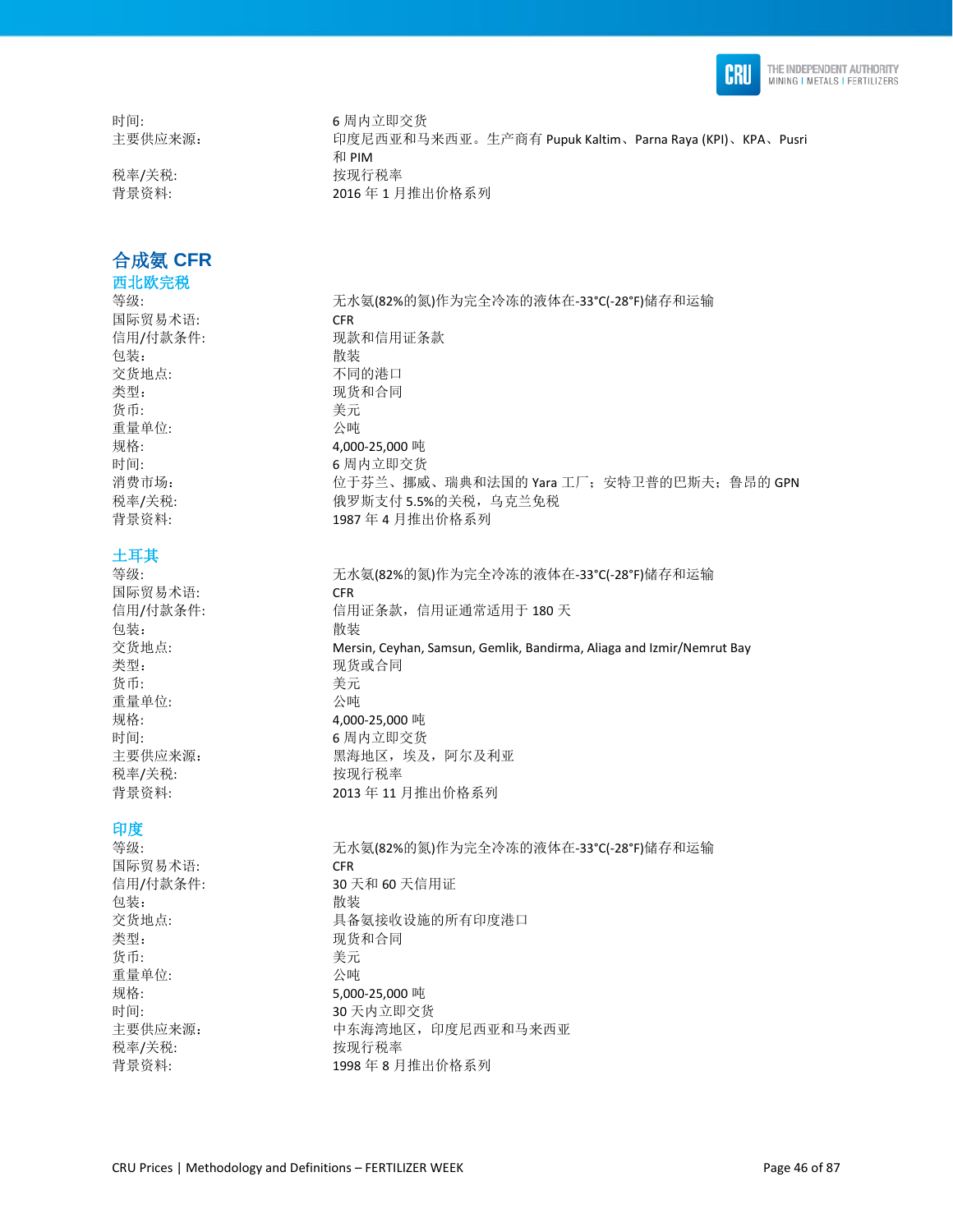

#### 远东地区

国际贸易术语: CFR 包装: 有效的 化苯基苯胺 化苯基苯胺 化苯基苯胺 化苯基苯胺 医心包炎 化二乙基苯胺 医心包炎

货币: 李元 重量单位: 公吨 频次: 有一個 有一個 每周

#### 东南亚

国际贸易术语: CFR 包装: 散装 类型: カランチン アンチン 现货和合同 货币: カラン おおとこ おおとこ 美元 重量单位: 公吨 税率/关税: わけの おおおところ 按现行税率

### 美国墨西哥湾

国际贸易术语: CFR 包装: 散装

类型: 现货 货币: 考元 重量单位: 公吨 税率/关税: わけの おおおところ 按现行税率

#### 美国坦帕

国际贸易术语: CFR 信用/付款条件: 现款/即期付款 包装: 散装 交货地点: 坦帕 类型: カランス アンチン アンスタンス 现货或合同 货币: 美元 重量单位: 公吨

等级: 无水氨(82%的氮)作为完全冷冻的液体在-33°C(-28°F)储存和运输 信用/付款条件: 按合同规定的信用证 交货地点: 中国、韩国和中国台湾的港口。三星精细化工,韩国南海。CPDC,台湾肥料公 司。南京 Trammo, 湛江 Gemoil, 漕泾 SECCO, 中国巴斯夫和拜耳 类型: カランス アンチン アンスタン 现货和合同 规格: 5.000-40.000 吨 时间: カラント けいしゃ 出货时告知交货 消费市场: 有着 有效的 计算法 计图和中国台湾 税率/关税: わけの 按现行税率 背景资料: 1991 年 5 月推出价格系列

等级: 无水氨(82%的氮)作为完全冷冻的液体在-33°C(-28°F)储存和运输 信用/付款条件: 按合同规定的信用证,现货交易即期付款 规格: 5,000-25,000 吨 消费市场: 有着 不能 不能 不能 不能 天国,越南,印度尼西亚,菲律宾 背景资料: 2006 年 5 月推出价格系列

等级: 无水氨(82%的氮)作为完全冷冻的液体在-33°C(-28°F)储存和运输 信用/付款条件: 现款/即期付款 交货地点: 财政部 计二级电机到德克萨斯的美国海湾。坦帕佛罗里达,帕斯卡古拉 MS,密西西比河, 德克萨斯海岸 规格: 12,000-35,000 吨 时间: 60 天内立即交货 主要供应来源: カンスコン 特立尼达和多巴哥, 委内瑞拉, 黑海, 波罗的海, 中东地区 背景资料: 2000 年 6 月推出价格系列

等级: 无水氨(82%的氮)作为完全冷冻的液体在-33°C(-28°F)储存和运输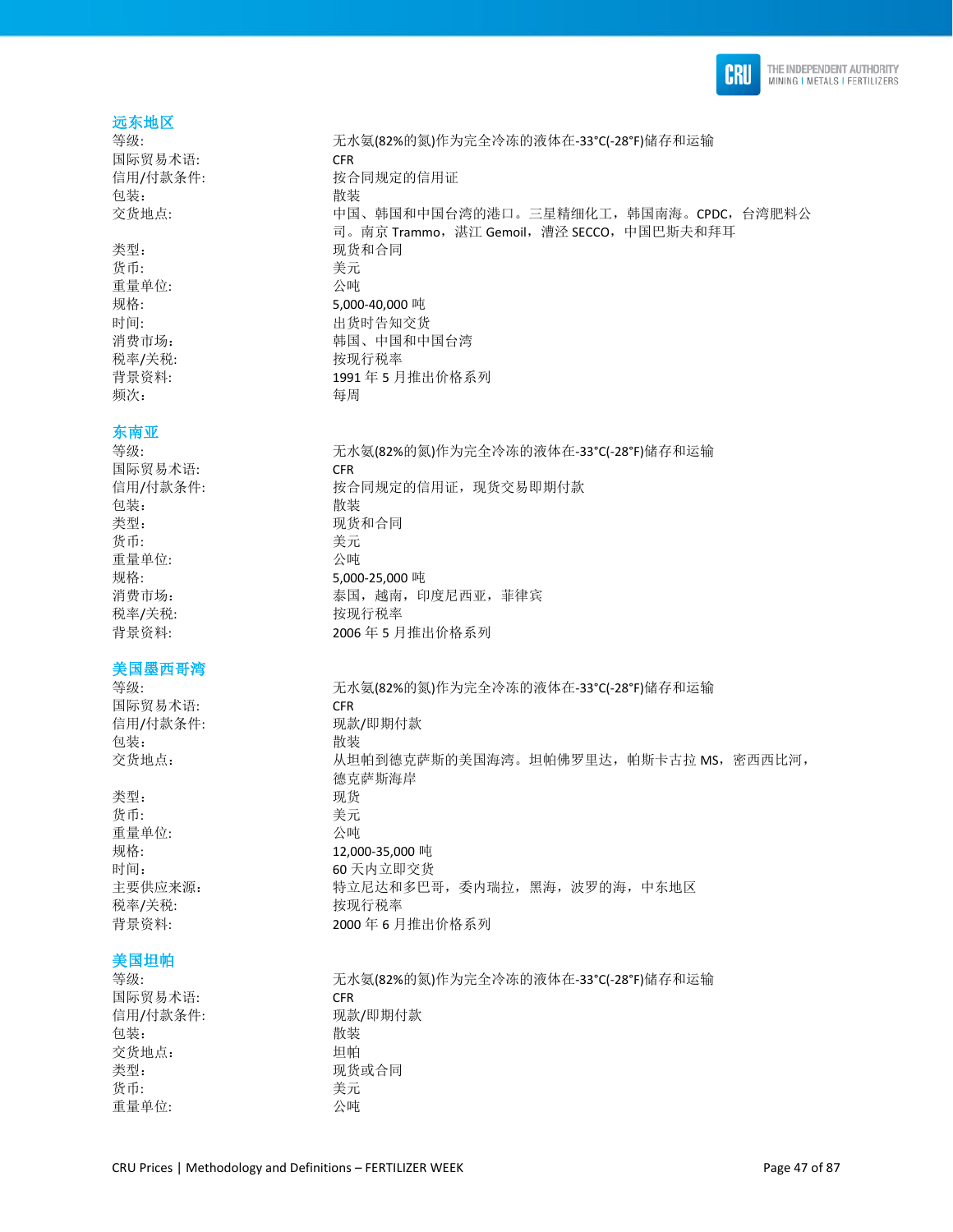

规格: 12,000-40,000 吨 时间: 6 周内立即交货 税率/关税: 按现行税率

### 新奥尔良**/**德克萨斯

等级: 无水氨(82%的氮)作为完全冷冻的液体在-33°C(-28°F)储存和运输 国际贸易术语: CFR 信用/付款条件: 现款/即期付款 包装: 2008年 1002年 1002年 1002年 1002年 1002年 1002年 1002年 1002年 1002年 1002年 1002年 1002年 1002年 1002年 1002年 1002年 1002 交货地点: **http://defa.com/provided/inform/** 帕斯卡古拉 MS, 密西西比河, 德克萨斯海岸 类型: カランス アンチン 現货和合同 货币: 美元 重量单位: 规格: 12,000-35,000 吨 时间: 60 天内立即交货 主要供应来源: 李 - - - - - - 特立尼达, 委内瑞拉, 黑海 税率/关税: わけの おおおし 按现行税率 背景资料: 1990 年 8 月推出价格系列

合成氨 **DEL**  美国中西部 轨道

等级: カンストン およい 元水氨(82%的氮)作为完全冷冻的液体在-33°C(-28°F)储存和运输 国际贸易术语: DEL 信用/付款条件: 现款/即期付款 包装: 散装 交货地点: 轨道横贯整个地区,但主要位于密西西比河以东 类型: 李武 2008年11月11日 11月15日 11月15日 11月15日 11月15日 11月15日 11月15日 11月15日 11月15日 11月15日 11月15日 11月15日 11月15日 11月15日 11月15日 11月15日 11月15日 11月15日 11月15日 11月15日 11月15日 11月15日 11月15日 11月15日 11月15日 11月15日 11月15日 11月15日 11月15日 11月15日 货币: 考元 重量单位: 短吨 规格: 100 短吨<br>时间: 100 万元 消费市场: カポランス あたりのある 内布拉斯加州,爱荷华州,伊利诺伊州,印第安纳州和俄亥俄州的零售商 税率/关税: わけの おおし 按现行税率 背景资料: 2003 年 8 月推出价格系列

加利福尼亚

等级: http://www.diadextail.com/induck/induck/induck/induck/induck/induck/induck/induck/induck/induck/ 国际贸易术语: DEL 信用/付款条件: 现款/即期付款 包装: **2000** 装货地点: 从沿海码头和铁路码头装载货物的货车和轨道车 类型: 现货 货币: カラン おおとこ きょうきょう 美元 重量单位: 短吨 规格: 25 短吨货车或 100 短吨轨道车 时间: 2 周内立即交货 消费市场: 有效的 医一种 整个州的零售商,最活跃的是在加利福尼亚的南部 税率/关税: わかん おおし 按现行税率 背景资料: 1990年7月推出价格系列

2 周内立即交货

主要供应来源: 特立尼达和多巴哥,委内瑞拉,黑海,波罗的海,中东地区 背景资料: 1997 年 3 月推出价格系列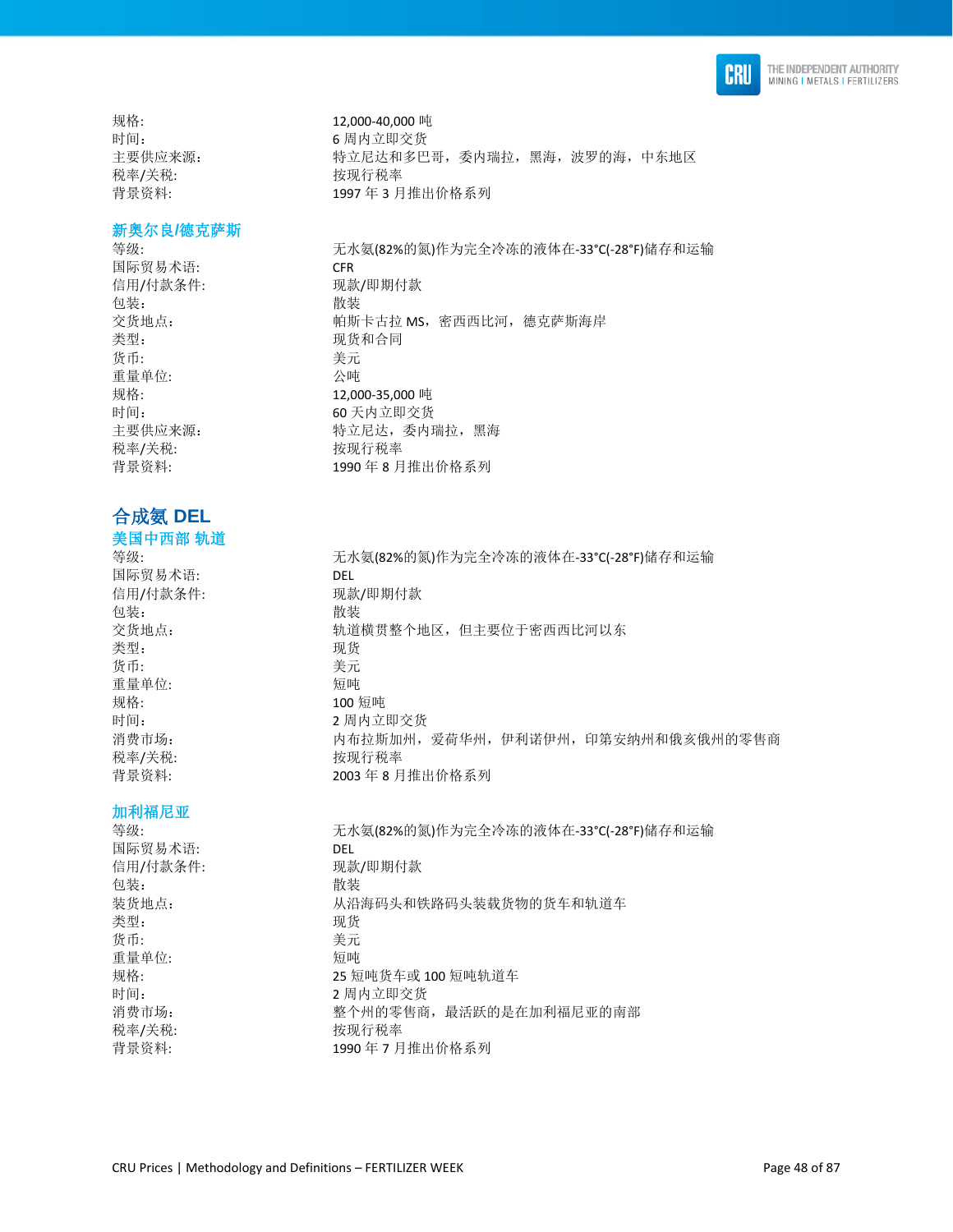

### 磷酸二铵 **FOB**  美国墨西哥湾**/**坦帕

### 等级: 18-46-0

### 沙特阿拉伯

国际贸易术语: FOB 信用/付款条件: 现款支付 包装: 散装 类型: カランチン アンチン 现货和合同 货币: 考元 重量单位: 公吨 税率/关税: わけの おおおところ 按现行税率

### 波罗的海**/**黑海

等级: 18-46-0 国际贸易术语: FOB 信用/付款条件: 现款支付 包装: 散装 类型: 有效的 医心脏 医双货和合同 货币: 考元 重量单位: 公吨 规格: 3,000-50,000 吨 税率/关税: わけの おおし 按现行税率

### 北非

等级: 18-46-0 国际贸易术语: FOB 信用/付款条件: 现款支付 包装: **2000** 类型: カランス アンチン アンスカンス 现货和合同

| 国际贸易术语:  | <b>FOB</b>               |
|----------|--------------------------|
| 信用/付款条件: | 现款支付                     |
| 包装:      | 散装                       |
| 装货地点:    | 所有坦帕码头, 帕斯卡古拉和新奥尔良       |
| 类型:      | 现货                       |
| 货币:      | 美元                       |
| 重量单位:    | 短吨                       |
| 规格:      | 至少 6.000 吨               |
| 时间:      | 30 天内立即交货                |
| 消费市场:    | 拉丁美洲,印度,巴基斯坦,澳大利亚,日本,东南亚 |
| 税率/关税:   | 按现行税率                    |
| 背景资料:    | 1990年7月推出价格系列            |

等级: 18-46-0 装货地点: **Ras Al-Khair, 沙特阿拉伯** 规格: 5,000-50,000 吨 时间: 30 天内立即交货 消费市场: 印度、泰国、东/南非、伊拉克、美国和巴西/阿根廷 背景资料: 2011 年9月推出价格系列

装货地点: 波罗的海的 Muuga,黑海的 Novorosyssk,巴伦支海的 Murmansk 时间: 30 天内立即交货 消费市场: 财政 对于 欧洲西北部和东部,包括土耳其、美洲和印度 主要供应来源: EuroChem(俄罗斯/立陶宛)和 PhosAgro(俄罗斯) 背景资料: 2001 年 9 月推出价格系列

装货地点: カメント カリ斯, 突尼斯和珠尔夫来斯菲尔, 摩洛哥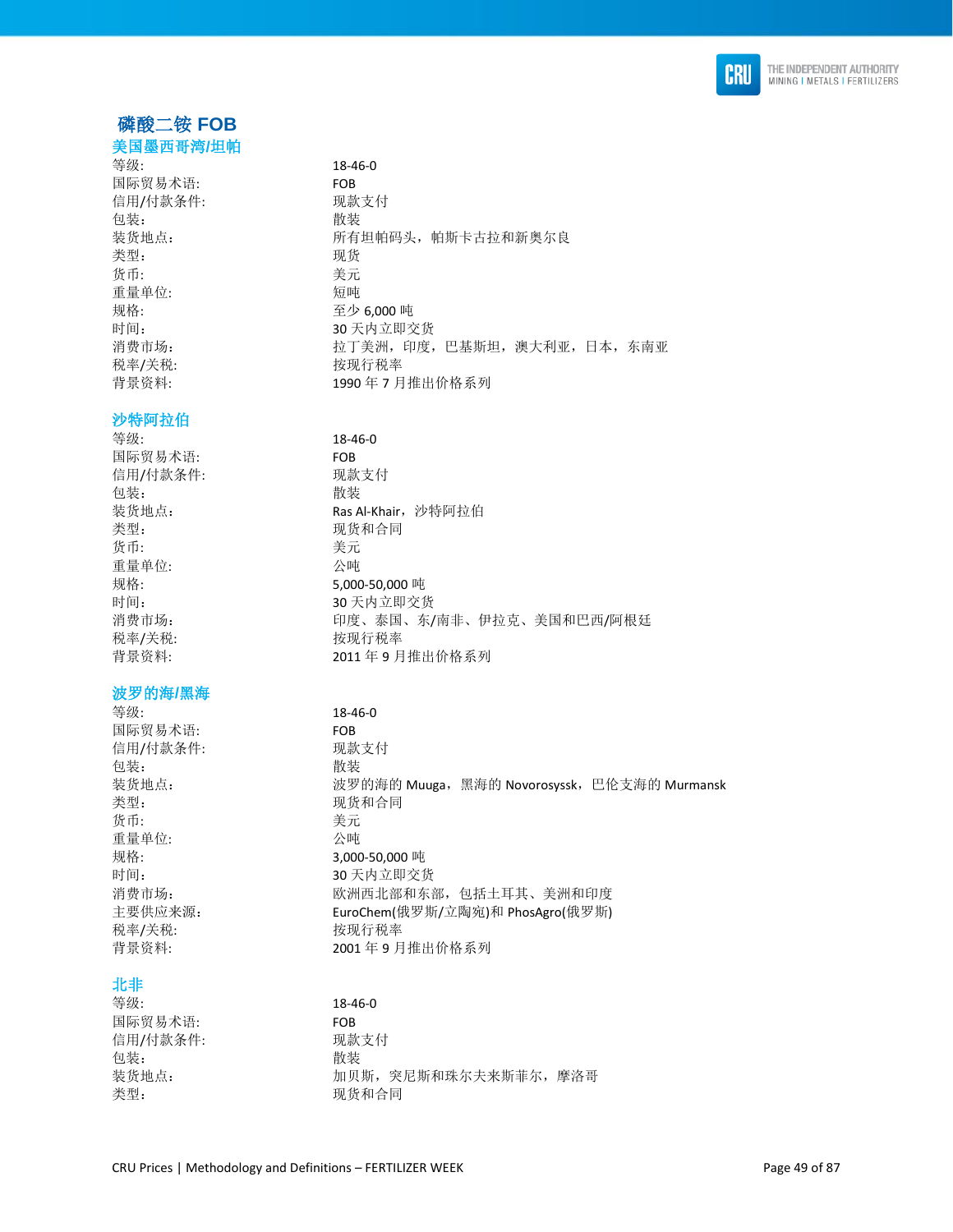

货币: 考元 重量单位: 公吨 规格: 至少 5,000 吨 时间: 30 天内立即交货 消费市场: 全世界 税率/关税: わけの おおおところ 按现行税率 背景资料: 1987 年 4 月推出价格系列

### 摩洛哥

等级: 18-46-0 国际贸易术语: FOB 信用/付款条件: 现款支付 包装: **2000** 装货地点: 珠尔夫来斯菲尔 类型: カランス アンチン 現货和合同 货币: 有效的 医心脏 医无效的 医无效的 医无效的 医无效的 医无效的 重量单位: 公吨 规格: 5,000 - 55,000 吨 时间: 30 天内立即交货 消费市场: 全世界 税率/关税: わけの おおおし 按现行税率 背景资料: 1987 年 4 月推出价格系列

### 突尼斯

等级: 18-46-0 国际贸易术语: FOB 信用/付款条件: 现款支付 包装: 散装 装货地点: **Example 2018** GCT 销售从加贝斯, 突尼斯 类型: カランチン アンチン 现货和合同 货币: 美元 重量单位: 公吨 规格: 5,000 - 15,000 吨 时间: 30 天内立即交货 消费市场: 有着 有限、土耳其、孟加拉国和美国 税率/关税: 本部 被现行税率 背景资料: 2006年5月推出价格系列

### 中国

等级: 18-46-0 国际贸易术语: FOB 信用/付款条件: 现款支付 包装: **2000** 装货地点: カンチン・コンのサービスの防城(云天化)、北海(磷化集团-瓮福)、广东湛江(磷化集团-开磷)、江苏南京 /长江(宜化) 类型: 现货 货币: 考元 重量单位: 公吨 规格: 5,000 - 60,000 吨 时间: 30 天内立即交货 消费市场: カランチ 印度次大陆,越南,拉丁美洲和日本 税率/关税: わけの おおおところ 按现行税率 背景资料: 2008 年 3 月推出价格系列 频次: 每周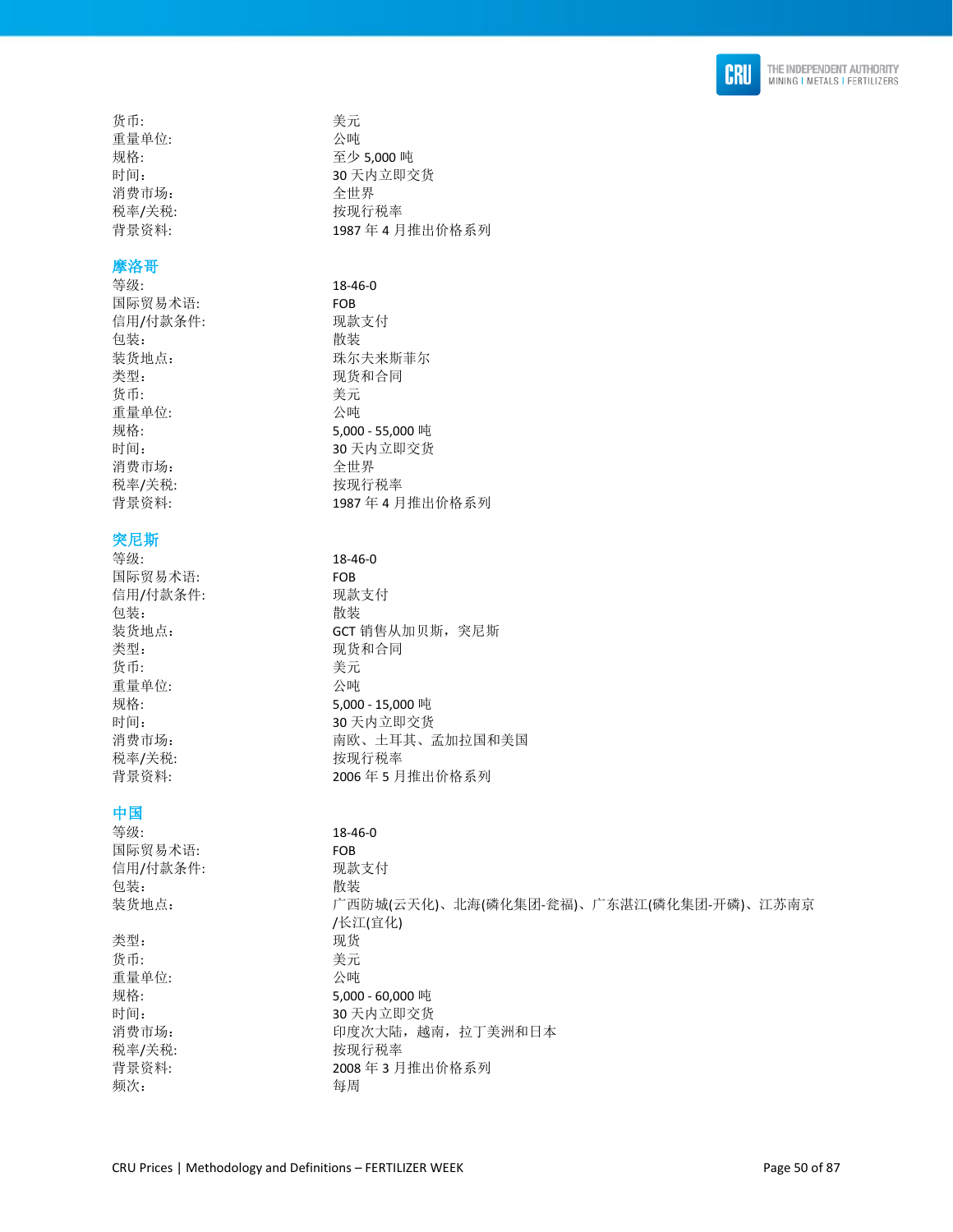

### 墨西哥

国际贸易术语: FOB 信用/付款条件: 现款支付 包装: **2000** 类型: カランチン アンチン 现货和合同 货币: 美元 重量单位: 公吨 税率/关税: わけの おおおところ 按现行税率

### 约旦

等级: 18-46-0 国际贸易术语: FOB 信用/付款条件: 现款支付 包装: 有效的 化苯基苯胺 化苯基苯胺 化苯基苯胺 化苯基苯胺 医心包炎 化二乙基苯胺 医心包炎 装货地点: **Aqaba**, 约旦 类型: カランチン アンチン 现货和合同 货币: 考元 重量单位: 公吨 税率/关税: わけの 按现行税率

### 澳大利亚

等级: 18-46-0 国际贸易术语: FOB 信用/付款条件: 现款支付 包装: 散装 类型: 现货 货币: 考元 重量单位: 公吨 税率/关税: わけの おおおところ 按现行税率

### 美国佛罗里达中部

等级: 18-46-0 国际贸易术语: FOB 信用/付款条件: 现款支付 包装: 散装 类型: 现货 货币: 美元 重量单位: 短吨

**等级· 18-46-0** 装货地点: 拉差罗卡迪纳斯, 墨西哥 规格: 5,000 - 30,000 吨 时间: 30 天内立即交货 消费市场: 有些 医对子宫 医二氏 医西、阿根廷、智利、中美洲、澳大利亚 背景资料: 2013 年 11 月推出价格系列

规格: 5,000 - 40,000 吨 时间: 30 天内立即交货 消费市场: 有时间的 计算机 计算机 计算机 计算机 背景资料: 1987 年 4 月推出价格系列

装货地点: 汤斯维尔,澳大利亚 规格: 30,000 - 50,000 吨 时间: 30 天内立即交货 消费市场: 阿拉克 医二乙基斯坦、印度、东南亚、拉丁美洲和美国 背景资料: 2013 年 11 月推出价格系列

装货地点: カルコン あいりつ かんきかん あるいか あいかん おくちゅう 装飾引き あいちょう 规格: カンコンコン 100 短吨 (轨道车) 或 25 短吨 (货车)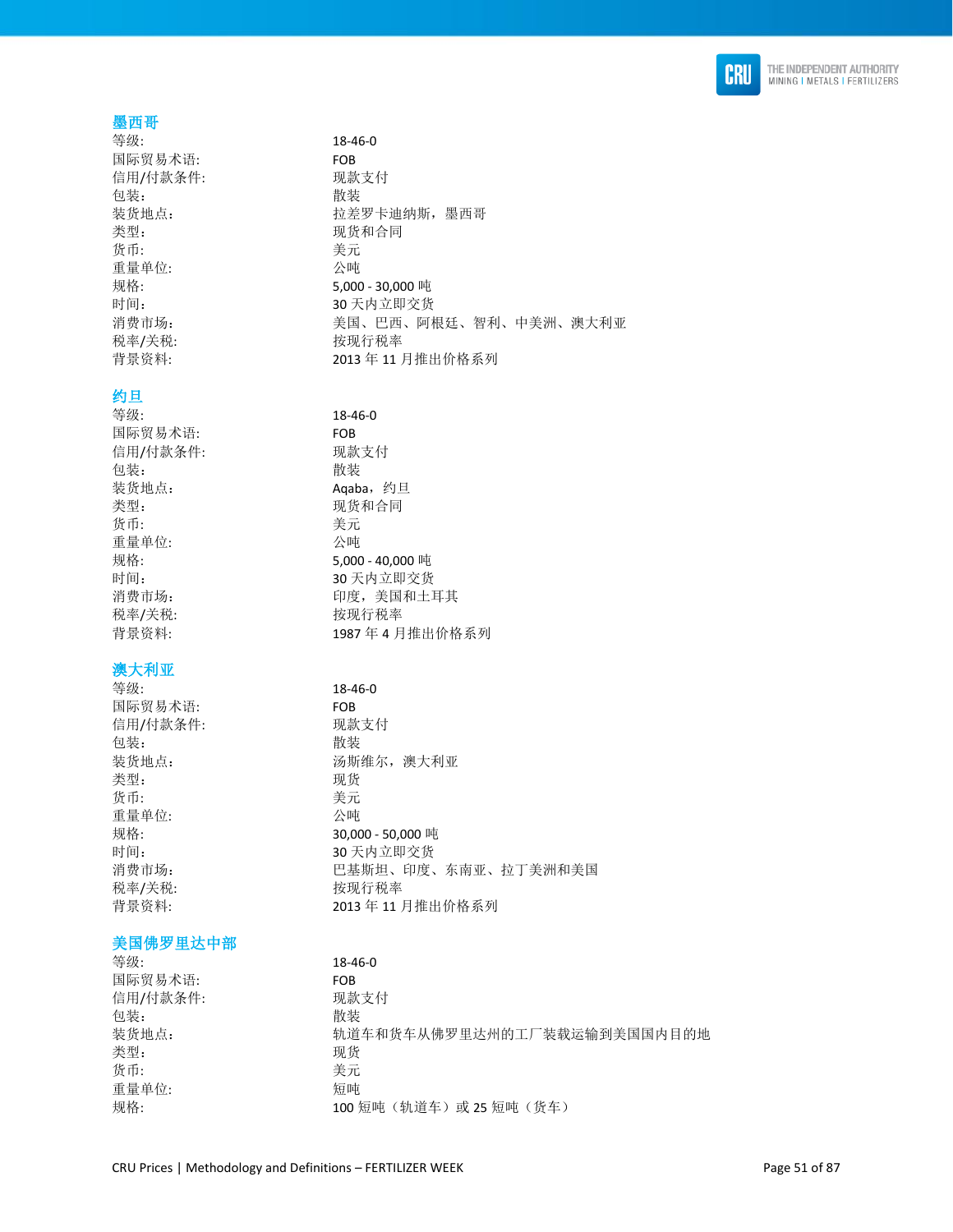

### 美国新奥尔良 驳船

等级: 18-46-0 国际贸易术语: FOB 信用/付款条件: 现款支付 包装: 散装 装货地点: 驳船从美国墨西哥湾周围的工厂装载货物, 并从路易斯安那州密西西比河沿岸

类型: 现货 货币: 美元 重量单位: 规格: カランス 2,500 短吨驳船 时间: 2 周内立即交货 消费市场: 有事 计二十二 美国沿密西西比河水系和墨西哥湾地区的内陆卸货点 税率/关税: わけの おおおところ 按现行税率 背景资料: 1990年7月推出价格系列

### 美国中西部

等级: 18-46-0 国际贸易术语: FOB 信用/付款条件: 现款/即期付款 包装: 散装 装货地点: 遍布整个地区的仓库和河上码头 类型: 现货 货币: 考元 重量单位: 短吨 规格: 25 短吨 时间: 2 周内立即交货 消费市场: カラント アム从美国的工厂通过铁路和驳船运抵整个地区的仓库。覆盖内布拉斯加州、

税率/关税: わけの おおおし 按现行税率 背景资料: 1990年7月推出价格系列

#### 美国俄亥俄州辛辛那提市

| DAP 18-46-0                    |
|--------------------------------|
| <b>FOB</b>                     |
| 现款/即期付款                        |
| 散装                             |
| 货车/轨道车通常从城市的仓库以及从俄亥俄河卸货的驳船装载货物 |
| 现货                             |
| 美元                             |
| 短吨                             |
| 25 短吨 (货车) 或 100 短吨 (轨道车)      |
| 2 周内立即交货                       |
| 俄亥俄州, 印第安纳州和伊利诺伊州的经销商和终端消费商    |
| 按现行税率                          |
| 2015年12月推出价格系列                 |
|                                |

亥俄州的零售商

堪萨斯北部、密苏里州、爱荷华州、明尼苏达州、爱荷华州、伊利诺伊州和俄

时间: 2 周内立即交货 消费市场: 主要位于密西西比河以东的美国内陆码头 税率/关税: わけの おおおところ 按现行税率 背景资料: 1990年7月推出价格系列

卸货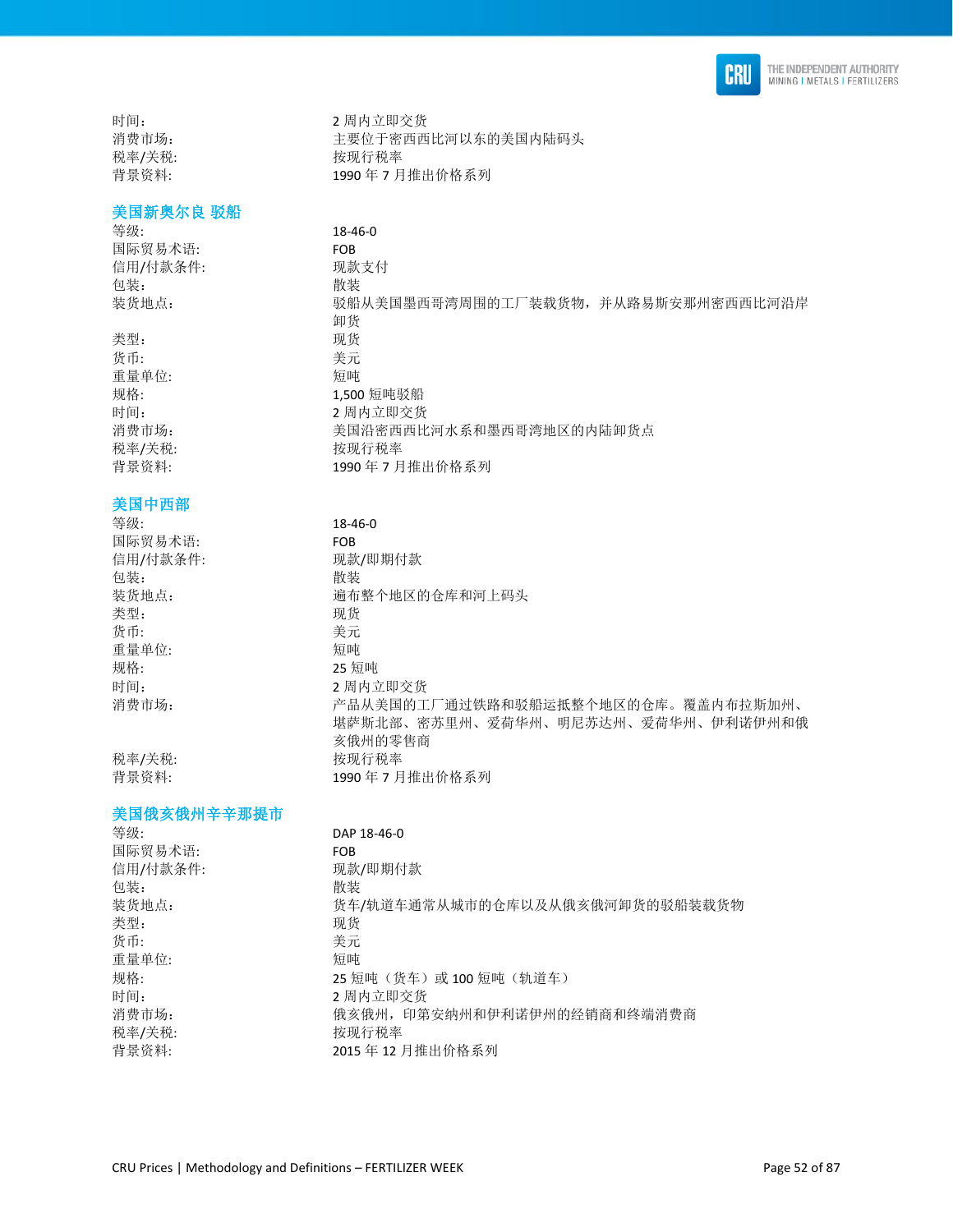

### 美国中西部

等级: 18-46-0 国际贸易术语: FOB 信用/付款条件: 现款/即期付款 类型: 现货 货币: 考元 重量单位: 短吨 规格: 25 短吨 时间: 2 周内立即交货 税率/关税: わけの おおおところ 按现行税率

#### 美国中西部以西

等级: 18-46-0 国际贸易术语: FOB 信用/付款条件: 现款/即期付款

类型: 现货 货币: 美元 重量单位: 短吨 规格: 25 短吨 税率/关税: わけの おおおところ 按现行税率

### 美国南部平原

等级: 18-46-0 国际贸易术语: FOB 类型: 现货 货币: 考元 重量单位: 短吨 规格: 25 短吨 税率/关税: わかん おおおし 按现行税率

### 美国南部

等级: 18-46-0 国际贸易术语: FOB 信用/付款条件: 现款/即期付款 类型: 现货 货币: 考元 重量单位: 短吨 规格: 25 短吨

装货地点: 俄亥俄州、肯塔基州、印第安纳州、密歇根和伊利诺伊州的仓库和内河码头 主要供应来源: 从美国的工厂通过铁路和驳船运抵整个地区的仓库 背景资料: 1990年7月推出价格系列

装货地点: 俄亥俄州、肯塔基州、印第安纳州、密歇根州、伊利诺伊州、爱荷华州、内布 拉斯加州、明尼苏达州和堪萨斯州东部的仓库和河上码头 时间: 2 周内立即交货 主要供应来源: カントン トンスト しょうほう しゅうかん しんきゅう しんきゅう かいりょう 背景资料: 1990 年 7 月推出价格系列

信用/付款条件: 现款/即期付款 装货地点: 8 月在俄克拉何马州和德克萨斯州的仓库和河流码头 时间: 2 周内立即交货 主要供应来源: 从美国的工厂通过驳船运抵整个地区的仓库 背景资料: 1990年7月推出价格系列

装货地点: 李西西比河以东和梅森-迪克森南部各州的分销商仓库 时间: 2 周内立即交货 主要供应来源: 从美国的工厂通过铁路河驳船运抵整个地区的仓库 税率/关税: 本部 被现行税率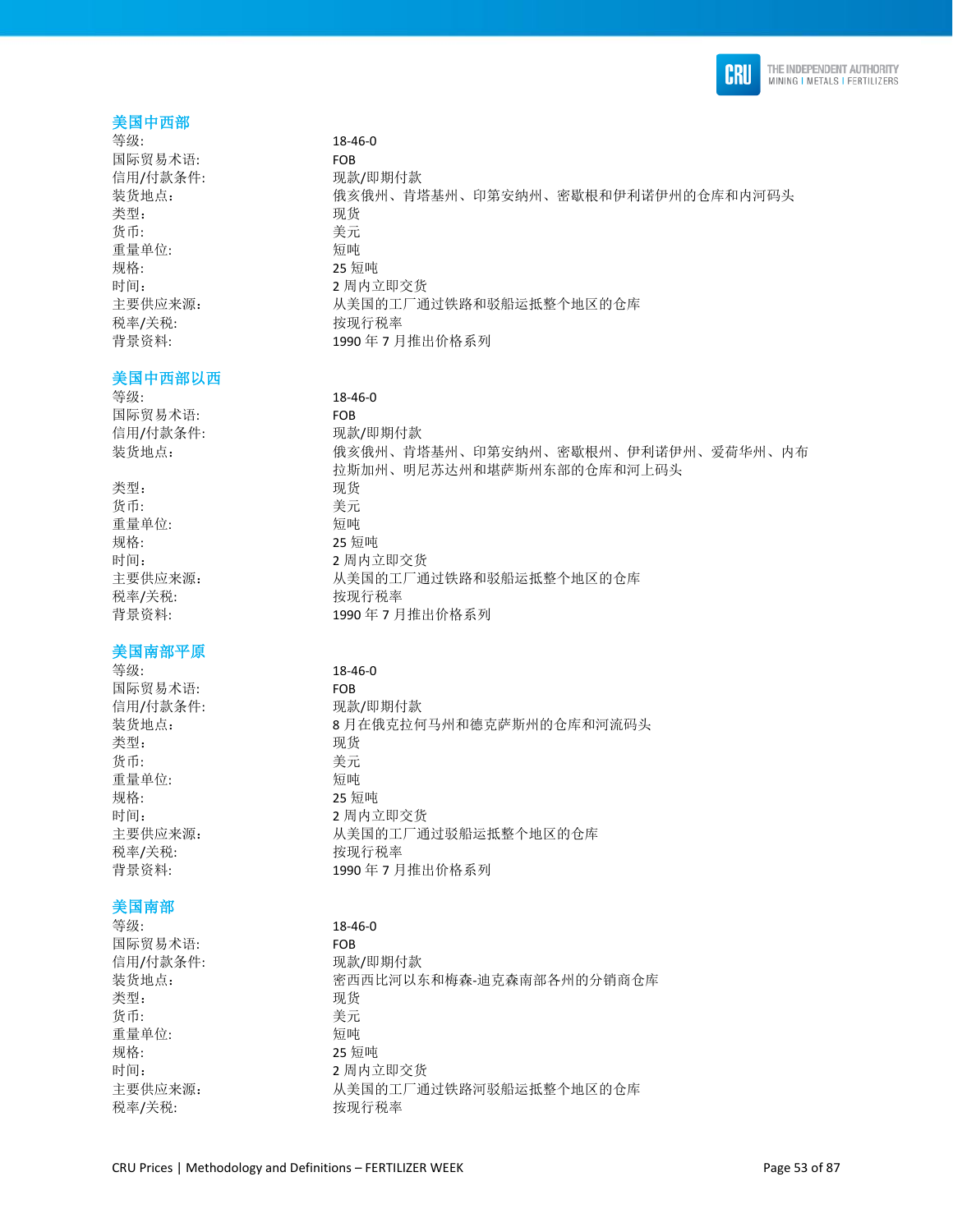

背景资料: 1990年7月推出价格系列

### 磷酸二铵 **- CPT** 袋装

### 美国双子城 等级: 18-46-0 国际贸易术语: FOB 信用/付款条件: 现款/即期付款 包装: 散装

类型: 现货 货币: 考元 重量单位: 短吨

### 美国阿肯色河

### 等级: 18-46-0 国际贸易术语: FOB 信用/付款条件: 现款/即期付款 包装: 有效的 化苯基苯胺 化苯基苯胺 化苯基苯胺 化苯基苯胺 医心包炎 化二乙基苯胺 医心包炎 类型: 现货 货币: カランチン あまま 美元 重量单位: 短吨 规格: 25 短吨 时间: 2 周内立即交货 税率/关税: わけの 接现行税率

### 中国 批发

| 等级:      | $18 - 46 - 0$  |
|----------|----------------|
| 国际贸易术语:  | <b>CPT</b>     |
| 信用/付款条件: | 现款支付或经销商提供信用证  |
| 包装:      | 袋装             |
| 装货地点:    | 经销商/批发商仓库      |
| 类型:      | 在购买季节之前或期间下的订单 |
| 货币:      | 人民币            |
| 重量单位:    | 公庫             |
| 规格:      | 5-50 吨或更多      |
| 时间:      | 1-2 天立即交货      |
| 消费市场:    | 中国东北,西北和华北     |
| 税率/关税:   | 按现行税率          |
| 背景资料:    | 2008年5月推出价格系列  |
| 频次:      | 每周             |

装货地点: 货车/轨道车通常从明尼苏达州明尼阿波利斯,圣保罗,罗斯蒙特地区的仓库装 载货物 规格: 25 短吨(货车)或 100 短吨(轨道车) 时间: 2 周内立即交货 消费市场: 有效的 计多数化处理零售商,主要服务于明尼苏达州的种植者,但也通过铁路运输到更 远的市场,包括达科他州 税率/关税: わけの おおおところ 按现行税率 背景资料: 2015 年 12 月推出价格系列

装货地点: カンド 阿肯色州、堪萨斯州南部和 俄克拉何马州的河流码头和内陆仓库 主要供应来源: 李武主要的主要由美国生产商生产的,或者从海外工厂经美国墨西哥湾运抵 背景资料: 2002年7月推出价格系列

| ----          |
|---------------|
| CPT           |
| 现款支付或经销商提供信用证 |
| 袋装            |
| 经销商/批发商仓库     |
| 在购买季节之前或期间下的订 |
| 人民币           |
| 公庫            |
| 5-50 吨或更多     |
| 1-2 天立即交货     |
| 中国东北, 西北和华北   |
| 按现行税率         |
| 2008年5月推出价格系列 |
| 每周            |
|               |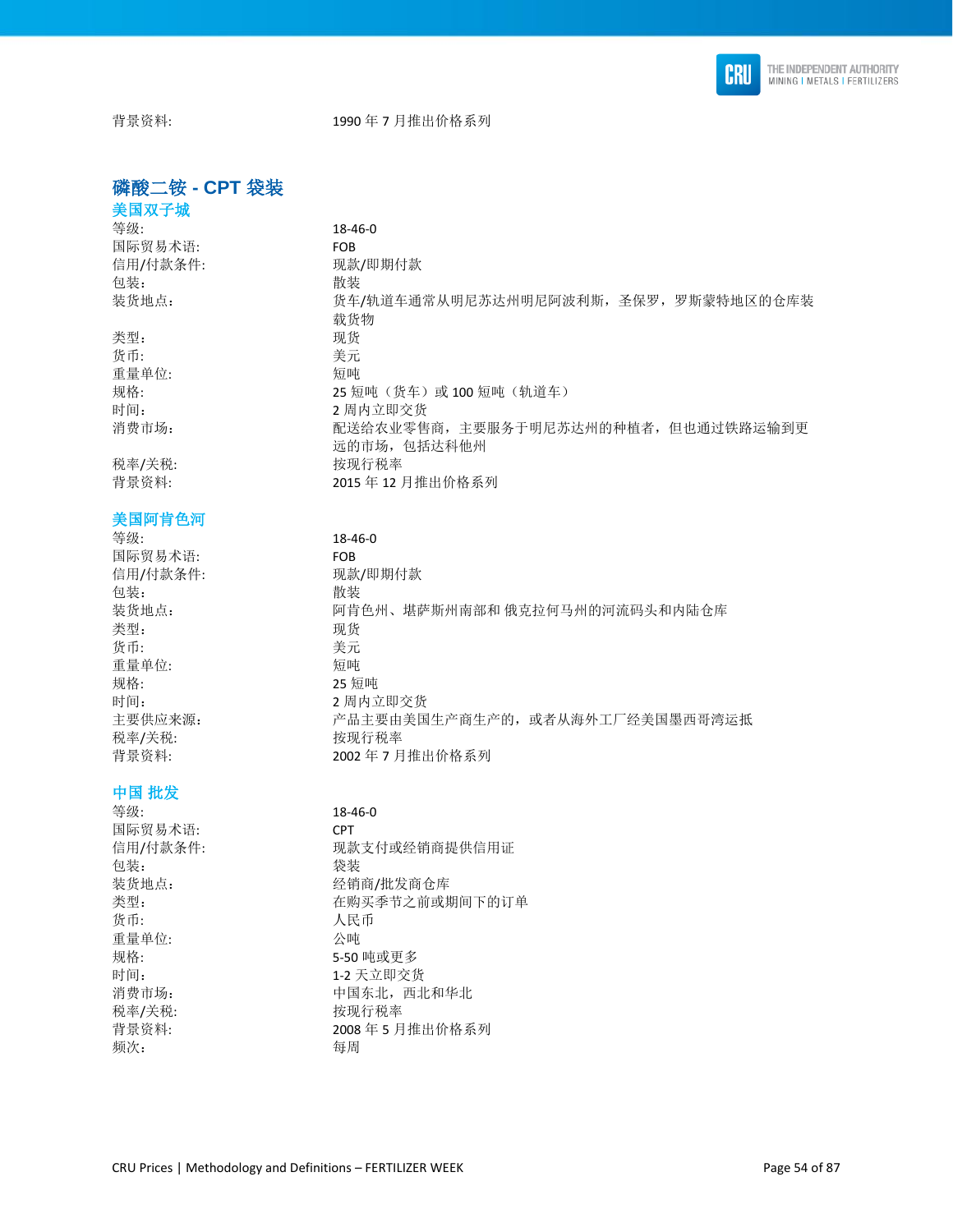

### 磷酸二铵 **- CFR**

### 印度

等级: 18-46-0 国际贸易术语: 信用/付款条件: 包装: 散装 交货地点: 类型: 货币: 重量单位: 规格: 主要供应来源:

### 巴基斯坦

等级: 国际贸易术语: 信用/付款条件: 包装: 交货地点: 类型: 货币: 重量单位: 时间: 主要供应来源: 税率/关税: 按现行税率

### 阿根廷乌拉圭

### 磷酸二铵 **DEL**

### 美国加州

| -----    |         |
|----------|---------|
| 等级:      | 18-46-0 |
| 国际贸易术语:  | DEL     |
| 信用/付款条件: | 现款/即期付款 |

| CRU Prices   Methodology and Definitions - FERTILIZER WEEK | Page 55 of 87 |
|------------------------------------------------------------|---------------|

| 国际贸易术语:  | <b>CFR</b>                                            |
|----------|-------------------------------------------------------|
| 信用/付款条件: | 现款支付                                                  |
| 包装:      | 散装                                                    |
| 交货地点:    | 印度所有主要港口                                              |
| 类型:      | 现货和合同                                                 |
| 货币:      | 美元                                                    |
| 重量单位:    | 公吨                                                    |
| 规格:      | $5.000 - 50.000$ 吨                                    |
| 时间:      | 30 天内立即交货                                             |
| 主要供应来源:  | Mosaic/美国、Mosaic/沙特阿拉伯、JPMC/约旦、YTH/ YUC/中国、Sabic/沙特;马 |
|          | 'aden/沙特阿拉伯;凯琳/中国, 多家贸易商/中国, OCP/摩洛哥, PhosAgro/俄罗     |
|          | 斯                                                     |
| 税率/关税:   | 按现行税率                                                 |
| 背景资料:    | 2002年2月推出价格系列                                         |

| 等级:      | DAP 18-46-0                      |
|----------|----------------------------------|
| 国际贸易术语:  | <b>CFR</b>                       |
| 信用/付款条件: | 现款支付                             |
| 包装:      | 散装                               |
| 交货地点:    | 卡拉奇                              |
| 类型:      | 现货                               |
| 货币:      | 美元                               |
| 重量单位:    | 公吨                               |
| 规格:      | 5,000 -45,000 吨                  |
| 时间:      | 30天内立即交货                         |
| 主要供应来源:  | Quantum/澳大利亚, OCP/摩洛哥, 沙特阿拉伯, 中国 |
| 税 率/关税・  | 按现行税率                            |

背景资料: 2006 年 5 月推出价格系列

| 等级:      | $18 - 46 - 0$               |
|----------|-----------------------------|
| 国际贸易术语:  | <b>CFR</b>                  |
| 信用/付款条件: | 现款支付                        |
| 包装:      | 散装                          |
| 交货地点:    | 阿根廷的圣尼古拉斯和巴伊亚布兰卡, 乌拉圭的蒙得维的亚 |
| 类型:      | 月度现货采购                      |
| 货币:      | 美元                          |
| 重量单位:    | 公吨                          |
| 规格:      | $5,000 - 30,000$ 吨          |
| 时间:      | 30 天内立即交货                   |
| 主要供应来源:  | 中国, 摩洛哥, 美国和俄罗斯             |
| 税率/关税:   | 按现行税率                       |
| 背景资料:    | 2010年11月推出价格系列              |
|          |                             |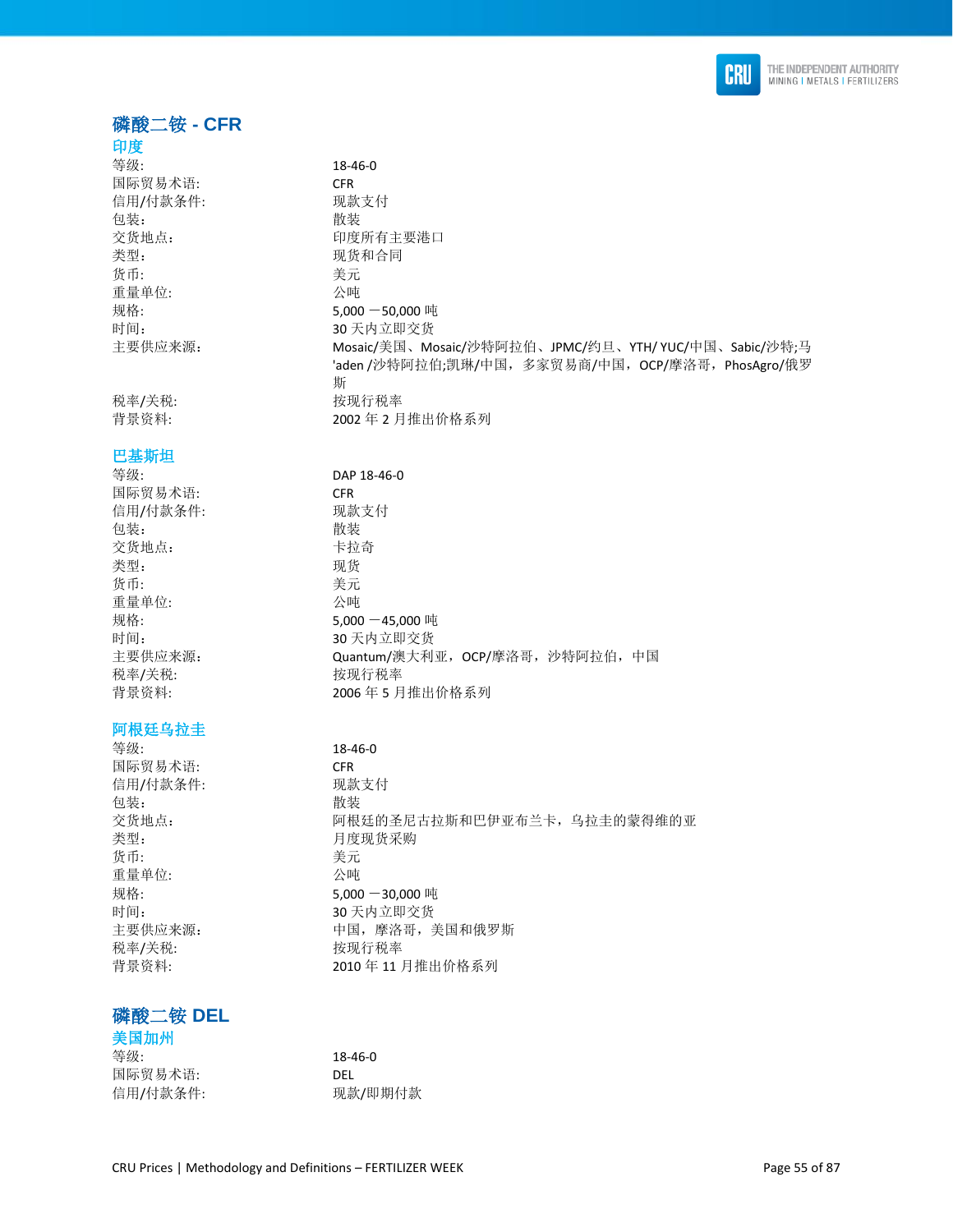

交货地点: 遍布全州的经销商 类型: 有些 医无关节 医二月度现货采购 货币: 考元 重量单位: 短吨 规格: 100 短吨 税率/关税: わけの おおおところ 按现行税率

#### 美国西北部

等级: 18-46-0 国际贸易术语: DEL 信用/付款条件: 现款/即期付款 类型: 现货 货币: 考元 重量单位: 短吨 规格: 2009 短吨 时间: 2 周内立即交货 税率/关税: わけの おおおところ 按现行税率

## 磷酸二铵 **EXW**

### 中国

包装: 袋装 装货地点: 生产商的工厂 类型: 现货 货币: 有效的 医心脏 人民币 重量单位: 公吨 规格: カランプ アンドライン 至少 1,000 吨 税率/关税: わけの 按现行税率

### 磷酸二铵 **FCA**

### 泰尔纳曾**/**根特

等级: 18-46-0 国际贸易术语: FCA 工厂交货 包装: **2000** 装货地点: 北部港口出库 类型: 现货 货币: カラン おおとこ きょうきょう 美元 重量单位: 公吨 规格: 300 - 5,000 吨

时间: 2 周内立即交货 主要供应来源: 李 在一个品从美国工厂通过铁路送达 背景资料: 1990年7月推出价格系列

交货地点: カランス 適布华盛顿,俄勒冈州和爱达荷州的分销商 主要供应来源: 李 本 产品从美国工厂通过铁路送达 背景资料: 1990年7月推出价格系列

#### 等级: DAP 18-46-0

国际贸易术语: アンチンスコンコンコンのエーター生产厂的货车或轨道车 信用/付款条件: 有一 预付款或等经销商出售后结算 时间: カランプ オンランド 1 周内立即交货 消费市场: カンド アンチン 要生产者在中国西南地区,国内主要市场在中国东北、西北和北方 背景资料: 2008年5月推出价格系列

# 信用/付款条件: 即期付款、CAD 或 LC, 90 天信用证 时间: 3 周内立即交货 主要供应来源: カランチ 立陶宛、俄罗斯、摩洛哥和突尼斯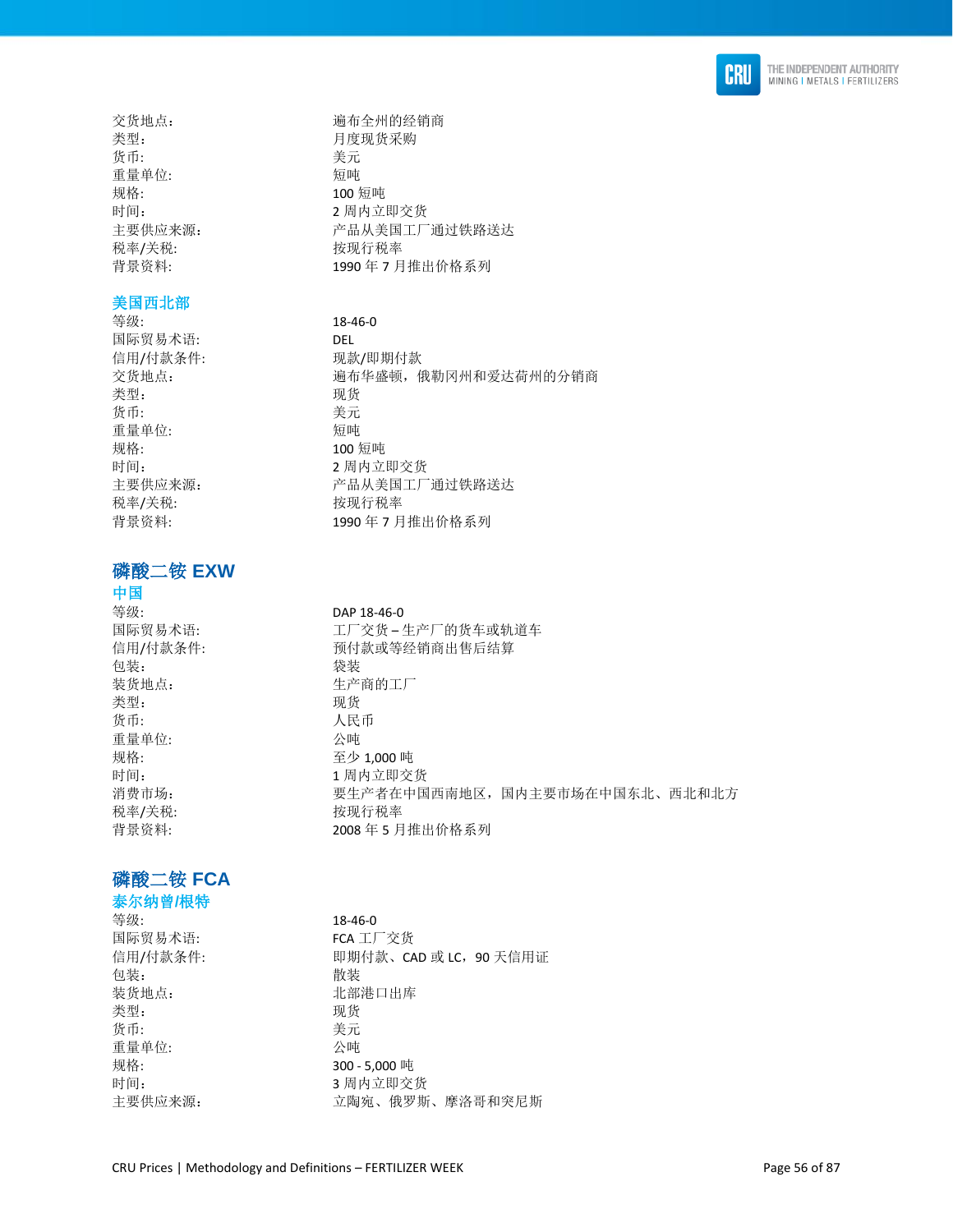

税率/关税: わけの 按现行税率

## 磷酸一铵 **FOB**

### 美国墨西哥湾**/**坦帕

等级: 11-52-0 国际贸易术语: FOB 信用/付款条件: 现款支付 包装: 仅有散装 类型: 现货 货币: カラン おおとこ きょうきょう 美元 重量单位: 公吨 规格: 至少 6,000 吨 税率/关税: わけの 按现行税率

#### 波罗的海**/**黑海

国际贸易术语: FOB 信用/付款条件: 现款支付 包装: **2000** 类型: 李家 的复数形式 医双货和合同 货币: 美元 重量单位: 公吨 税率/关税: わけの おおおところ 按现行税率

### 摩洛哥

等级: 11-52-0 国际贸易术语: FOB 信用/付款条件: 现款支付 包装: **2000** 类型: カランス アンチン アンスタンス 现货和合同 货币: 考元 重量单位: 公吨 税率/关税: 本部 被现行税率

#### 美国新奥尔良 驳船

等级: 11-52-0 国际贸易术语: FOB 信用/付款条件: 现款支付 包装: **2000** 

背景资料: 1987年4月推出价格系列

装货地点: 有一个 所有坦帕码头和新奥尔良 时间: 30 天内立即交货 消费市场: 有着 计不可能 计工夫洲,澳大利亚,日本,东南亚

等级: 11-52-0 和 12-52-0

装货地点: Muuga, Novorosyssk, Murmansk 规格: 5,000 – 40,000 吨 时间: 30 天内立即交货 消费市场: 有着 计可变 计二元 西北欧和东欧包括土耳其,美州 背景资料: 2001 年 9 月 27 日推出价格系列

装货地点: 珠尔夫来斯菲尔, 摩洛哥 规格: 5,000 – 50,000 吨 时间: 30 天内立即交货 消费市场: 有些 网络罗西亚 巴西、阿根廷、美国和澳大利亚 背景资料: 2013 年 11 月推出价格系列

装货地点: 驳船从美国海湾附近的工厂装载货物, 并从密西西比河沿岸卸货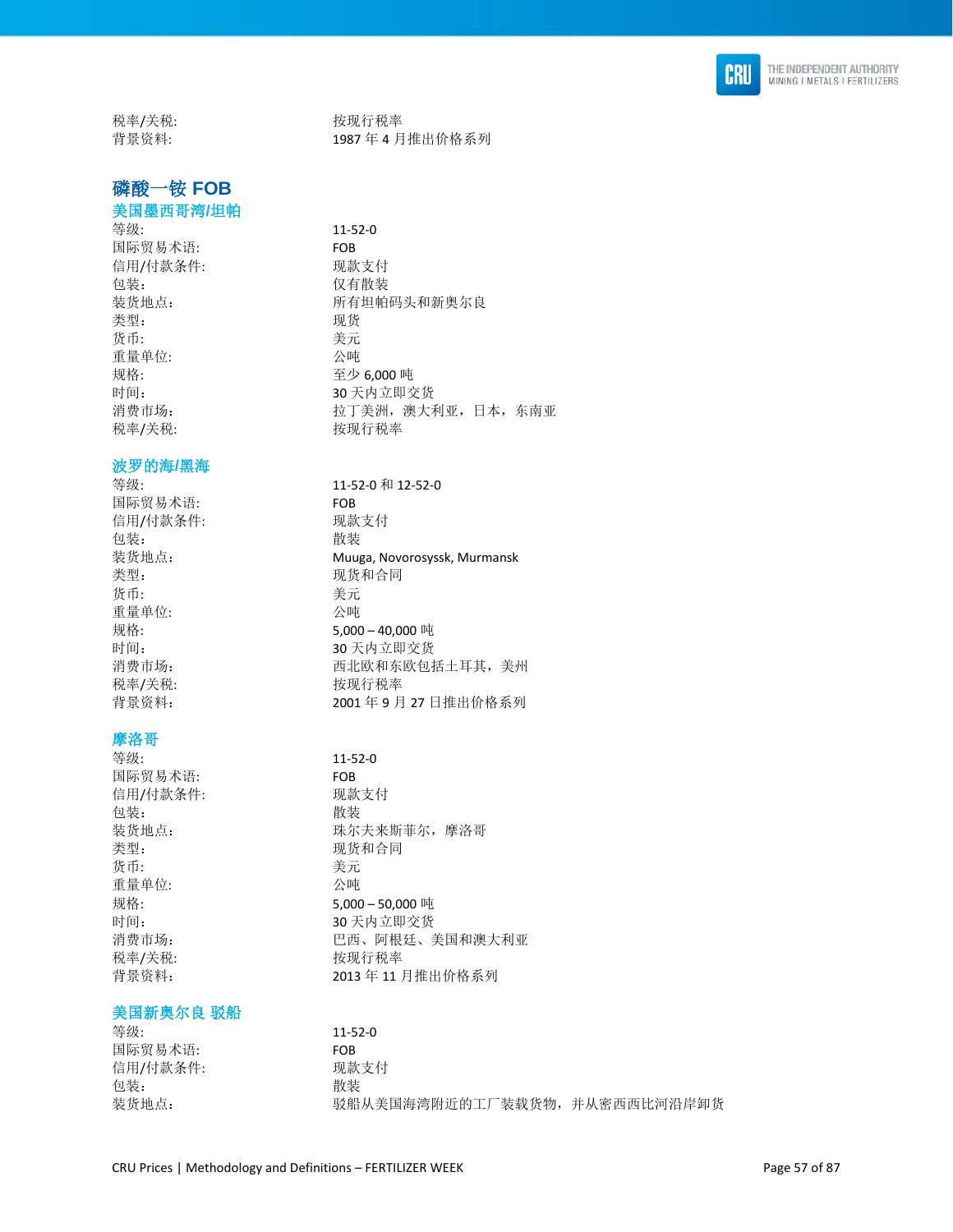

| 类型:    | 现货            |
|--------|---------------|
| 货币:    | 美元            |
| 重量单位:  | 短吨            |
| 规格:    | 1,500 短吨驳船    |
| 时间:    | 2 周内立即交货      |
| 消费市场:  | 美国沿密西西比河水系和   |
| 税率/关税: | 按现行税率         |
| 背景资料:  | 2013年5月推出价格系列 |

### 美国中西部

等级: 11-52-0 国际贸易术语: FOB 信用/付款条件: 现款支付/即期付款 包装: 有效的 化苯基苯胺 化苯基苯胺 化苯基苯胺 化苯基苯胺 医心包炎 化二乙基苯胺 医心包炎 装货地点: 内河码头、区域生产和生产商仓库 类型: 现货 货币: 考元 重量单位: 短吨 规格: 25 短吨和 100 短吨 时间: 2 周内立即交货 主要供应来源: アンチンのコンデ品由美国和加拿大的生产商通过驳船或铁路抵达该地区,或由海外工厂从美

税率/关税: 按现行税率

### 美国双子城

| 等级:      | $11 - 52 - 0$                                       |
|----------|-----------------------------------------------------|
| 国际贸易术语:  | <b>FOB</b>                                          |
| 信用/付款条件: | 现款支付/即期付款                                           |
| 包装:      | 散装                                                  |
| 装货地点:    | 货车/轨道车通常从明尼苏达州明尼阿波利斯,圣保罗,罗斯蒙特地区的仓库装<br>载货物          |
| 类型:      | 现货                                                  |
| 货币:      | 美元                                                  |
| 重量单位:    | 短吨                                                  |
| 规格:      | 25 短吨 (货车) 或 100 短吨 (轨道车)                           |
| 时间:      | 2 周内立即交货                                            |
| 消费市场:    | 配送给农业零售商, 主要服务于明尼苏达州的种植者, 但也通过铁路运输到更<br>远的市场,包括达科他州 |
| 税率/关税:   | 按现行税率                                               |
| 背景资料:    | 2015年12月推出价格系列                                      |
|          |                                                     |

国墨西哥湾和东海岸港口运抵

背景资料: 1990 年 7 月推出价格系列

美国沿密西西比河水系和墨西哥湾地区的内陆卸货点

### 美国俄亥俄州辛辛那提市

| 等级:      | $11 - 52 - 0$                  |
|----------|--------------------------------|
| 国际贸易术语:  | <b>FOB</b>                     |
| 信用/付款条件: | 现款支付/即期付款                      |
| 包装:      | 散装                             |
| 装货地点:    | 从市内仓库装载货物的货车/轨道车, 以及从俄亥俄河卸货的驳船 |
| 类型:      | 现货                             |
| 货币:      | 美元                             |
| 重量单位:    | 短吨                             |
| 规格:      | 25 短吨 (货车) 或 100 短吨 (轨道车)      |
| 时间:      | 2 周内立即交货                       |
| 消费市场:    | 俄亥俄州, 印第安纳州和伊利诺伊州的经销商和终端消费商    |
| 税率/关税:   | 按现行税率                          |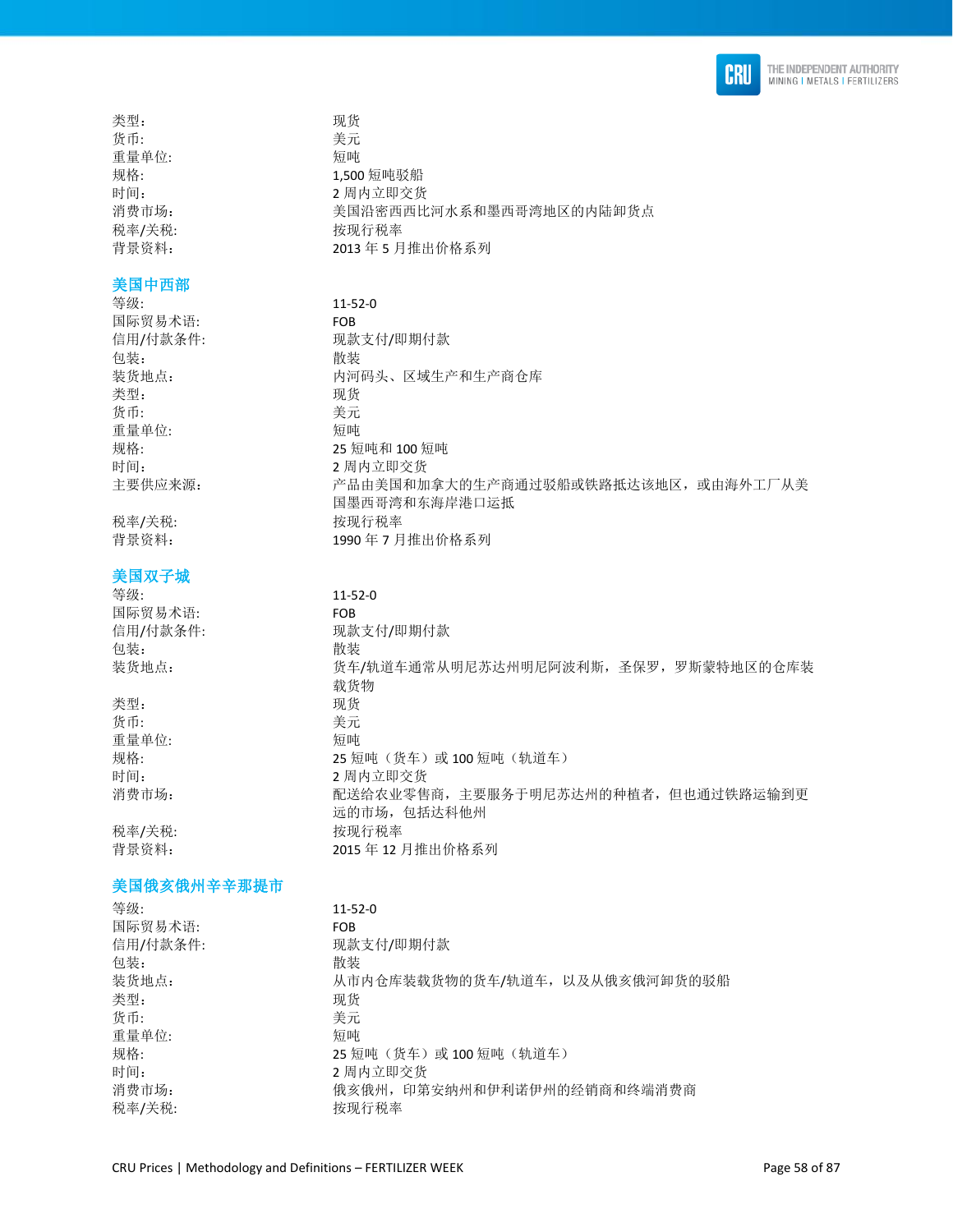

## 美国南部平原

等级: 11-52-0 国际贸易术语: FOB 包装: 散装 类型: 现货 货币: 考元 重量单位: 短吨 规格: 25 短吨 时间: 2 周内立即交货 税率/关税: わけの おおおところ 按现行税率

### 美国阿肯色河

等级: 11-52-0 国际贸易术语: FOB 包装: 散装 类型: 现货 货币: 考元 重量单位: 短吨 规格: 25 短吨 税率/关税: わけの おおし 按现行税率

### 墨西哥

等级: 11-52-0 国际贸易术语: FOB 信用/付款条件: 现款支付 包装: 散装 类型: カランス アンチン かんこう 现货和合同 货币: 考元 重量单位: 公吨 税率/关税: わけの おおおところ 按现行税率

### 沙特阿拉伯

等级: 11-52-0 国际贸易术语: FOB 信用/付款条件: 现款支付 包装: 有效的 化苯基苯胺 化苯基苯胺 化苯基苯胺 化苯基苯胺 医心包炎 化二乙基苯胺 医心包炎 货币: 考元

背景资料: 2015 年 12 月推出价格系列

信用/付款条件: 现款支付/即期付款 装货地点: カンド 阿肯色、俄克拉何马州、德克萨斯州和堪萨斯州南部的河流码头和内陆仓库 主要供应来源: アンデューランス 一品是从北美工厂运来的,或者是经美国墨西哥湾从国外进口的 背景资料: 1990年7月推出价格系列

信用/付款条件: 现款支付/即期付款 装货地点: 阿肯色、堪萨斯南部和俄克拉荷马州的河流码头和内陆仓库 时间: カランス カランド 2 周内立即交货 主要供应来源: カンデュランス 产品是从北美工厂运来的,或者是经美国墨西哥湾从国外进口的 背景资料: 2002年7月推出价格系列

装货地点: 拉萨罗卡德纳斯, 墨西哥 规格: 5,000-30,000 吨<br>时间: 5,000-30,000 吨 6 周内立即交货 消费市场: 有着 医不能的 医大利亚、美国、巴西、阿根廷、中美洲 背景资料: 2013 年 11 月推出价格系列

装货地点: **Ras Al-Khair, 沙特阿拉伯** 类型: カランチ 月度现货销售,经常是以公式定价为基础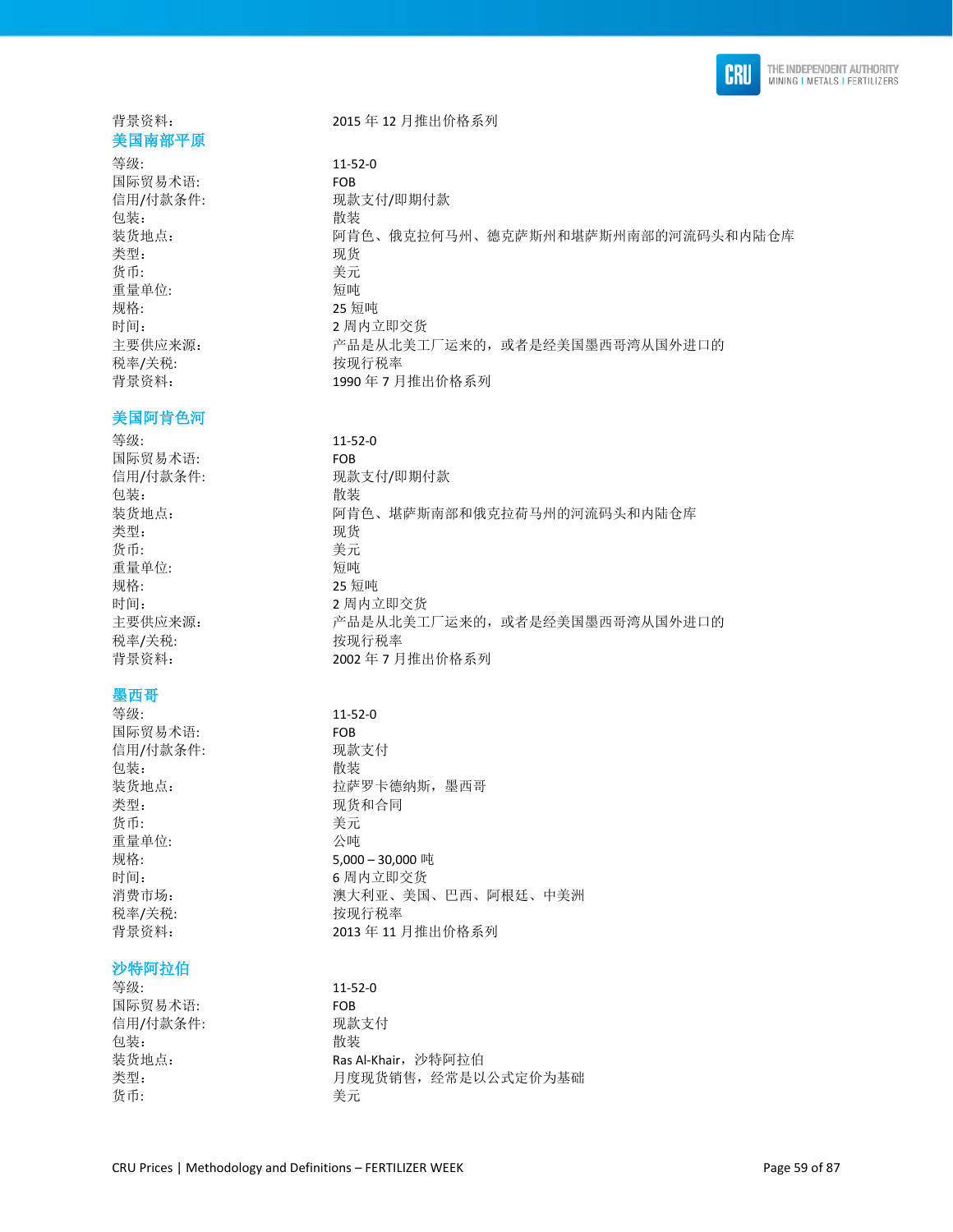

重量单位: 公吨

### 中国 **11-44**

等级: 11-44-0 国际贸易术语: FOB 信用/付款条件: 现款支付 包装: 散装 装货地点: 广西防城(云天化)、广西北海(瓮福)、广东湛江(开磷)、江苏南京/长江(宜化) 类型: 现货 货币: 考元 重量单位: 公吨 规格: 5,000 – 40,000 吨 时间: 30 天内立即交货 消费市场: 巴西,澳大利亚,印度,东南亚 税率/关税: わかん おおおし 按现行税率 名义上的评估: 月度评估 背景资料: 2016 年 11 月推出价格系列 频次: 每月

### 磷酸一铵 **CFR**

### 巴西

等级: 11-52-0 和 12-52-0 信用/付款条件: 现款支付 包装: **2000** 交货地点: 巴拉那瓜,里约热内卢格兰德,阿拉图,桑托斯,维多利亚和伊塔基 类型: 现货 货币: 考元 重量单位: 公吨 规格: 5.000 – 40.000 吨 时间: 30 天内立即交货 税率/关税: わけの おおおところ 按现行税率 背景资料: 2002 年 4 月推出价格系列

### 巴西 **11-44**

等级: 11-44-0 国际贸易术语: CFR 信用/付款条件: 现款支付 包装: 散装 交货地点: 巴拉那瓜,里约热内卢格兰德,阿拉图,桑托斯,维多利亚和伊塔基 类型: 现货 货币: 美元 重量单位: 公吨 规格: 5,000 – 40,000 吨 时间: 30 天内立即交货 主要供应来源: http://www.cailin.com/Andrian.com/Androin/Mengtu, Yihua 和 New Yangfeng,直接进口或通过贸易商 税率/关税: わけの おおおところ 按现行税率 背景资料: 2016 年 11 月推出价格系列

规格: 500 – 50,000 吨 时间: 6 周内立即交货 消费市场: 有些 网络 医二氏 医二次 医二次 澳大利亚和阿根廷 税率/关税: わけの おおおところ 按现行税率 背景资料: 2016 年 11 月推出价格系列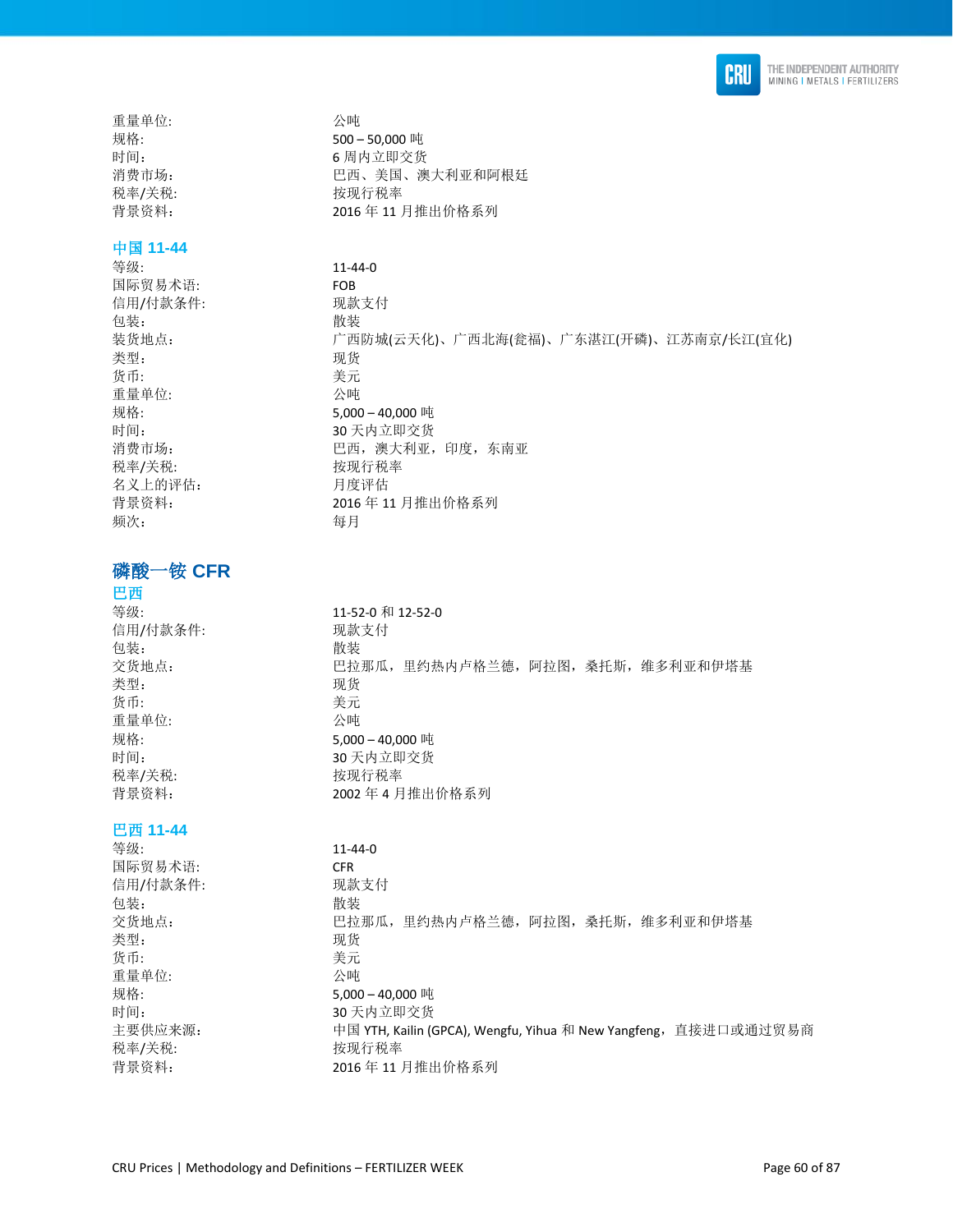

## 磷酸一铵 **DEL**

### 加拿大西部 等级: 11-52-0 国际贸易术语: DEL 信用/付款条件: 现款支付 包装: 散装 类型: 现货 货币: 加元 重量单位: 公吨

规格: カランプ 25 吨 税率/关税: わかん おおし 按现行税率

### 磷酸一铵 **EXW**

中国 **11-44-0** 

国际贸易术语: 工厂交货 – 生产商工厂货车或火车车厢 包装: 散装 装货地点: 工厂 类型: **2000** 货币: 有效的 医心包的 化民币 重量单位: 公吨 规格: 500 吨 时间: 1 周内立即交货 消费市场: 有些 有国各地 税率/关税: わけの おおおところ 按现行税率 背景资料: 2008 年 5 月推出价格系列 频次: 有一個 有一個 每周 中国 **10-50-0** 等级: 10-50-0 颗粒 信用/付款条件: わけの 预付款或售后结算 包装: 散装 装货地点: 工厂 类型: 李家 医心包的 医双货 货币: 为什么 人民币 重量单位: 公吨 规格: カランプ アンドライト 至少 1.000 吨 时间: 30 天内立即交货 税率/关税: わけの 按现行税率

# 交货地点: カランチ ション・コン 马尼托巴省, 萨斯喀彻温省和阿尔伯塔省 时间: 2 周内立即交货 主要供应来源: Mosaic, OCP, EuroChem, PhosAgro, ADM, Koch 背景资料: 2021 年 5 月推出价格系列

等级: 11-44-0 粉状 信用/付款条件: カンデンのサポンの実家(复合肥生产商)销售完产品后结算,根据当时国内市场供需状 况而定

国际贸易术语: アンチンス エ厂交货 – 生产商工厂货车或火车车厢 主要供应来源: 李明 《云南、贵州、湖北和四川的磷肥厂,通过国内主要港口进行分销 名义评估: カンファンの 如果没有报告的销售, 则使用国内 11-44 价格的溢价 背景资料: 2008 年 5 月推出价格系列 频次: 每周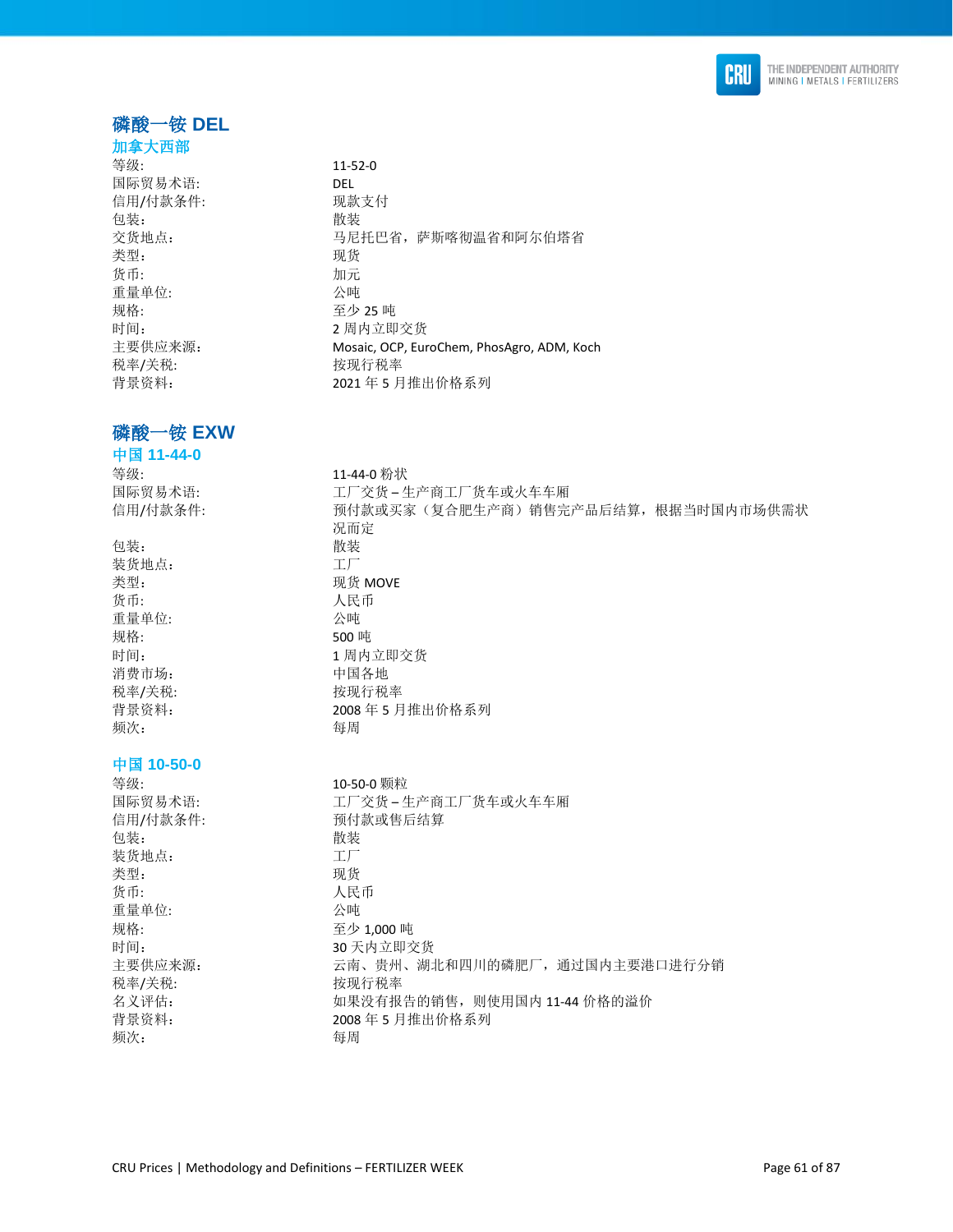

### **TSP FOB**

### 摩洛哥

等级: **booking** to the term of the way with  $\frac{1}{2}$  and  $\frac{1}{2}$  and  $\frac{1}{2}$  and  $\frac{1}{2}$  and  $\frac{1}{2}$  and  $\frac{1}{2}$  and  $\frac{1}{2}$  and  $\frac{1}{2}$  and  $\frac{1}{2}$  and  $\frac{1}{2}$  and  $\frac{1}{2}$  and  $\frac{1}{2}$  and  $\frac{1}{2}$  an 国际贸易术语: FOB 信用/付款条件: 现款支付 包装: **2000** 类型: 现货 货币: 李元 重量单位: 公吨 税率/关税: 按现行税率

### 突尼斯

**等级: カッシン のおおし かんじょう かんきょう エング 類粒 0-46-0** 国际贸易术语: FOB 信用/付款条件: 现款支付 包装: **2000** 装货地点: カンコンコンコントランス 加布,突尼斯 类型: 现货 货币: 美元 重量单位: 公吨 税率/关税: わけの おおおところ 按现行税率

### 中国

国际贸易术语: FOB 信用/付款条件: 现款支付 包装: 散装 类型: カランス アンチン かんこう 现货和合同 货币: 考元 重量单位: 公吨 税率/关税: 本部 被现行税率 名义评估: 月度评估 频次: 每月

装货地点: 珠尔夫来斯菲尔, 萨菲, 摩洛哥 规格: 5,000 – 30,000 吨 时间: 30 天内立即交货 消费市场: 欧洲、孟加拉国、巴西 背景资料: 1987 年 4 月推出价格系列

规格: 5,000 – 30,000 吨 时间: 30 天内立即交货 消费市场: 欧洲、孟加拉国、巴西 背景资料: 2006 年 5 月推出价格系列

等级: 颗粒 0-46-0 装货地点: 防城港和湛江港 规格: 5,000 – 30,000 吨 时间: 30 天内立即交货 消费市场: 回答 的复尼西亚,孟加拉国,斯里兰卡,巴西,伊朗 背景资料: 2008 年 3 月推出价格系列

### 重过磷酸钙 **FCA**

### 比荷卢经济联盟

等级: **booking** to the top of the top with the top with the top with the top with the top with the top with the top with the top with the top with the top with the top with the top with the top with the top with the top wit 国际贸易术语: FCA 出库 包装: 散装

信用/付款条件: <br>
即期支付 CAD 或 LC,最多 90 天信用证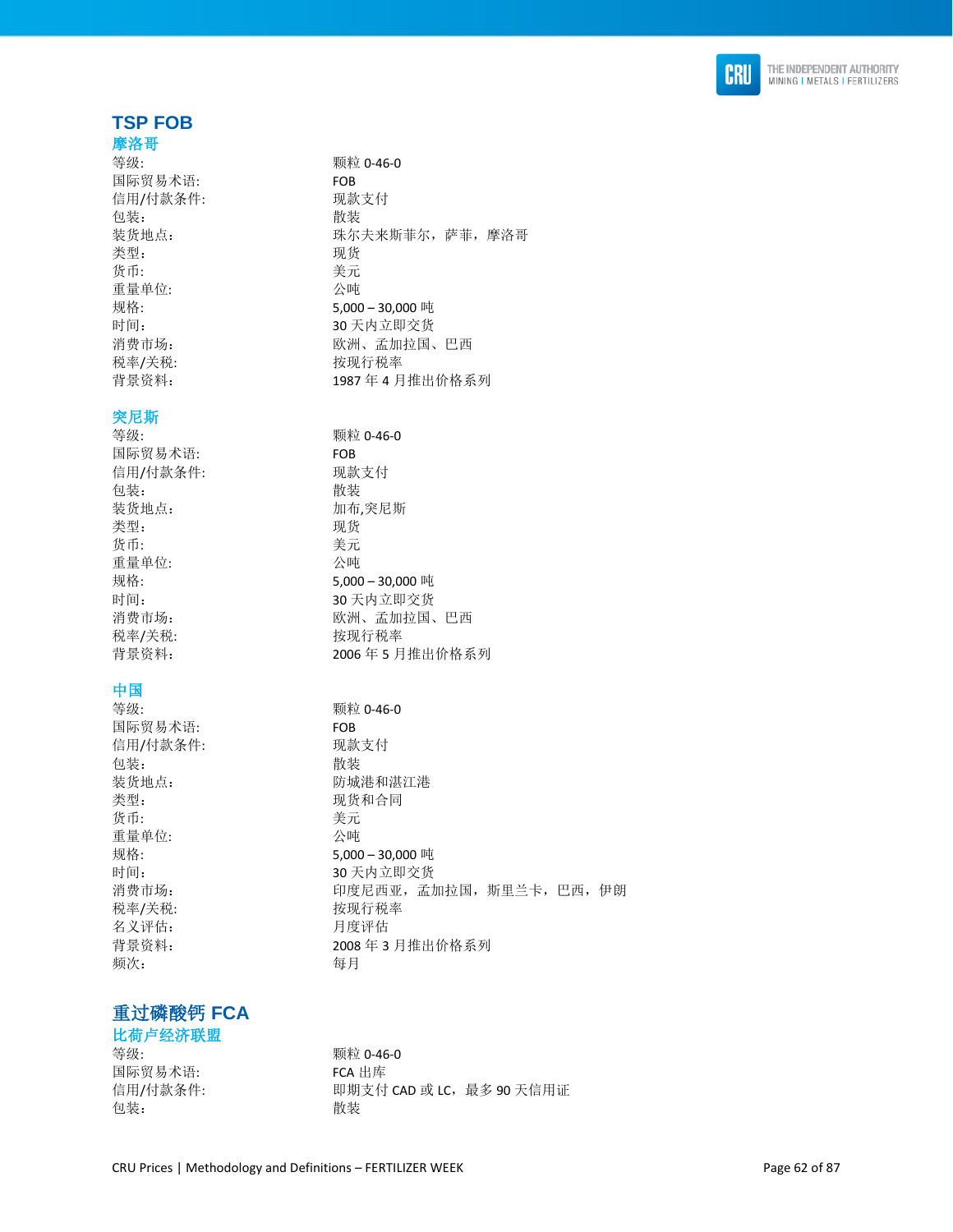

类型: 李家 医无关节 医双货 重量单位: 公吨 税率/关税: わけの おおおところ 按现行税率

### 重过磷酸钙 **CFR**

巴西

国际贸易术语: CFR 信用/付款条件: 典型现款支付 包装: 有效的 化苯基苯胺 化苯基苯胺 化苯基苯胺 化苯基苯胺 医心包炎 化二乙基苯胺 医心包炎 类型: 现货 货币: カラン おおとこ きょうきょう 美元 重量单位: 公吨 税率/关税: わけの 按现行税率

### 磷酸 **FOB**

北非 **100% P2O5** 

国际贸易术语: FOB 包装: 散装 类型: 季度合同 货币: カランチン おおとこ 美元 重量单位: 公吨 税率/关税: わかん おおおし 按现行税率

### 磷酸 **CFR**

### 巴西 **100% P2O5**

国际贸易术语: CFR 信用/付款条件: 现款支付 包装: **2000** 货币: カランチン きんじょう 美元 重量单位: 公吨

装货地点: 根特出库, 安特卫普 货币: カランチ おおところ 美元报价但通常以欧元成交 规格: 1,000 – 10,000 吨 时间: 3 周内立即交货 主要供应来源: 李 李 李 李 摩洛哥, 以色列和突尼斯 背景资料: 2006年5月推出价格系列

等级: 颗粒 TSP 0-46-0 但 0-44-0 也有所增加 交货地点: 巴西的主要港口包括巴拉那瓜、里奥格兰德、Itaqui 和桑托斯 规格: 5,000 – 30,000 吨 时间: 30 天内立即交货 主要供应来源: <br> **ECPL PERTA PROTED PERTA PROTED PROTES PROT** PERTA PROTECT PERTA PROTECT PERTA PROTECT 背景资料: 2013 年 11 月推出价格系列

等级: The MGA 100% P2O5 信用/付款条件: 现款支付和 30 天信用证, 根据目的地而定 装货地点: カインチンス 球尔夫来斯菲尔和摩洛哥萨菲和加布,突尼斯 规格: 5,000 – 30,000 吨 时间: 90 天内立即交货 消费市场: 印度、欧洲和巴西 背景资料: 1987 年 4 月推出价格系列

等级: MGA 100% P2O5 交货地点: 巴拉那瓜,里约热内卢格兰德,阿拉图,桑托斯,维多利亚和伊塔基 类型: 李度合同以及季度内的现货成交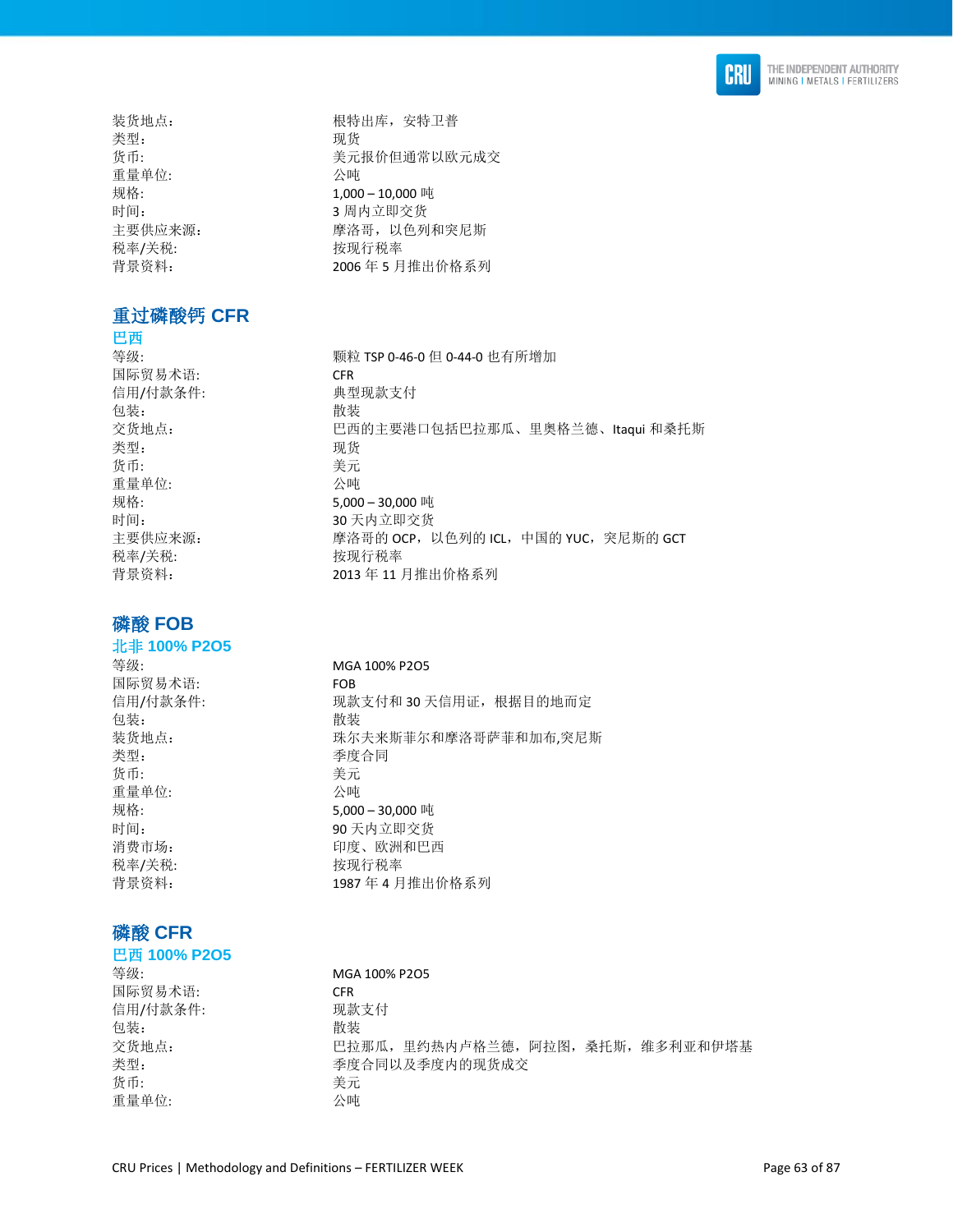

税率/关税: わかん おおおし 按现行税率

规格: 5,000 – 10,000 吨 时间: 190 天内立即交货<br>主要供应来源: 1999 年 美国的 Nutrien, 美国的 Nutrien, 摩洛哥的 OCP, 以色列的 ICL 背景资料: 2016 年 11 月推出价格系列

### 印度 **30** 天 **100% P2O5**

国际贸易术语: CFR 信用/付款条件: 30 天信用证 包装: 散装 类型: 李度合同 货币: 美元 重量单位:

税率/关税: わかん おおおし 按现行税率 背景资料: 1987 年 4 月推出价格系列

### 西北欧 **100% P2O5**

等级: **MGA 100% P2O5** 国际贸易术语: CFR 信用/付款条件: 现款支付 包装: **2000** 货币: 考元 重量单位: 公吨 税率/关税: わけの おおおところ 按现行税率

等级: **MGA 100% P2O5** 交货地点: Kandla, Paradip, Visag, Kakinada, Goa, Mangalore, Sikka, JNPT, Cochin 和 Haldia 规格: 5,000 – 18,000 吨 时间: 90 天内立即交货 主要供应来源: OCP/摩洛哥,GCT/突尼斯,JPMC/约旦,Foskor/南非,ICS/塞内加尔,Nutrien/ 美国

交货地点: カランス おくらん 鹿特丹、荷兰、法国的南特、蒙特瓦尔和圣马洛 类型: 李度合同以及季度内的现货成交 规格: 5,000 – 10,000 吨 时间: 90 天内立即交货 主要供应来源: OCP/摩洛哥,GCT/突尼斯和 Foskor/南非 背景资料: 1987 年 4 月推出价格系列

### 西北欧 **100% P2O5 (**非食品级**)**

| 等级:      | MGA 100% P2O5         |
|----------|-----------------------|
| 国际贸易术语:  | <b>CFR</b>            |
| 信用/付款条件: | 现款支付                  |
| 包装:      | 散装                    |
| 交货地点:    | 鹿特丹、荷兰、法国的南特、蒙特瓦尔和圣马洛 |
| 类型:      | 季度合同以及季度内的现货成交        |
| 货币:      | 美元                    |
| 重量单位:    | 公吨                    |
| 规格:      | 5,000-10,000吨         |
| 时间:      | 90 天内立即交货             |
| 主要供应来源:  | OCP. GCT. Foskor. ICL |
| 税率/关税:   | 按现行税率                 |
| 背景资料:    | 2021年5月推出价格系列         |
|          |                       |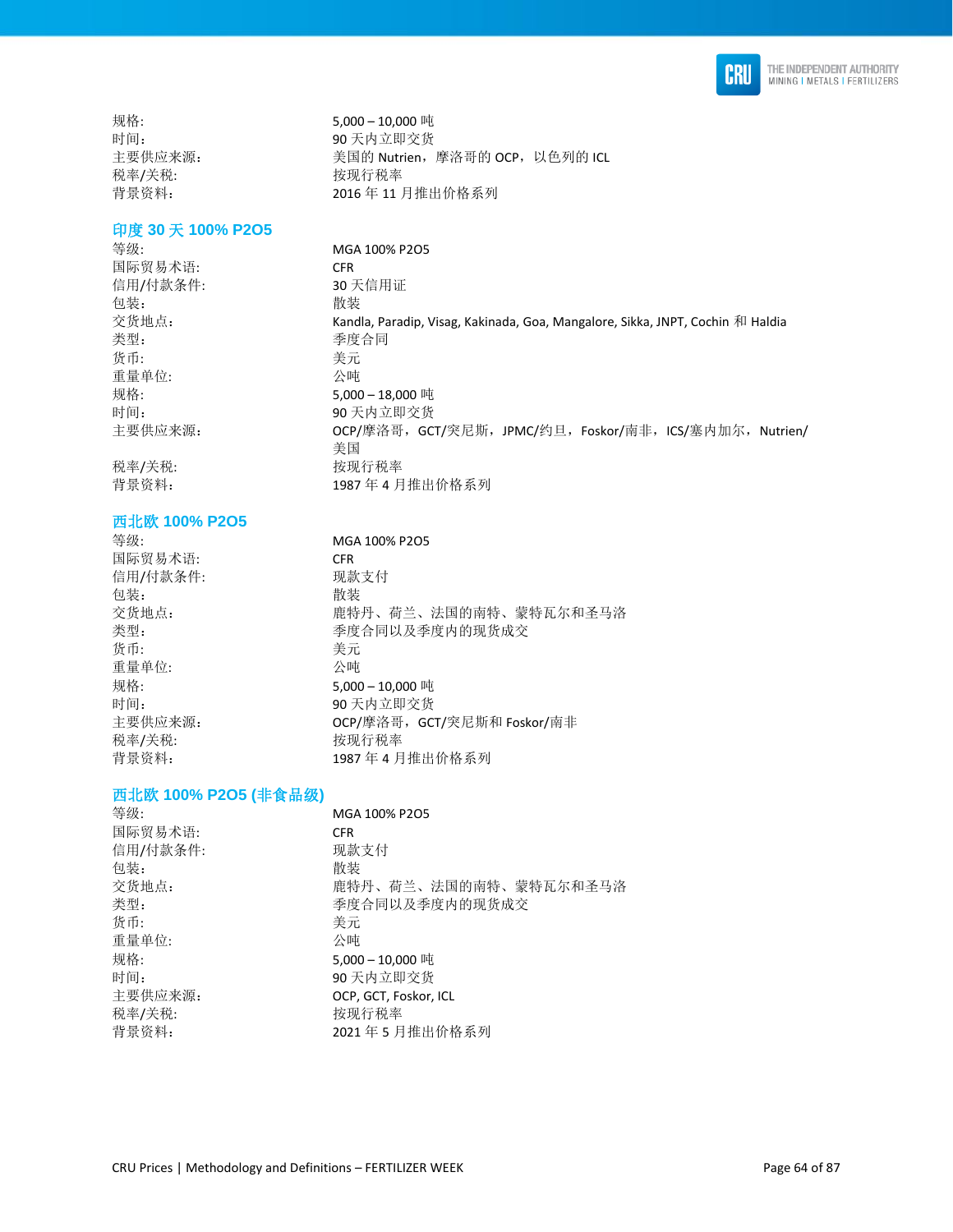

### 磷矿 石 **FOB**

#### 摩洛哥 **(68 -72% BPL)**

68-72% BPL

摩洛哥卡萨布兰卡

9 0 天内立即交货 印度、印度尼西亚

3年11月推出价格系列

印度、美国和巴西

4 年 1 月推出价格系列

| 等级:      | 68-72% BPL       |
|----------|------------------|
| 国际贸易术语:  | FOB              |
| 信用/付款条件: | 现款支付             |
| 包装:      | 散装               |
| 装货地点:    | 摩洛哥卡萨布兰          |
| 类型:      | 季度合同             |
| 货币:      | 美元               |
| 重量单位:    | 公庫               |
| 规格:      | 5,000 - 50,000 吨 |
| 时间:      | 90 天内立即交货        |
| 消费市场:    | 印度、美国和巴i         |
| 税率/关税:   | 按现行税率            |
| 背景资料:    | 1994年1月推出        |

### 阿尔及利亚 **(63 -66% BPL)**

| 等级:      | 63-66% BPL      |
|----------|-----------------|
| 国际贸易术语:  | <b>FOB</b>      |
| 信用/付款条件: | 现款支付            |
| 包装:      | 散装              |
| 装货地点:    | 阿纳巴             |
| 类型:      | 现货和合同           |
| 货币:      | 美元              |
| 重量单位:    | 公庫              |
| 规格:      | 5,000 - 50,000吨 |
| 时间:      | 90 天内立即交货       |
| 消费市场:    | 欧洲,美洲,亚洲,大洋洲    |
| 税率/关税:   | 按现行税率           |
| 背景资料:    | 2017年1月推出价格系列   |

### 约旦 **(66 -72% BPL)**

| 等级:      | 66-72% BPL       |
|----------|------------------|
| 国际贸易术语:  | FOB              |
| 信用/付款条件: | 现款支付             |
| 包装:      | 散装               |
| 装货地点:    | 亚咯巴              |
| 类型:      | 季度合同             |
| 货币:      | 美元               |
| 重量单位:    | 公吨               |
| 规格:      | 5,000 - 80,000 吨 |
| 时间:      | 90 天内立即交货        |
| 消费市场:    | 印度、印度尼西』         |
| 税率/关税:   | 按现行税率            |
| 背景资料:    | 2013年11月推        |

### 约旦 **(73 -75% BPL)**

| 等级:      | 73-75% BPL |
|----------|------------|
| 国际贸易术语:  | FOB        |
| 信用/付款条件: | 现款支付       |
| 包装:      | 散装         |
| 装货地点:    | 亚咯巴        |
| 类型:      | 季度合同       |
| 货币:      | 美元         |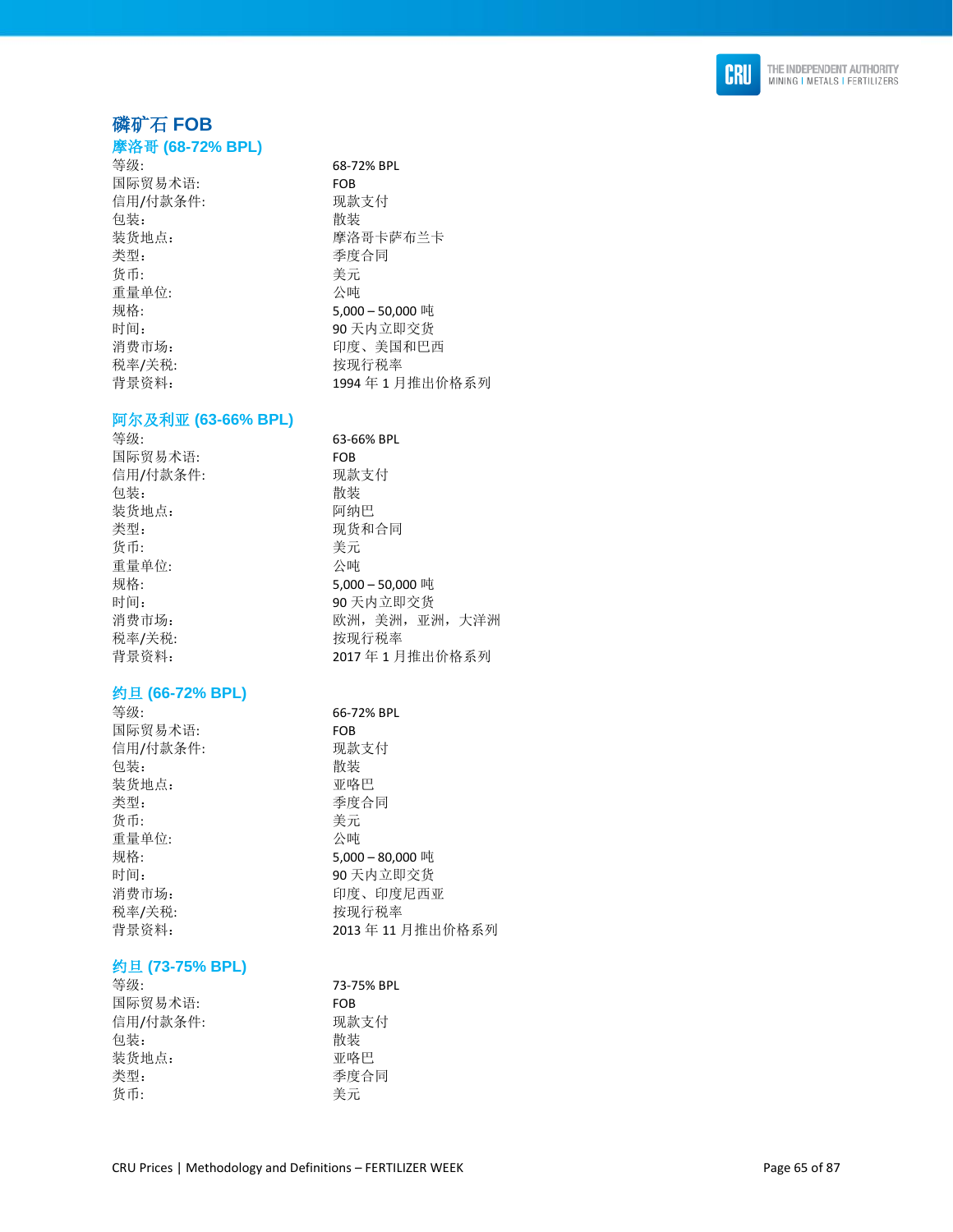

重量单位: 公吨 消费市场: 税率/关税: わけの おおおところ 按现行税率

规格: 5,000 – 35,000 吨 时间: 90 天内立即交货<br>消费市场: 90 天内立即交货 背景资料: 2013 年 11 月推出价格系列

### 俄罗斯 **(78-87% BPL)**

等级: 78-87% BPL 国际贸易术语: FOB 信用/付款条件: 现款支付 包装: 散装 装货地点: 李武 医尔曼斯克 类型: 李度合同 货币: 考元 重量单位: 公吨 规格: 5,000 – 50,000 吨 时间: 90 天内立即交货 消费市场: 有着的 有俄罗斯、比利时、挪威 税率/关税: わかん おおし 按现行税率 背景资料: 2021 年 5 月推出价格系列

### 埃及 **(60-68% BPL)**

等级: 60-68% BPL 国际贸易术语: FOB 信用/付款条件: 现款支付 包装: 散装 装货地点: 红海和地中海港口包括 Hamrawein, 萨法加和亚历山大 类型: カランチン アンチン 现货和合同 货币: 美元 重量单位: 规格: 5,000 – 35,000 吨 时间: 90 天内立即交货 消费市场: 回答 和度、孟加拉国、印度尼西亚、马来西亚和巴西 税率/关税: わけの おおおところ 按现行税率 背景资料: 2013 年 11 月推出价格系列

### 秘鲁 **(63-68% BPL)**

| 等级:      | 63-68% BPL           |
|----------|----------------------|
| 国际贸易术语:  | <b>FOB</b>           |
| 信用/付款条件: | 现款支付                 |
| 包装:      | 散装                   |
| 装货地点:    | 贝奥瓦                  |
| 类型:      | 现货和合同                |
| 货币:      | 美元                   |
| 重量单位:    | 公庫                   |
| 规格:      | 5,000 - 50,000 吨     |
| 时间:      | 90 天内立即交货            |
| 消费市场:    | 印度, 美国, 巴西, 墨西哥, 阿根廷 |
| 税率/关税:   | 按现行税率                |
| 背景资料:    | 2013年11月推出价格系列       |
|          |                      |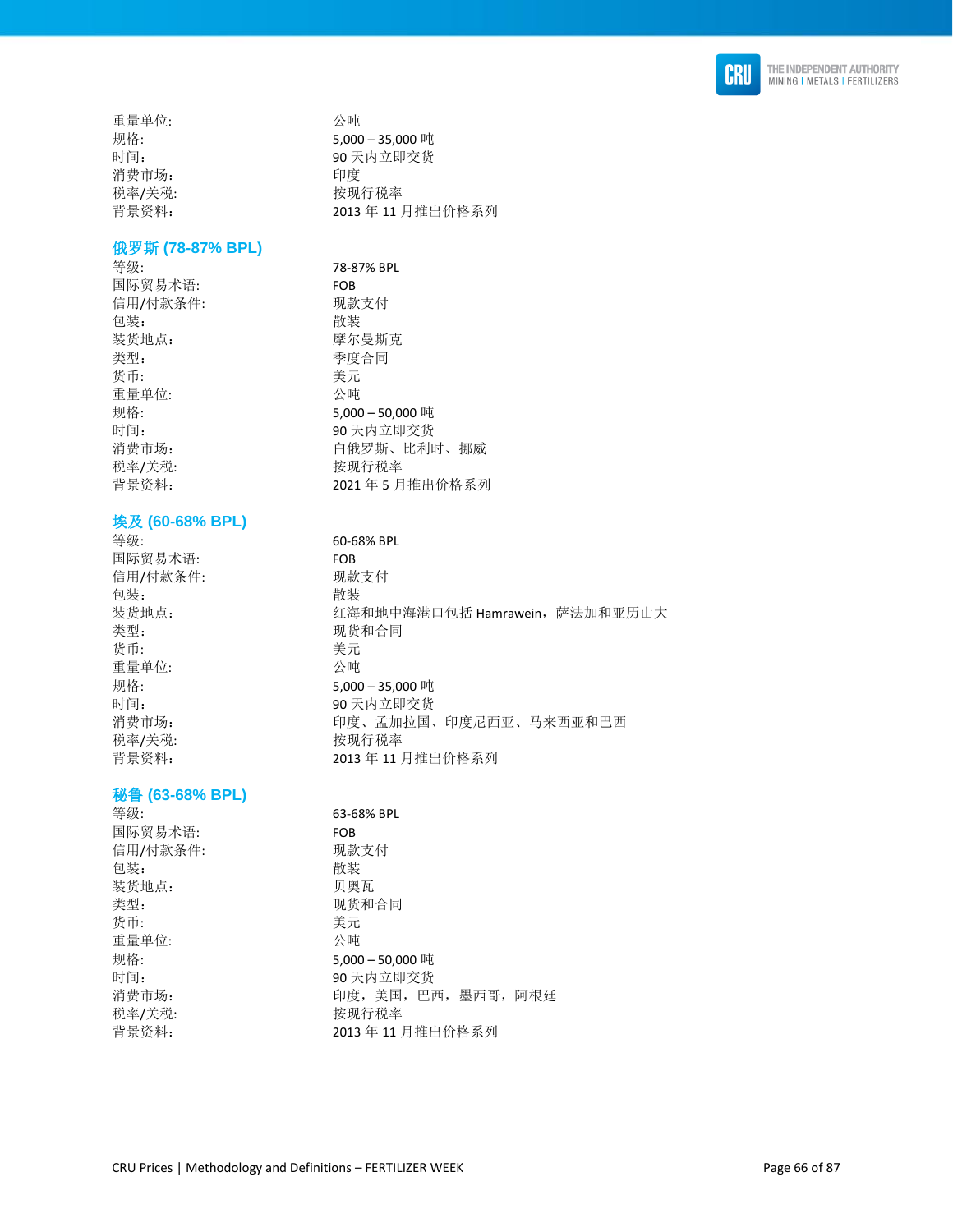

### 磷矿石**- CFR**

印度 **(71-75% BPL)**  等级: 71-75% BPL 国际贸易术语: CFR 信用/付款条件: 现款支付<br>包装: 散装 包装: 散装 类型: カランチン アンチン 现货和合同 货币: 考元 重量单位: 公吨 规格: 5,000 – 50,000 吨 时间: 90 天内立即交货 税率/关税: わかん おおし 按现行税率

### 印度 **(65-70% BPL)**

等级: 65-70% BPL 国际贸易术语: CFR 信用/付款条件: 现款支付 包装: 散装 货币: 考元 重量单位: 公吨 税率/关税: わけの おおおところ 按现行税率

### 过磷酸钙 **– CFR**

巴西 **18-20% P2O5**  等级: 18-20% P2O5 国际贸易术语: CFR 信用/付款条件: 现款支付 包装: **也** 在 我装 类型: 现货 货币: 考元 重量单位: 公吨 规格: 5-50,000 吨 税率/关税: わけの 按现行税率

交货地点: 可以 可以要要的事件和东海岸的港口 主要供应来源: **JPMC/约旦, OCP/摩洛哥, 多哥和三井/秘鲁** 背景资料: 1997 年 3 月推出价格系列

交货地点: カランチン 印度西海岸和东海岸的港口 类型: カランス アンチン アンス 現货和季度/六个月合同 规格: 5,000 – 35,000 吨 时间: 90 天内立即交货 主要供应来源: 李天子 李 埃及,约旦,摩洛哥,阿尔及利亚和秘鲁 背景资料: 2010 年 11 月推出价格系列

交货地点: 巴拉那瓜和巴西其它主要港口 时间: 30 天内立即交货 主要供应来源: 埃及,以色列,西班牙,突尼斯和中国 背景资料: 2021 年 5 月推出价格系列

### 过磷酸钙 **- CPT**

| 巴西内陆 18-20% P2O5 |             |
|------------------|-------------|
| 等级:              | 18-20% P2O5 |
| 国际贸易术语:          | <b>CPT</b>  |
| 信用/付款条件:         | 现款支付        |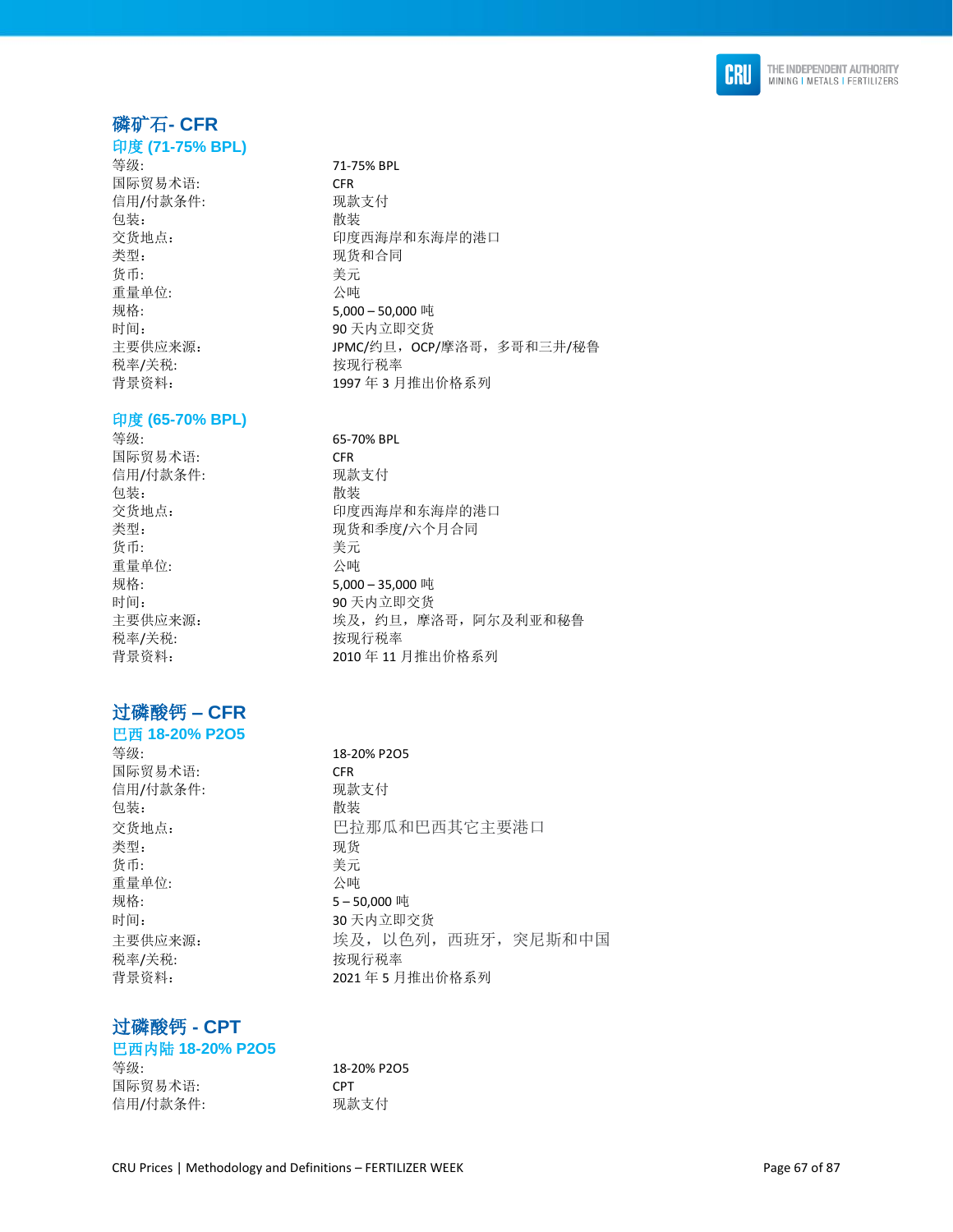

| 包装:     | 散装                                                         |
|---------|------------------------------------------------------------|
| 装货地点:   | 尤多诺波利斯                                                     |
| 类型:     | 现货                                                         |
| 货币:     | 美元                                                         |
| 重量单位:   | 公吨                                                         |
| 规格:     | 100吨                                                       |
| 时间:     | 30 天内立即交货                                                  |
| 主要供应来源: | 国内供应商包括 Copebras/Anglo American、Galvani、Fospar、Itafos ADM、 |
|         | Mosaic 和 Heringer, 以及从 ICL 和埃及进口的供应商                       |
| 税率/关税:  | 按现行税率                                                      |
| 背景资料:   | 2013年4月推出价格系列                                              |
|         |                                                            |

### 复合肥 **FOB**

#### 波罗的海 **16-16-16**

等级: 16-16-16,氧化钾含量来自于氯化钾 国际贸易术语: FOB 信用/付款条件: 预付款或即期付款 包装: 散装 装货地点: Muuga, Murmansk 和 Klaipeda 来自 Acron 和 PhosAgro 类型: 现货和通过公式定价的合同 货币: きょうちょう きょうしょう 美元 重量单位: 公吨 规格: 10,000 - 65,000 吨 时间: 30 天内立即交货 消费市场: 财政 网络罗斯顿 医西、中国和泰国 税率/关税: わけの おおおところ 按现行税率 背景资料: 2006 年 5 月推出价格系列

### 波罗的海 **16-16-16 (**非东南亚**)**

国际贸易术语: FOB 包装: 有效的 化苯基苯胺 化苯基苯胺 化苯基苯胺 化苯基苯胺 医心包炎 化二乙基苯胺 医心包炎 货币: 美元 重量单位: 公吨 税率/关税: わけの おおおし 按现行税率

等级: 16-16-16,氧化钾含量来自于氯化钾 预付款或即期付款 装货地点: Muuga, Murmansk 和 Klaipeda 来自 Acron 和 PhosAgro 类型: 现货和通过公式定价的合同 规格: 10,000 - 65,000 吨 时间: 30 天内立即交货 消费市场: 财政 网络 医心包 医心包 医西、中国 背景资料: 2021 年 5 月推出价格系列

#### 波罗的海 **15-15-15**

国际贸易术语: FOB 包装: **2000** 货币: 考元 重量单位: 公吨 规格: 10,000 - 35,000 吨

等级: NPK 15-15-15,氧化钾含量来自于氯化钾 信用/付款条件: 预付款或即期付款 装货地点: Muuga, Murmansk 和 Klaipeda 来自 Acron 和 PhosAgro 类型: カランス アンチン 現货和通过公式定价的合同 时间: 30 天内立即交货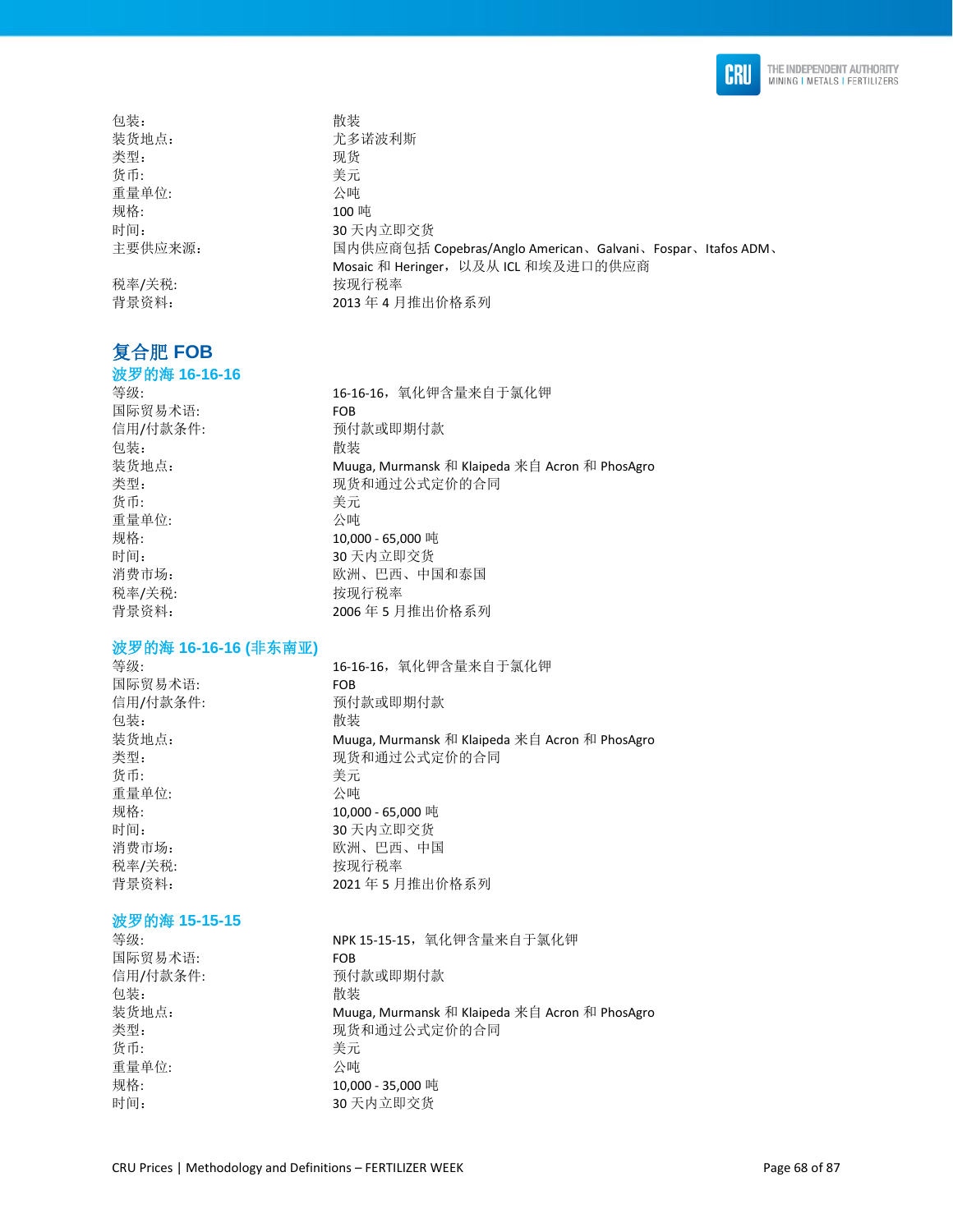

消费市场: 财政 网络 医二乙酸 医二乙酸 医西蒙尔氏 税率/关税: わかん おおし 按现行税率 背景资料: 2013 年 11 月推出价格系列

类型: 现货和通过公式定价的合同

### 波罗的海 **15-15-15 (**非东南亚**)**

等级: 35-25-15-15, 氧化钾含量来自于氯化钾 国际贸易术语: FOB 信用/付款条件: 预付款或即期付款 包装: 散装 装货地点: Muuga, Murmansk 和 Klaipeda 来自 Acron 和 PhosAgro 类型: 现货和通过公式定价的合同 货币: 李元 重量单位: 公吨 规格: 10,000 - 35,000 吨 时间: 30 天内立即交货 消费市场: 财政洲、巴西、中国、西非 税率/关税: わけの おおおし 按现行税率 背景资料: 2021年5月推出价格系列

#### 波罗的海 **10-26-26**

等级: NPK 10-26-26,氧化钾含量来自于氯化钾 国际贸易术语: FOB 信用/付款条件: 预付款或即期付款 包装: **2000** 装货地点: <br>类型: Muuga, 摩尔曼斯克, Klaipeda 和 Yuzhnyy<br>类型: 现货和通过公式定价的合同 货币: 美元 重量单位: 规格: 10,000 - 40,000 吨 时间: 30 天内立即交货 消费市场: 印度和欧洲 税率/关税: わけの おおおし 按现行税率 背景资料: 2013 年 11 月推出价格系列

### 摩洛哥 **19-38-0-7**

等级: 19-38-0-7 国际贸易术语: FOB 信用/付款条件: 现款支付 包装: 散装 装货地点: 摩洛哥珠尔夫来斯菲尔 类型: 李家 的复数形式 医双货和合同 货币: 考元 重量单位: 公吨 规格: 10,000 - 50,000 吨 时间: 30 天内立即交货 消费市场: 埃塞俄比亚 税率/关税: わけの おおおところ 按现行税率 背景资料: 2016 年 11 月推出价格系列

#### 摩洛哥 **12-46-0-7**

等级: 12-46-0-7 国际贸易术语: FOB 信用/付款条件: 现款支付 包装: 散装 装货地点: 摩洛哥珠尔夫来斯菲尔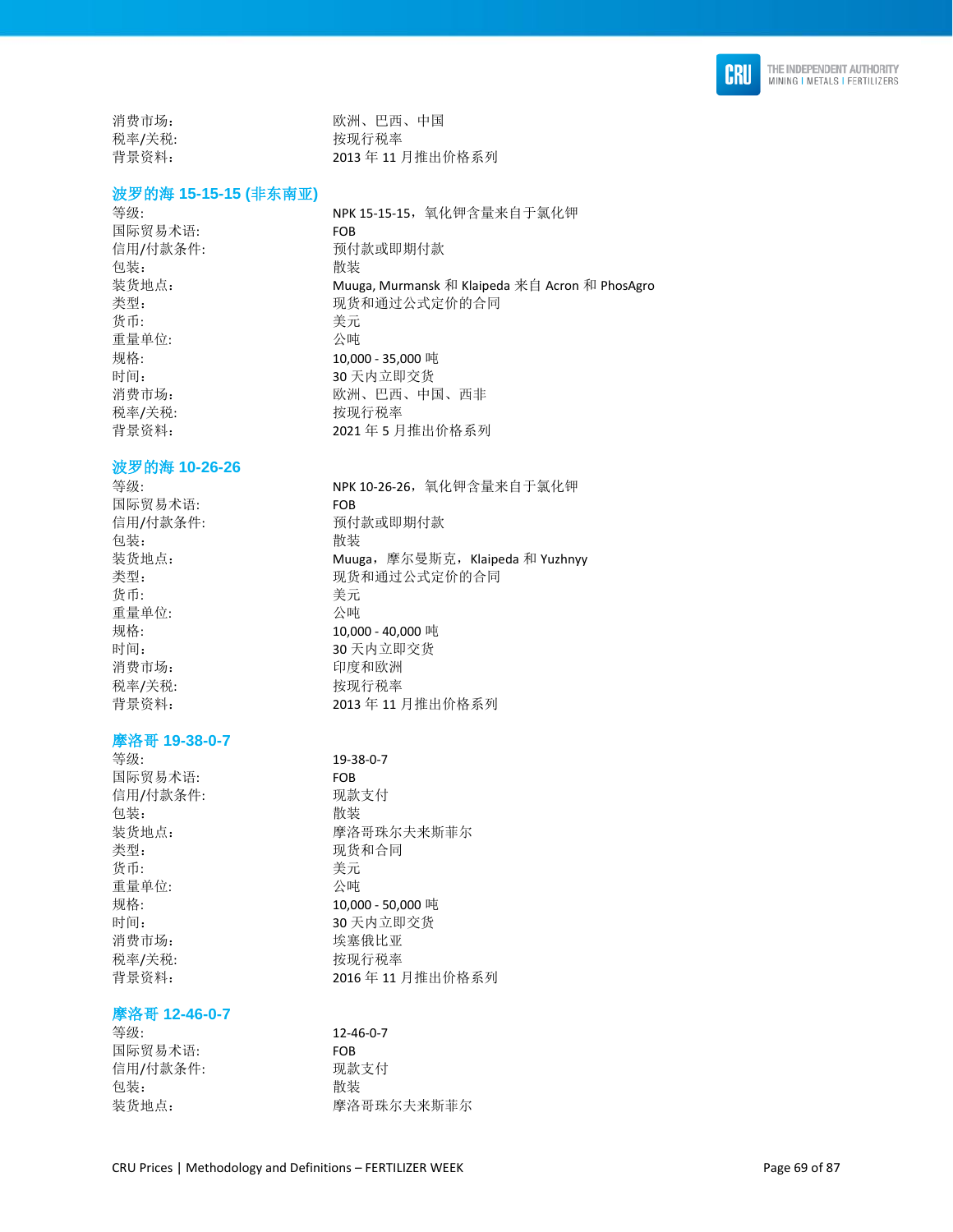

类型: 现货 货币: 有效的 医心脏 医无效的 医无效的 医无效的 医无效的 医无效的 重量单位: 公吨 消费市场: 巴西

### 摩洛哥 **15-15-15**

等级: 15-15-15 国际贸易术语: FOB 信用/付款条件: 现款支付 包装: 散装 类型: 有效的 医心脏 医双货和合同 货币: 考元 重量单位: 公吨 税率/关税: わけの おおおところ 按现行税率

### 复合肥 **- CFR**

### 中国 **16-16-16**

国际贸易术语: CFR 信用/付款条件: 现款支付 包装: **2000** 货币: 美元 重量单位: 公吨 税率/关税: わけの おおおところ 按现行税率 名义评估: 月度评估 频次: 每月

### 东南亚 **16-16-16**

国际贸易术语: CFR 信用/付款条件: 现款支付 包装: 有效的 化苯基苯胺 化苯基苯胺 化苯基苯胺 化苯基苯胺 医心包炎 化二乙基苯胺 医心包炎 货币: 我元 重量单位: 公吨

规格: 5,000 - 20,000 吨组合货物 时间: 30 天内立即交货 税率/关税: 本部 被现行税率 背景资料: 2016 年 11 月推出价格系列

装货地点: 摩洛哥珠尔夫来斯菲尔 规格: 5,000 - 30,000 吨 时间: 30 天内立即交货 消费市场: 财政 网络 医心包 欧洲、巴西、西非 背景资料: 2016 年 11 月推出价格系列

等级: 16-16-16,氧化钾含量来自于氯化钾 装货地点: 来自 Acron 和 PhosAgro 的 Muuga, Murmansk, Klaipeda 和 Yuzhnyy 类型: カランチ アンチ 现货和通过公式定价的合同 规格: 10,000 - 30,000 吨 时间: 30 天内立即交货 消费市场: 财政 网络 医心包 欧洲、巴西、西非 背景资料: 2013 年 11 月推出价格系列

等级: 16-16-16,氧化钾含量来自于氯化钾 装货地点: which are the Muuga, 摩尔曼斯克, Klaipeda 和 Yuzhnyy 类型: 现货和通过公式定价的合同 规格: 10,000 - 30,000 吨 时间: 30 天内立即交货 税率/关税: わけの おおおところ 按现行税率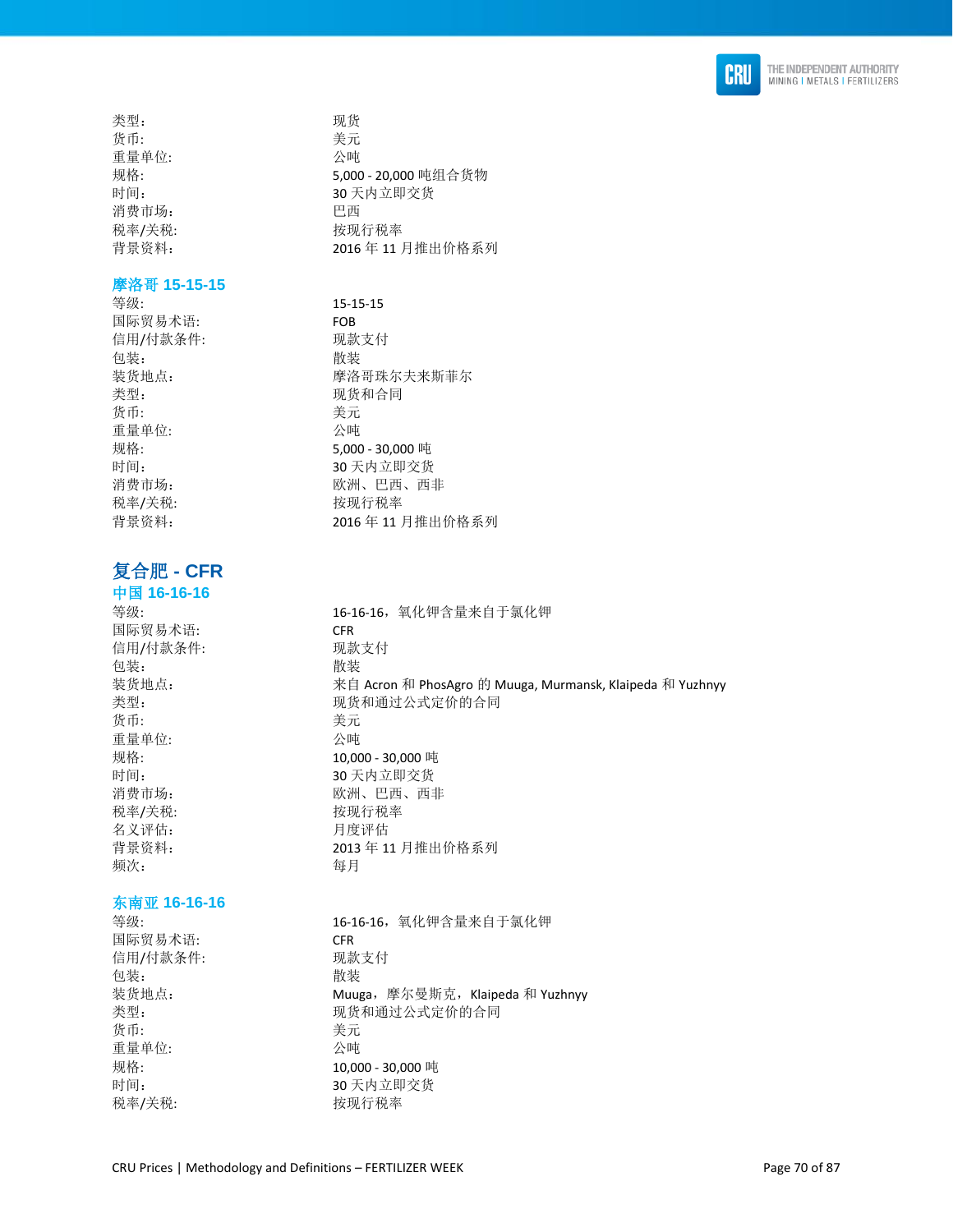

#### 印度 **10-26-26**

国际贸易术语: CFR 信用/付款条件: 现款支付 包装: 散装 货币: 考元 重量单位: 公吨 税率/关税: 本部 被现行税率

#### 巴西 **12-46-0-7**

等级: 12-46-0-7 国际贸易术语: CFR 信用/付款条件: 现款支付 包装: 散装 类型: 现货 货币: カランチン きんじょう 美元 重量单位: 公吨 规格: 5,000 - 20,000 吨 时间: 30 天内立即交货 主要供应来源: CCP/摩洛哥 税率/关税: わけの おおおところ 按现行税率

#### 西非 **15-15-15**

国际贸易术语: CFR 信用/付款条件: 现款支付 包装: 散装 类型: 货币: 考元 重量单位: 公吨 税率/关税: わけの おおおし 按现行税率

#### 印度 **20-20-0-13**

等级: NPS 20-20-0-13 国际贸易术语: CFR 信用/付款条件: 现款支付 包装: **2000** 装货地点: <br>
中度尼西亚, Muuga, 摩尔曼斯克, Klaipeda 和 Yuzhnyy 类型: カランチ アンチ 现货和通过公式定价的合同 货币: 考元 重量单位: 公吨

等级: 10-26-26,氧化钾含量来自于氯化钾 装货地点: Muuga, Klaipeda 和 Yuzhnyy 类型: 现货和通过公式定价的合同 规格: 10,000 - 40,000 吨 时间: 30 天内立即交货 背景资料: 2013 年 11 月推出价格系列

交货地点: 巴拉那瓜,里约热内卢格兰德,阿拉图,桑托斯,维多利亚和伊塔基 背景资料: 2016 年 11 月推出价格系列

等级: NPK 15-15-15 交货地点: 达喀尔、阿比让、拉各斯和佩梅。尼日利亚于 2019 年暂停进口<br>类型: 现货 规格: 5,000 - 30,000 吨 30 天内立即交货 主要供应来源: **OCP/摩洛哥, Yara** 背景资料: 2016 年 11 月推出价格系列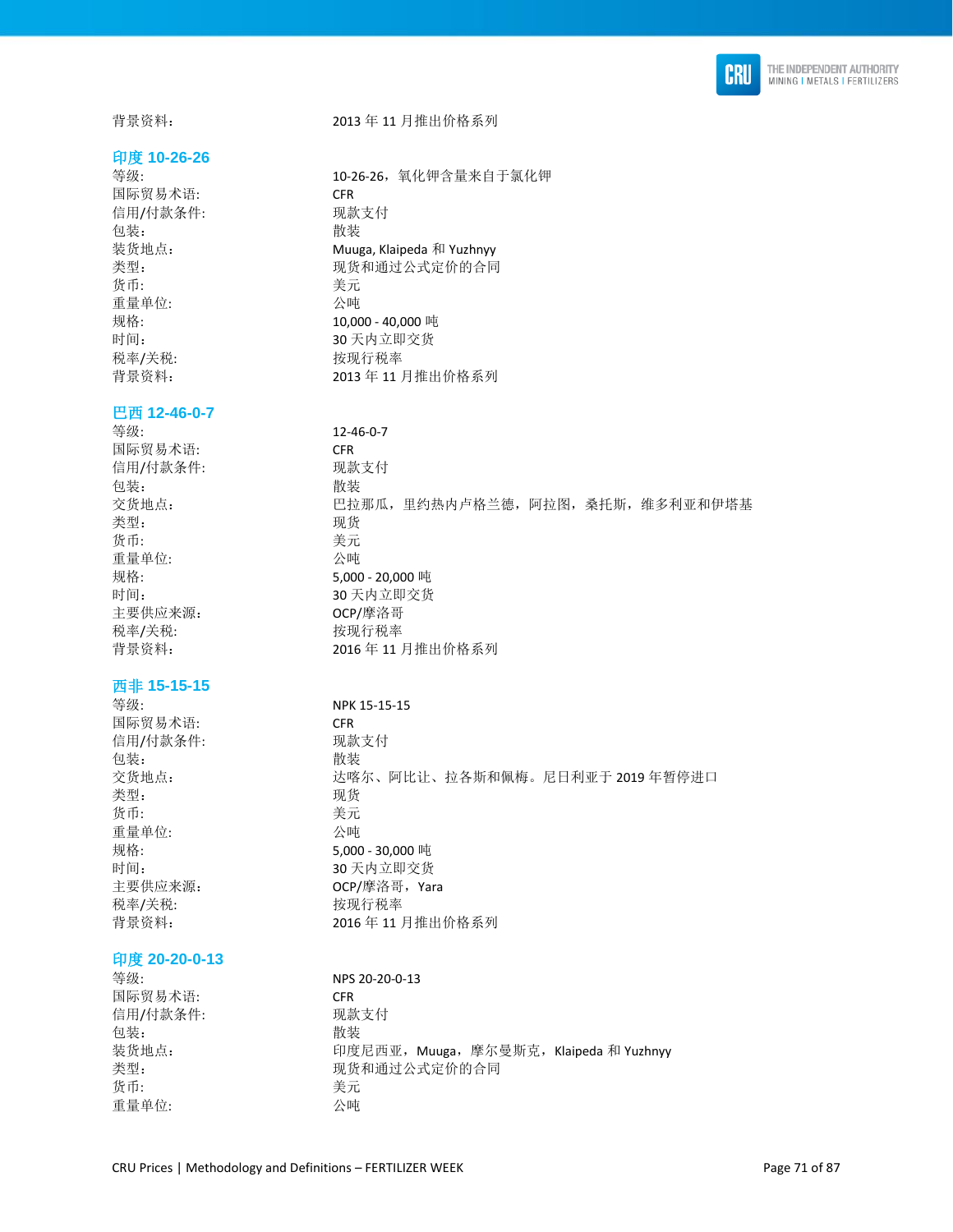

## 复合肥 **- EXW**

中国 **15-15-15 S** 

包装: 散装 装货地点: 生产商工厂 类型: 现货 货币: 为什么 人民币 重量单位: 公吨 规格: 至少 1,000 吨 消费市场: 中国各地 税率/关税: わけの おおおところ 按现行税率 名义评估: 月度评估 频次: 每月

### 中国 **15-15-15 CL**

等级: 15-15-15 氯基 包装: 散装 装货地点: 生产商工厂 类型: 现货 货币: 为什么 人民币 重量单位: 公吨 规格: 500 吨或更多 时间: 1 周内立即交货 税率/关税: わけの おおおところ 按现行税率 名义评估: 月度评估 频次: 每月

规格: 5,000 - 30,000 吨 时间: 30 天内立即交货 税率/关税: 本部 被现行税率 背景资料: 2016 年 11 月推出价格系列

等级: 15-15-15 硫酸钾型为基础 国际贸易术语: 工厂交货-生产工厂的货车或火车车厢 信用/付款条件: 有效的 预付款或经销商销售后结算 时间: 1 周内立即交货 背景资料: 2008 年 5 月推出价格系列

国际贸易术语: 工厂交货-生产工厂的货车或火车车厢 信用/付款条件: 有效 计算机 计数或经销商销售后结算 消费市场: 中国各地施肥地区,氯化物肥料不在新疆销售 背景资料: 2008 年 5 月推出价格系列

### 标准氯化钾 **FOB**  氯化钾 **– FOB** 散装 温哥华

国际贸易术语: FOB 包装: 散装 装货地点: 温哥华 类型: カランス アンチン こうしょう 现货和合同 货币: カラン おおとこ きょうきょう 美元 重量单位: 公吨

等级: カランス インストン 氧化钾含量(K2O)不低于 60%。公式 KCI(氯化钾)。尺寸主要小于 1.7mm, 大于 0.25mm 信用/付款条件: 没有 FOB 销售,全部以 CFR 成交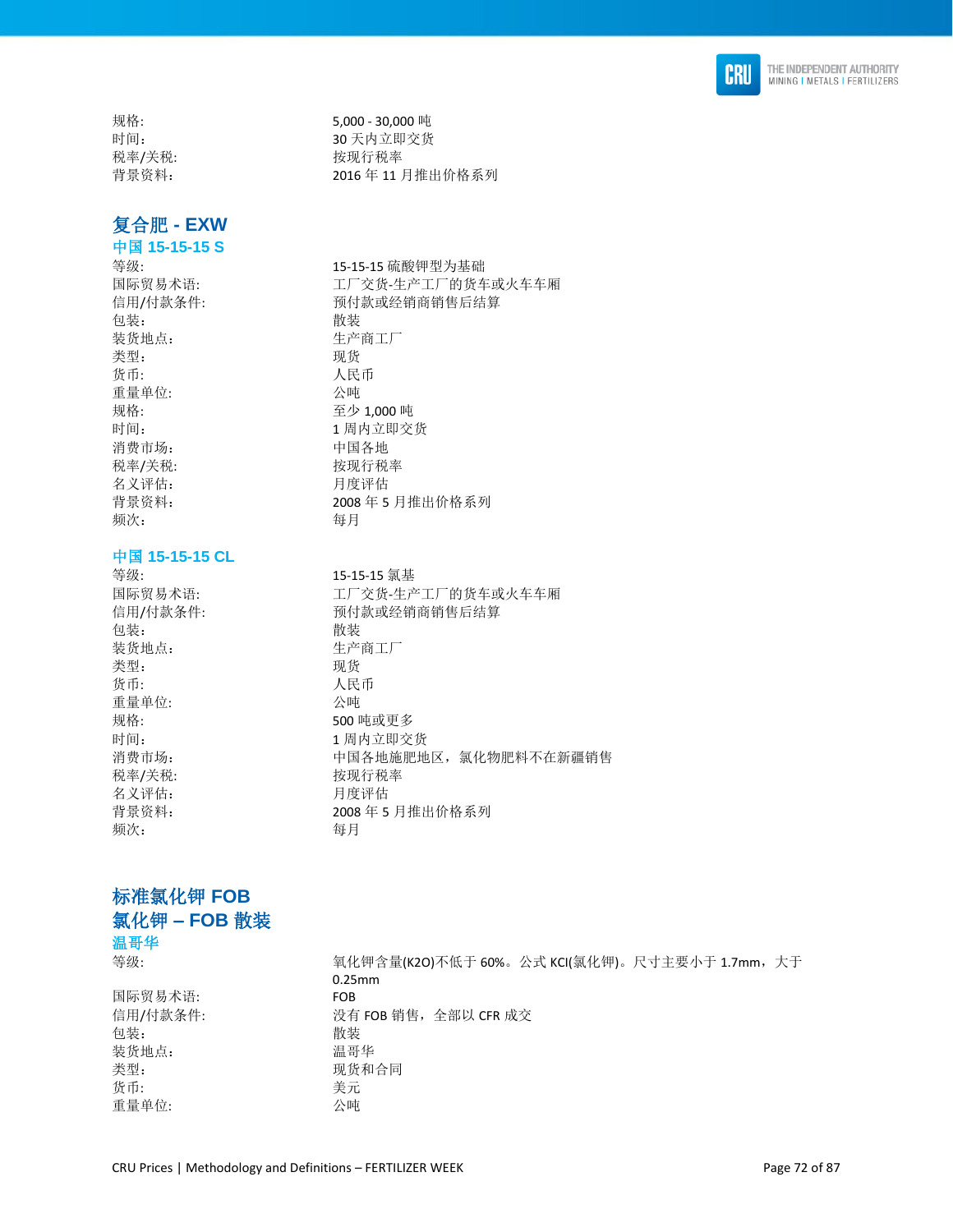

主要供应来源: 李 萨斯喀彻温省 税率/关税: わけの おおおところ 按现行税率

### 约旦**/**以色列

等级: カランス インストン 氧化钾含量(K2O)不低于 60%。公式 KCI(氯化钾)。尺寸主要小于 1.7mm,大于

国际贸易术语: FOB 信用/付款条件: 没有 FOB 销售,全部以 CFR 成交 包装: 散装 装货地点: 以色列的埃拉特和红海沿岸的约旦亚喀巴 类型: カランス アンチン こうしょう 现货和合同 货币: カランチン きんじょう 美元 重量单位: 公吨 规格: 15,000 – 60,000 吨 时间: 30 天内立即交货 消费市场: 有效的 有效的 印度、中国、东南亚 税率/关税: わかん おおし 按现行税率 背景资料: 1997 年 3 月推出价格系列

### 波罗的海

等级: カランス インストン 氧化钾含量(K2O)不低于 60%。公式 KCI(氯化钾)。尺寸主要小于 1.7mm,大于

国际贸易术语: FOB 信用/付款条件: 没有 FOB 销售,全部以 CFR 成交 包装: 散装 装货地点: 有效的 医罗斯圣彼得堡和立陶宛克莱佩达 类型: 李家 的复数形式 医双货和合同 货币: 美元 重量单位: 公吨 规格: 15,000 – 60,000 吨 时间: 30 天内立即交货 消费市场: 有效的 有效的 印度、中国、东南亚 税率/关税: わけの おおおところ 按现行税率 背景资料: 1997 年 3 月推出价格系列

### 标准氯化钾 **FCA**

中国港口 批发

等级: カランス インストン 氧化钾含量(K2O)不低于 60%。公式 KCI(氯化钾)。尺寸主要小于 1.7mm,大于 0.25mm 国际贸易术语: FCA 出货港仓库 信用/付款条件: 现款支付 包装: 50 公斤/袋(散装装船,港口包装) 装货或交货地点: 有一 青岛、连云港、湛江、赤湾、防城 类型: 现货 货币: 有效的 医心包的 人民币 重量单位: 公吨 规格: カランス アンドライブ 至少 50 吨 时间: カランス オオナ 1 周内立即交货 主要供应来源: 中化化肥和 CNAMPGC

规格: 30,000 – 60,000 吨 时间: 30 天内立即交货 消费市场: 有效的 计算法 计算法 计图、东南亚 背景资料: 1997 年 3 月推出价格系列

0.25mm

0.25mm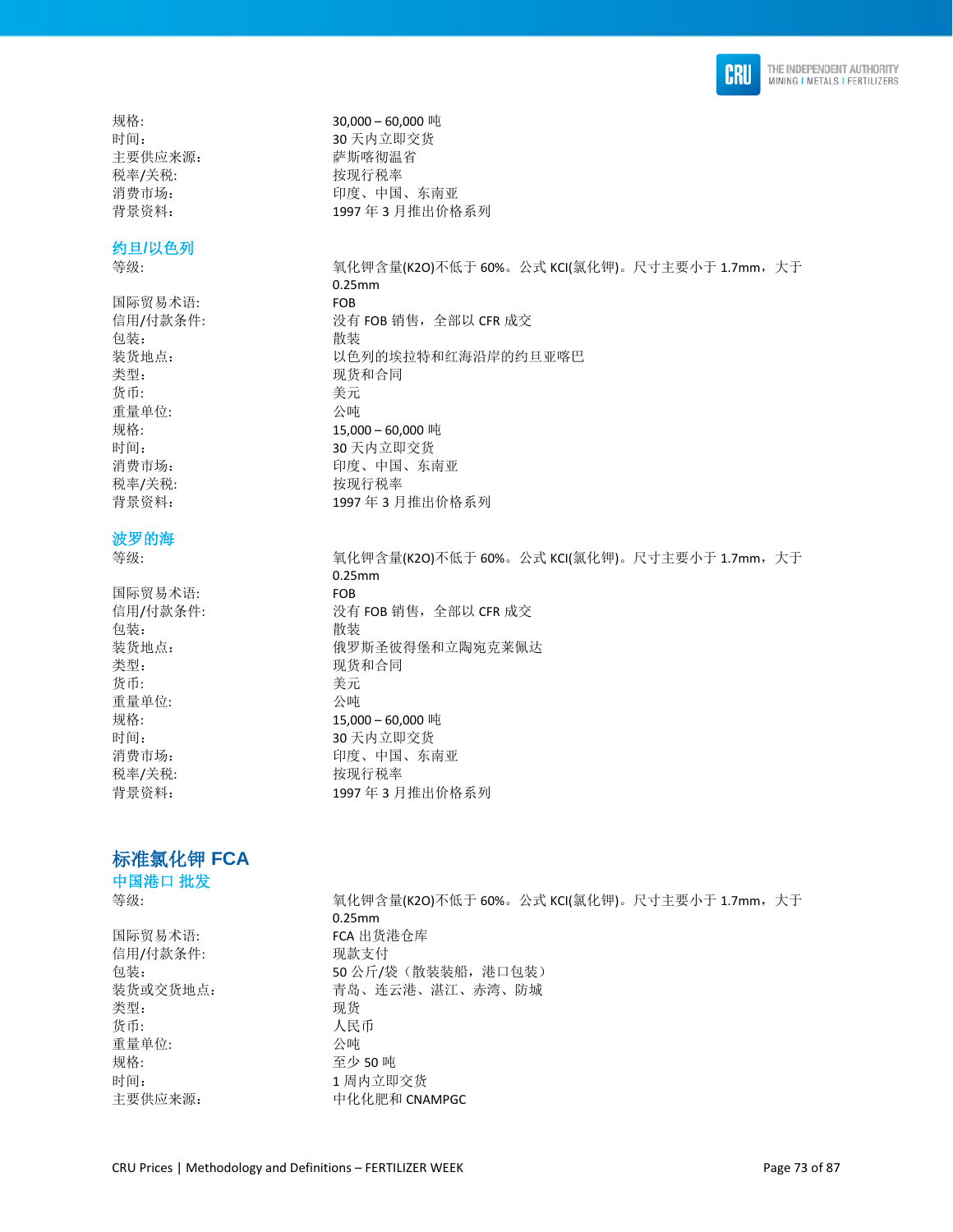

税率/关税: わけの 按现行税率 背景资料: 2011年4月推出价格系列 频次: 每周

# 标准氯化 **CFR**

0.25mm

0.25mm

### 中国 等级: カランス インストン 氧化钾含量(K2O)不低于 60%。公式 KCI(氯化钾)。尺寸主要小于 1.7mm, 大于

国际贸易术语: CFR 信用/付款条件: LC 包装: 散装 装货或交货地点: 有一 青岛、连云港、湛江、赤湾、防城 类型: 现货 货币: 有效的 医心包的 医无线虫属 医心室 医心室 医心室 重量单位: 公吨 规格: 15,000 – 60,000 吨 时间: 180 天远期交货 主要供应来源: カンコンコンの自俄罗斯,俄罗斯,加拿大,以色列,约旦,德国 税率/关税: 1%进口关税 名义评估: 有效 一般是年度评估, 签订协议时评估 背景资料: 1997 年 3 月推出价格系列 **频次: 有效的**<br>有效的

### 印度 **180** 天

国际贸易术语: CFR 信用/付款条件: 180 天信用证 包装: **2000** 交货地点: 不可以在于一个东西海岸的各种港口 类型: 本部 本部 合同 货币: 考元 重量单位: 公吨 规格: 15,000 – 60,000 吨 时间: 180 天远期交货 主要供应来源: カランス 自俄罗斯,俄罗斯,加拿大,以色列,约旦,德国 税率/关税: わけの おおおところ 按现行税率 背景资料: 1997 年 3 月推出价格系列

### 东南亚

等级: カランス インストン 氧化钾含量(K2O)不低于 60%。公式 KCI(氯化钾)。尺寸主要小于 1.7mm,大于 0.25mm 国际贸易术语: CFR 信用/付款条件: 现款支付/即期付款 包装: 散装 交货地点: 可以 中度尼西亚, 马来西亚, 泰国, 越南的多个港口 类型: 李武 2008年11月11日 11月15日 11月15日 11月15日 11月15日 11月15日 11月15日 11月15日 11月15日 11月15日 11月15日 11月15日 11月15日 11月15日 11月15日 11月15日 11月15日 11月15日 11月15日 11月15日 11月15日 11月15日 11月15日 11月15日 11月15日 11月15日 11月15日 11月15日 11月15日 11月15日 货币: 考元 重量单位: 公吨 规格: 5,000 – 60,000 吨 时间: 30 天立即交货 主要供应来源: カランス 自俄罗斯,俄罗斯,加拿大,以色列,约旦,德国 税率/关税: 本部 被现行税率 背景资料: 1997 年 3 月推出价格系列

等级: カランス インストン 氧化钾含量(K2O)不低于 60%。公式 KCI(氯化钾)。尺寸主要小于 1.7mm,大于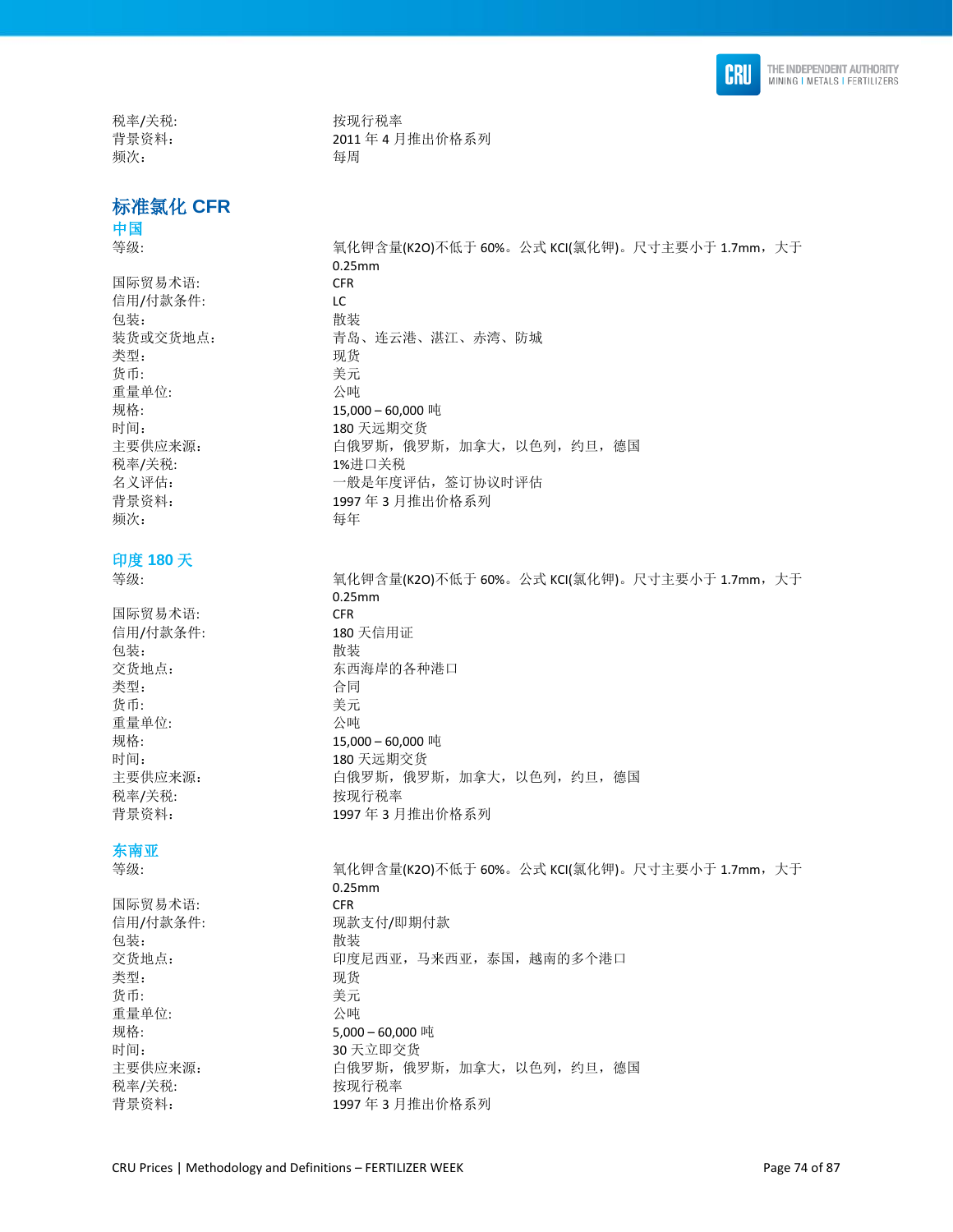

# 标准氯化钾 **DAP**

0.25mm

中国**/**俄罗斯边贸

等级: カランス インストン 氧化钾含量(K2O)不低于 60%。公式 KCI(氯化钾)。尺寸主要小于 1.7mm,大于

国际贸易术语: DAP 包装: 散装 交货地点: カランス おおところ 満洲里(内蒙古) 类型: 本部 本部 合同 货币: 美元 重量单位:<br>规格: 时间: 1 个月内交货 消费市场: 中国西部地区 税率/关税: 1%进口关税 名义评估: 通常月度评估 频次: 每月

# 氯化钾大颗粒 **FOB**  温哥华

等级: カランス インストン エントン エム エム エム インド 60%。公式 KCI(氯化钾)。大颗粒 MOP, 主要在 1mm 以

# 国际贸易术语: FOB 包装: 散装 装货地点: 温哥华 类型: 现货 货币: 考元 重量单位: 公吨 时间: 30 天内立即交货 主要供应来源: 李 萨斯喀彻温省 税率/关税: わけの 按现行税率 消费市场: 财本 网络罗斯特尔 巴西和东南亚

波罗的海

| 123 11 14 |                                                 |
|-----------|-------------------------------------------------|
| 等级:       | 氧化钾含量(K2O)不低于 60%。公式 KCl(氯化钾)。大颗粒 MOP,主要在 1mm 以 |
|           | 上,小于 3.35mm                                     |
| 国际贸易术语:   | <b>FOB</b>                                      |
| 信用/付款条件:  | 没有 FOB,全部以 CFR 成交                               |
| 包装:       | 散装                                              |
| 装货地点:     | 俄罗斯圣彼得堡和立陶宛克莱佩达                                 |
| 类型:       | 现货                                              |
| 货币:       | 美元                                              |
| 重量单位:     | 公吨                                              |
| 规格:       | 15,000 - 60,000 吨                               |
| 时间:       | 30 天内立即交货                                       |
| 税率/关税:    | 按现行税率                                           |
| 消费市场:     | 巴西和东南亚                                          |
| 背景资料:     | 2006年7月推出价格系列                                   |
|           |                                                 |

信用/付款条件: 预付款、货到付款、LC 规格: 63 吨轨道车和 1,500 – 2,500 吨火车 背景资料: 2011 年 4 月推出价格系列

 $\pm$ , 小于 3.35mm 没有 FOB, 全部以 CFR 成交 规格: 30,000 - 60,000 吨 背景资料: 1997 年 3 月推出价格系列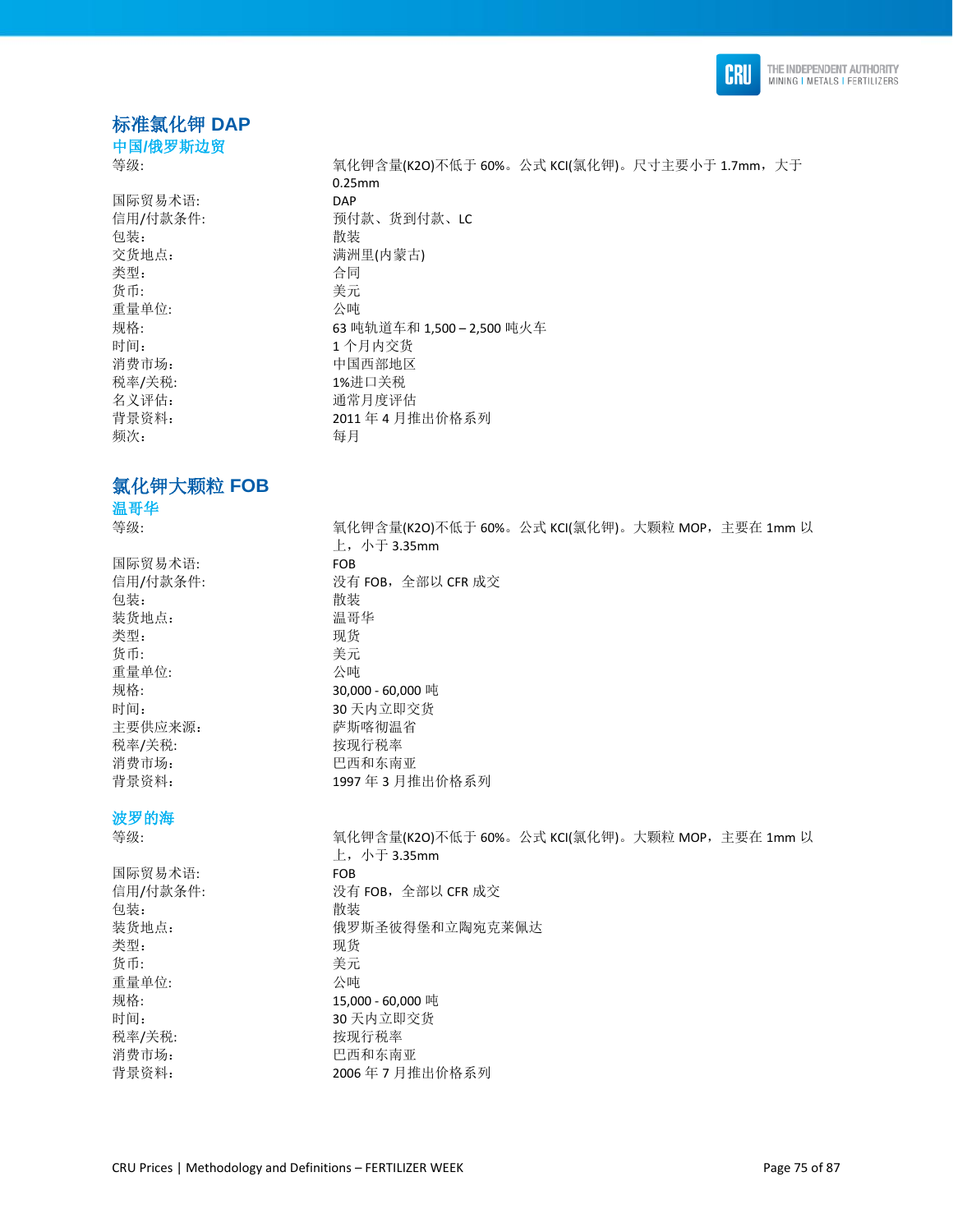

#### 萨斯喀彻温省

等级: 大颗粒 0-0-60 国际贸易术语: FOB 信用/付款条件: 现款支付/即期付款 包装: **2000** 装货地点: カンコンコンコンコンコンコントウェア あくりょう おくせん おんだん はいしょう 类型: 现货 货币: 美元 重量单位: 短吨 规格: 2009 短吨 时间: 2 周内立即交货 主要供应来源: http://www.childing.com/displanation/com/displanation/displanation/displanation/displanation/ 税率/关税: わけの おおおところ 按现行税率 背景资料: 1990年7月推出价格系列

#### 美国新奥尔良 驳船

等级: カラック おおとこ おおし 大颗粒 0-0-60 国际贸易术语: FOB 信用/付款条件: 现款支付/即期付款 包装: **2000** 装货地点: 在密西西比河码头卸货的进口货物 类型: 现货 货币: 考元 重量单位: 短吨 规格: カランプ 2,500 短吨 时间: 2 周内立即交货 主要供应来源: 有着 我 的 我要斯、白俄罗斯、以色列 税率/关税: わけの おおおところ 按现行税率 背景资料: 2008 年 5 月推出价格系列

### 美国中西部以东

等级: 大颗粒 0-0-60 国际贸易术语: FOB 信用/付款条件: 现款支付/即期付款 包装: 散装 装货地点: 河流码头和内陆仓库主要分布在伊利诺斯州、印第安纳州、密歇根州、俄亥俄

类型: 现货 货币: 考元 重量单位: 短吨 规格: 25 短吨 时间: 2 周内立即交货 主要供应来源: カランス ア品从生产商的仓库和独立分销商销售给零售商 税率/关税: わけの おおおところ 按现行税率 背景资料: 1990 年 7 月推出价格系列

### 美国中西部以西

| 等级:      | 大颗粒 0-0-60                       |
|----------|----------------------------------|
| 国际贸易术语:  | <b>FOB</b>                       |
| 信用/付款条件: | 现款支付/即期付款                        |
| 包装:      | 散装                               |
| 装货地点:    | 主要分布在爱荷华州、内布拉斯加州、明尼苏达州的河流码头和内陆仓库 |
| 类型:      | 现货                               |
| 货币:      | 美元                               |
| 重量单位:    | 短吨                               |

州和肯塔基州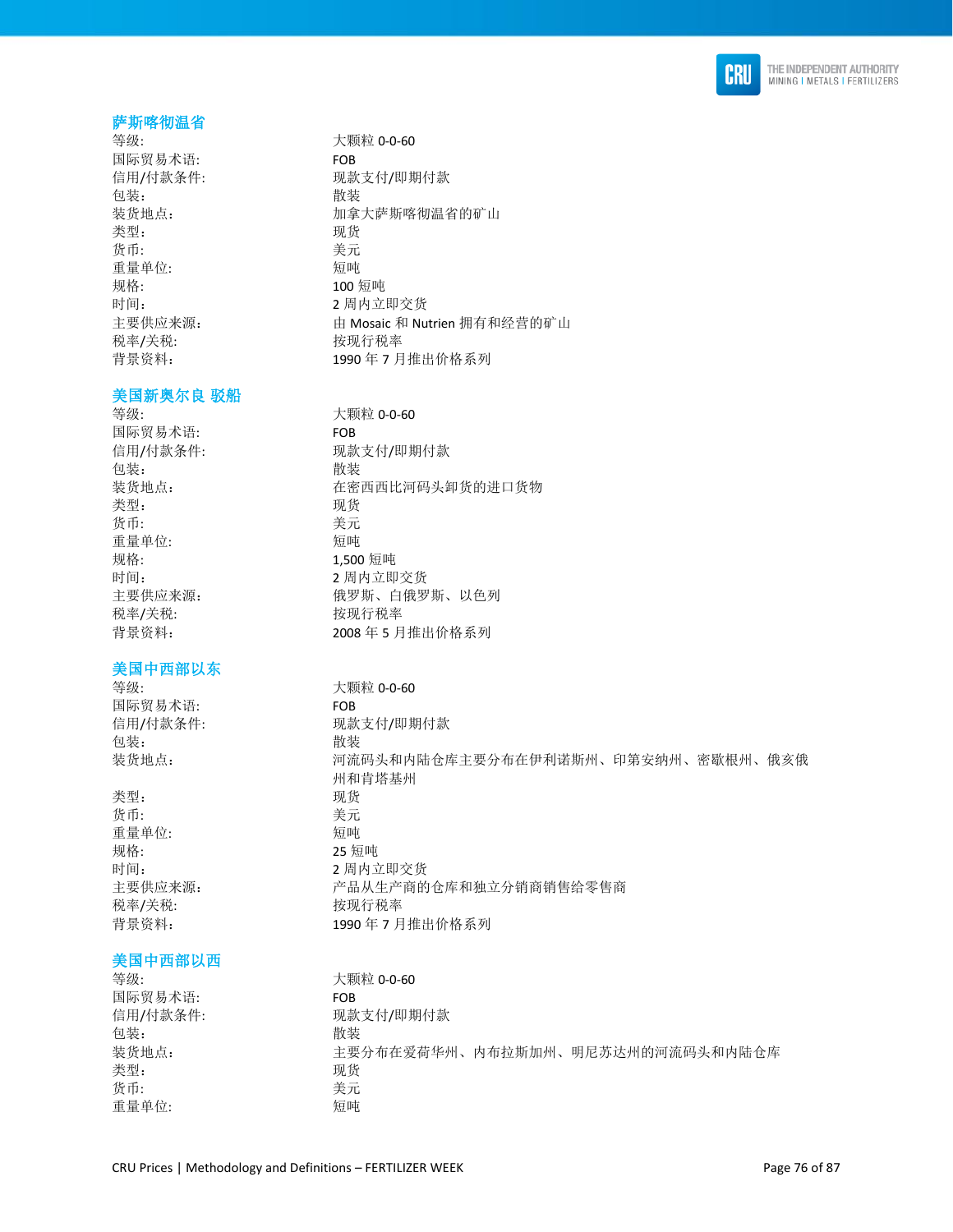

规格: 25 短吨 税率/关税: わかん おおおし 按现行税率

#### 美国南部

等级: **booking** to the term of the way with  $\frac{1}{2}$   $\frac{1}{2}$   $\frac{1}{2}$   $\frac{1}{2}$   $\frac{1}{2}$   $\frac{1}{2}$   $\frac{1}{2}$   $\frac{1}{2}$   $\frac{1}{2}$   $\frac{1}{2}$   $\frac{1}{2}$   $\frac{1}{2}$   $\frac{1}{2}$   $\frac{1}{2}$   $\frac{1}{2}$   $\frac{1}{2}$   $\frac{1}{2}$   $\frac{1}{2}$  国际贸易术语: FOB 包装: 散装 类型: 李家 医心包的 医双货 货币: 美元 重量单位: 时间: 2 周内立即交货 税率/关税: わけの おおおところ 按现行税率

氯化钾大颗粒 **CFR** 

巴西

国际贸易术语: CFR 包装: 散装 类型: 现货 货币: カランチン おおとこ 美元 重量单位: 公吨 税率/关税: わけの おおおところ 按现行税率

### 东南亚

国际贸易术语: CFR 包装: 散装 类型: 现货 货币: 考元 重量单位: 公吨 税率/关税: わけの 按现行税率

时间: カランス カランス 2 周内立即交货 主要供应来源: 产品从生产商的仓库和独立分销商销售给零售商 背景资料: 1990年7月推出价格系列

信用/付款条件: 现款支付/即期付款 装货地点: 梅森-狄克逊以南和密西西比河两岸的河流码头和内陆仓库 规格: 25 短吨货车和 100 短吨轨道车 主要供应来源: 产品从生产商的仓库和独立分销商销售给零售商 背景资料: 1998年1月推出价格系列

等级: <br> 氧化钾含量(K2O)不低于 60%。公式 KCI(氯化钾)。大颗粒 MOP, 主要在 1mm 以  $L$ , 小于 3.35mm 信用/付款条件: 现款支付/即期付款 交货地点: カランス あんさん 多个港口包括巴拉那瓜, 桑托斯和里约热内卢格兰德 规格: 15,000 - 60,000 吨 时间: 30 天内立即交货 主要供应来源: カランチ 自俄罗斯,俄罗斯,加拿大,以色列和德国 背景资料: 1997 年 3 月推出价格系列

等级: カランス インストン エントン エム エム エム インド 60%。公式 KCI(氯化钾)。大颗粒 MOP, 主要在 1mm 以  $\pm$ , 小于 3.35mm 信用/付款条件: 现款支付/即期付款 交货地点: 本部 本国和越南的港口 规格: 5,000 - 60,000 吨 时间: 30 天内立即交货 主要供应来源: カラウンス 自俄罗斯,俄罗斯,加拿大 背景资料: 2021 年 5 月推出价格系列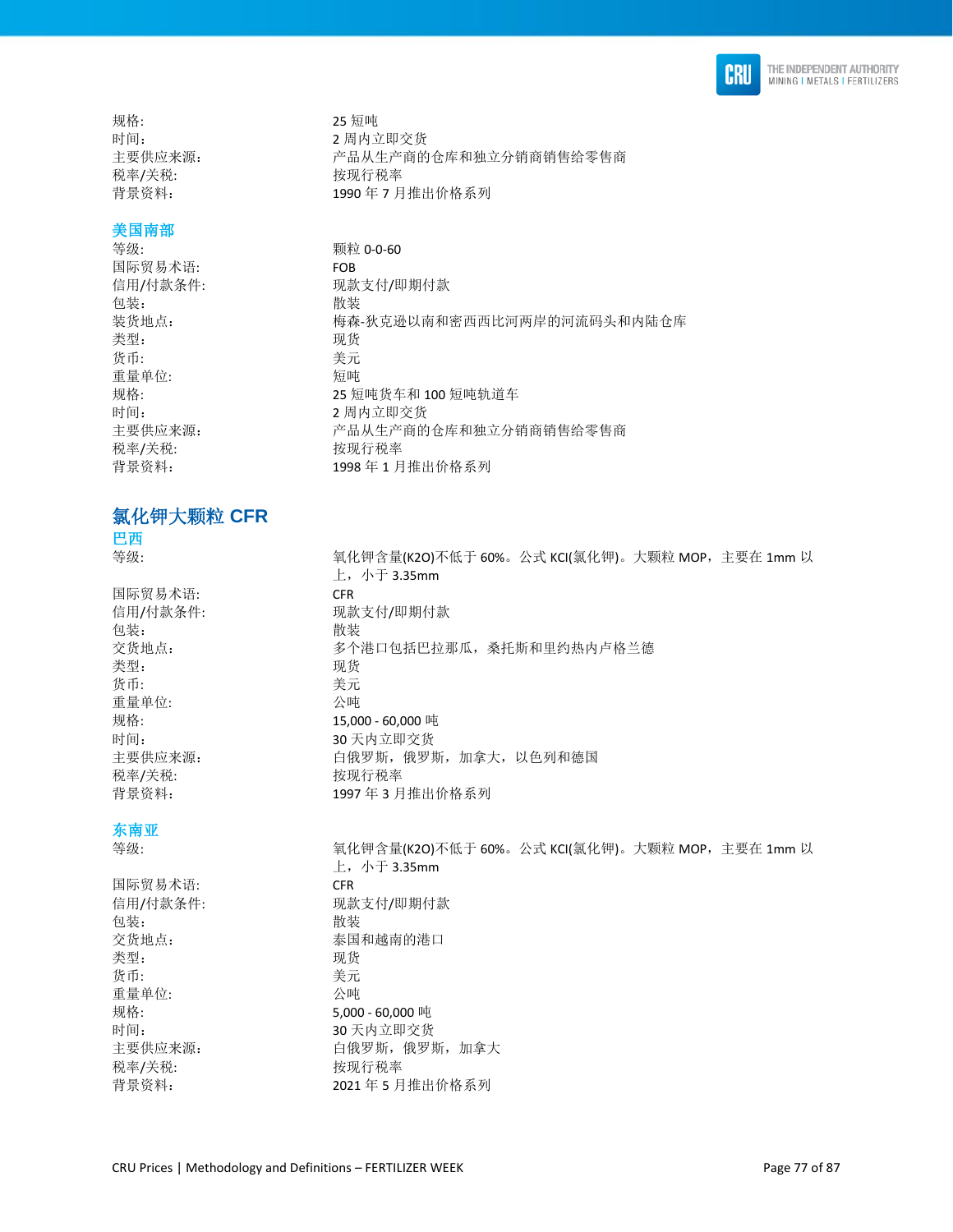

### 氯化钾大颗粒 **CIF**

西北欧

国际贸易术语: CIF 包装: 散装 装货地点: 西北欧港口 货币: 欧元 重量单位: 公吨 税率/关税: わけの おおおところ 按现行税率 背景资料: 2007 年 7 月推出价格系列

### 硫酸钾 **FCA**

西北欧

国际贸易术语: FCA 包装: **2000** 货币: 欧元 重量单位: 公吨 规格: 40 吨或更多 主要供应来源: 李武 - 德国和比利时 税率/关税: わかん おおおし 按现行税率

### 硫酸钾 **FOB**

远东地区

类型: 现货 货币: カランチン さんじょう 美元 重量单位: 公吨

等级: カランス インストン エントン エム インド インド 10%。公式 KCI(氯化钾)。大颗粒 MOP, 主要在 1mm 以  $\pm$ , 小于 3.35mm 信用/付款条件: 现款支付/即期付款 类型: 现货,月度和季度合同 规格: カランス アンチュー のおもの おおとり ちょうかい ちょうかい かんじょう かいじょう かいじょう かいじょう かいじょう かいじょう かいじょう かいじょう かいじょう かいじょう 时间: 30 天内立即交货 主要供应来源: 德国,俄罗斯,白俄罗斯和约旦

等级: 氧化钾含量(K2O)不低于 60%。全部氯化物(如 CI) 重量最大 2.5%。式 K2SO4(碳酸钾的硫酸盐)。原材料主要小于 1.7mm, 大于 0.25mm 信用/付款条件: 现款支付/即期付款 装货地点: 比利时的安特卫普和德国的许多地方 类型: カランチン アンチン 现货, 月度和季度合同 时间: 30 天内立即交货 背景资料: 2001 年 1 月推出价格系列

等级: カンストン エントン エントン エントラン 50%。不包括可溶性产品。总氯化物(如 CI)最大重量为 2%。公 式 K2SO4(硫酸钾)。 国际贸易术语: FOB 信用/付款条件: 现款支付/即期付款或 LC 包装: 有效的 医心包装 化二氯化物 化苯基苯基 装货地点: 主要是中国山东省的烟台和青岛, 以及中国台湾。有时从天津和辽宁的鲅鱼圈 发货。 规格: カランス リング 散装, 通常是 20-40,000 吨, 集装箱 (最少 100 吨) 时间: 30 天内立即交货 主要供应来源: 中国(包括台湾) 定价: 反映主要供应商 SESODA(中国台湾)和中国大陆生产的产品贸易商的现货销售情 况。评估海外市场 CFR 销售的基础指标和 FOB 基础上实际报告的销售价格。 税率/关税: わけの おおところ 按现行税率 名义评估: 李武 李盘和报盘在没有新业务时使用。一般按月评估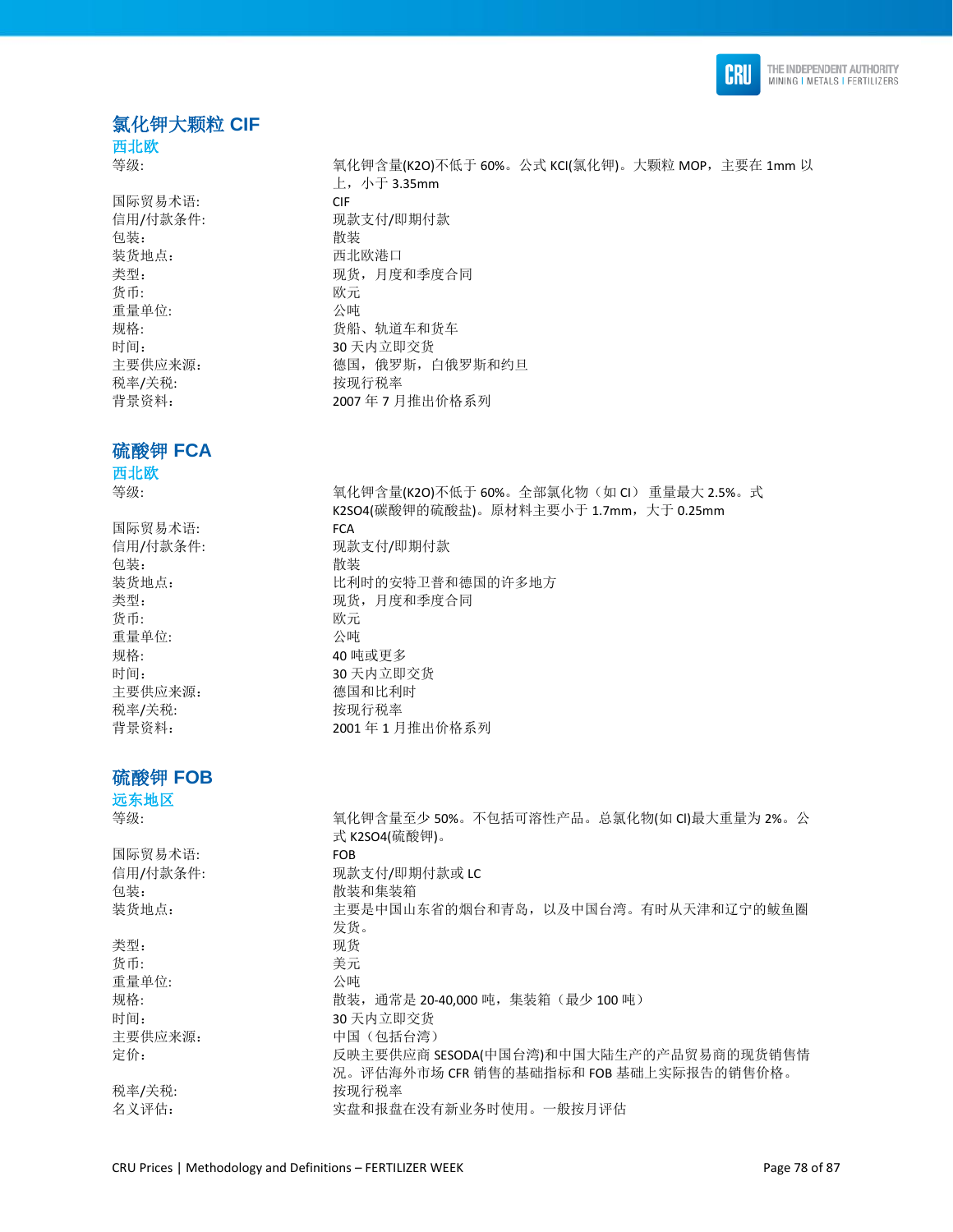

背景资料: 2020 年 10 月推出价格系列 频次: 每月

### 硫磺 **FOB**

### 美国墨西哥湾现货

等级: **All and The Market Struth Struth Windows** 国际贸易术语: FOB 包装: 散装 类型: 现货 货币: 考元 重量单位: 2000 2000 2000 公吨 消费市场: 阿拉伯 医西、摩洛哥 税率/关税: わけの 按现行税率

### 温哥华 **–** 现货

等级: **All and The Market Struth Struth Windows** 国际贸易术语: FOB 包装: **2000** 装货地点: 温哥华 类型: 现货 货币: 有效的 医心包的 医无线虫属 医心室 医心室 医心室 重量单位: 公吨 税率/关税: わけの おおおところ 按现行税率

### 中东地区 现货

等级: カランス アンチン かいかん 颗粒和碎块 国际贸易术语: FOB 包装: 有效的 化苯基苯胺 化苯基苯胺 化苯基苯胺 化苯基苯胺 医心包炎 化二乙基苯胺 医心包炎 化二乙基苯胺 医心包的 医心包的 医心包的 医心包的 医心包的 医心包的 医心包的 化二乙基乙酸 化二乙基乙酸 化二乙基乙酸 化二乙基乙酸 医心包 医心包 化二乙基乙酸 类型: 现货 货币: 考元 重量单位: 公吨 消费市场: 印度和中国 税率/关税: わけの おおおところ 按现行税率

### 中东地区 季度合同

等级: **All and The Market Struth Struth Windows** 国际贸易术语: FOB 信用/付款条件: 现款支付/即期付款 包装: 散装

信用/付款条件: 现款支付/即期付款 装货地点: 李国墨西哥湾港口,如博蒙特和科珀斯克里斯蒂 规格: 30,000 - 35,000 吨 时间: 30 天内立即交货 背景资料: 2017 年 5 月推出价格系列

信用/付款条件: 现款支付/即期付款 规格: 50,000 - 60,000 吨 时间: 30 天内立即交货 消费市场: 有时期 中国,巴西和南非 背景资料: 1996 年 8 月推出价格系列

信用/付款条件: 现款支付/即期付款 装货地点: **Example 2 and Ruwais, Shuiaiba, Ras Laffan** 和 Jubail 规格: 30,000 - 35,000 吨 时间: 30 天内立即交货 背景资料: 2003 年 6 月推出价格系列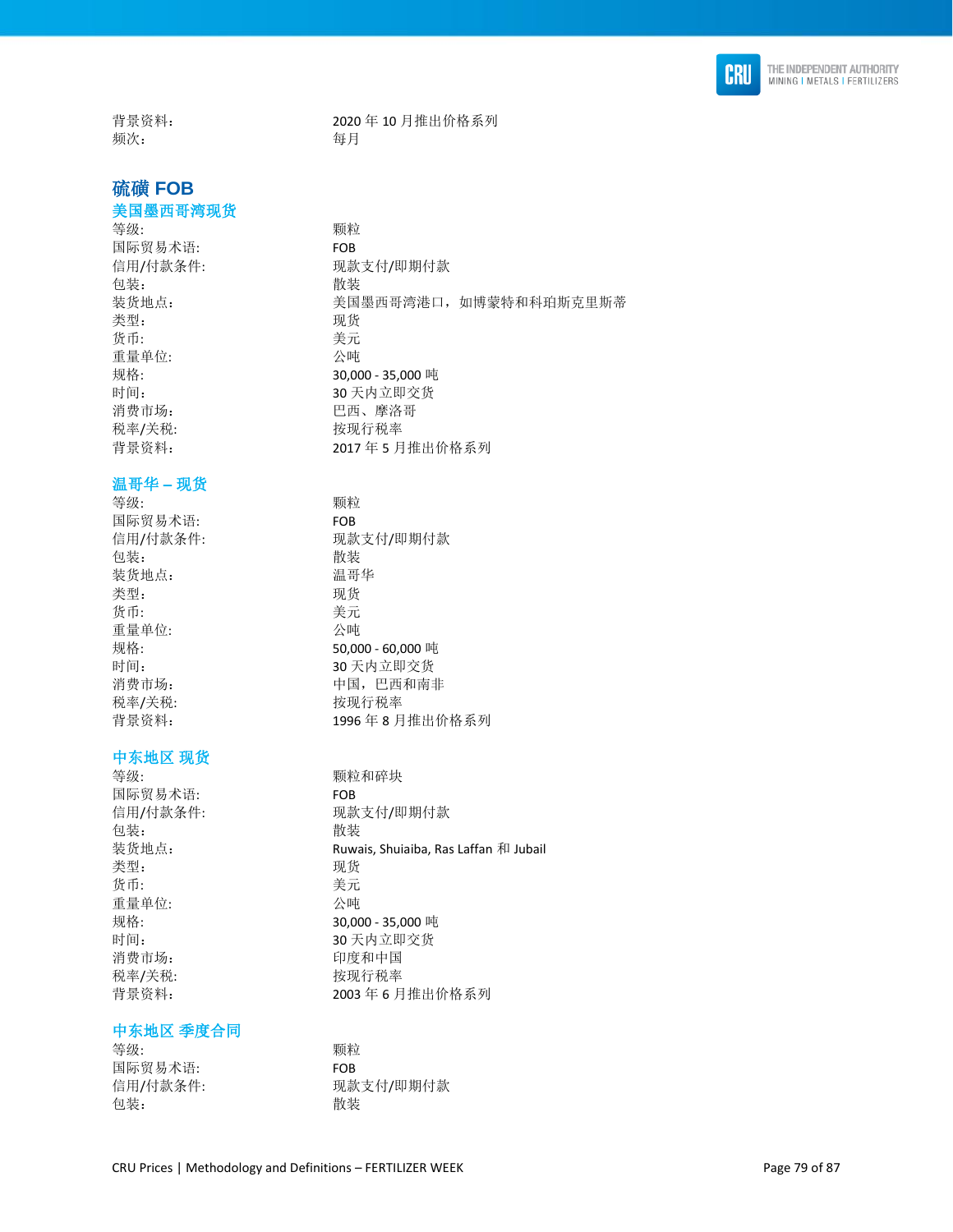

| 装货地点:  |  |
|--------|--|
| 类型:    |  |
| 货币:    |  |
| 重量单位:  |  |
| 规格:    |  |
| 时间:    |  |
| 消费市场:  |  |
| 税率/关税: |  |
| 背景资料:  |  |

### **Adnoc** 月度合同

等级: 国际贸易术语: FOB 信用 /付款条件 包装: **2000** 装货地点: **Ruwais** 类型: 本部 本部 合同 货币: 重量单位 规格: 消费市场: 印度 税率/关税: 背景资料:

### **Muntajat QSP** 月度合同

等级: 国际贸易术语: FOB 信用 /付款条件 : 现款支付 /即期付款 包装: **2000** 装货地点: 拉斯拉凡 类型: カランチン 月度合同 货币: 重量单位 规格: : 25,000 - 35,000 吨 时间: 30 天内立即交货 税率/关税: 背景资料:

### **KPC K S P** 月度合同

| 等级:      | 颗粒                |
|----------|-------------------|
| 国际贸易术语:  | <b>FOB</b>        |
| 信用/付款条件: | 现款支付/即期付款         |
| 包装:      | 散装                |
| 装货地点:    | 舒艾巴港              |
| 类型:      | 月度合同              |
| 货币:      | 美元                |
| 重量单位:    | 公吨                |
| 规格:      | 25,000 - 35,000 吨 |
| 时间:      | 30 天内立即交货         |
| 税率/关税:   | 按现行税率             |
| 背景资料:    | 2019年7月推出价格系列     |
|          |                   |

### 波罗的海

| 等级:     | 颗粒  |
|---------|-----|
| 国际贸易术语: | FOB |

装货地点: Ruwais, Shuaiba 类型: 合同 美元 : 公吨 : 30,000 - 35,000 吨 时间: 季度合同 消费市场: 中国和北非 按现行税率 年 1 月推出价格系列

: 颗粒 : 现款支付 /即期付款 : 美元 : 公吨 : 30,000 - 35,000 吨 按现行税率 年 6 月推出价格系列

: 颗粒

: 美元

: 公吨

按现行税率

: 颗粒和碎块

年 8 月推出价格系列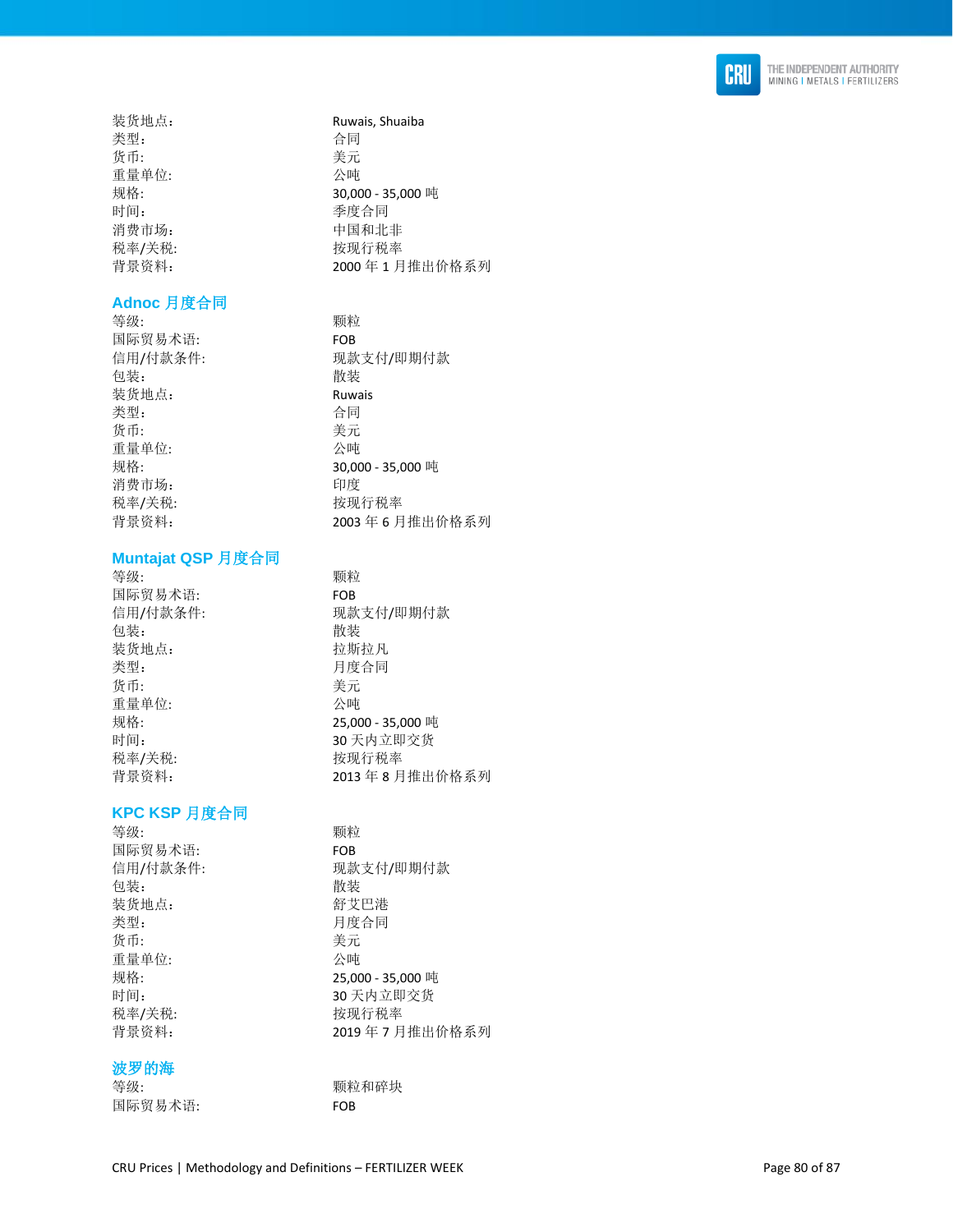

| 信用/付款条件:<br>包装: | 现款支付/即期付款<br>散装                                       |
|-----------------|-------------------------------------------------------|
| 装货地点:           | 乌斯特                                                   |
| 类型:             | 现货和合同                                                 |
| 货币:             | 美元                                                    |
| 重量单位:           | 公吨                                                    |
| 规格:             | 30,000 - 40,000 吨                                     |
| 时间:             | 30天内立即交货                                              |
| 消费市场:           | 北非、巴西和地中海                                             |
| 税率/关税:          | 按现行税率                                                 |
| 背景资料:           | 2000年1月推出价格系列                                         |
|                 |                                                       |
| 硫磺 EXW          |                                                       |
| 中国              |                                                       |
| 等级:             | 颗粒和碎块                                                 |
| 国际贸易术语:         | <b>EXW</b>                                            |
| 信用/付款条件:        | 预付款, 现款支付或赊销                                          |
| 包装:             | 散装                                                    |
| 装货地点:           | 生产商工厂                                                 |
| 类型:             | 现货销售                                                  |
| 货币:             | 人民币                                                   |
| 重量单位:           | 公吨                                                    |
| 规格:             | 1,000 吨或更多                                            |
| 时间:             | 30 天内立即交货                                             |
| 主要供应来源:         | 主要由中石化(Sinopec)和中石油(Petrochina)旗下的炼油厂, 以及中石化(Sinopec) |
|                 | 旗下的 Puguang 天然气炼油厂供应                                  |
| 税率/关税:          | 按现行税率                                                 |
| 背景资料:           | 2008年5月推出价格系列                                         |
| 频次:             | 每周                                                    |
|                 |                                                       |



# 中国 **port**

| 等级:      | 颗粒                |
|----------|-------------------|
| 国际贸易术语:  | <b>FCA</b>        |
| 信用/付款条件: | 现款支付或短期信用证        |
| 包装:      | 散装                |
| 装货地点:    | 南通、青岛和防城          |
| 类型:      | 现货                |
| 货币:      | 人民币               |
| 重量单位:    | 公庫                |
| 规格:      | 10,000 - 20,000 吨 |
| 时间:      | 30 天内立即交货         |
| 税率/关税:   | 按现行税率             |
| 背景资料:    | 2008年5月推出价格系列     |
| 频次:      | 每周                |
|          |                   |

# 硫磺 **CFR**

| 中国       |            |
|----------|------------|
| 等级:      | 颗粒和碎块      |
| 国际贸易术语:  | <b>CFR</b> |
| 信用/付款条件: | 现款支付/即期付款  |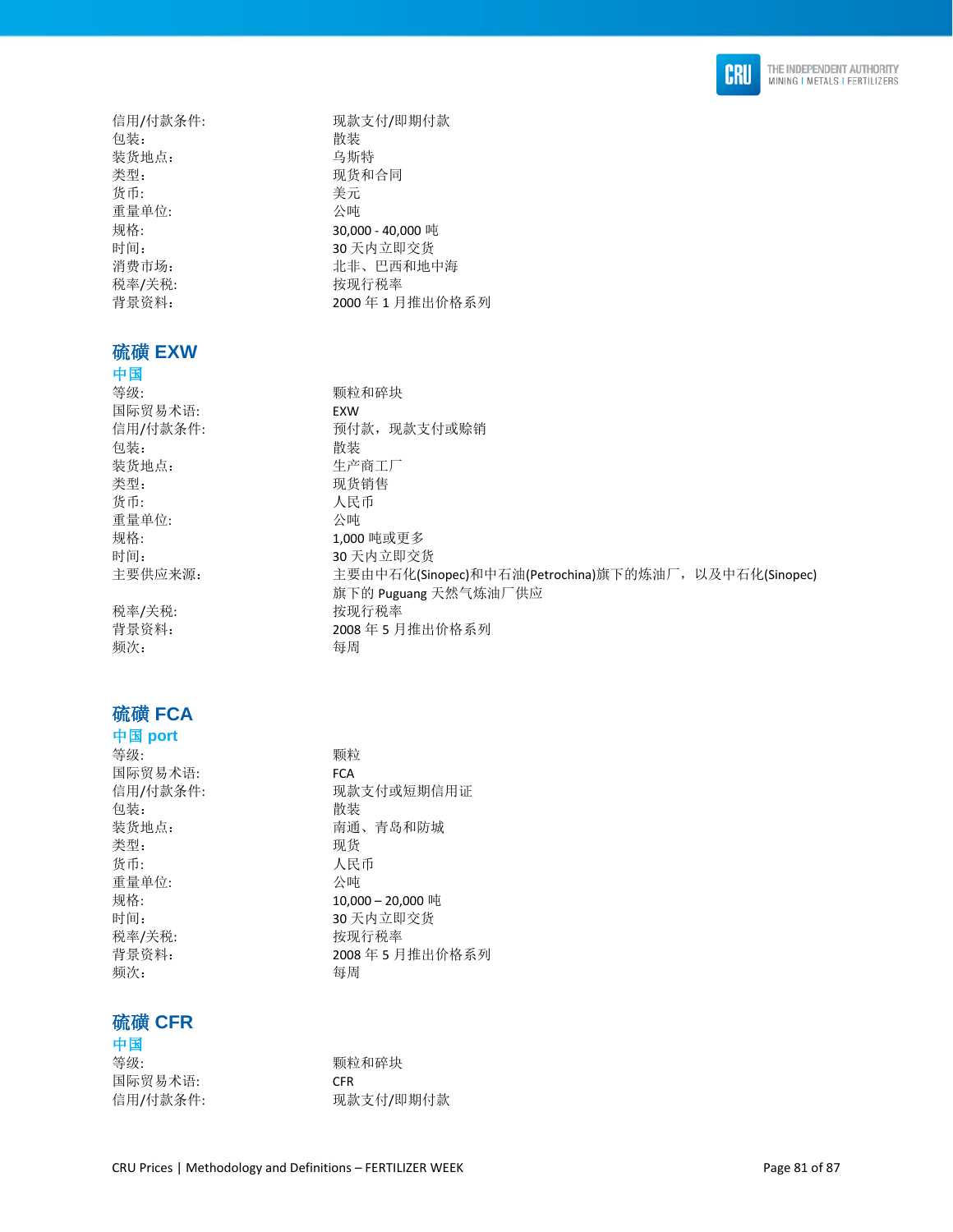

包装: 有效的 化苯基苯胺 化苯基苯胺 化苯基苯胺 化苯基苯胺 医心包炎 化二乙基苯胺 医心包炎 类型: 李武 2000年10月11日 11月11日 11月11日 11月11日 11月11日 11月11日 11月11日 11月11日 11月11日 11月11日 11月11日 11月11日 11月11日 11月11日 11月11日 11月11日 11月11日 11月11日 11月11日 11月11日 11月11日 11月11日 11月11日 11月11日 11月11日 11月11日 11月11日 11月11日 11月11日 11月11日 货币: カランチン さんじょう 美元 重量单位: 公吨 税率/关税: わかん おおし 按现行税率 频次: 每周

### 印度 中东地区 出口

国际贸易术语: CFR 包装: 散装 类型: 现货 货币: カランチン さんじょう 美元 重量单位: 公吨 税率/关税: わけの 按现行税率

#### 北非 三个月合约

等级: **All and The Market Struth Struth Windows** 国际贸易术语: CFR 包装: 散装 类型: 本部 本部 合同 货币: 有效的 医心脏 医无效的 医无效的 医无效的 医无效的 医无效的 重量单位: 公吨 税率/关税: 本部 被现行税率

### 地中海 **(**不包括当地合同**)**

等级: **Allahoration** (5) 国际贸易术语: CFR 包装: **2000** 类型: 现货 货币: 有效的 医心脏 医无线管 医心脏 医心脏 医心脏 医心脏 重量单位: 公吨

装货地点: 有着 有通、青岛和防城 规格: 30,000 – 60,000 吨 时间: 30 天内立即交货 主要供应来源: 温哥华和中东的生产商,黑海的碎块,台湾的福尔摩沙 背景资料: 2000 年 2 月推出价格系列

等级: 有效的 不可能的 医神经神经 医神经性 信用/付款条件: 现款支付/即期付款 交货地点: Paradip, Cochin, Vizag 和 Dharatmar 规格: 30,000 – 35,000 吨 时间: 30 天内立即交货 主要供应来源: 中天,伊朗,阿联酋,科威特,卡塔尔和沙特阿拉伯 背景资料: 2000 年 1 月推出价格系列

信用/付款条件: 现款支付/即期付款 交货地点: 李格哥森尔夫来斯菲尔和突尼斯加布 规格: 30,000 – 35,000 吨 时间: 30 天内立即交货 消费市场: The Contemporal Sect/突尼斯和 OCP/摩洛哥 背景资料: 2000年1月推出价格系列

信用/付款条件: 现款支付/即期付款 交货地点: 加布,突尼斯;约旦亚喀巴;以色列的阿什杜德和埃及的阿布·基尔 规格: 3,000 – 10,000 吨 时间: 30 天内立即交货 主要供应来源: 财本 2000 年 意大利, 西班牙, 利比亚, 希腊 税率/关税: わけの おおおところ 按现行税率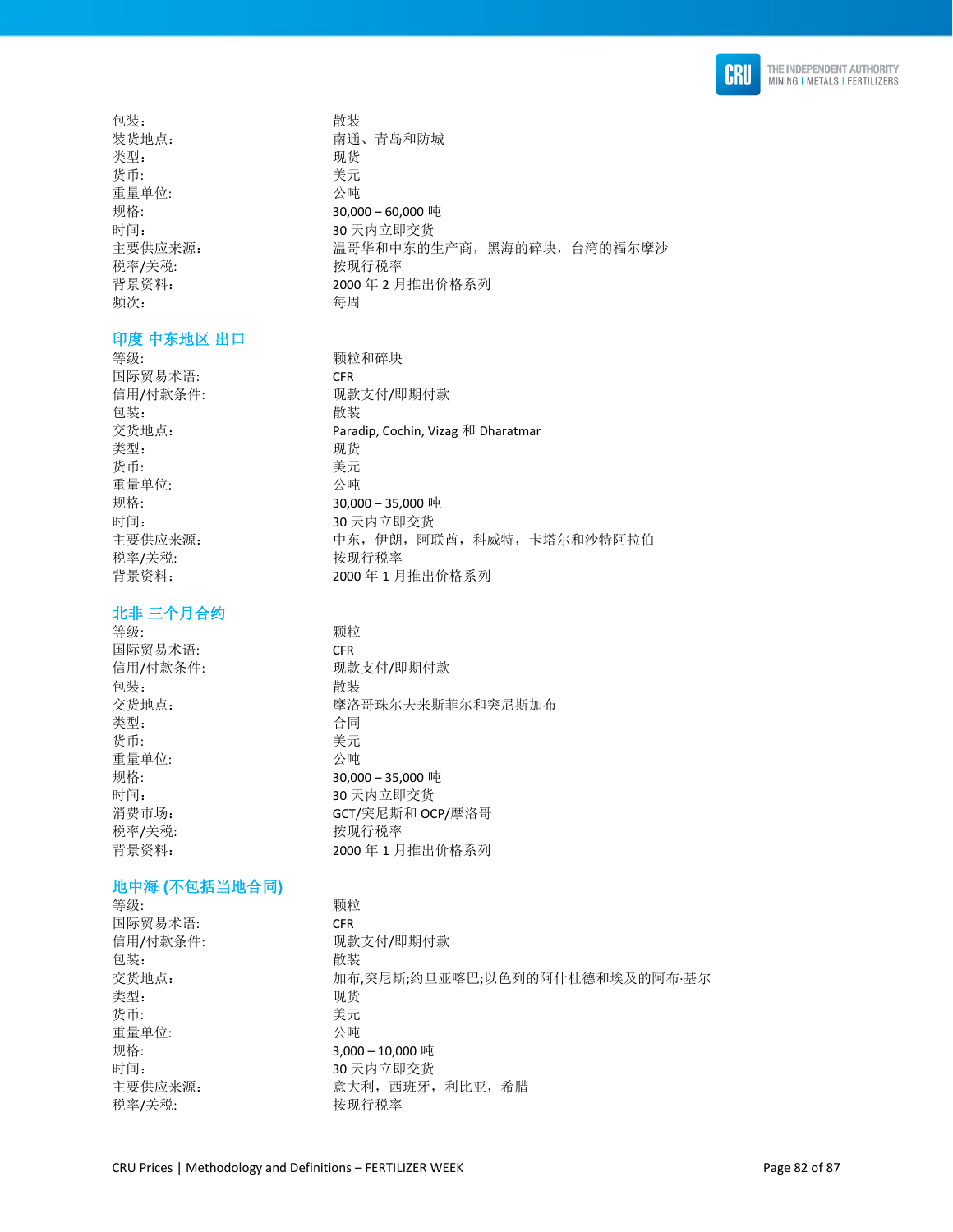

### 巴西

等级: **All and The Market Struth Struth Windows** 国际贸易术语: CFR 包装: **2000** 类型: 现货 货币: 考元 重量单位: 公吨 税率/关税: わけの おおおところ 按现行税率

# 液体硫磺 **FOB**

### 美国坦帕季度合同

等级: 李敏: 李家 李家 李家 " 你们不会 你们不会 你们不会 你们 国际贸易术语: FOB 包装: **2000** 

类型: 本部 本部 合同 货币: 李元 重量单位: 长吨

# 液体硫磺 **CPT**

### 西北欧货运六个月合同 等级: 熔化的/液体

| 国际贸易术语:  | <b>CPT</b>        |
|----------|-------------------|
| 信用/付款条件: | 现款支付/即期付款         |
| 包装:      | 散装                |
| 交货地点:    | 贯穿西北欧,包括德国,法国,比利时 |
| 类型:      | 合同                |
| 货币:      | 美元                |
| 重量单位:    | 公吨                |
| 规格:      | 23 吨至 25 吨货车      |
| 时间:      | 90 天内远期交货         |
| 消费市场:    | 西北欧               |
| 税率/关税:   | 按现行税率             |
| 背景资料:    | 2002年10月推出价格系列    |
|          |                   |

背景资料: 2017 年 7 月推出价格系列

信用/付款条件: 现款支付/即期付款 交货地点: 巴拉那瓜,里约热内卢格兰德和桑托斯 规格: 30,000 – 40,000 吨 时间: 30 天内立即交货 主要供应来源: 中天,巴西和加拿大的生产商 背景资料: 2010 年 2 月推出价格系列

信用/付款条件: 现款支付/即期付款 装货地点: 委内瑞拉, 德克萨斯州(跨墨西哥湾驳船), 墨西哥和中东地区。轨道车主要来自 加拿大西部 规格: カランカ インクリン 10,00 – 20,000 吨货船, 100 短吨轨道车 时间: 90 天内远期交货 消费市场: 坦帕,美国墨西哥湾,佛罗里达中部 税率/关税: わけの おおおところ 按现行税率 背景资料: 1993 年 3 月推出价格系列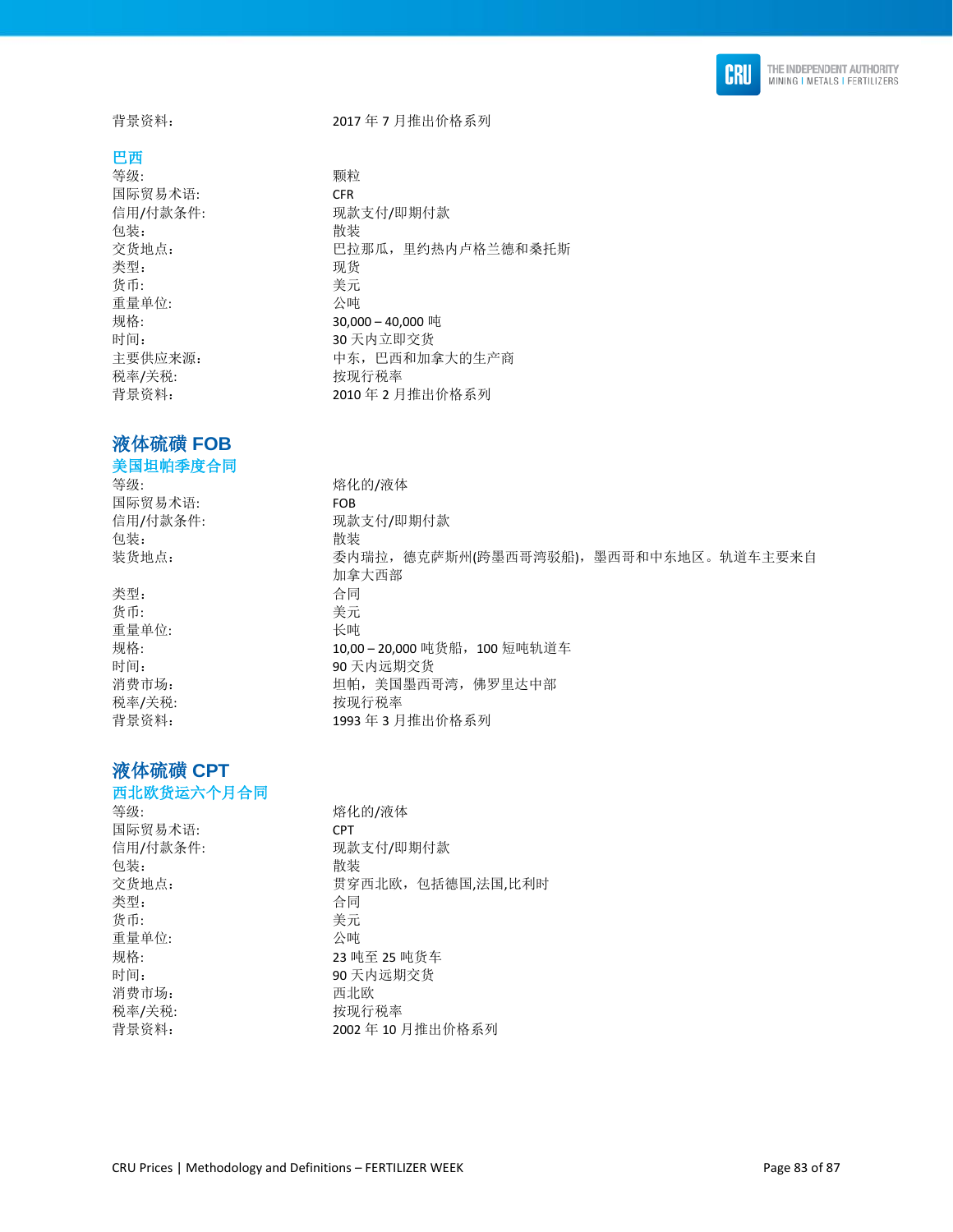

# 液体硫磺 **CFR**

### 比荷卢 驳船**/**轨道车 六个月合同

| 等级:      | 熔化的/液体                   |
|----------|--------------------------|
| 国际贸易术语:  | <b>CFR</b>               |
| 信用/付款条件: | 现款支付/即期付款                |
| 包装:      | 散装                       |
| 交货地点:    | 比荷卢地区                    |
| 类型:      | 合同                       |
| 货币:      | 美元                       |
| 重量单位:    | 公吨                       |
| 规格:      | 1,500-2,000 吨驳船, 25 吨轨道车 |
| 消费市场:    | 比荷卢                      |
| 税率/关税:   | 按现行税率                    |
| 背景资料:    | 2002年5月推出价格系列            |
|          |                          |

### 硫酸 **FOB**

# 西北欧 等级: カランド おおところ 液体酸 98% 国际贸易术语: FOB 信用/付款条件: 30 天信用证<br>装货地点: 30 天信用证 类型: 现货 货币: 考元 重量单位: 公吨 税率/关税: わけの おおし 按现行税率

### 日本**/**韩国

国际贸易术语: FOB 包装: 散装 类型: 现货/合同 货币: 考元 重量单位: 公吨 税率/关税: わけの おおおところ 按现行税率

### 中国

| 等级:      | 液体酸 98%   |
|----------|-----------|
| 国际贸易术语:  | FOB       |
| 信用/付款条件: | 现款支付/即期付款 |
| 包装:      | 散装        |
| 类型:      | 现货/合同     |
| 货币:      | 美元        |
| 重量单位:    | 公吨        |

汉堡, 鹿特丹, 比利时, 斯堪的纳维亚和西班牙 规格: 10,000-20,000 吨 时间: 30 天内立即交货 消费市场: 巴西、美国墨西哥湾和智利 背景资料: 2002 年 5 月推出价格系列

等级: 液体酸 98% 信用/付款条件: 现款支付/即期付款<br>包装: 散装 规格: 10,000-20,000 吨 时间: 30 天内立即交货 消费市场: 有时的 中国,智利,东南亚和印度 背景资料: 2012年7月推出价格系列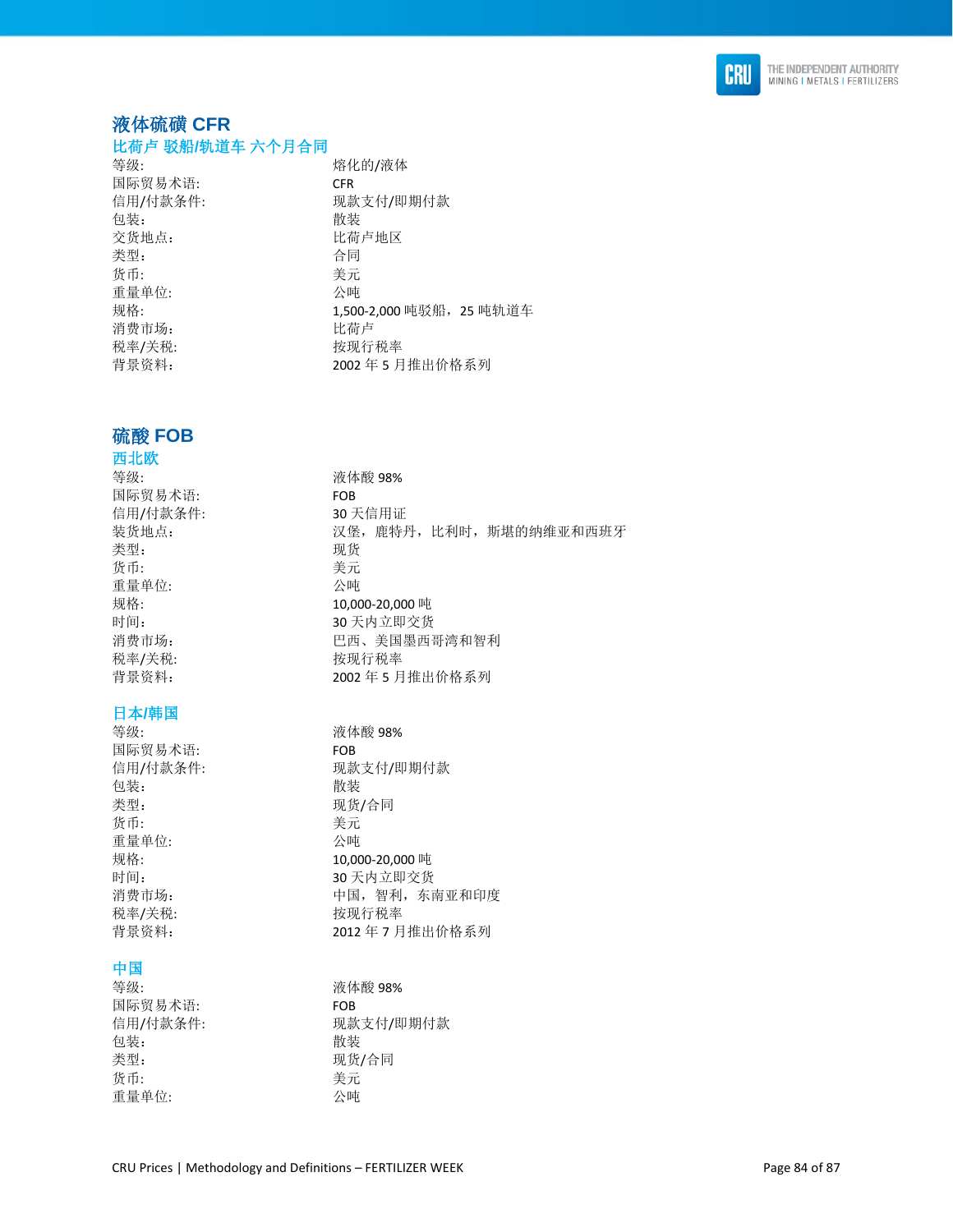

频次: 每周

# 硫酸 **CFR**

# 西北欧三个月合约

国际贸易术语: CFR 信用/付款条件: 30 天信用证 包装: 散装 类型: The CFR of the CFR of the CFR of the CFR of the CFR of the CFR of the CFR of the CFR of the CFR of the CFR 货币: 欧元 重量单位: 公吨 规格: 4,000-5,000 吨 税率/关税: わかん おおし 按现行税率

### 土耳其 现货**/**合同

等级: 液体酸 98% 类型: カランプ アンチン 现货/合同 货币: カランチン おおとこ 美元 重量单位: 公吨 规格: 4,000-5,000 吨 税率/关税: わけの おおおし 按现行税率

### 美国墨西哥湾

等级: 液体酸 98% 国际贸易术语: CFR 装货地点: 欧洲进入坦帕 类型: 现货 货币: カラン おおとこ きょうきょう 美元 重量单位: 公吨 规格: 20,000 吨 主要供应来源: 财本 欧洲和加拿大 税率/关税: わかん おおし 按现行税率

### 巴西

等级: カランド おおところ 液体酸 98% 国际贸易术语: CFR

规格: 10,000-20,000 吨 时间: 30 天内立即交货 消费市场: 有效的 计可变 计算机, 摩洛哥和东南亚 税率/关税: わかん おおし 按现行税率 背景资料: 2021 年 5 月推出价格系列

等级: 液体酸 98% 装货地点: http://www.philippin.com/induck/induck/induck/induck/induck/induck/induck/i 时间: 30 天内立即交货 消费市场: 初天 计二级 法国北部、比利时、荷兰、卢森堡、英国、德国和斯堪的纳维亚 背景资料: 2010 年 10 月推出价格系列

国际贸易术语: CFR 用证/即期付款/现款支付 时间: 30 天内立即交货 供应来源: 保加利亚(经奥鲁比斯)、意大利和西班牙 背景资料: 2000 年 6 月推出价格系列

信用/付款条件: 现款支付/即期付款 时间: 30 天内立即交货 背景资料: 2008 年 12 月推出价格系列

信用/付款条件: 现款支付/即期付款 交货地点: 巴拉那瓜,里约热内卢格兰德和桑托斯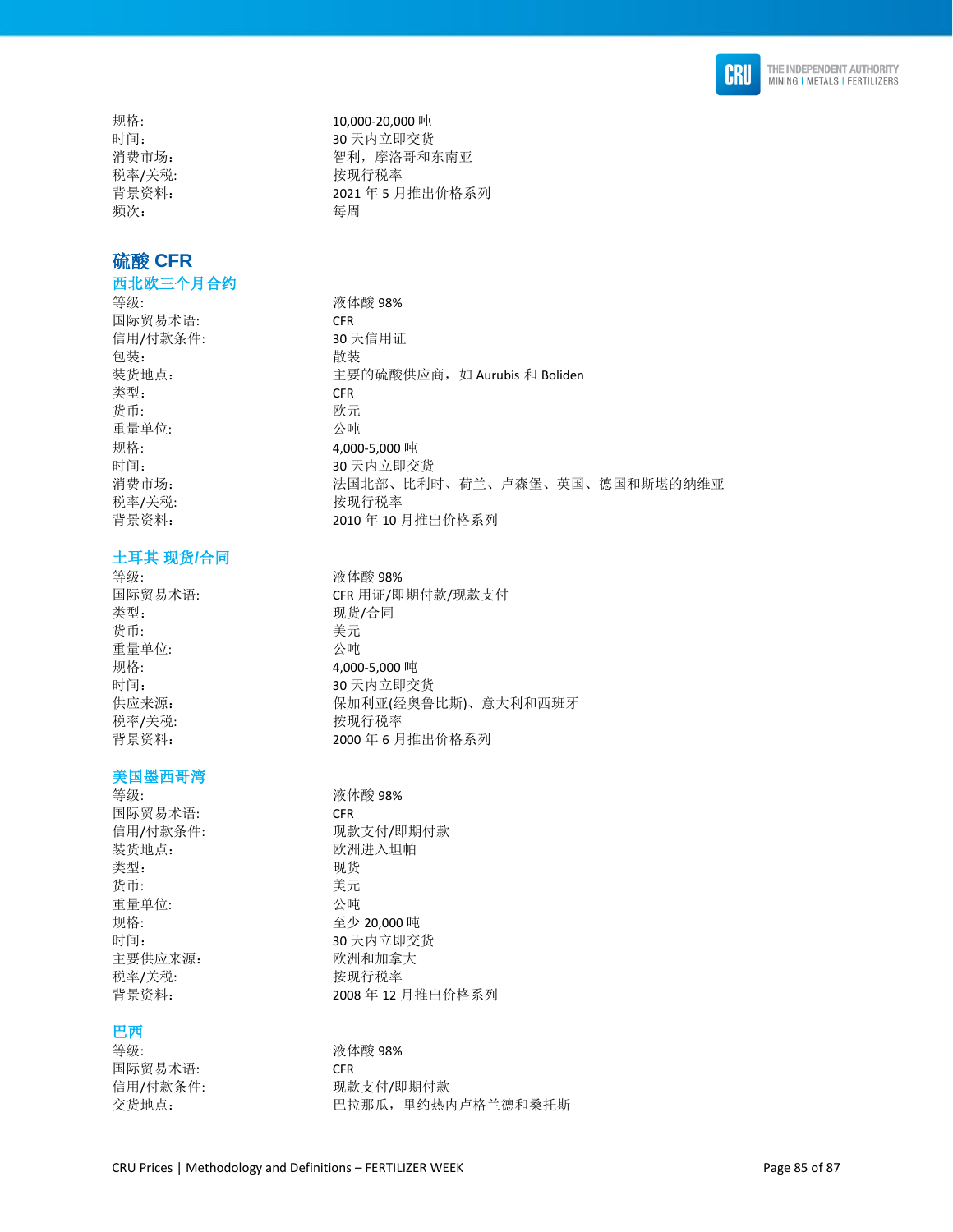

类型: 现货 货币: 有效的 医心脏 医无效的 医无效的 医无效的 医无效的 医无效的 重量单位: 公吨 税率/关税: わけの おおし 按现行税率

### 印度

国际贸易术语: CFR 类型: 现货 货币: 美元 重量单位: 公吨 税率/关税: わけの おおおし 按现行税率

## 智利

等级: カランド おおところ おおところ 液体酸 98% 国际贸易术语: CFR 交货地点: 有效的 梅希约内斯 类型: 2000 2000 2000 2000 现货 货币: 美元 重量单位: 税率/关税: わけの おおおし 按现行税率

### 智利 合同

等级: 液体酸 98% 国际贸易术语: CFR 交货地点: 有效的 有关的内斯 类型: 李家 医心包的 医双货 货币: カランチン おおとこ 美元 重量单位: 公吨 税率/关税: わけの おおおところ 按现行税率

规格: 12,000 - 20,000 吨 时间: 30 天内立即交货<br>主要供应来源: 30 天内立即交货 德国, 斯堪的纳维亚, 西班牙, 保加利亚, 墨西哥 背景资料: 2003 年 4 月推出价格系列

等级: カランド おおところ おおし 液体酸 98% 信用/付款条件: 现款支付/即期付款 交货地点: Paradip, Tuticorin, Vizag, Kakinada 规格: 18,000 - 20,000 吨 时间: 30 天内立即交货 主要供应来源: 日本、韩国和中国 背景资料: 2015 年 11 月推出价格系列

信用/付款条件: 现款支付/即期付款 规格: 20,000 - 30,000 吨 时间: 30 天内立即交货 主要供应来源: 日本、韩国和中国 背景资料: 2008 年 12 月推出价格系列

信用/付款条件: 现款支付/即期付款 规格: 20,000 - 30,000 吨 时间: 30 天内立即交货 主要供应来源: 日本 日本、韩国和中国 背景资料: 2008 年 12 月推出价格系列